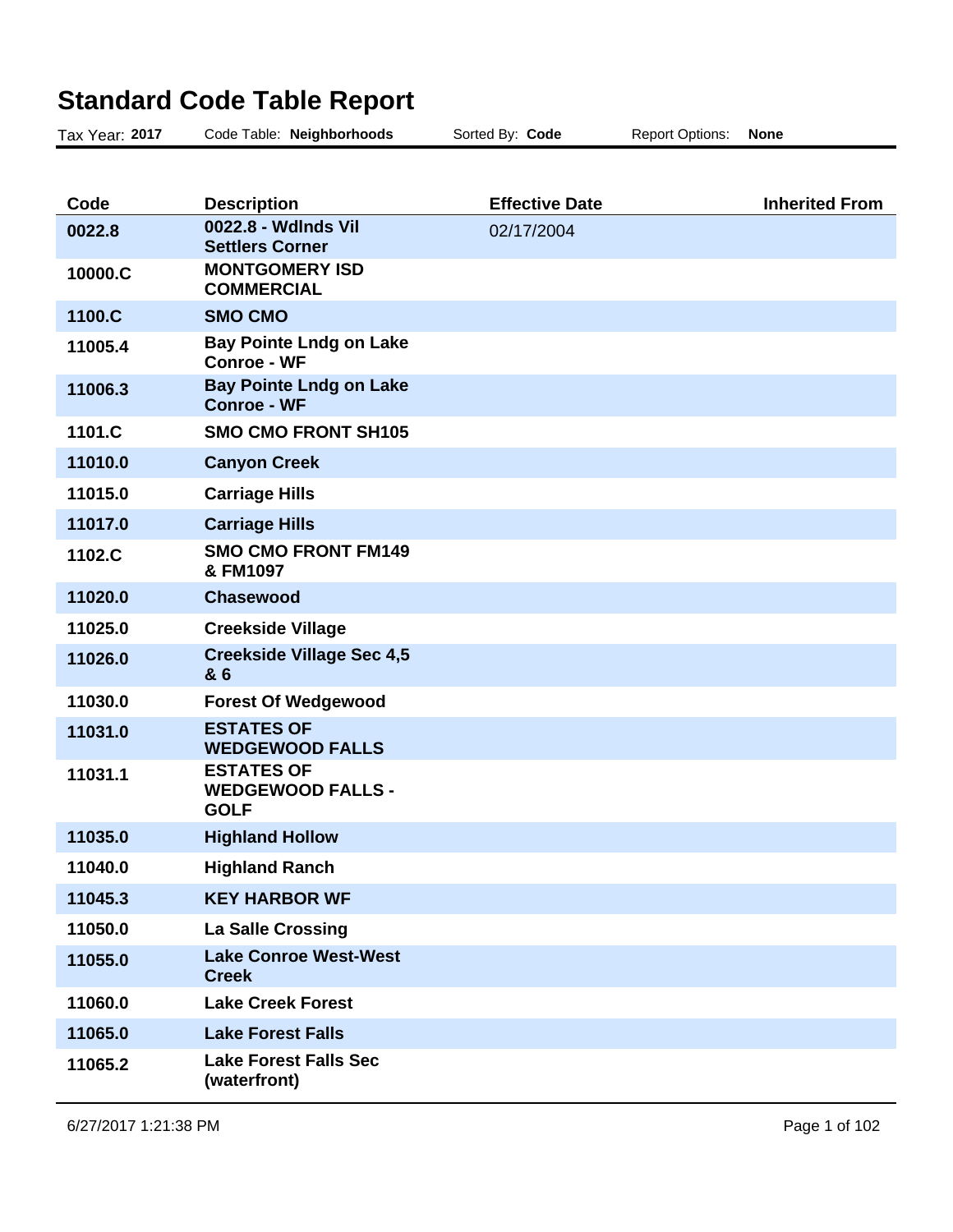| Code    | <b>Description</b>                               | <b>Effective Date</b> | <b>Inherited From</b> |
|---------|--------------------------------------------------|-----------------------|-----------------------|
| 11066.0 | <b>Lake Forest Falls (acreage)</b>               |                       |                       |
| 11070.0 | <b>Lakeland</b>                                  |                       |                       |
| 11071.0 | <b>Lakeland M/H</b>                              |                       |                       |
| 11073.0 | <b>Boulevard Green</b>                           |                       |                       |
| 11075.0 | <b>Lakewood Estates</b>                          |                       |                       |
| 11076.0 | <b>Lakewood Estates M/H</b>                      |                       |                       |
| 11080.0 | <b>Magnolia Lake</b>                             |                       |                       |
| 11085.0 | <b>Mcdade Estates</b>                            |                       |                       |
| 11090.0 | <b>Montgomery Trace</b>                          |                       |                       |
| 11091.0 | <b>Montgomery Trace</b>                          |                       |                       |
| 11092.0 | <b>Montgomery Trace</b>                          |                       |                       |
| 11093.0 | <b>Montgomery Trace</b>                          |                       |                       |
| 11100.0 | <b>Northline Oaks</b>                            |                       |                       |
| 11105.0 | <b>Pine Acres Estates</b>                        |                       |                       |
| 11110.0 | <b>Ponderosa City</b>                            |                       |                       |
| 11111.0 | <b>Ponderosa City M/H</b>                        |                       |                       |
| 11115.0 | <b>Ridgelake Shores</b>                          |                       |                       |
| 11116.0 | <b>Ridgelake Shores GATED</b><br><b>INTERIOR</b> |                       |                       |
| 11116.2 | <b>Ridge Lake Shores</b><br><b>Waterfront</b>    |                       |                       |
| 11117.0 | <b>Ridgelake Shores</b>                          |                       |                       |
| 11117.2 | <b>Ridgelake Shores</b><br>(waterfront)          |                       |                       |
| 11120.0 | <b>River Hills Village</b>                       |                       |                       |
| 11125.0 | <b>Riverwood</b>                                 |                       |                       |
| 11130.0 | <b>Shady Hollow Replat</b>                       |                       |                       |
| 11135.0 | <b>Shepards Landing</b>                          |                       |                       |
| 11140.0 | <b>Silverwood Ranch</b>                          |                       |                       |
| 11145.0 | <b>Talford Acres</b>                             |                       |                       |
| 11150.0 | <b>Tejascreek</b>                                |                       |                       |
| 11155.0 | <b>Timber Oaks Crossing</b>                      |                       |                       |
| 11156.0 | <b>Timber Oaks Crossing M/H</b>                  |                       |                       |
| 11160.0 | <b>Timbered Acres</b>                            |                       |                       |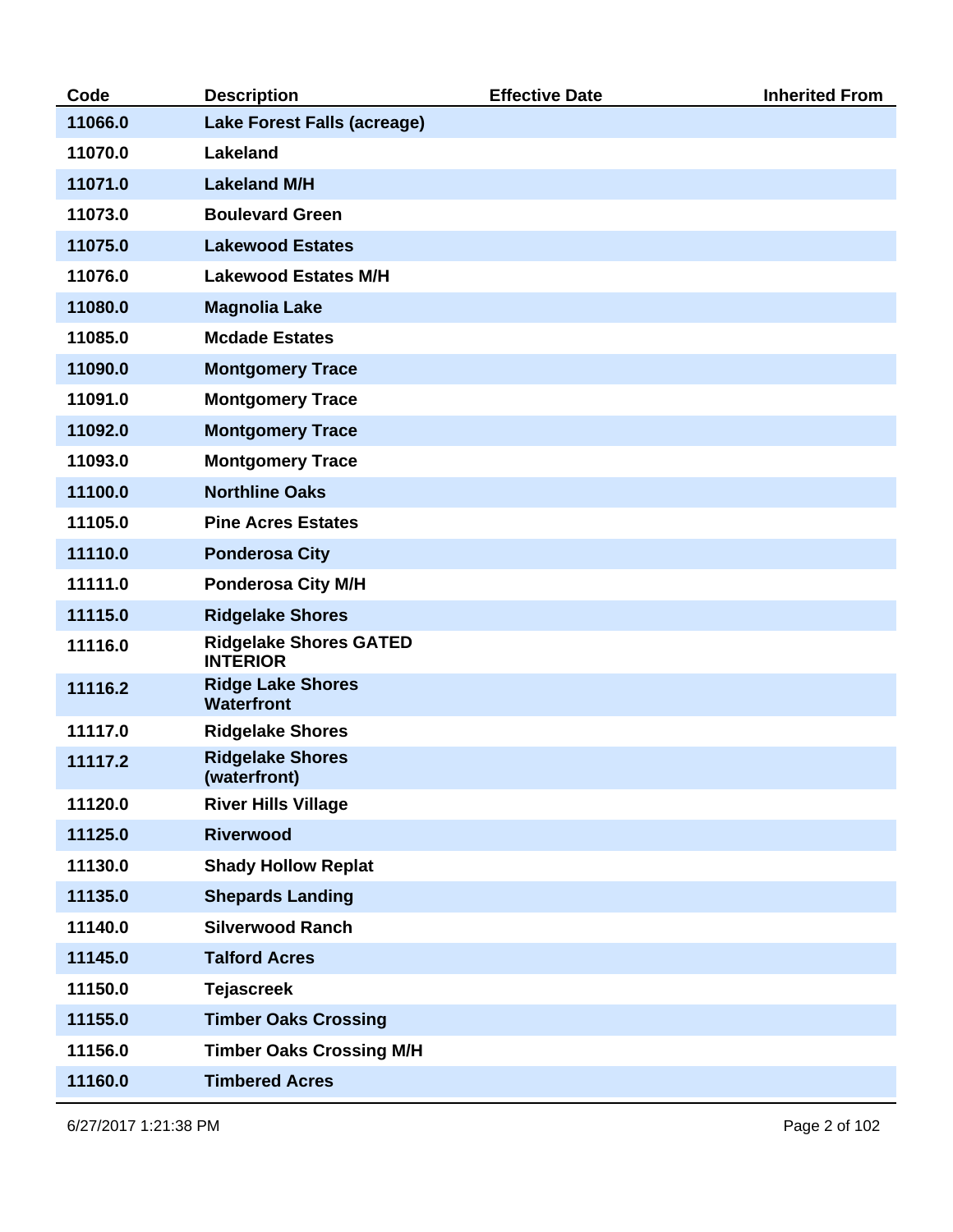| Code    | <b>Description</b>                             | <b>Effective Date</b> | <b>Inherited From</b> |
|---------|------------------------------------------------|-----------------------|-----------------------|
| 11165.0 | <b>Trousdale Hills Estates</b>                 |                       |                       |
| 11170.0 | <b>Village Hills</b>                           |                       |                       |
| 11175.0 | <b>Waterford Estates</b>                       |                       |                       |
| 11175.3 | <b>WATERFORD ESTATES -</b><br><b>WF</b>        |                       |                       |
| 11185.0 | Wedgewood                                      |                       |                       |
| 11186.0 | Wedgewood                                      |                       |                       |
| 11186.1 | <b>Wedgewood (golf)</b>                        |                       |                       |
| 11187.1 | <b>Wedgewood (golf)</b>                        |                       |                       |
| 11188.0 | Wedgewood                                      |                       |                       |
| 11188.1 | <b>Wedgewood (golf)</b>                        |                       |                       |
| 11190.0 | <b>WEDGEWOOD FALLS</b>                         |                       |                       |
| 11195.0 | <b>West Fork</b>                               |                       |                       |
| 11195.1 | <b>West Fork (Golf)</b>                        |                       |                       |
| 11196.0 | <b>West Fork</b>                               |                       |                       |
| 11197.0 | <b>West Fork</b>                               |                       |                       |
| 11205.0 | <b>Western Hill Tracts</b>                     |                       |                       |
| 11210.0 | <b>Westwood Hills</b>                          |                       |                       |
| 11215.0 | <b>Willowridge Estates</b>                     |                       |                       |
| 11220.0 | Woodhaven                                      |                       |                       |
| 11221.0 | <b>Woodhaven M/H</b>                           |                       |                       |
| 11230.0 | <b>GRAYSTONE HILLS</b>                         |                       |                       |
| 11231.0 | <b>GRAYSTONE HILLS</b>                         |                       |                       |
| 11232.0 | <b>GRAYSTONE HILLS</b>                         |                       |                       |
| 11233.0 | <b>GRAYSTONE HILLS</b>                         |                       |                       |
| 11234.0 | <b>GRAYSTONE HILLS</b>                         |                       |                       |
| 11235.0 | <b>Graystone Hills</b>                         |                       |                       |
| 11240.0 | <b>THE OAKS</b>                                |                       |                       |
| 11243.0 | <b>PECAN GROVE @</b><br><b>JACOBS RES</b>      |                       |                       |
| 11244.0 | <b>HOLLY TERRACE AT</b><br><b>JACOBS RES 4</b> |                       |                       |
| 11245.0 | Arbors @ Jacob's Reserve                       |                       |                       |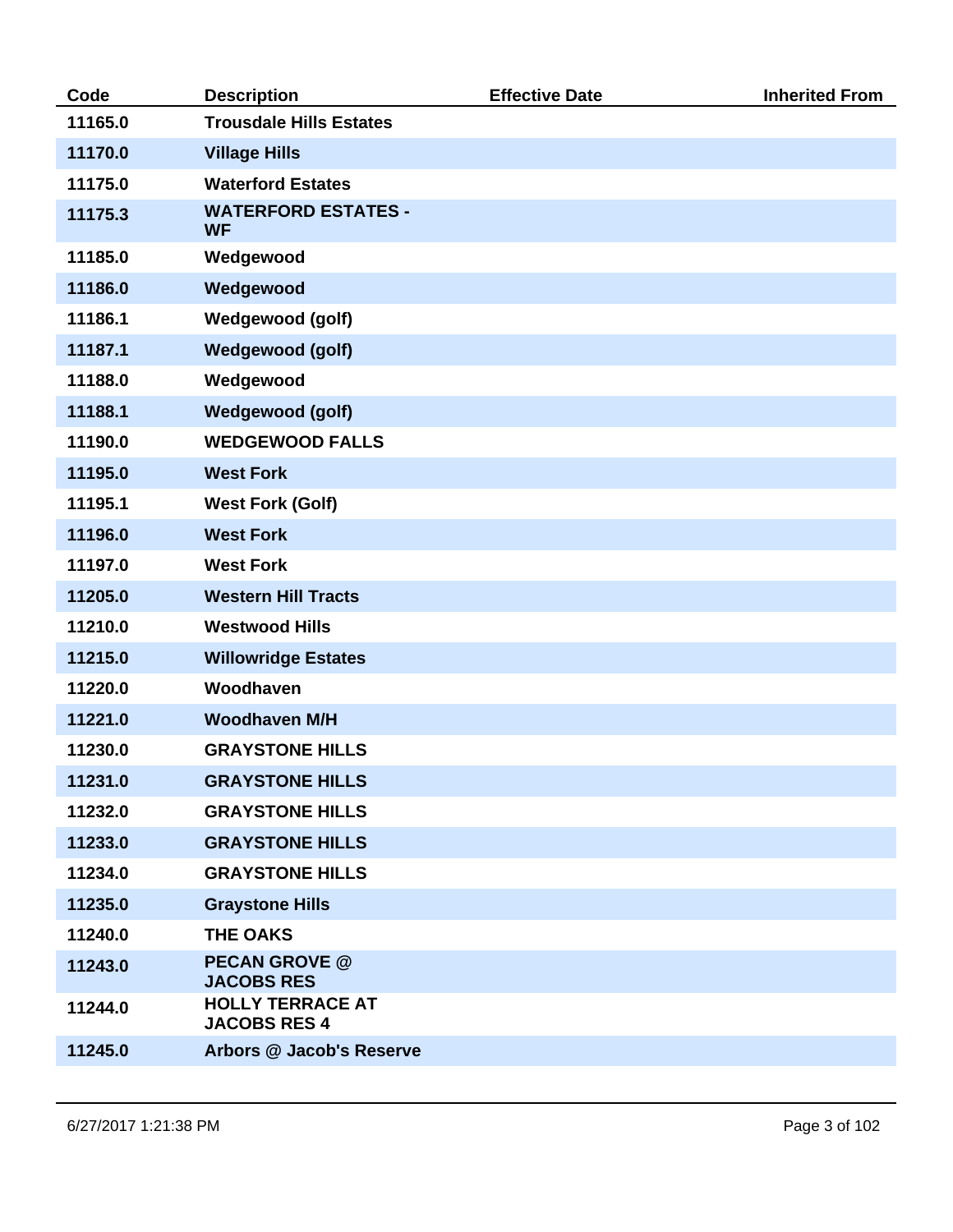| Code    | <b>Description</b>                                                             | <b>Effective Date</b> | <b>Inherited From</b> |
|---------|--------------------------------------------------------------------------------|-----------------------|-----------------------|
| 11246.0 | <b>Holly Terrace @ Jacob's</b><br><b>Reserve 1</b>                             |                       |                       |
| 11247.0 | <b>Gardens @ Jacobs</b><br><b>Reserve</b>                                      |                       |                       |
| 11248.0 | <b>Meadows @ Jacobs</b><br><b>Reserve</b>                                      |                       |                       |
| 11249.0 | <b>Estates @ Jacobs Reserve</b>                                                |                       |                       |
| 11250.0 | Forest @ Jacob's Reserve                                                       |                       |                       |
| 11251.0 | <b>PINES @ JACOB'S</b><br><b>RESERVE 1,2</b>                                   |                       |                       |
| 11252.0 | <b>CHESTNUT RIDGE 1 AND</b><br>THE MEADOWS 2,3,4,5 AT<br><b>JACOBS RESERVE</b> |                       |                       |
| 11253.0 | <b>FOUNTAINS @ JACOBS</b><br><b>RESERVE</b>                                    |                       |                       |
| 11255.0 | Grove @ Jacob's Reserve                                                        |                       |                       |
| 11260.0 | <b>Tuscany @ Longmire Town</b><br><b>Homes</b>                                 |                       |                       |
| 11265.0 | Woods @ Jacobs Reserve                                                         |                       |                       |
| 11270.0 | <b>Old Kentucky Farms</b>                                                      |                       |                       |
| 11275.0 | Woodmark                                                                       |                       |                       |
| 1150.C  | <b>SMO NON-CITY FRONT</b><br>SH105E OF CITY                                    |                       |                       |
| 1151.C  | <b>SMO NONCITY FRONT</b><br>SH105 W OF CITY                                    |                       |                       |
| 1152.C  | <b>SMO NONCITY FRONT</b><br><b>FM1097 E OF FM149</b>                           |                       |                       |
| 1153.C  | <b>SMO NONCITY FRONT</b><br>SH105 WITH<br>WATERFRONT                           |                       |                       |
| 1154.C  | <b>SMO NONCITY FRONT</b><br>FM149 N OF CITY                                    |                       |                       |
| 1155.C  | <b>SMO NONCITY FRONT</b><br><b>FM149 S OF CITY</b>                             |                       |                       |
| 1156.C  | <b>SMO NONCITY (W OF</b><br>FM149 & N OF SH105) &<br><b>RICHARDS ISD</b>       |                       |                       |
| 1157.C  | <b>SMO NONCITY (E OF</b><br><b>FM149, N OF SH105)</b>                          |                       |                       |
| 1158.C  | <b>SMO NONCITY (E OF</b><br><b>FM149, S OF SH105)</b>                          |                       |                       |
| 1159.C  | <b>SMO NONCITY (W OF</b><br><b>FM149, S OF SH105)</b>                          |                       |                       |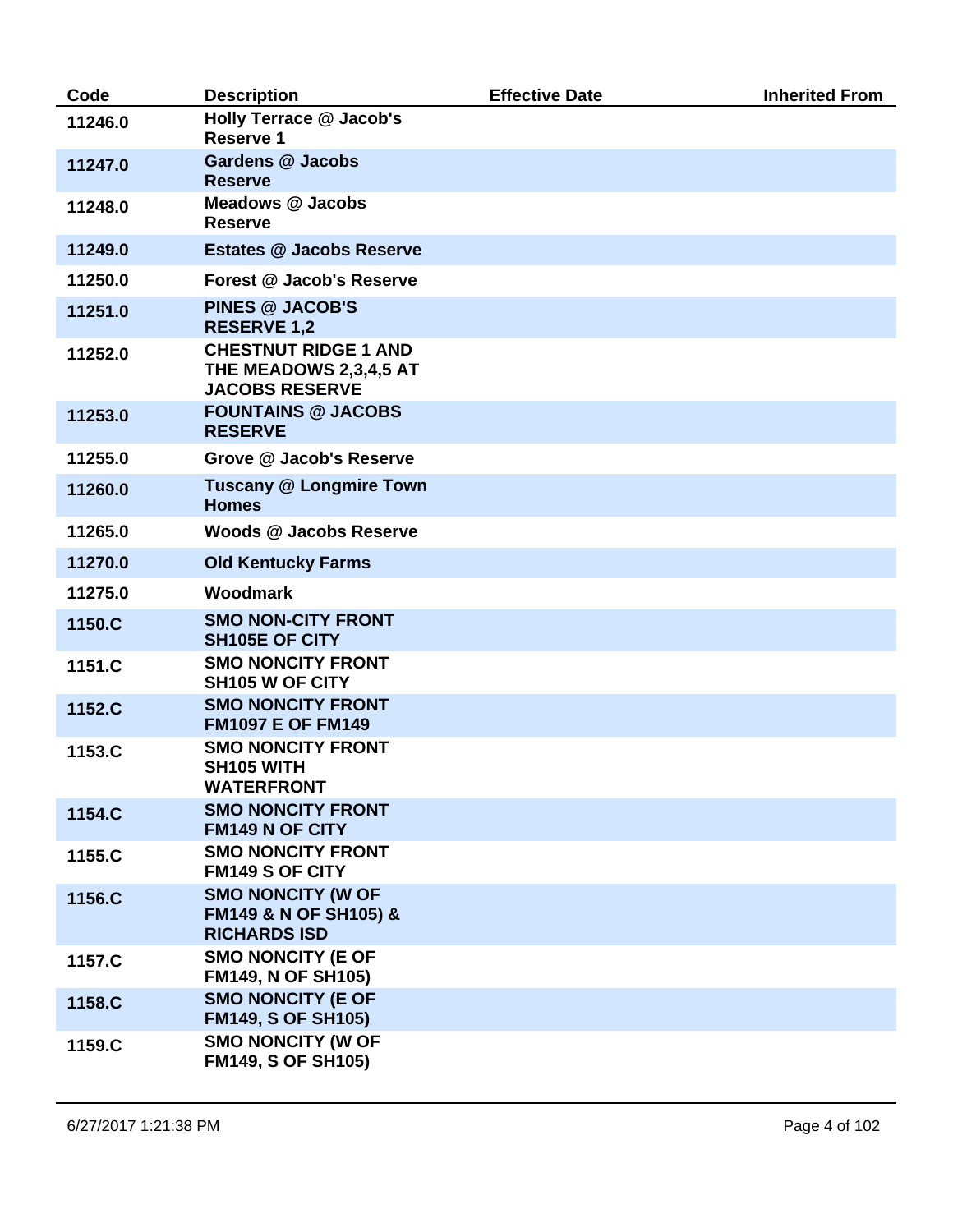| Code    | <b>Description</b>                                      | <b>Effective Date</b> | <b>Inherited From</b> |
|---------|---------------------------------------------------------|-----------------------|-----------------------|
| 1160.C  | <b>SMO NONCITY</b><br><b>LAKEFRONT</b>                  |                       |                       |
| 12000.0 | Artesian Forest, Artesian<br><b>Oaks, Garwood Hills</b> |                       |                       |
| 12005.0 | <b>Artesian Lake Estates</b>                            |                       |                       |
| 12020.0 | <b>Artesian Oaks</b>                                    |                       |                       |
| 12025.0 | <b>Atkinson Wm</b>                                      |                       |                       |
| 12030.0 | <b>Ayres</b>                                            |                       |                       |
| 12035.0 | <b>Baseke</b>                                           |                       |                       |
| 12040.0 | <b>Bernadino</b>                                        |                       |                       |
| 12050.0 | <b>Booker Terrace</b>                                   |                       |                       |
| 12065.0 | <b>Broad Oaks</b>                                       |                       |                       |
| 12070.0 | <b>Bruce</b>                                            |                       |                       |
| 12085.0 | <b>Conroe Terrace</b>                                   |                       |                       |
| 12086.0 | <b>Conroe Terrace M/H</b>                               |                       |                       |
| 12090.0 | <b>Country Club Forest</b>                              |                       |                       |
| 12100.0 | Donovans, Science Hill,<br><b>Sugar Hill</b>            |                       |                       |
| 12110.0 | <b>Earthman</b>                                         |                       |                       |
| 12111.0 | <b>Earthman M/H</b>                                     |                       |                       |
| 12115.0 | <b>East End Block "a"</b>                               |                       |                       |
| 12116.0 | <b>East End Block "b"</b>                               |                       |                       |
| 12130.0 | <b>Everett Addition</b>                                 |                       |                       |
| 12135.0 | <b>Fair Brown Courts</b>                                |                       |                       |
| 12160.0 | <b>Foster Glen</b>                                      |                       |                       |
| 12165.0 | <b>Foster Oaks</b>                                      |                       |                       |
| 12176.0 | <b>Glenwood Park</b>                                    |                       |                       |
| 12180.0 | Hazelwood, Woodcrest                                    |                       |                       |
| 12181.0 | <b>Pine Crest</b>                                       |                       |                       |
| 12182.0 | <b>HAZELWOOD DUPLEXES</b>                               |                       |                       |
| 12190.0 | <b>Hicks</b>                                            |                       |                       |
| 12206.0 | <b>CCONE1</b>                                           |                       |                       |
| 12207.0 | <b>CCONE2</b>                                           |                       |                       |
| 12208.0 | <b>CCONE3</b>                                           |                       |                       |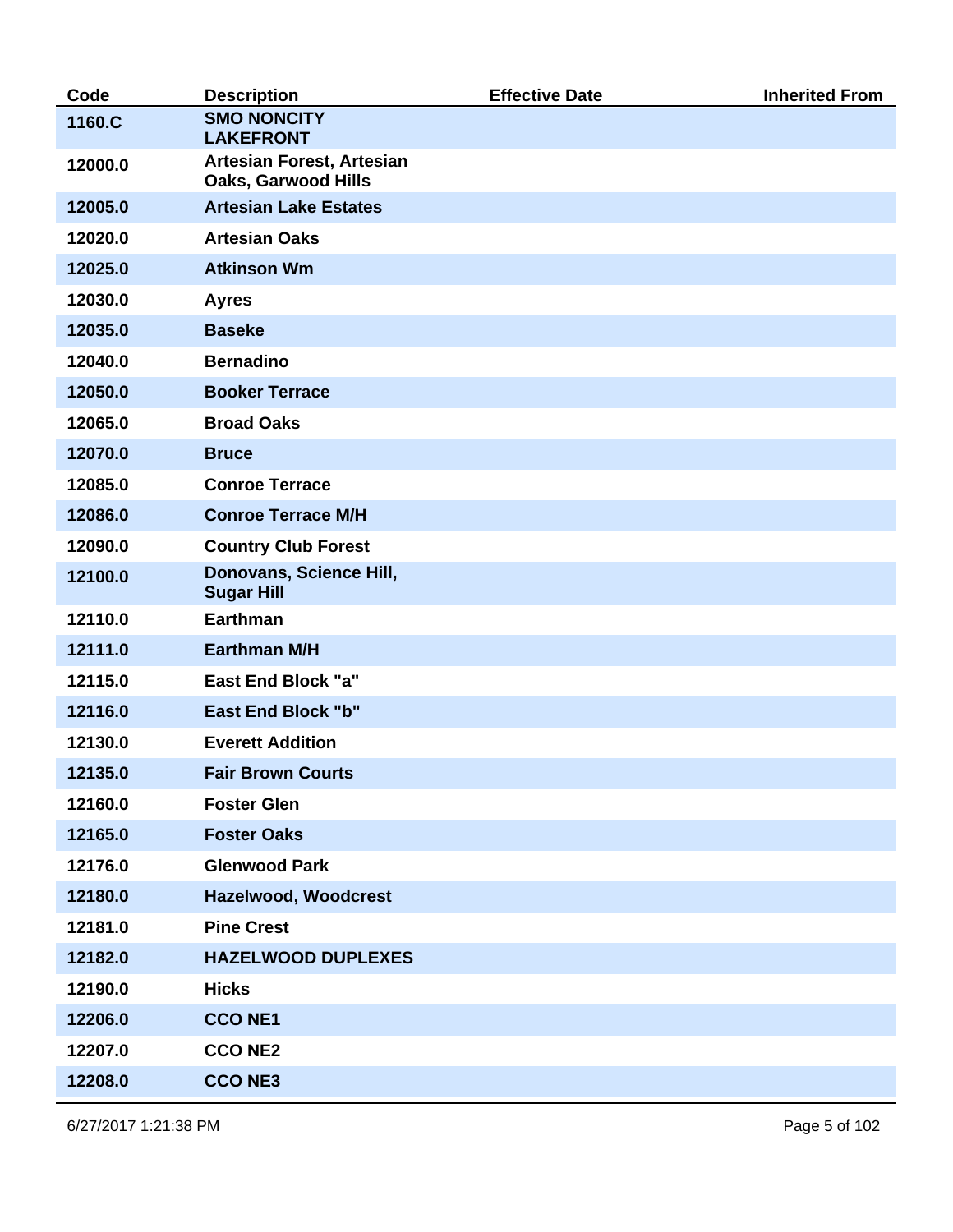| Code    | <b>Description</b>                               | <b>Effective Date</b> | <b>Inherited From</b> |
|---------|--------------------------------------------------|-----------------------|-----------------------|
| 12209.0 | <b>CCONE4</b>                                    |                       |                       |
| 12210.0 | <b>Hunter's Place</b>                            |                       |                       |
| 12211.0 | <b>CCONE5</b>                                    |                       |                       |
| 12212.0 | <b>CCO NE6</b>                                   |                       |                       |
| 12213.0 | <b>CCONE7</b>                                    |                       |                       |
| 12214.0 | <b>CCONE8</b>                                    |                       |                       |
| 12215.0 | <b>Independent, McMillian</b>                    |                       |                       |
| 12216.0 | <b>CCONE 9</b>                                   |                       |                       |
| 12217.0 | <b>CCONE10</b>                                   |                       |                       |
| 12218.0 | <b>CCONE11</b>                                   |                       |                       |
| 12219.0 | <b>CCO MH</b>                                    |                       |                       |
| 12220.0 | J F K Heights, Wagers,<br>Ken Oaks, Nutter, etc. |                       |                       |
| 12221.0 | <b>CCO NE DUPLEXES</b>                           |                       |                       |
| 12222.0 | <b>CCO NE12</b>                                  |                       |                       |
| 12223.0 | <b>CCONE13</b>                                   |                       |                       |
| 12224.0 | <b>CCO NE14</b>                                  |                       |                       |
| 12226.0 | <b>CCONE15</b>                                   |                       |                       |
| 12227.0 | <b>CCONE16</b>                                   |                       |                       |
| 12228.0 | <b>CCONE17</b>                                   |                       |                       |
| 12235.0 | <b>Kings</b>                                     |                       |                       |
| 12250.0 | <b>Lincoln Heights</b>                           |                       |                       |
| 12255.0 | Longwood                                         |                       |                       |
| 12260.0 | <b>Mcmillan Lillian</b>                          |                       |                       |
| 12265.0 | <b>Mike Harris</b>                               |                       |                       |
| 12285.0 | Nottingham                                       |                       |                       |
| 12295.0 | <b>Oaklawn</b>                                   |                       |                       |
| 12305.0 | <b>Park Place</b>                                |                       |                       |
| 12310.0 | <b>Parkwest</b>                                  |                       |                       |
| 12325.0 | <b>Piney Point</b>                               |                       |                       |
| 12335.0 | <b>Ralston</b>                                   |                       |                       |
| 12340.0 | <b>Reaves</b>                                    |                       |                       |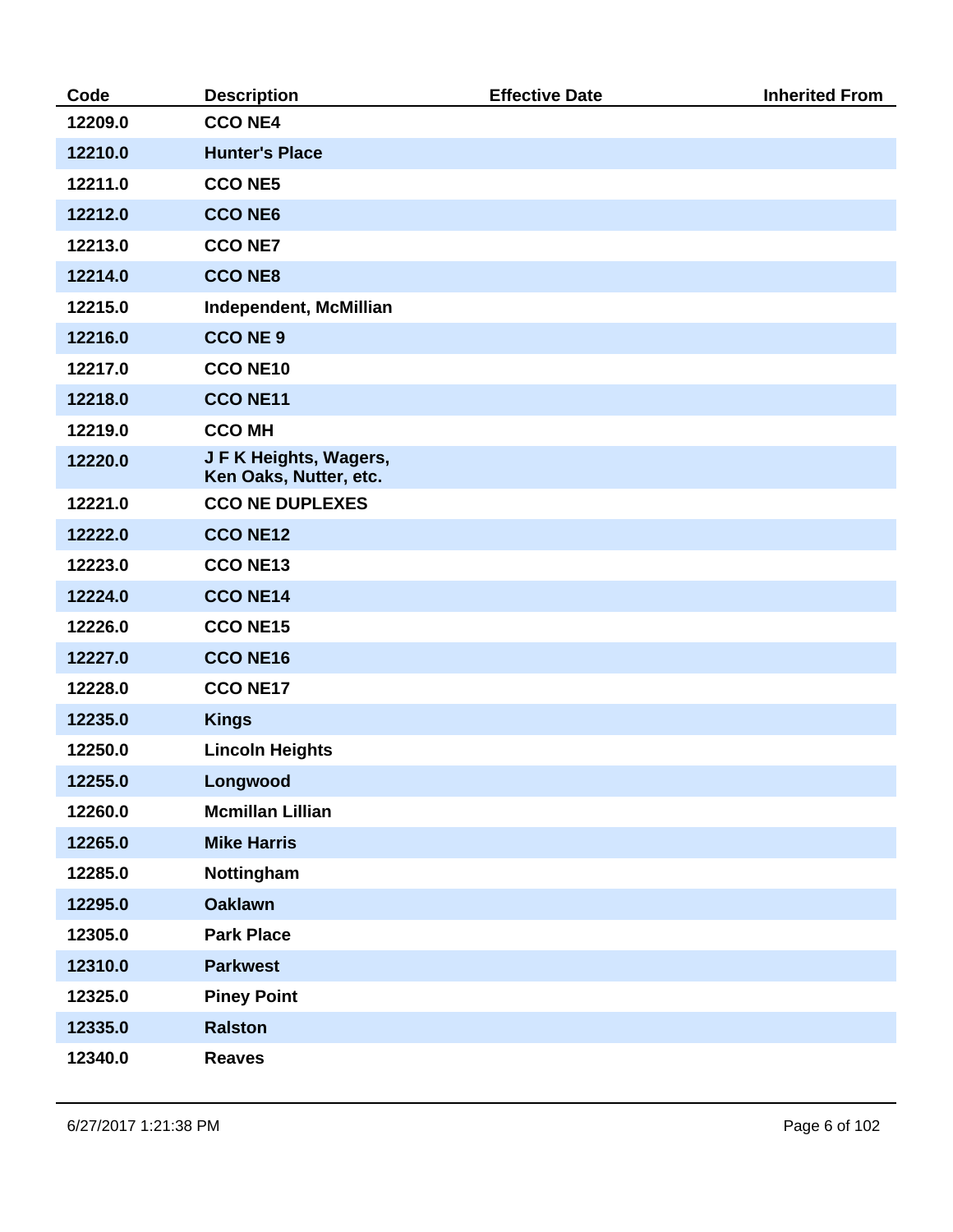| Code    | <b>Description</b>                 | <b>Effective Date</b> | <b>Inherited From</b> |
|---------|------------------------------------|-----------------------|-----------------------|
| 12345.0 | <b>Rivershire</b>                  |                       |                       |
| 12346.0 | <b>Rivershire</b>                  |                       |                       |
| 12347.0 | <b>Rivershire Patio Homes</b>      |                       |                       |
| 12348.0 | <b>Rivershire Townhomes</b>        |                       |                       |
| 12350.0 | <b>Roberts</b>                     |                       |                       |
| 12355.0 | <b>Robertson</b>                   |                       |                       |
| 12360.0 | <b>Rolling Pines</b>               |                       |                       |
| 12365.0 | <b>Ross R G</b>                    |                       |                       |
| 12370.0 | <b>Santa Fe</b>                    |                       |                       |
| 12390.0 | <b>Shady Grove</b>                 |                       |                       |
| 12391.0 | <b>Shady Grove M/H</b>             |                       |                       |
| 12410.0 | <b>Silverdale</b>                  |                       |                       |
| 12415.0 | <b>Silverstone</b>                 |                       |                       |
| 12425.0 | <b>South Terrace</b>               |                       |                       |
| 12430.0 | <b>Southern Oaks</b>               |                       |                       |
| 12435.0 | <b>Syndicate</b>                   |                       |                       |
| 12440.0 | <b>Tall Pines 501</b>              |                       |                       |
| 12445.0 | <b>Tanglewwod East</b>             |                       |                       |
| 12455.0 | <b>Timberloch East</b>             |                       |                       |
| 12465.0 | <b>Urquhart</b>                    |                       |                       |
| 12470.0 | <b>Val Woods</b>                   |                       |                       |
| 12475.0 | <b>Westview</b>                    |                       |                       |
| 12486.0 | <b>Woodland Estates M/H</b>        |                       |                       |
| 12495.0 | <b>Woodland Heights</b>            |                       |                       |
| 12496.0 | <b>Woodland Heights M/H</b>        |                       |                       |
| 12500.0 | <b>Woodranch Farms</b>             |                       |                       |
| 12510.0 | Woodsway                           |                       |                       |
| 12515.0 | <b>Wooldridge Estates</b>          |                       |                       |
| 12520.0 | <b>Wroxton Estates</b>             |                       |                       |
| 12525.0 | <b>Forest Estates, Golf Forest</b> |                       |                       |
| 12530.0 | <b>SHADY WOODS</b>                 |                       |                       |
| 12540.0 | <b>STEWARTS FOREST</b>             |                       |                       |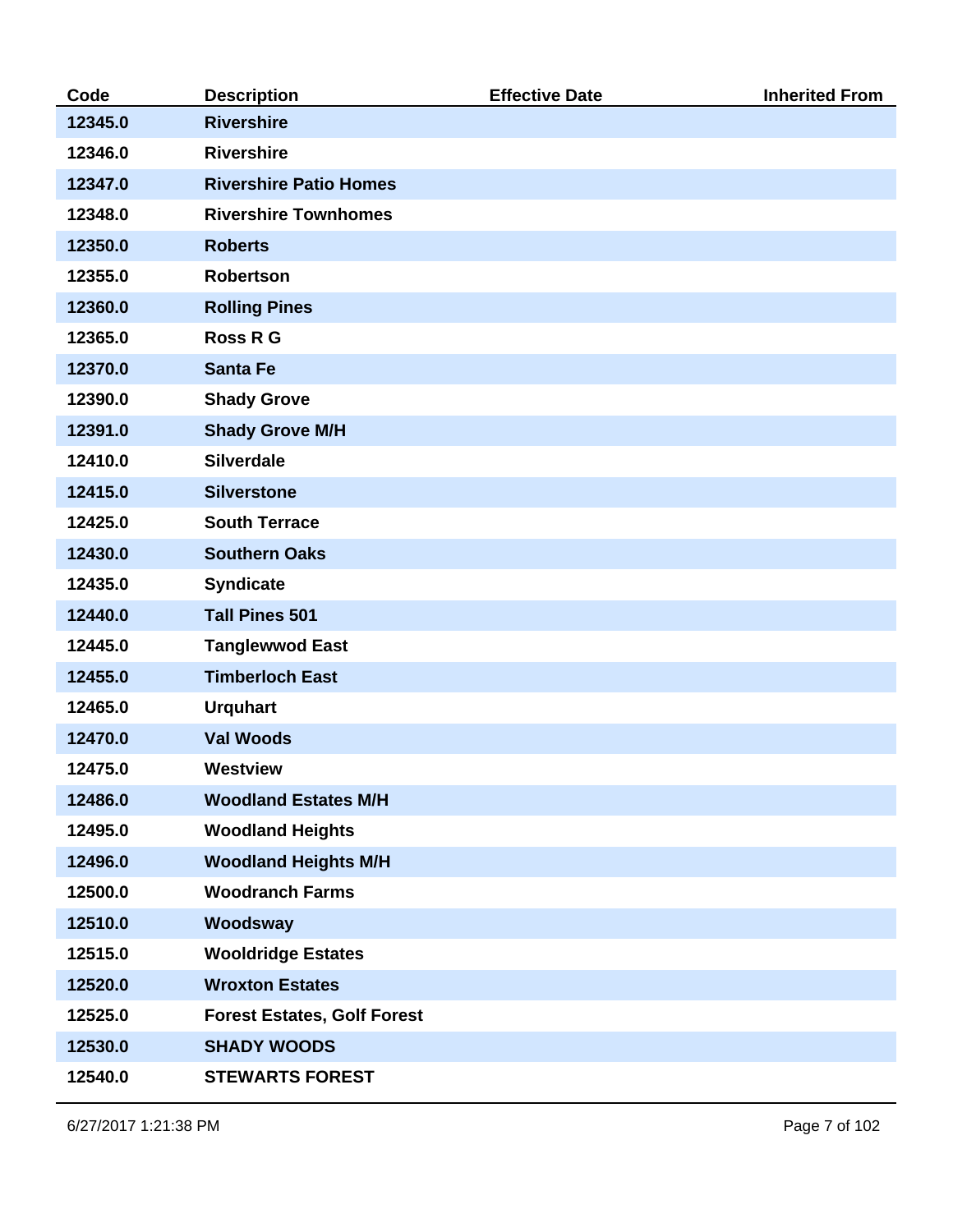| Code    | <b>Description</b>                                        | <b>Effective Date</b> | <b>Inherited From</b> |
|---------|-----------------------------------------------------------|-----------------------|-----------------------|
| 12541.0 | <b>STEWARTS FOREST</b>                                    |                       |                       |
| 12542.0 | <b>STEWARTS FOREST</b>                                    |                       |                       |
| 12543.0 | <b>STEWARTS FOREST</b>                                    |                       |                       |
| 12544.0 | <b>STEWARTS FOREST</b>                                    |                       |                       |
| 12545.0 | <b>Stewarts Forest Sec 7,8 &amp;</b><br>10                |                       |                       |
| 12546.0 | <b>Stewarts Forest Sec 8</b>                              |                       |                       |
| 12550.0 | <b>Hidden Creek</b>                                       |                       |                       |
| 12555.0 | <b>Pinewood Forest</b>                                    |                       |                       |
| 12556.0 | <b>Pinewood Forest Obra</b><br><b>Homes</b>               |                       |                       |
| 12560.0 | <b>Woodhaven Forest</b>                                   |                       |                       |
| 12565.0 | <b>Yesterday's Crossing</b>                               |                       |                       |
| 12575.0 | <b>Cedar Creek</b>                                        |                       |                       |
| 12580.0 | <b>Cedar Woods</b>                                        |                       |                       |
| 12585.0 | <b>Barton Woods</b>                                       |                       |                       |
| 12586.0 | <b>Barton Woods</b>                                       |                       |                       |
| 12587.0 | <b>Barton Woods</b>                                       |                       |                       |
| 12590.0 | <b>GRAND CENTRAL PARK</b>                                 |                       |                       |
| 12600.0 | <b>GRAND CENTRAL PARK</b><br>01 02 & 03                   |                       |                       |
| 12604.0 | <b>GRAND CENTRAL PARK</b><br><b>TOWNHOMES 04 &amp; 05</b> |                       |                       |
| 12605.0 | <b>GRAND CENTRAL PARK</b><br>05 & 06                      |                       |                       |
| 13000.0 | <b>Champion Lake</b>                                      |                       |                       |
| 13000.2 | <b>Champion Lake</b><br>(waterfront)                      |                       |                       |
| 13005.0 | <b>Cokeberry Forest</b>                                   |                       |                       |
| 13010.0 | <b>Creekwood Village Condos</b>                           |                       |                       |
| 13015.0 | <b>Fairway Oak Townhomes</b>                              |                       |                       |
| 13020.0 | <b>Malaga Forest</b>                                      |                       |                       |
| 13021.0 | <b>Lily</b>                                               |                       |                       |
| 13025.0 | <b>Mansion Villas</b>                                     |                       |                       |
| 13026.0 | <b>STILLWATER 01</b>                                      |                       |                       |
| 13027.0 | <b>STILLWATER 02</b>                                      |                       |                       |

6/27/2017 1:21:38 PM Page 8 of 102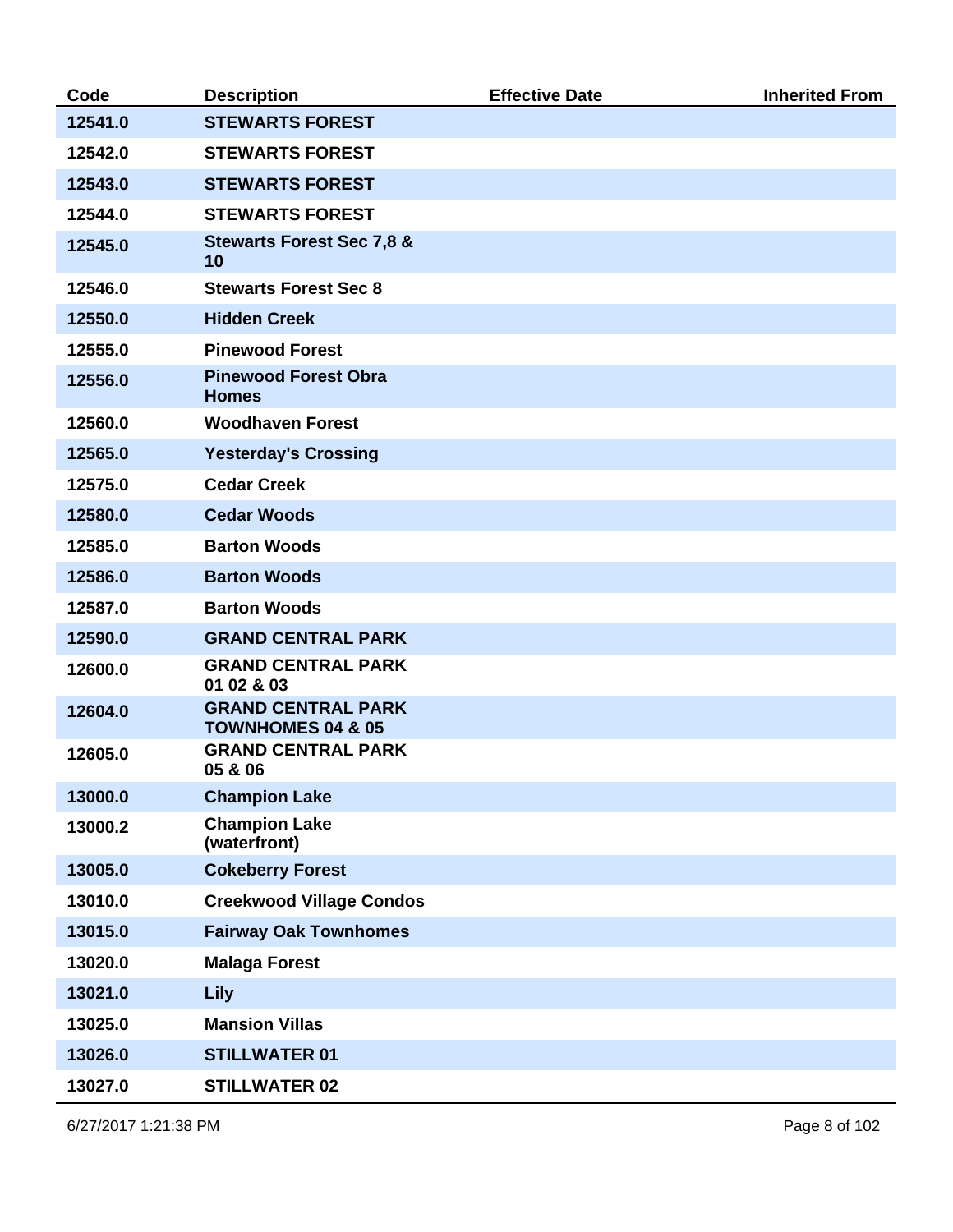| Code    | <b>Description</b>                                                            | <b>Effective Date</b> | <b>Inherited From</b> |
|---------|-------------------------------------------------------------------------------|-----------------------|-----------------------|
| 13028.0 | <b>STILLWATER 03</b>                                                          |                       |                       |
| 13030.0 | <b>R D Mcdonald East &amp; West</b>                                           |                       |                       |
| 13035.0 | <b>Spring Acres</b>                                                           |                       |                       |
| 13040.0 | <b>Tamina Manor</b>                                                           |                       |                       |
| 13045.0 | <b>Timber Lakes, Timber</b><br><b>Ridge, Timberwood</b>                       |                       |                       |
| 13046.0 | <b>Hammerhead One</b>                                                         |                       |                       |
| 13050.0 | <b>Timberwood</b>                                                             |                       |                       |
| 13055.0 | <b>Tuscany Woods</b>                                                          |                       |                       |
| 13060.0 | <b>Vicksburg</b>                                                              |                       |                       |
| 13065.0 | <b>WdInds Ashbury Sq Condo</b>                                                |                       |                       |
| 13070.0 | <b>Woodlands Forest Lake</b>                                                  |                       |                       |
| 13071.0 | <b>Woodlands Forest Lake</b>                                                  |                       |                       |
| 13073.0 | <b>WDLNDS LAKE</b><br><b>WOODLANDS EAST</b><br><b>SHORE SHARED WALLS</b>      |                       |                       |
| 13074.0 | <b>WDLNDS LAKE</b><br><b>WOODLANDS EAST</b><br><b>SHORE 11, 12 PART 10,13</b> |                       |                       |
| 13075.0 | <b>Woodlands Lake</b><br><b>Woodlands East Shore</b>                          |                       |                       |
| 13075.2 | <b>WdInds Lake Woodlands</b><br><b>East Shore Waterfront</b>                  |                       |                       |
| 13076.0 | <b>WdInds Lake Woodlands</b><br><b>East Shore</b>                             |                       |                       |
| 13077.0 | <b>WdInds Lake Woodlands</b><br>East Shore 02 T/H                             |                       |                       |
| 13078.0 | <b>WdInds Lake Woodlands</b><br>East Shore 5,8,9 PART<br>6,10,13              |                       |                       |
| 13079.0 | <b>WDLNDS LAKE</b><br><b>WOODLANDS EAST</b><br><b>SHORE 4,7</b>               |                       |                       |
| 13080.0 | <b>Woodlands Village Settlers</b><br><b>Corner</b>                            |                       |                       |
| 13080.1 | <b>WDLNDS VILLAGE</b><br><b>SETTLERS CORNER -</b><br><b>GOLF</b>              |                       |                       |
| 13081.0 | <b>WDLNDS LAKE</b><br><b>WOODLANDS EAST</b><br><b>SHORE 14,15</b>             |                       |                       |
|         |                                                                               |                       |                       |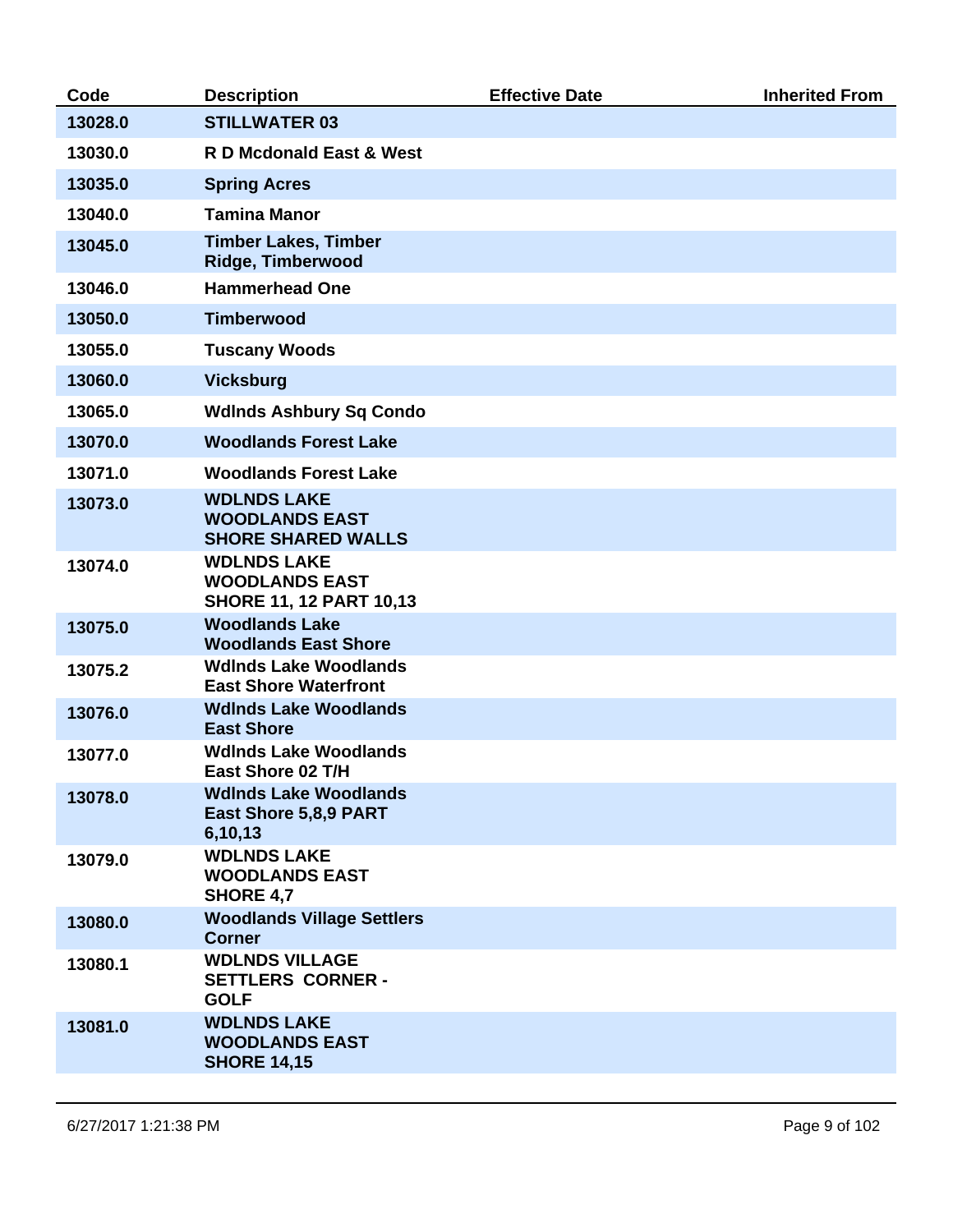| Code    | <b>Description</b>                            | <b>Effective Date</b> | <b>Inherited From</b> |
|---------|-----------------------------------------------|-----------------------|-----------------------|
| 13082.0 | <b>WdInds Eastgate at</b><br><b>Eastshore</b> |                       |                       |
| 13085.0 | <b>Woodlands Milbend Village</b>              |                       |                       |
| 13085.1 | <b>Woodlands Milbend Village</b><br>(golf)    |                       |                       |
| 13086.0 | <b>Woodlands Milbend Village</b>              |                       |                       |
| 13087.0 | <b>Woodlands Milbend Village</b>              |                       |                       |
| 13088.0 | <b>Woodlands Milbend Village</b>              |                       |                       |
| 13088.1 | <b>Woodlands Milbend Village</b><br>(golf)    |                       |                       |
| 13090.0 | <b>West Henry</b>                             |                       |                       |
| 13095.0 | <b>Willow Bend Townhomes</b>                  |                       |                       |
| 14000.0 | <b>Acorn Hill Estates</b>                     |                       |                       |
| 14001.0 | <b>Acorn Hill Estates M/H</b>                 |                       |                       |
| 14005.0 | <b>Airport Acres</b>                          |                       |                       |
| 14006.0 | <b>Airport Acres M/H</b>                      |                       |                       |
| 14010.0 | <b>Allendale</b>                              |                       |                       |
| 14011.0 | <b>Allendale M/H</b>                          |                       |                       |
| 14015.0 | <b>Arbor Oaks</b>                             |                       |                       |
| 14016.0 | <b>Arbor Oaks M/H</b>                         |                       |                       |
| 14020.0 | <b>Benders Landing Estates</b>                |                       |                       |
| 14020.2 | <b>Bender's Landing Estates</b><br>Waterfront |                       |                       |
| 14021.0 | <b>Benders Landing</b>                        |                       |                       |
| 14021.2 | <b>Benders Landing</b><br>(waterfront)        |                       |                       |
| 14022.2 | <b>Benders Landing</b><br>(waterfront)        |                       |                       |
| 14025.0 | <b>Bennette J O H-owens</b>                   |                       |                       |
| 14026.0 | <b>Bennette J O H-owens M/H</b>               |                       |                       |
| 14030.0 | <b>Bennette Woods</b>                         |                       |                       |
| 14031.0 | <b>Bennette Woods M/H</b>                     |                       |                       |
| 14032.0 | <b>WOODSON'S RESERVE</b><br>1,3&4             |                       |                       |
| 14033.0 | <b>WOODSON'S RESERVE 2</b>                    |                       |                       |
| 14035.0 | <b>Blueberry Hill Estates</b>                 |                       |                       |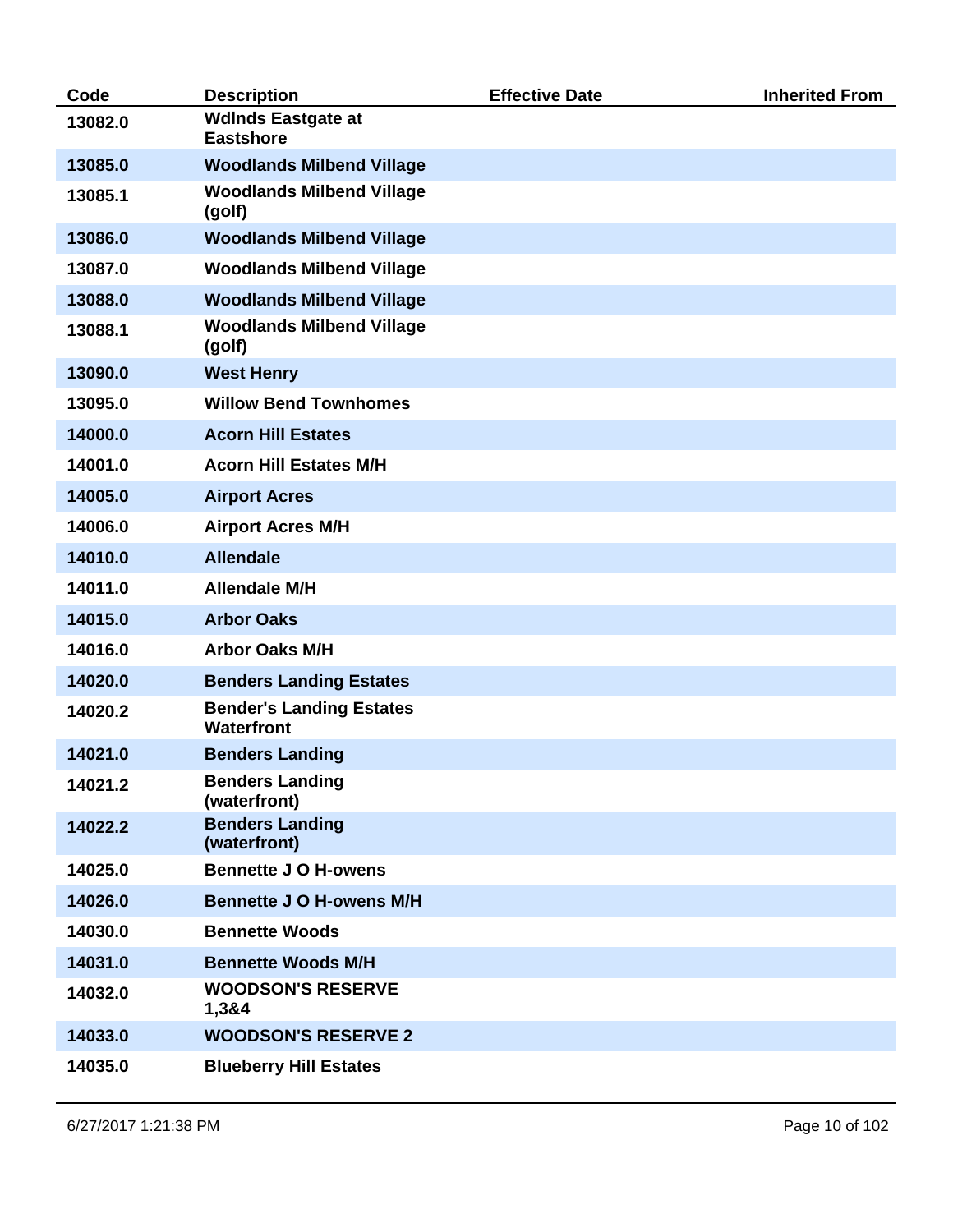| Code    | <b>Description</b>                                                    | <b>Effective Date</b> | <b>Inherited From</b> |
|---------|-----------------------------------------------------------------------|-----------------------|-----------------------|
| 14040.0 | <b>Briar Grove</b>                                                    |                       |                       |
| 14045.0 | <b>Canyon Crossing</b>                                                |                       |                       |
| 14045.2 | <b>Canyon Crossing</b><br>(waterfront)                                |                       |                       |
| 14050.0 | <b>Canyon Gate @ Legends</b><br>Ranch                                 |                       |                       |
| 14050.2 | <b>CANYON GATE @</b><br><b>LEGENDS RANCH 1 &amp; 4 -</b><br><b>WF</b> |                       |                       |
| 14051.0 | <b>Canyon Gate @ Legends</b><br>Ranch                                 |                       |                       |
| 14052.0 | <b>Canyon Gate @ Legends</b><br><b>Ranch</b>                          |                       |                       |
| 14053.0 | <b>Canyon Gate @ Legends</b><br>Ranch                                 |                       |                       |
| 14054.0 | <b>Canyon Lakes @ Legends</b><br>Ranch                                |                       |                       |
| 14054.2 | <b>CANYON LAKES @</b><br><b>LEGENDS RANCH - WF</b>                    |                       |                       |
| 14055.0 | <b>CANYON GATE @</b><br><b>LEGENDS RANCH 3</b>                        |                       |                       |
| 14056.0 | <b>LEGENDS RANCH 10 &amp; 11</b>                                      |                       |                       |
| 14060.0 | <b>Chateau Woods Place</b>                                            |                       |                       |
| 14065.0 | <b>Crystalwood Estates</b>                                            |                       |                       |
| 14066.0 | <b>Crystalwood Estates M/H</b>                                        |                       |                       |
| 14070.0 | <b>Deer Glen Estates</b>                                              |                       |                       |
| 14071.0 | <b>Deer Glen Estates M/H</b>                                          |                       |                       |
| 14075.0 | <b>Deer Glen North</b>                                                |                       |                       |
| 14080.0 | <b>Dogwood Forest</b>                                                 |                       |                       |
| 14085.0 | <b>Eastwood Hills</b>                                                 |                       |                       |
| 14095.0 | <b>Enclave at Imperial Oaks</b>                                       |                       |                       |
| 14100.0 | <b>Ests Of Legends Ranch</b>                                          |                       |                       |
| 14100.2 | <b>ESTS OF LEGENDS</b><br><b>RANCH - WF</b>                           |                       |                       |
| 14105.0 | F M 1314 Estates                                                      |                       |                       |
| 14110.0 | <b>Forest Trail</b>                                                   |                       |                       |
| 14115.0 | <b>Forest Village</b>                                                 |                       |                       |
| 14116.0 | <b>FOREST VILLAGE 6,7&amp;8</b>                                       |                       |                       |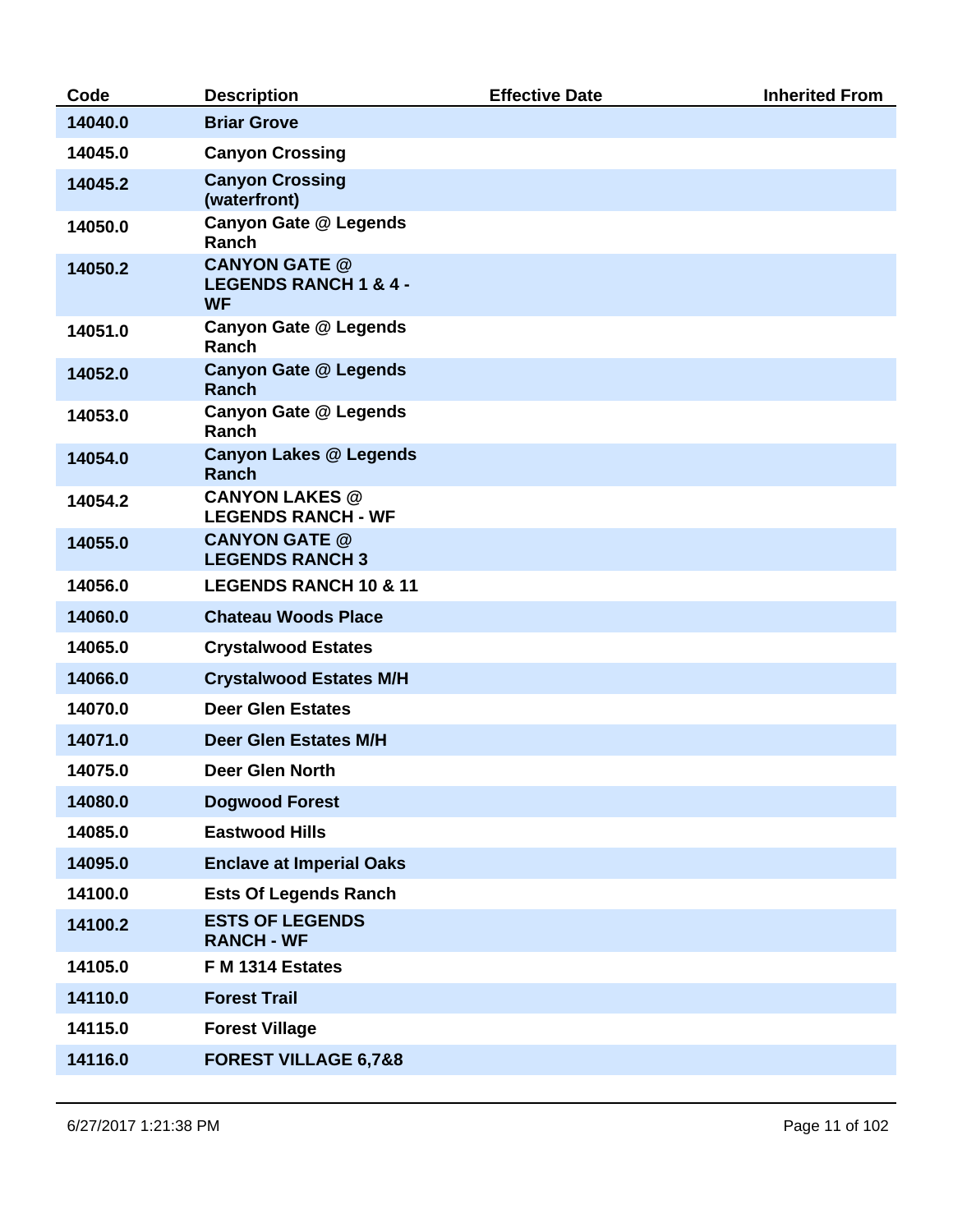| Code    | <b>Description</b>                                      | <b>Effective Date</b> | <b>Inherited From</b> |
|---------|---------------------------------------------------------|-----------------------|-----------------------|
| 14120.0 | <b>Fox Run</b>                                          |                       |                       |
| 14121.0 | <b>Fox Run</b>                                          |                       |                       |
| 14122.0 | <b>Fox Run</b>                                          |                       |                       |
| 14123.0 | Fox Run Sec 5                                           |                       |                       |
| 14124.0 | Fox Run Sec 6                                           |                       |                       |
| 14135.0 | Greenbough                                              |                       |                       |
| 14140.0 | <b>Greenleaf</b>                                        |                       |                       |
| 14145.0 | <b>Huntington Estates</b>                               |                       |                       |
| 14150.0 | <b>Imperial Lakes And</b><br><b>Enclave at Imp Oaks</b> |                       |                       |
| 14150.2 | <b>Imperial Lakes (waterfront)</b>                      |                       |                       |
| 14155.0 | <b>Imperial Oaks</b>                                    |                       |                       |
| 14156.0 | <b>Imperial Oaks</b>                                    |                       |                       |
| 14157.0 | <b>Imperial Oaks</b>                                    |                       |                       |
| 14158.0 | <b>Imperial Oaks</b>                                    |                       |                       |
| 14159.0 | <b>Imperial Oaks</b>                                    |                       |                       |
| 14165.0 | <b>Imperial Oaks Estates</b>                            |                       |                       |
| 14167.0 | <b>Imperial Oaks Estates</b>                            |                       |                       |
| 14170.0 | <b>Imperial Oaks Forest</b>                             |                       |                       |
| 14175.0 | <b>Imperial Oaks Park</b>                               |                       |                       |
| 14176.0 | <b>Imperial Oaks Park</b>                               |                       |                       |
| 14177.0 | <b>Imperial Oaks Park</b>                               |                       |                       |
| 14178.0 | <b>Imperial Oaks Park</b>                               |                       |                       |
| 14180.0 | <b>Imperial Oaks Park</b>                               |                       |                       |
| 14181.0 | <b>Imperial Oaks Park</b>                               |                       |                       |
| 14183.0 | <b>Imperial Oaks Park</b>                               |                       |                       |
| 14184.0 | <b>MEADOWS AT IMPERIAL</b><br><b>OAKS</b>               |                       |                       |
| 14185.0 | <b>Kenbrook Valley</b>                                  |                       |                       |
| 14190.0 | <b>Kimblewood</b>                                       |                       |                       |
| 14195.0 | <b>Lake Adams</b>                                       |                       |                       |
| 14200.0 | <b>Lake Chateau Woods</b>                               |                       |                       |
| 14201.0 | <b>Lake Chateau Woods</b>                               |                       |                       |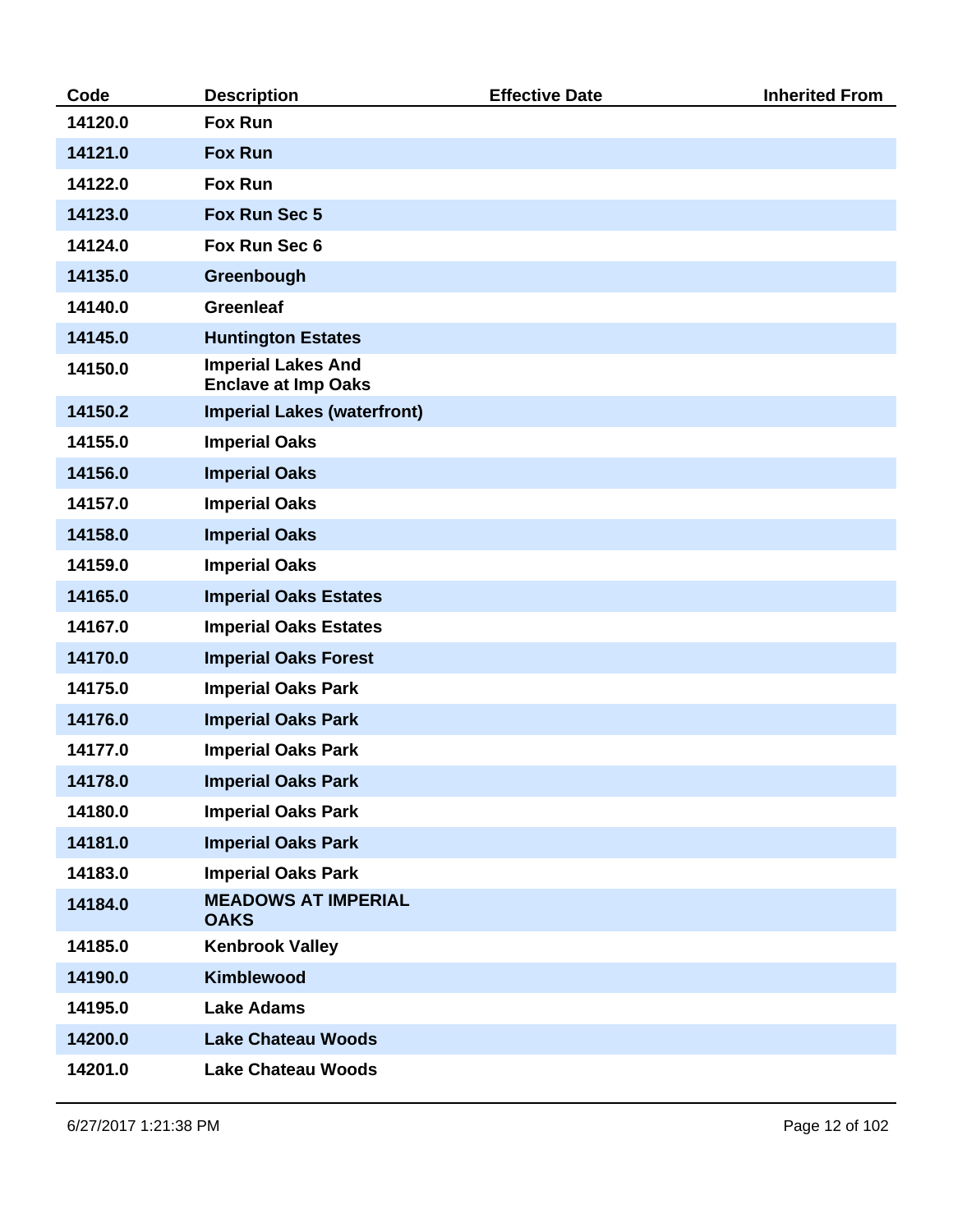| Code    | <b>Description</b>                          | <b>Effective Date</b> | <b>Inherited From</b> |
|---------|---------------------------------------------|-----------------------|-----------------------|
| 14203.0 | <b>Lake Chateau Woods M/H</b>               |                       |                       |
| 14204.0 | <b>Chateau Woods</b>                        |                       |                       |
| 14205.0 | <b>Legends Run</b>                          |                       |                       |
| 14206.0 | <b>LEGENDS RUN 6 &amp; 9</b>                |                       |                       |
| 14210.0 | <b>Little Oak</b>                           |                       |                       |
| 14215.0 | <b>Live Oaks Estate</b>                     |                       |                       |
| 14216.0 | <b>Live Oaks Estate M/H</b>                 |                       |                       |
| 14220.0 | <b>Lost Lakes</b>                           |                       |                       |
| 14225.0 | <b>M/t Property</b>                         |                       |                       |
| 14230.0 | No 239 LTD Sub                              |                       |                       |
| 14235.0 | <b>North Country</b>                        |                       |                       |
| 14240.0 | <b>Oak Canyon</b>                           |                       |                       |
| 14241.0 | <b>Oak Canyon M/H</b>                       |                       |                       |
| 14245.0 | <b>Oak Grove</b>                            |                       |                       |
| 14246.0 | <b>Oak Grove M/H</b>                        |                       |                       |
| 14250.0 | <b>Oak Grove South</b>                      |                       |                       |
| 14251.0 | <b>Oak Grove South M/H</b>                  |                       |                       |
| 14252.0 | <b>Oak Grove South</b><br><b>Ranchettes</b> |                       |                       |
| 14255.0 | <b>Oak Hill Village</b>                     |                       |                       |
| 14260.0 | <b>Oak Meadow</b>                           |                       |                       |
| 14265.0 | <b>Oak Ridge Forest</b>                     |                       |                       |
| 14270.0 | <b>Oak Ridge North</b>                      |                       |                       |
| 14271.0 | <b>Oak Ridge North</b>                      |                       |                       |
| 14272.0 | Oak Ridge North Sec 1                       |                       |                       |
| 14275.0 | <b>Oak Tree</b>                             |                       |                       |
| 14280.0 | <b>Oakhill Village East</b>                 |                       |                       |
| 14285.0 | <b>Old Houston Acres</b>                    |                       |                       |
| 14286.0 | <b>Old Houston Acres M/H</b>                |                       |                       |
| 14290.0 | <b>Pinewood Village</b>                     |                       |                       |
| 14291.0 | <b>Pinewood Village M/H</b>                 |                       |                       |
| 14292.0 | <b>Circle Oaks M/H</b>                      |                       |                       |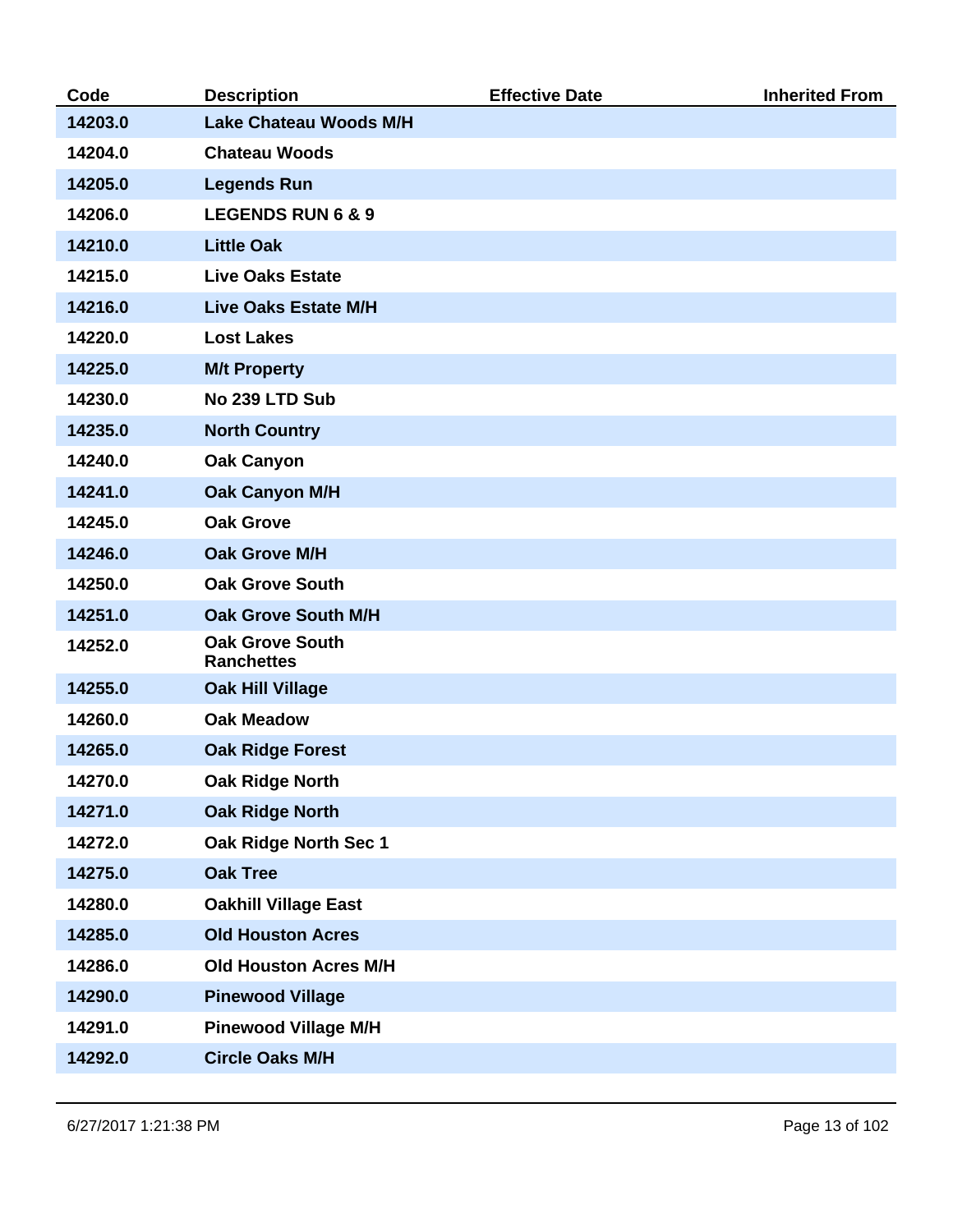| Code    | <b>Description</b>                                     | <b>Effective Date</b> | <b>Inherited From</b> |
|---------|--------------------------------------------------------|-----------------------|-----------------------|
| 14293.0 | <b>Circle Oaks</b>                                     |                       |                       |
| 14295.0 | <b>Piney Woods</b>                                     |                       |                       |
| 14300.0 | <b>Ranch Estate</b>                                    |                       |                       |
| 14305.0 | <b>Rayburn Tract</b>                                   |                       |                       |
| 14306.0 | <b>Rayburn Tract M/H</b>                               |                       |                       |
| 14310.0 | <b>Rayford Forest</b>                                  |                       |                       |
| 14315.0 | <b>Rayford Ridge</b>                                   |                       |                       |
| 14320.0 | <b>Ridgecrest</b>                                      |                       |                       |
| 14325.0 | <b>Robinson Trade Center</b>                           |                       |                       |
| 14330.0 | <b>Running Deer</b>                                    |                       |                       |
| 14335.0 | <b>Shady Meadows</b>                                   |                       |                       |
| 14340.0 | <b>Shenandoah Valley</b>                               |                       |                       |
| 14345.0 | <b>Sleepy Hollow &amp;</b><br><b>Greenwood Acres</b>   |                       |                       |
| 14350.0 | <b>Spring Creek Pines</b>                              |                       |                       |
| 14355.0 | <b>Spring Forest</b>                                   |                       |                       |
| 14360.0 | <b>Spring Hills</b>                                    |                       |                       |
| 14361.0 | <b>Spring Hills</b>                                    |                       |                       |
| 14362.0 | <b>Spring Hills</b>                                    |                       |                       |
| 14363.0 | <b>Spring Hills</b>                                    |                       |                       |
| 14364.0 | <b>Spring Hills</b>                                    |                       |                       |
| 14365.0 | <b>Spring Hills &amp; Spring Hills</b><br><b>North</b> |                       |                       |
| 14370.0 | <b>Spring Oaks</b>                                     |                       |                       |
| 14375.0 | <b>Spring Ridge</b>                                    |                       |                       |
| 14380.0 | <b>Spring Trails</b>                                   |                       |                       |
| 14381.0 | <b>Spring Trails</b>                                   |                       |                       |
| 14382.0 | <b>Spring Trails</b>                                   |                       |                       |
| 14383.0 | <b>Spring Trails</b>                                   |                       |                       |
| 14384.0 | <b>Spring Trails</b>                                   |                       |                       |
| 14385.0 | <b>Spring Trails</b>                                   |                       |                       |
| 14386.0 | <b>Spring Trails</b>                                   |                       |                       |
| 14388.0 | <b>SPRING TRAILS</b>                                   |                       |                       |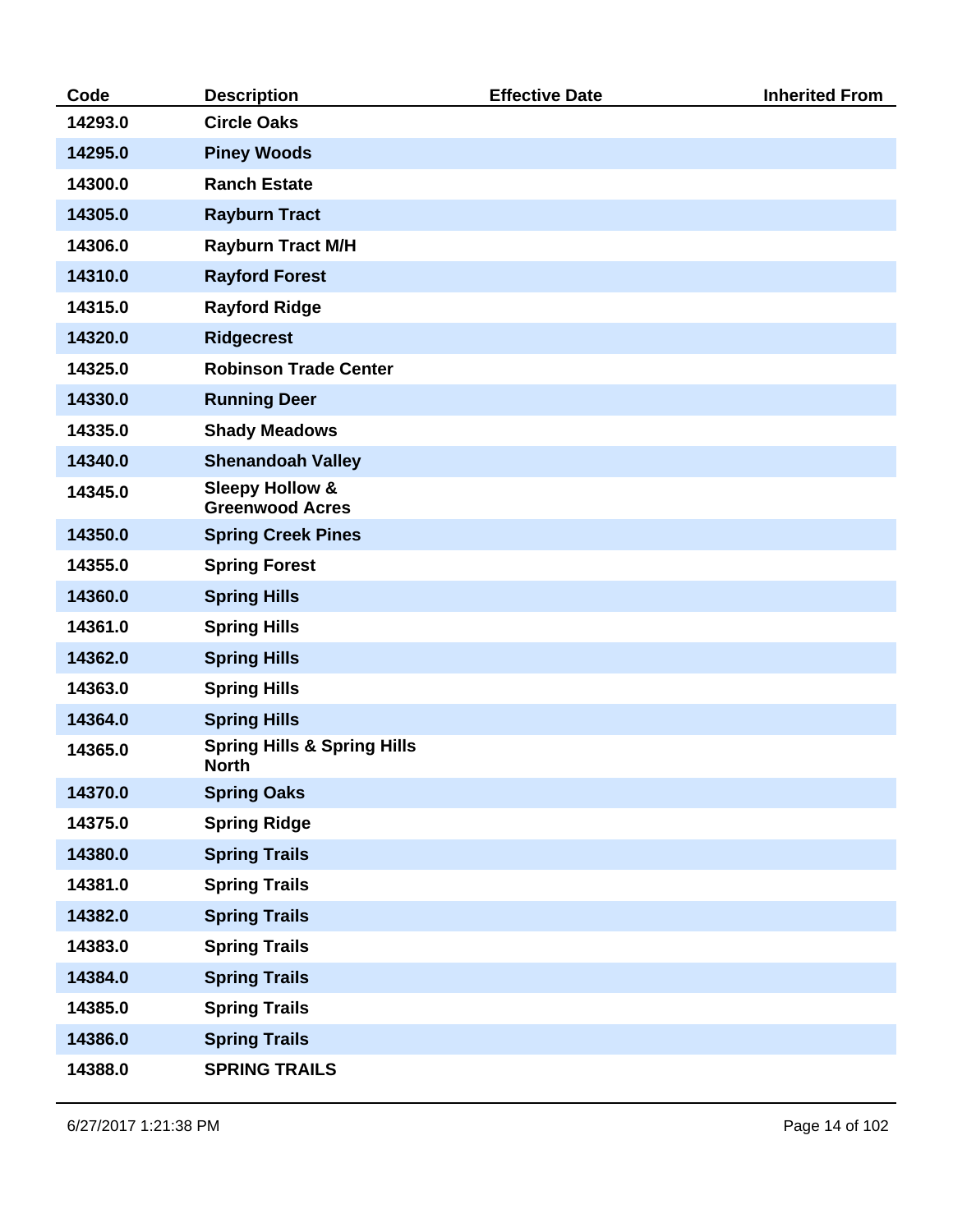| Code    | <b>Description</b>                             | <b>Effective Date</b> | <b>Inherited From</b> |
|---------|------------------------------------------------|-----------------------|-----------------------|
| 14389.0 | <b>SPRING TRAILS</b>                           |                       |                       |
| 14390.0 | <b>Spring Trails</b>                           |                       |                       |
| 14391.0 | <b>Spring Trails</b>                           |                       |                       |
| 14392.0 | <b>Spring Trails</b>                           |                       |                       |
| 14393.0 | <b>Spring Trails</b>                           |                       |                       |
| 14394.0 | <b>Spring Trails</b>                           |                       |                       |
| 14395.0 | <b>Stonecreek Court Condos</b>                 |                       |                       |
| 14400.0 | <b>Stonecrest Ranch</b>                        |                       |                       |
| 14406.0 | Tall Timbers (south of 242)<br>M/H             |                       |                       |
| 14410.0 | <b>Village of Oak Ridge Grove</b>              |                       |                       |
| 14415.0 | <b>Village Woods</b>                           |                       |                       |
| 14420.0 | <b>Walnut Hills</b>                            |                       |                       |
| 14421.0 | <b>Walnut Hills M/H</b>                        |                       |                       |
| 14425.0 | <b>Westwood Estates</b>                        |                       |                       |
| 14426.0 | <b>Westwood Estates M/H</b>                    |                       |                       |
| 14430.0 | <b>White Oak Estates</b>                       |                       |                       |
| 14435.0 | <b>Woodridge Estates</b>                       |                       |                       |
| 14440.0 | <b>Aaron's Place</b>                           |                       |                       |
| 14445.0 | <b>Lockerridge Farms</b>                       |                       |                       |
| 14450.0 | <b>Legends Trace</b>                           |                       |                       |
| 14451.0 | <b>Wrights Lndg at Legends</b><br><b>Trace</b> |                       |                       |
| 14453.0 | <b>LEGENDS TRACE 03</b>                        |                       |                       |
| 14455.0 | <b>Estates of Legends Trace</b>                |                       |                       |
| 14460.0 | <b>Imperial Oaks Park</b>                      |                       |                       |
| 14461.0 | <b>Imperial Oaks Park</b>                      |                       |                       |
| 14462.0 | <b>Imperial Oaks Forest</b>                    |                       |                       |
| 14463.0 | <b>IMPERIAL OAKS PARK</b>                      |                       |                       |
| 14464.0 | <b>IMPERIAL OAKS FOREST</b>                    |                       |                       |
| 14465.0 | <b>IMPERIAL OAKS FOREST</b>                    |                       |                       |
| 14466.0 | <b>IMPERIAL OAKS</b>                           |                       |                       |
| 14467.0 | <b>FALLS AT IMPERIAL OAKS</b>                  |                       |                       |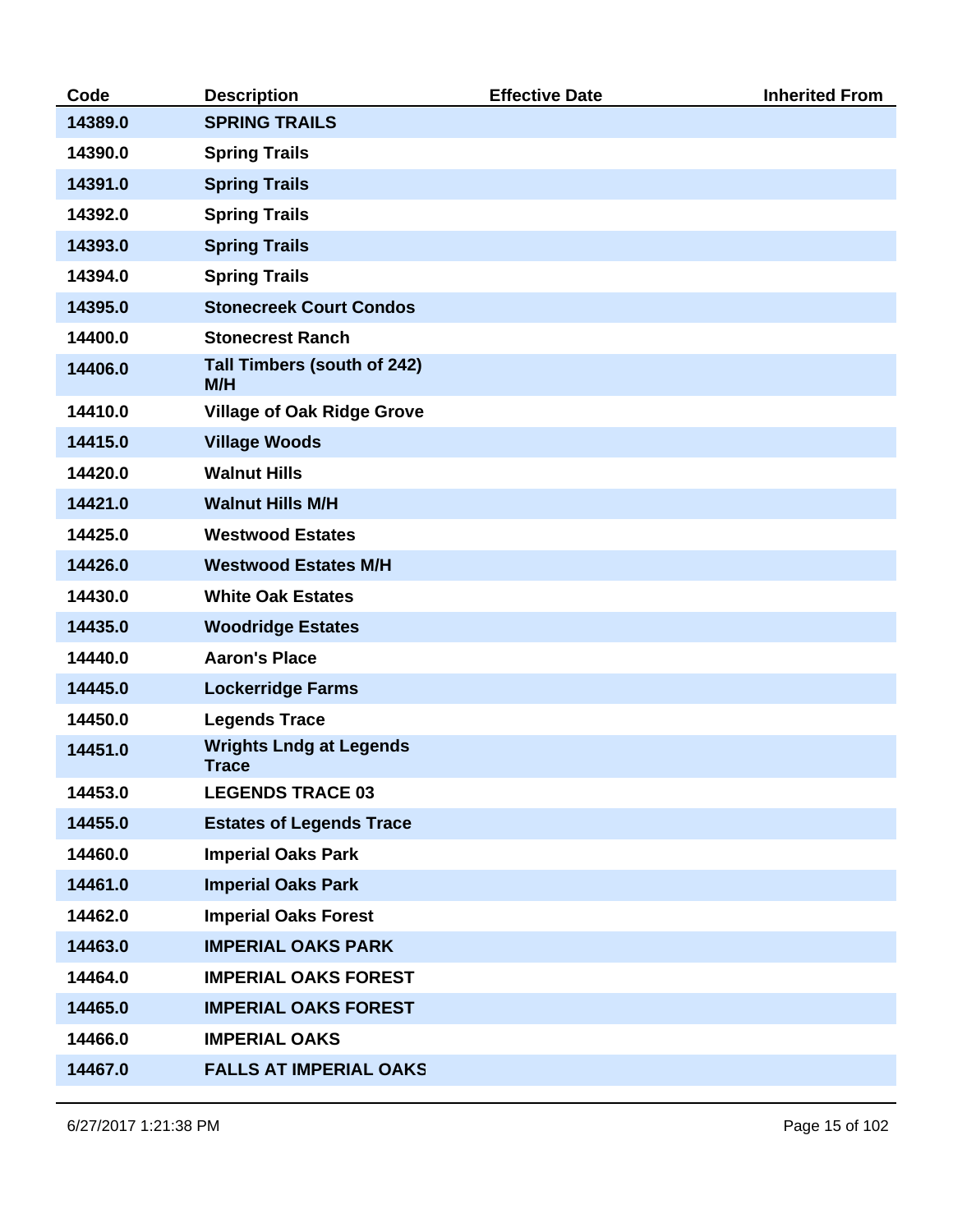| Code    | <b>Description</b>                                               | <b>Effective Date</b> | <b>Inherited From</b> |
|---------|------------------------------------------------------------------|-----------------------|-----------------------|
| 14468.0 | <b>FALLS AT IMPERIAL OAKS</b>                                    |                       |                       |
| 14470.0 | <b>Spring Trails</b>                                             |                       |                       |
| 14471.0 | <b>Spring Trails</b>                                             |                       |                       |
| 14472.0 | <b>Spring Trails</b>                                             |                       |                       |
| 14473.0 | <b>HARMONY CENTRAL</b><br><b>SECTOR</b>                          |                       |                       |
| 14474.0 | <b>HARMONY CENTRAL</b><br><b>SECTOR 02</b>                       |                       |                       |
| 14480.0 | <b>Wood Lake Village</b>                                         |                       |                       |
| 14481.0 | <b>Harpers Preserve</b>                                          |                       |                       |
| 14484.0 | <b>ALLEGRO AT HARMONY 1</b><br>& 2                               |                       |                       |
| 14485.0 | <b>Canyon Lakes and</b><br><b>Discovery @ Spring Trails</b>      |                       |                       |
| 14486.0 | <b>Canyon Lakes and</b><br><b>Discovery @ Spring Trails</b>      |                       |                       |
| 14487.0 | <b>Canyon Lakes and</b><br><b>Discovery @ Spring Trails</b>      |                       |                       |
| 14488.0 | <b>Canyon Lakes and</b><br><b>Discovery @ Spring Trails</b>      |                       |                       |
| 14489.0 | <b>CANYON LAKES AT</b><br><b>SPRING TRAILS 05</b>                |                       |                       |
| 14490.0 | <b>HARMONY LANDING</b>                                           |                       |                       |
| 14491.0 | <b>HARPERS PRESERVE 1B</b>                                       |                       |                       |
| 14492.0 | <b>HARPERS PRESERVE 1C</b>                                       |                       |                       |
| 14493.0 | <b>HARPER'S PRESERVE 4,5</b><br>& 6                              |                       |                       |
| 14500.0 | <b>LADERA CREEK</b>                                              |                       |                       |
| 15000.0 | <b>Cagle Branch Estates</b>                                      |                       |                       |
| 15001.0 | <b>Cagle Branch Estates M/H</b>                                  |                       |                       |
| 15005.0 | <b>Champion Hills</b>                                            |                       |                       |
| 15006.0 | <b>Champion Hills M/H</b>                                        |                       |                       |
| 15010.0 | <b>Country West</b>                                              |                       |                       |
| 15011.0 | <b>Country West M/H</b>                                          |                       |                       |
| 15015.0 | <b>Country West &amp; White Oak</b><br><b>Valley Estates</b>     |                       |                       |
| 15016.0 | <b>Country West &amp; White Oak</b><br><b>Valley Estates M/H</b> |                       |                       |
| 15020.0 | <b>Conroe Suburban Estates</b>                                   |                       |                       |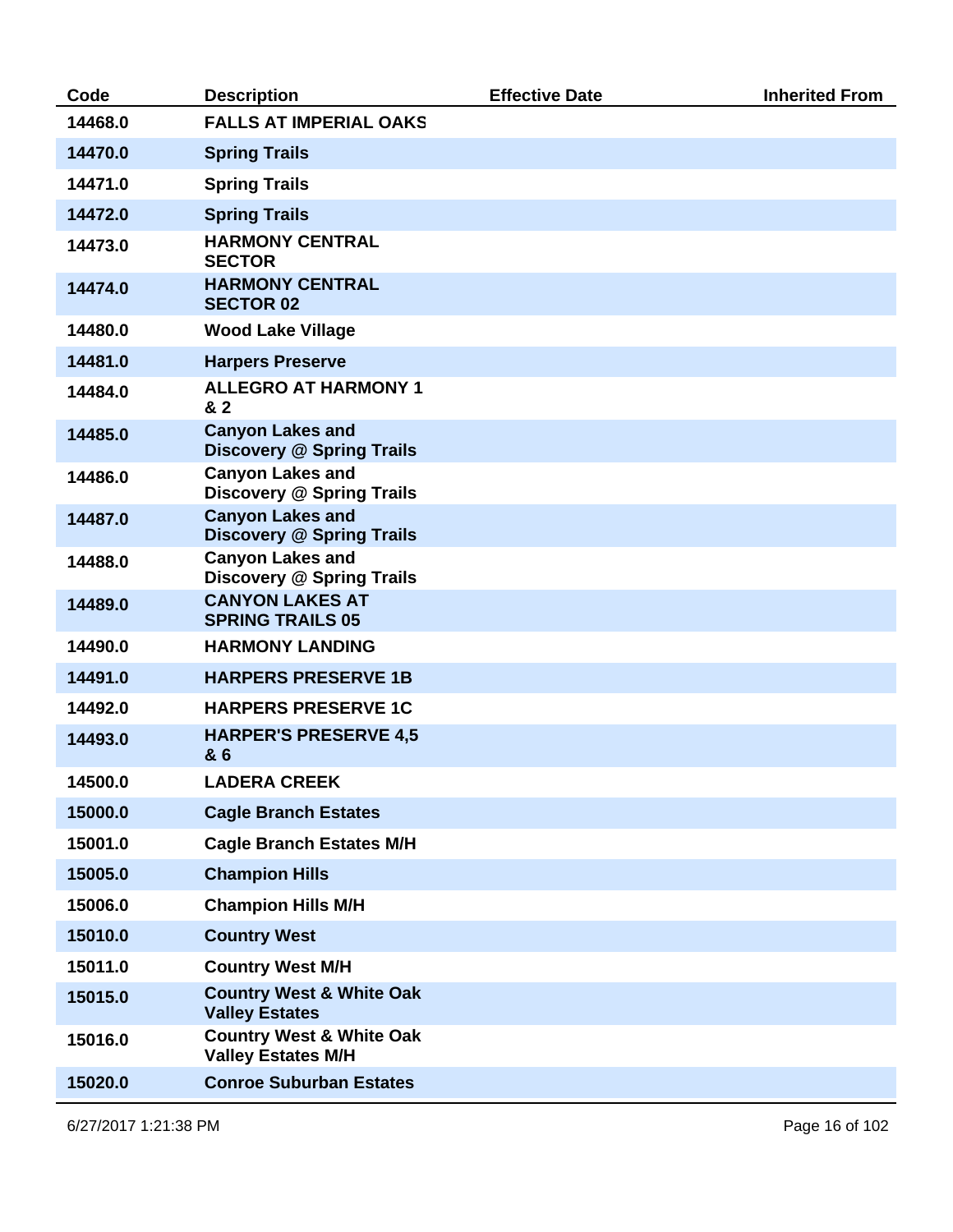| Code    | <b>Description</b>                         | <b>Effective Date</b> | <b>Inherited From</b> |
|---------|--------------------------------------------|-----------------------|-----------------------|
| 15021.0 | <b>Conroe Suburban Estates</b><br>M/H      |                       |                       |
| 15025.0 | <b>Creighton Park Farms</b>                |                       |                       |
| 15030.0 | <b>Crighton Ridge</b>                      |                       |                       |
| 15031.0 | <b>CRIGHTON WOODS</b>                      |                       |                       |
| 15035.0 | <b>Crockett Forest</b>                     |                       |                       |
| 15036.0 | <b>Crockett Forest M/H</b>                 |                       |                       |
| 15040.0 | <b>Crockett Trace</b>                      |                       |                       |
| 15041.0 | <b>CROCKETT TRACE EST</b>                  |                       |                       |
| 15045.0 | <b>Crowley Estates &amp; K Acres</b>       |                       |                       |
| 15050.0 | <b>Crown Estates</b>                       |                       |                       |
| 15055.0 | <b>Crystal Creek Estates</b>               |                       |                       |
| 15060.0 | <b>Crystal Forest</b>                      |                       |                       |
| 15061.0 | <b>Crystal Forest M/H</b>                  |                       |                       |
| 15065.0 | <b>Crystal Lake Park</b>                   |                       |                       |
| 15070.0 | <b>Deer Glen West</b>                      |                       |                       |
| 15071.0 | Deer Glen West M/H                         |                       |                       |
| 15075.0 | Deer Ridge 419                             |                       |                       |
| 15080.0 | <b>Deerwood</b>                            |                       |                       |
| 15081.0 | Deerwood M/H                               |                       |                       |
| 15085.0 | <b>Dinger Estates</b>                      |                       |                       |
| 15090.0 | <b>Dons Musgrove Acres</b>                 |                       |                       |
| 15095.0 | <b>Emerson Estates</b>                     |                       |                       |
| 15100.0 | <b>Fairway Estates</b>                     |                       |                       |
| 15105.0 | <b>Fire Tower Acres</b>                    |                       |                       |
| 15106.0 | <b>Fire Tower Acres M/H</b>                |                       |                       |
| 15107.0 | <b>Fire Tower Acres (2090</b><br>Frontage) |                       |                       |
| 15110.0 | <b>Fire Tower Estates</b>                  |                       |                       |
| 15115.0 | Fm 1485 Estates                            |                       |                       |
| 15120.0 | <b>Gleneagles</b>                          |                       |                       |
| 15121.0 | <b>Gleneagles</b>                          |                       |                       |
| 15123.0 | <b>Gleneagles 6</b>                        |                       |                       |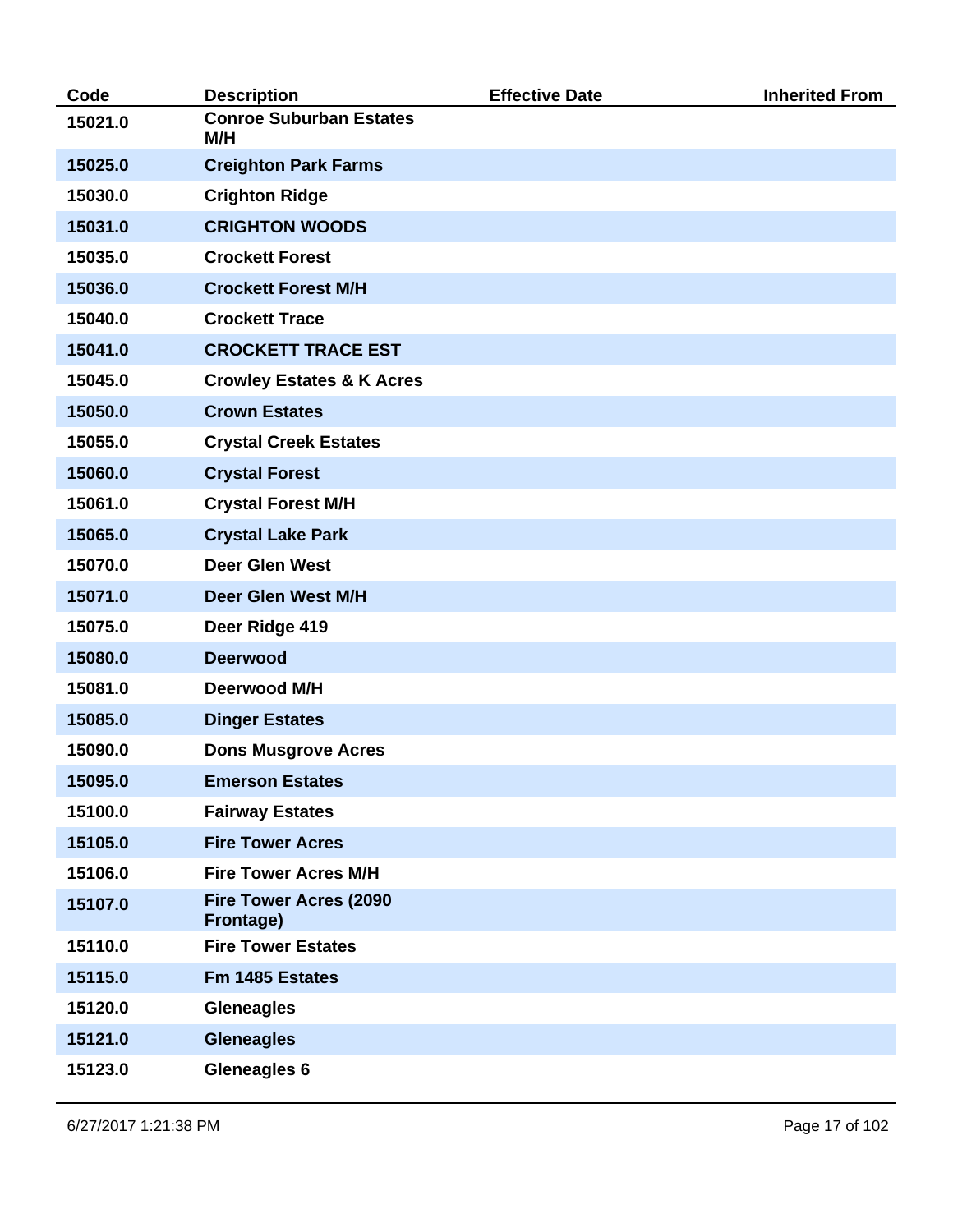| Code    | <b>Description</b>                                         | <b>Effective Date</b> | <b>Inherited From</b> |
|---------|------------------------------------------------------------|-----------------------|-----------------------|
| 15125.0 | H & S Land Co                                              |                       |                       |
| 15130.0 | <b>Harris Henry Sr</b>                                     |                       |                       |
| 15135.0 | <b>Harris Hills</b>                                        |                       |                       |
| 15140.0 | <b>Hickory Ridge</b>                                       |                       |                       |
| 15145.0 | <b>Highline Oaks</b>                                       |                       |                       |
| 15150.0 | <b>Kellyn Oaks</b>                                         |                       |                       |
| 15155.0 | <b>Kensington Oaks</b>                                     |                       |                       |
| 15160.0 | <b>Lake Creek Falls &amp; Powell</b>                       |                       |                       |
| 15161.0 | <b>Lake Creek Falls &amp; Powell</b><br>M/H                |                       |                       |
| 15165.0 | <b>Lake Oliver</b>                                         |                       |                       |
| 15170.0 | <b>Lake Wildwood</b>                                       |                       |                       |
| 15170.2 | <b>Lake Wildwood</b><br>(waterfront)                       |                       |                       |
| 15171.0 | <b>Lake Wildwood M/H</b>                                   |                       |                       |
| 15171.2 | <b>Lake Wildwood MH</b><br>(Waterfront)                    |                       |                       |
| 15175.0 | <b>Lazy Caney Pines</b>                                    |                       |                       |
| 15180.0 | <b>Lone Star Ranch</b>                                     |                       |                       |
| 15185.0 | <b>Los Primos</b>                                          |                       |                       |
| 15190.0 | <b>Magnolia Bend</b>                                       |                       |                       |
| 15195.0 | <b>Magnolia Crest</b>                                      |                       |                       |
| 15200.0 | <b>Mccomb Ranchettes</b>                                   |                       |                       |
| 15201.0 | <b>Mccomb Ranchettes M/H</b>                               |                       |                       |
| 15205.0 | <b>Midway Acres</b>                                        |                       |                       |
| 15210.0 | <b>Midway Lakes</b>                                        |                       |                       |
| 15215.0 | <b>Montgomery Creek Ranch</b>                              |                       |                       |
| 15216.0 | <b>Montgomery Creek Ranch</b>                              |                       |                       |
| 15220.0 | <b>Moorehead Acres &amp;</b><br><b>Crystal Creek Acres</b> |                       |                       |
| 15225.0 | <b>Mosswood Replat</b>                                     |                       |                       |
| 15226.0 | <b>Mosswood</b>                                            |                       |                       |
| 15227.0 | <b>Mosswood</b>                                            |                       |                       |
| 15228.0 | <b>Mosswood</b>                                            |                       |                       |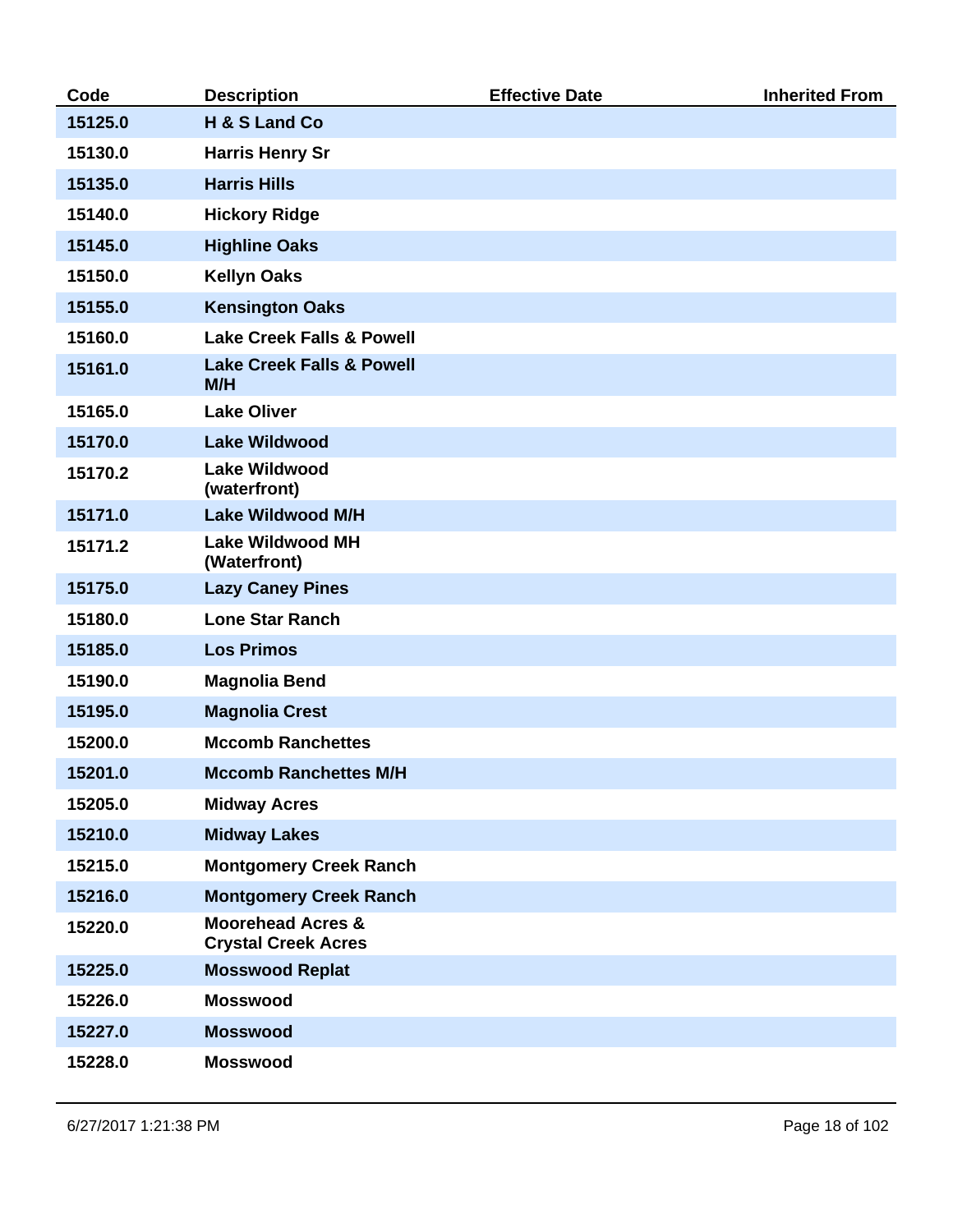| Code    | <b>Description</b>                                  | <b>Effective Date</b> | <b>Inherited From</b> |
|---------|-----------------------------------------------------|-----------------------|-----------------------|
| 15230.0 | <b>Northline Forest</b>                             |                       |                       |
| 15235.0 | <b>Oak Forest</b>                                   |                       |                       |
| 15240.0 | <b>Oak Haven Farms</b>                              |                       |                       |
| 15245.0 | <b>Oak Park</b>                                     |                       |                       |
| 15250.0 | <b>Odell Hudson</b>                                 |                       |                       |
| 15255.0 | <b>Peach Creek Valley</b>                           |                       |                       |
| 15260.0 | <b>Pine Meadows</b>                                 |                       |                       |
| 15261.0 | <b>Pine Meadows M/H</b>                             |                       |                       |
| 15265.0 | <b>Piney Meadows</b>                                |                       |                       |
| 15270.0 | <b>Pioneer Trails</b>                               |                       |                       |
| 15271.0 | <b>Pioneer Trails M/H</b>                           |                       |                       |
| 15275.0 | <b>Plantation Estates</b>                           |                       |                       |
| 15276.0 | <b>Plantation Estates</b>                           |                       |                       |
| 15280.0 | <b>River Brook</b>                                  |                       |                       |
| 15281.0 | <b>River Brook Forest Hill</b>                      |                       |                       |
| 15281.2 | <b>River Brook Forest Hill</b><br>(waterfront)      |                       |                       |
| 15282.0 | <b>River Brook Sherbrook</b>                        |                       |                       |
| 15285.0 | <b>River Plantation</b>                             |                       |                       |
| 15285.1 | <b>River Plantation (golf)</b>                      |                       |                       |
| 15286.0 | <b>River Plantation</b>                             |                       |                       |
| 15286.1 | <b>River Plantation (golf)</b>                      |                       |                       |
| 15287.0 | <b>River Plantation</b>                             |                       |                       |
| 15288.0 | <b>River Plantation - Fairway</b><br><b>Village</b> |                       |                       |
| 15288.1 | <b>River Plantation - Fairway</b><br>Village (golf) |                       |                       |
| 15291.0 | <b>River Plantation</b>                             |                       |                       |
| 15291.1 | <b>River Plantation (golf)</b>                      |                       |                       |
| 15292.0 | <b>River Plantation</b>                             |                       |                       |
| 15293.0 | <b>River Plantation</b>                             |                       |                       |
| 15294.1 | <b>River Plantation (golf)</b>                      |                       |                       |
| 15295.0 | <b>River Plantation</b>                             |                       |                       |
| 15295.1 | <b>River Plantation (golf)</b>                      |                       |                       |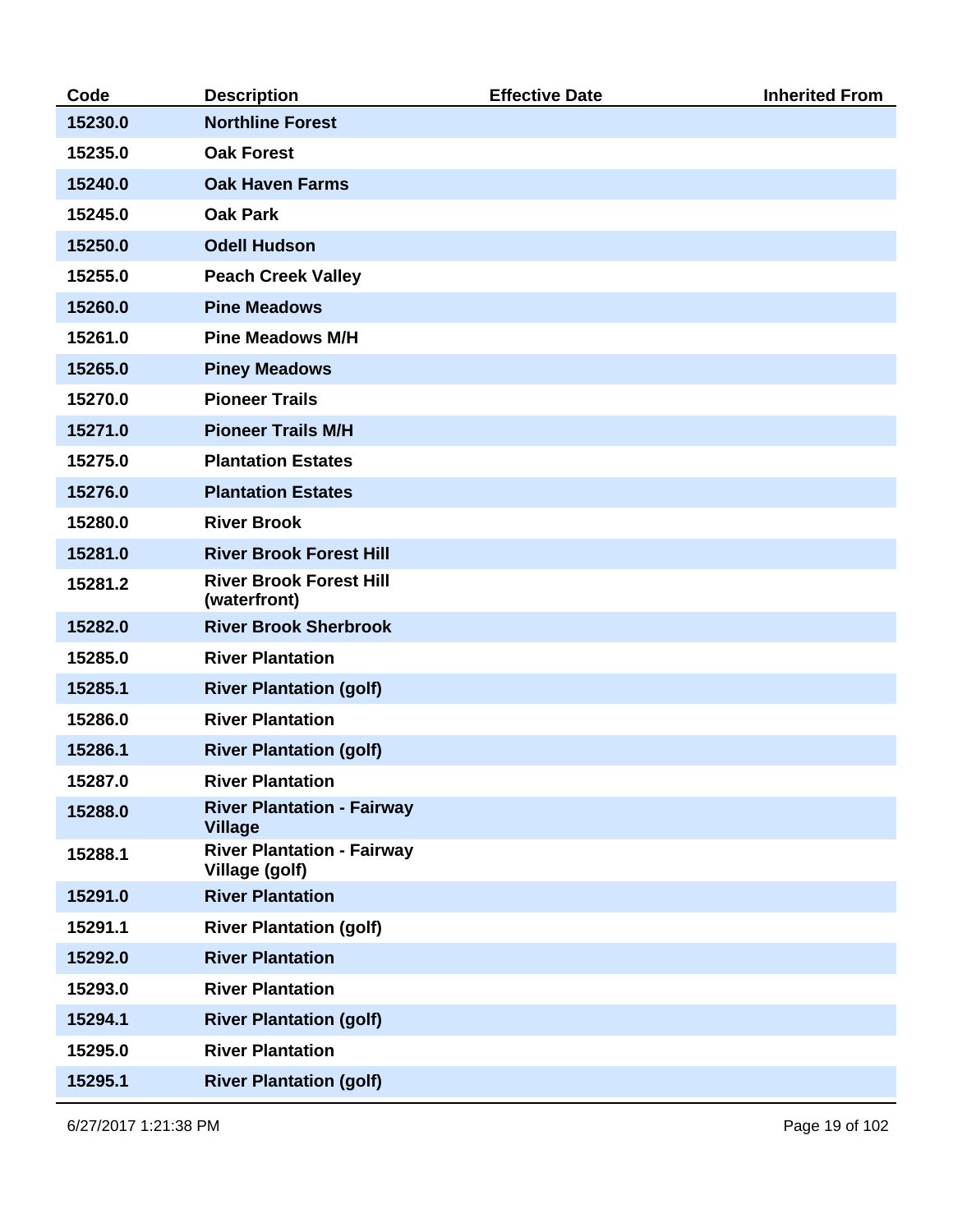| Code    | <b>Description</b>                                 | <b>Effective Date</b> | <b>Inherited From</b> |
|---------|----------------------------------------------------|-----------------------|-----------------------|
| 15296.1 | <b>River Plantation (golf)</b>                     |                       |                       |
| 15297.0 | <b>River Plantation</b>                            |                       |                       |
| 15297.1 | <b>River Plantation (golf)</b>                     |                       |                       |
| 15298.0 | <b>River Plantation</b>                            |                       |                       |
| 15298.1 | <b>River Plantation (golf)</b>                     |                       |                       |
| 15299.0 | <b>River Plantation</b>                            |                       |                       |
| 15299.1 | <b>River Plantation (golf)</b>                     |                       |                       |
| 15300.0 | <b>River Plantation</b>                            |                       |                       |
| 15301.0 | <b>River Plantation</b>                            |                       |                       |
| 15302.0 | <b>River Plantation - Village</b>                  |                       |                       |
| 15302.1 | <b>River Plantation - Village</b><br>(golf)        |                       |                       |
| 15320.0 | <b>Roy Harris Four Corners</b>                     |                       |                       |
| 15321.0 | <b>Roy Harris Four Corners</b><br>M/H              |                       |                       |
| 15325.0 | <b>Security Forest</b>                             |                       |                       |
| 15326.0 | <b>Security Forest M/H</b>                         |                       |                       |
| 15330.0 | <b>Southern Pines</b>                              |                       |                       |
| 15331.0 | <b>Southern Pines M/H</b>                          |                       |                       |
| 15335.0 | <b>Southwind Ridge</b>                             |                       |                       |
| 15340.0 | Tall Timbers (north of 242)                        |                       |                       |
| 15345.0 | <b>Tanglewilde Farms</b>                           |                       |                       |
| 15346.0 | <b>Tanglewilde Farms M/H</b>                       |                       |                       |
| 15347.0 | <b>FOREST TRACE</b>                                |                       |                       |
| 15349.0 | <b>WAUKEGAN WAY 01</b>                             |                       |                       |
| 15350.0 | <b>Taylor Estates</b>                              |                       |                       |
| 15355.0 | <b>Texaba &amp; Crystal Forest</b>                 |                       |                       |
| 15360.0 | <b>Tower Brook</b>                                 |                       |                       |
| 15365.0 | <b>Tower Glen &amp; Tower Glen</b><br><b>North</b> |                       |                       |
| 15370.0 | <b>Tower Woods</b>                                 |                       |                       |
| 15375.0 | <b>Twin Lakes</b>                                  |                       |                       |
| 15380.0 | <b>Western Hill Estates</b>                        |                       |                       |
| 15390.0 | <b>Whispering Oaks</b>                             |                       |                       |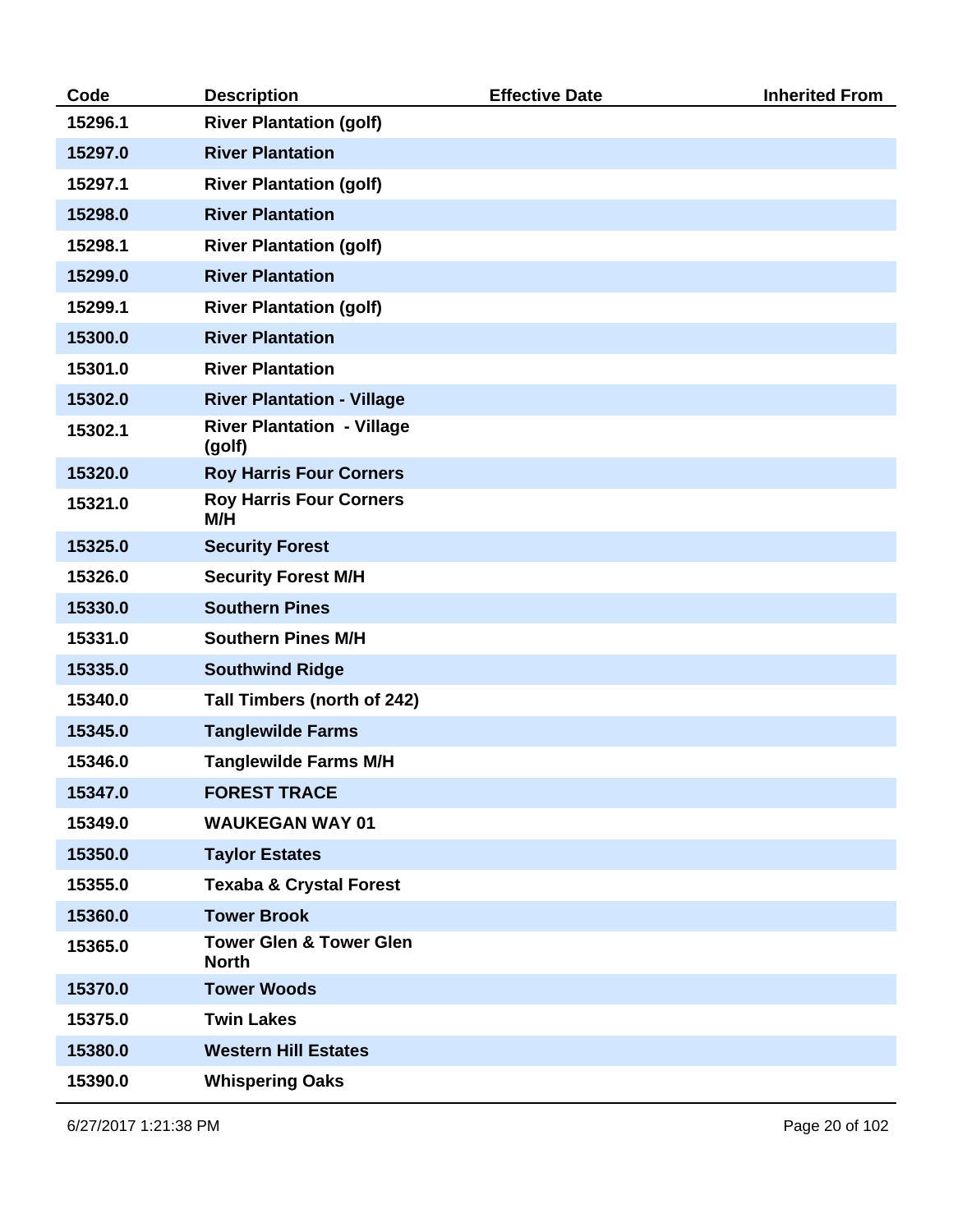| Code    | <b>Description</b>                         | <b>Effective Date</b> | <b>Inherited From</b> |
|---------|--------------------------------------------|-----------------------|-----------------------|
| 15391.0 | <b>Whispering Oaks</b>                     |                       |                       |
| 15392.0 | <b>Whispering Oaks</b>                     |                       |                       |
| 15393.0 | <b>Whispering Pines</b>                    |                       |                       |
| 15395.0 | <b>Woodland Forest Estates</b>             |                       |                       |
| 15400.0 | <b>SUMMERSET ESTATES</b>                   |                       |                       |
| 15405.0 | <b>VILLAGES @ CROCKETT</b><br><b>TRACE</b> |                       |                       |
| 16000.0 | <b>Adcock Acres</b>                        |                       |                       |
| 16001.0 | <b>Adcock Acres M/H</b>                    |                       |                       |
| 16005.0 | <b>Arbor Place</b>                         |                       |                       |
| 16006.0 | <b>Arbor Place 1 Duplexes</b>              |                       |                       |
| 16010.0 | <b>Bear Creek Acres</b>                    |                       |                       |
| 16011.0 | <b>Bear Creek Acres M/H</b>                |                       |                       |
| 16015.0 | <b>Caney Heights</b>                       |                       |                       |
| 16020.0 | <b>Caney Lake</b>                          |                       |                       |
| 16025.0 | <b>Champion Forest</b>                     |                       |                       |
| 16030.0 | <b>Champion Oaks</b>                       |                       |                       |
| 16035.0 | <b>Champion Pines</b>                      |                       |                       |
| 16036.0 | <b>Champion Pines M/H</b>                  |                       |                       |
| 16040.0 | <b>Champion Village</b>                    |                       |                       |
| 16045.0 | <b>Chasewood Forest</b>                    |                       |                       |
| 16050.0 | <b>Cowan Acres</b>                         |                       |                       |
| 16055.0 | <b>Creekside Acres</b>                     |                       |                       |
| 16060.0 | <b>Crystal Creek Forest</b>                |                       |                       |
| 16061.0 | <b>Crystal Creek Forest M/H</b>            |                       |                       |
| 16065.0 | <b>Crystal Creek</b>                       |                       |                       |
| 16066.0 | <b>Crystal Creek M/H</b>                   |                       |                       |
| 16070.0 | <b>Cut-n-shoot Estates</b>                 |                       |                       |
| 16075.0 | <b>Dale Dell</b>                           |                       |                       |
| 16080.0 | <b>Deer Run</b>                            |                       |                       |
| 16085.0 | <b>Deer Run Acres</b>                      |                       |                       |
| 16090.0 | <b>Eastview</b>                            |                       |                       |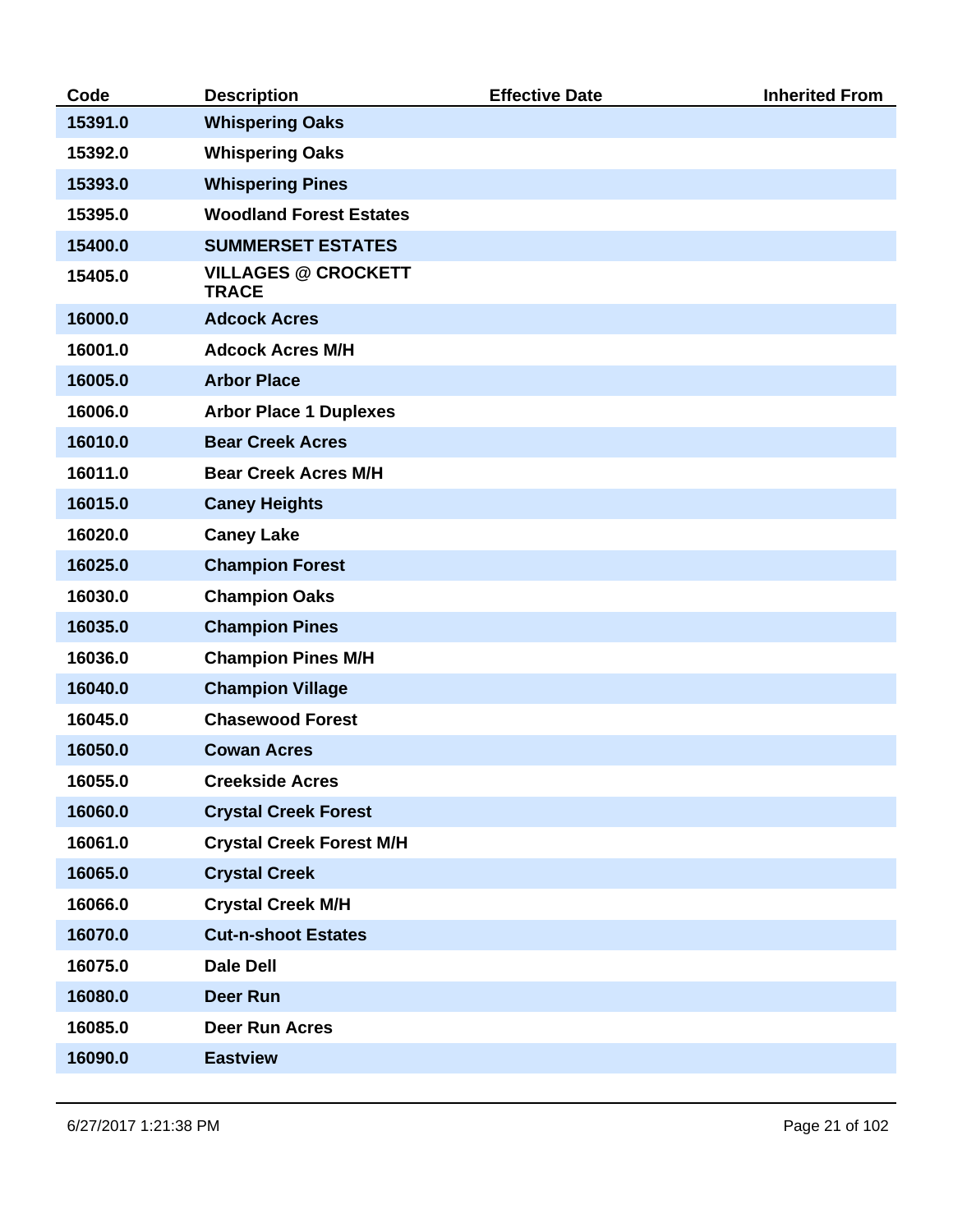| Code    | <b>Description</b>                   | <b>Effective Date</b> | <b>Inherited From</b> |
|---------|--------------------------------------|-----------------------|-----------------------|
| 16095.0 | <b>Fair Grounds</b>                  |                       |                       |
| 16100.0 | <b>Green Acres</b>                   |                       |                       |
| 16105.0 | <b>Greenbelt Estates</b>             |                       |                       |
| 16106.0 | <b>Greenbelt Estates M/H</b>         |                       |                       |
| 16110.0 | <b>Greenridge Farms</b>              |                       |                       |
| 16115.0 | <b>Groceville Estates</b>            |                       |                       |
| 16116.0 | <b>Groceville Estates M/H</b>        |                       |                       |
| 16120.0 | <b>Hidden Acres</b>                  |                       |                       |
| 16121.0 | <b>Hidden Acres M/H</b>              |                       |                       |
| 16125.0 | <b>Hidden Hills</b>                  |                       |                       |
| 16130.0 | <b>Hillcrest &amp; Hillgreen</b>     |                       |                       |
| 16131.0 | <b>Hillcrest &amp; Hillgreen M/H</b> |                       |                       |
| 16135.0 | <b>Keystone Trails</b>               |                       |                       |
| 16140.0 | <b>Lake Rollingwood</b>              |                       |                       |
| 16145.0 | <b>Lindley Woods</b>                 |                       |                       |
| 16150.0 | <b>Majestic Acres</b>                |                       |                       |
| 16155.0 | <b>Mcrae Lake</b>                    |                       |                       |
| 16155.2 | <b>Mcrae Lake (waterfront)</b>       |                       |                       |
| 16160.0 | <b>Meadow Lakes</b>                  |                       |                       |
| 16165.0 | <b>Meadowbrook</b>                   |                       |                       |
| 16170.0 | <b>Moss Hill</b>                     |                       |                       |
| 16175.0 | <b>Mullen Heights</b>                |                       |                       |
| 16180.0 | <b>N F Estates</b>                   |                       |                       |
| 16185.0 | <b>Newton Acres</b>                  |                       |                       |
| 16186.0 | <b>Newton Acres M/H</b>              |                       |                       |
| 16190.0 | Northridge                           |                       |                       |
| 16195.0 | <b>Northwood Acres</b>               |                       |                       |
| 16200.0 | <b>Oak Forest Estates</b>            |                       |                       |
| 16201.0 | <b>Oak Forest Estates M/H</b>        |                       |                       |
| 16205.0 | <b>Oakridge Ranch</b>                |                       |                       |
| 16206.0 | <b>Oakridge Ranch M/H</b>            |                       |                       |
| 16210.0 | <b>Oakwood Ranchettes</b>            |                       |                       |
|         |                                      |                       |                       |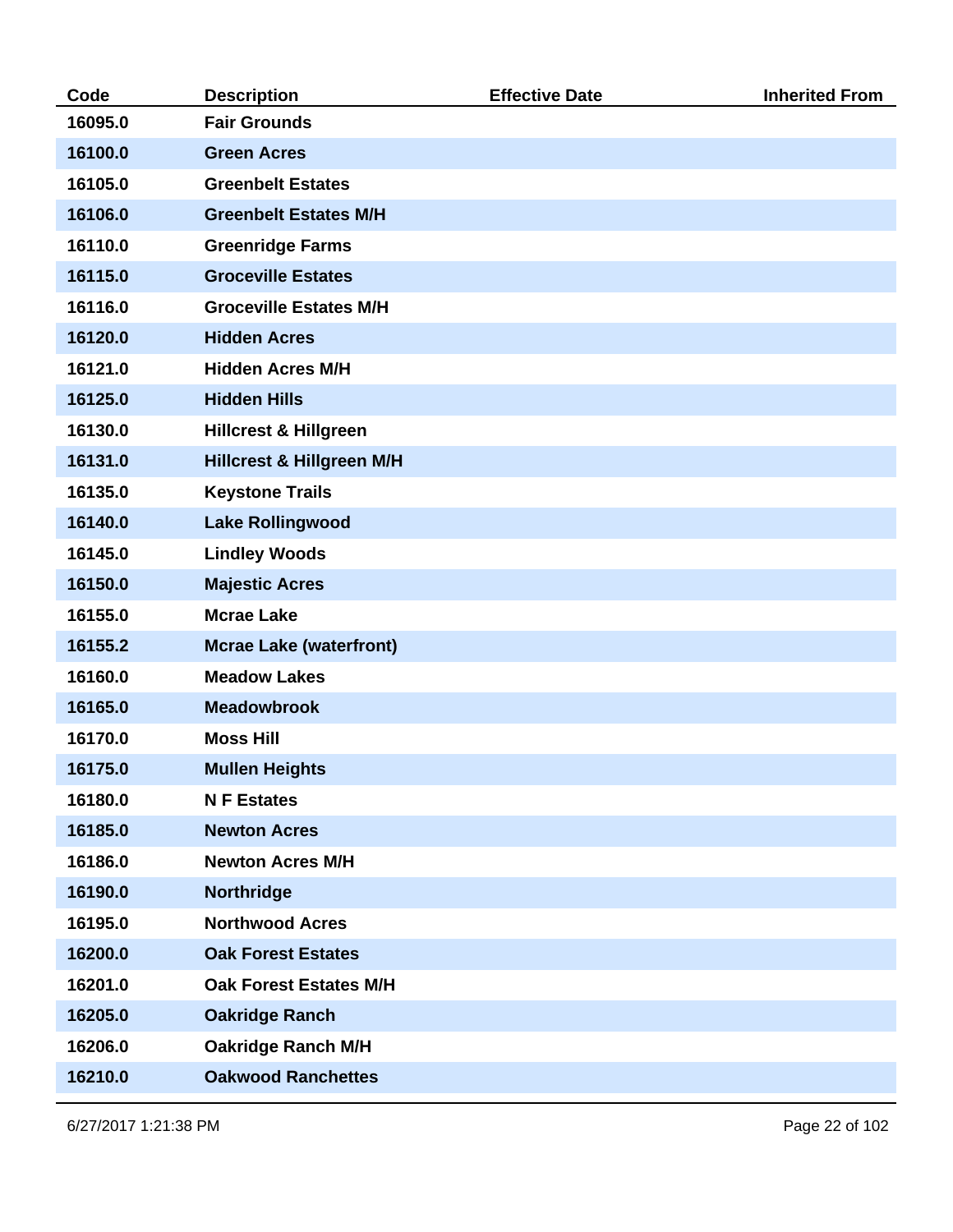| Code    | <b>Description</b>                      | <b>Effective Date</b> | <b>Inherited From</b> |
|---------|-----------------------------------------|-----------------------|-----------------------|
| 16215.0 | <b>Peach Creek Acres</b>                |                       |                       |
| 16216.0 | <b>PEACH CREEK ACRES -</b><br><b>MH</b> |                       |                       |
| 16220.0 | <b>Peach Creek Terrace</b>              |                       |                       |
| 16225.0 | <b>Peach Creek Village</b>              |                       |                       |
| 16226.0 | <b>Peach Creek Village M/H</b>          |                       |                       |
| 16230.0 | <b>Pearl Villas</b>                     |                       |                       |
| 16235.0 | <b>Pine Shadows</b>                     |                       |                       |
| 16240.0 | <b>Pinewood Plaza</b>                   |                       |                       |
| 16245.0 | <b>Pioneer Ridge</b>                    |                       |                       |
| 16250.0 | <b>Robinwood</b>                        |                       |                       |
| 16260.0 | <b>Rolling Hills</b>                    |                       |                       |
| 16261.0 | <b>Rolling Hills M/H</b>                |                       |                       |
| 16265.0 | <b>Settlers Crossing</b>                |                       |                       |
| 16270.0 | <b>Sheridan Farms</b>                   |                       |                       |
| 16275.0 | <b>Sherwood Estates</b>                 |                       |                       |
| 16280.0 | <b>Stone Hedge Estates</b>              |                       |                       |
| 16285.0 | <b>Sunset Ridge</b>                     |                       |                       |
| 16290.0 | <b>Texaba, Roda Drive Acres</b>         |                       |                       |
| 16291.0 | <b>Texaba M/H</b>                       |                       |                       |
| 16295.0 | <b>Walco Acres</b>                      |                       |                       |
| 16296.0 | <b>Walco Acres M/H</b>                  |                       |                       |
| 16305.0 | <b>Walding North Acres</b>              |                       |                       |
| 16310.0 | <b>Walker Bend</b>                      |                       |                       |
| 16311.0 | <b>Walker Bend M/H</b>                  |                       |                       |
| 16315.0 | <b>Walker Road Estates</b>              |                       |                       |
| 16320.0 | <b>Wiggins Village</b>                  |                       |                       |
| 16325.0 | <b>Wigwam Springs</b>                   |                       |                       |
| 16326.0 | <b>Wigwam Springs M/H</b>               |                       |                       |
| 16330.0 | <b>Wildwood Acres 634</b>               |                       |                       |
| 16335.0 | <b>Wooded Acres</b>                     |                       |                       |
| 16336.0 | <b>Wooded Acres M/H</b>                 |                       |                       |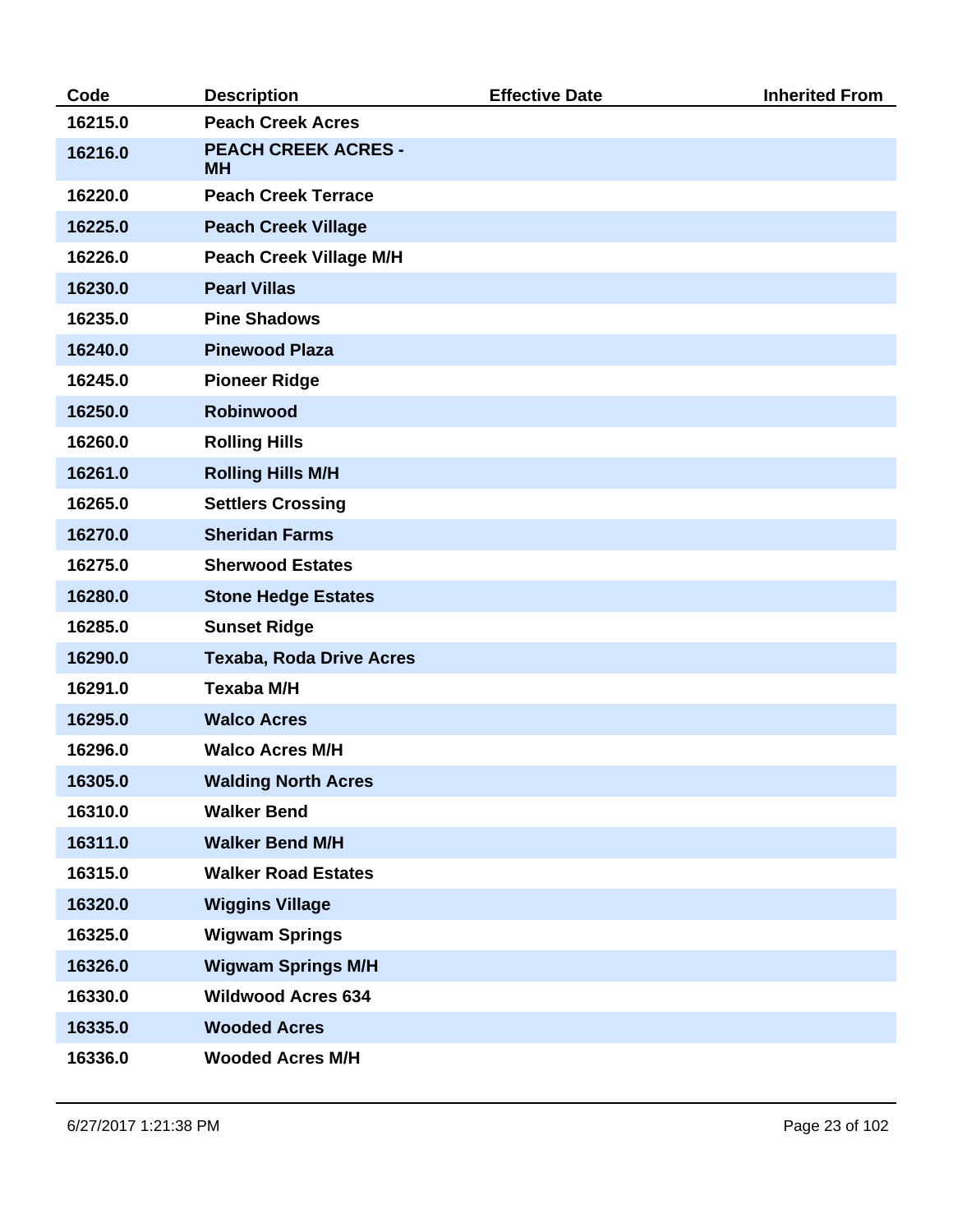| Code    | <b>Description</b>                                                      | <b>Effective Date</b> | <b>Inherited From</b> |
|---------|-------------------------------------------------------------------------|-----------------------|-----------------------|
| 16340.0 | <b>Woodgate Place</b>                                                   |                       |                       |
| 16341.0 | <b>Woodgate Place</b>                                                   |                       |                       |
| 16342.0 | <b>Woodgate Place M/H</b>                                               |                       |                       |
| 16343.0 | Woodgate                                                                |                       |                       |
| 16345.0 | <b>Deer Trail</b>                                                       |                       |                       |
| 16346.0 | <b>DEER TRAIL TWO</b>                                                   |                       |                       |
| 16350.0 | <b>Peach Creek Station</b>                                              |                       |                       |
| 16355.0 | <b>Sherwood Estates 349</b>                                             |                       |                       |
| 16356.0 | <b>Sherwood Estates 349 M/H</b>                                         |                       |                       |
| 16360.0 | <b>Cedar Hill Estates</b>                                               |                       |                       |
| 16365.0 | <b>Sterling Place</b>                                                   |                       |                       |
| 16370.0 | The Woods at Caney Creek                                                |                       |                       |
| 16375.0 | <b>Peach Creek Plantation</b>                                           |                       |                       |
| 20000.C | <b>MAGNOLIA ISD</b><br><b>COMMERCIAL</b>                                |                       |                       |
| 2004.0  | 2004.0 - A-4 Bennette<br><b>Blake &amp; Other Abstracts</b>             | 02/17/2004            |                       |
| 2007.0  | 2007.0 - A-7 Elijah Collard<br>& Other Abstracts                        | 02/17/2004            |                       |
| 2008.1  | 2008.1 - A-8 John Corner,<br>A-31 Ben Rigsby, A-36                      | 02/17/2004            |                       |
| 2009.0  | 2009.0 - A-9 Mary Corner,<br>A-527 John Shaffold                        | 02/17/2004            |                       |
| 2015.0  | 2015.0 - A-15 Jose Maria<br>De La Garza & Other Abst                    | 02/17/2004            |                       |
| 2018.0  | 2018.0 - A-18 Archibald<br><b>Hodge &amp; Other Abstracts</b>           | 02/17/2004            |                       |
| 2029.0  | 2029.0 - A-29 James<br><b>Pevehouse, A-19 James</b><br>Hodge            | 02/17/2004            |                       |
| 2036.0  | 2036.0 - A-36 Owen<br><b>Shannon &amp; Other</b><br><b>Abstracts</b>    | 02/17/2004            |                       |
| 2043.0  | 2043.0 - A-43 Ann White &<br><b>Other Abstracts</b>                     | 02/17/2004            |                       |
| 2043.1  | 2043.1 - A-43 Ann White                                                 | 02/17/2004            |                       |
| 2048.0  | 2048.0 - A-48 Louis F<br><b>Amelung &amp; Other</b><br><b>Abstracts</b> | 02/17/2004            |                       |
|         |                                                                         |                       |                       |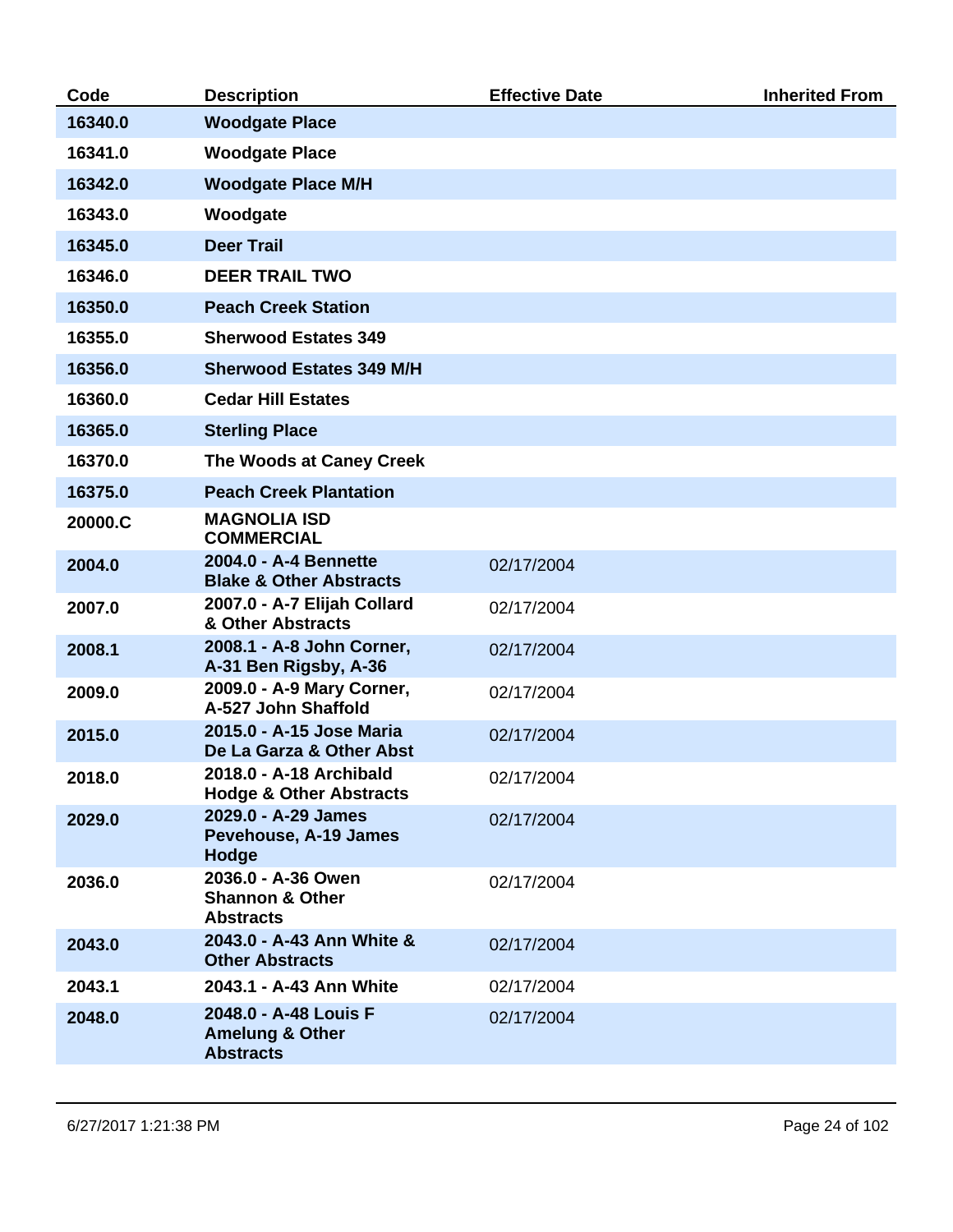| Code    | <b>Description</b>                                         | <b>Effective Date</b> | <b>Inherited From</b> |
|---------|------------------------------------------------------------|-----------------------|-----------------------|
| 2070.0  | 2070.0 - A-70 Stephen<br>Bryan, A-307 W C C Lynch          | 02/17/2004            |                       |
| 2074.0  | 2074.0 - A-74 William Birch                                | 02/17/2004            |                       |
| 2076.0  | 2076.0 - A-76 Pryor Bryan,<br>A-435 H A Peters             | 02/17/2004            |                       |
| 2078.0  | 2078.0 - A-78 James Brown                                  | 02/17/2004            |                       |
| 2079.0  | 2079.0 - A-79 Clark Beach<br>& Other Abstracts             | 02/17/2004            |                       |
| 2082.0  | 2082.0 - A-82 William<br><b>Barker</b>                     | 02/17/2004            |                       |
| 2082.1  | 2082.1 - A-82 William<br><b>Barker</b>                     | 02/17/2004            |                       |
| 2082.4  | 2082.4 - A-82 William<br><b>Barker</b>                     | 02/17/2004            |                       |
| 2100.C  | <b>SMA CMA</b>                                             |                       |                       |
| 21000.0 | <b>Andershire Estates</b>                                  |                       |                       |
| 21005.0 | <b>Beau View</b>                                           |                       |                       |
| 21006.0 | <b>Beau View MH</b>                                        |                       |                       |
| 2101.C  | <b>SMA CMA FRONT FM1488</b>                                |                       |                       |
| 21010.0 | <b>Blueberry Hill</b>                                      |                       |                       |
| 21011.0 | <b>Blueberry Hill M/H</b>                                  |                       |                       |
| 21015.0 | <b>Bridgepoint</b>                                         |                       |                       |
| 21015.3 | <b>Bridgepoint (waterfront)</b>                            |                       |                       |
| 2102.C  | <b>SMA CMA FRONT FM1774</b>                                |                       |                       |
| 21020.0 | <b>Brookhill</b>                                           |                       |                       |
| 21025.0 | <b>Cape Malibu</b>                                         |                       |                       |
| 21025.3 | <b>Cape Malibu (waterfront)</b>                            |                       |                       |
| 21030.0 | <b>Capps</b>                                               |                       |                       |
| 21030.3 | <b>Capps (waterfront)</b>                                  |                       |                       |
| 21030.4 | <b>Capps (waterfront canal)</b>                            |                       |                       |
| 21035.0 | <b>Conroe Bay</b>                                          |                       |                       |
| 21035.3 | <b>Conroe Bay (waterfront)</b>                             |                       |                       |
| 2104.0  | 2104.0 - A-104 Wm<br>Beardslee & A-425 E<br><b>Perkins</b> | 02/17/2004            |                       |
| 2104.1  | 2104.1 - A-104 William<br><b>Beardslee</b>                 | 02/17/2004            |                       |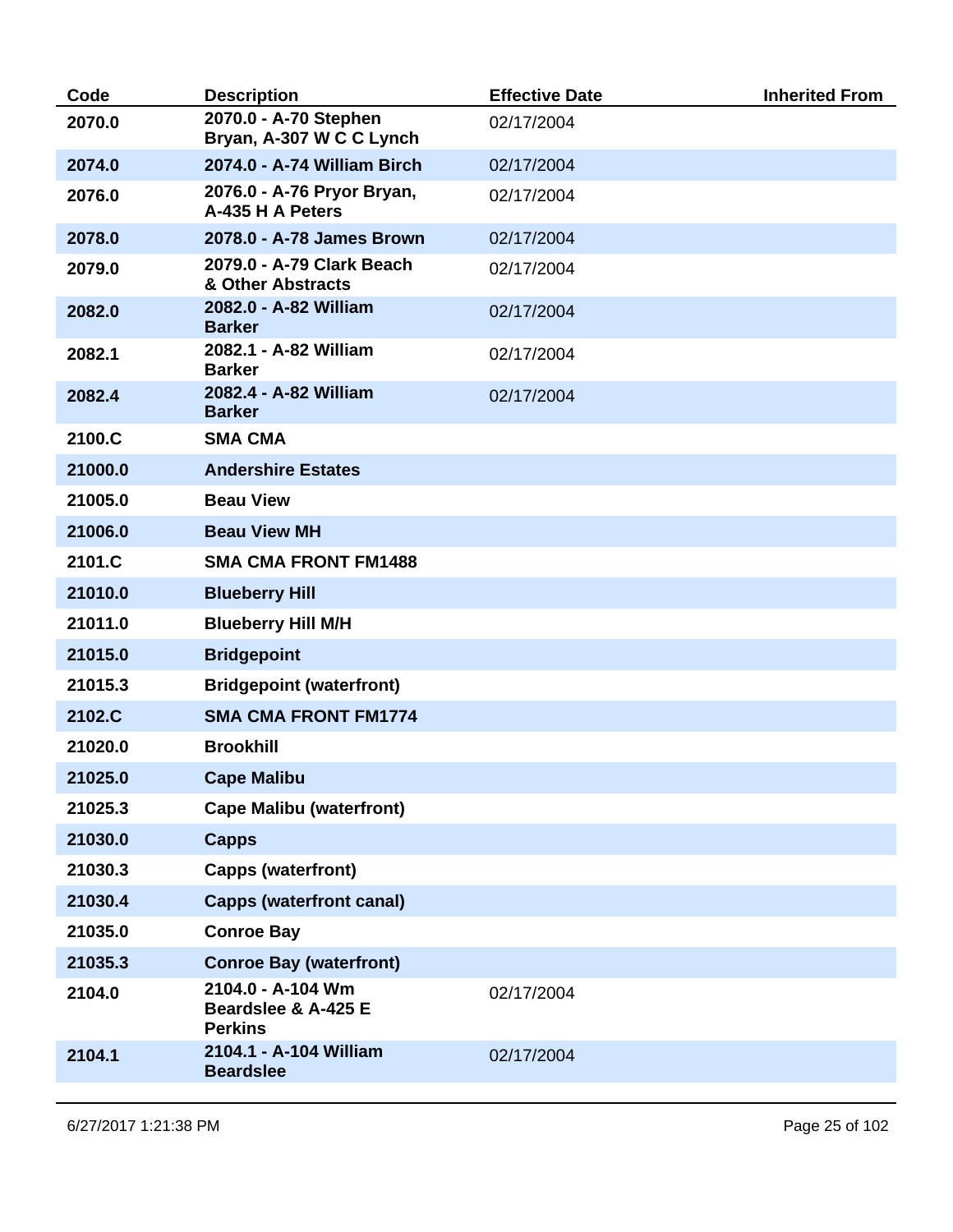| Code    | <b>Description</b>                                                  | <b>Effective Date</b> | <b>Inherited From</b> |
|---------|---------------------------------------------------------------------|-----------------------|-----------------------|
| 21040.0 | <b>Corinthian Point Condos</b>                                      |                       |                       |
| 21045.0 | <b>Corinthian Point</b>                                             |                       |                       |
| 21045.3 | <b>Corinthian Point</b><br>(waterfront)                             |                       |                       |
| 21046.0 | <b>Corinthian Point</b>                                             |                       |                       |
| 21050.0 | <b>Country Run</b>                                                  |                       |                       |
| 21050.3 | <b>Country Run (waterfront)</b>                                     |                       |                       |
| 21055.0 | <b>Crystal Springs</b>                                              |                       |                       |
| 21056.0 | <b>CRYSTAL SPRINGS MH</b>                                           |                       |                       |
| 21060.0 | <b>Dominion Ridge</b>                                               |                       |                       |
| 21065.0 | <b>Enchanted Cove</b>                                               |                       |                       |
| 21065.4 | <b>Enchanted Cove (canal)</b>                                       |                       |                       |
| 21070.0 | <b>Enchanted Waters</b>                                             |                       |                       |
| 21070.3 | <b>Enchanted Waters</b><br>(waterfront)                             |                       |                       |
| 21071.0 | <b>Enchanted Waters M/H</b>                                         |                       |                       |
| 21075.0 | <b>Est Of Longmire On Lk</b><br><b>Conroe</b>                       |                       |                       |
| 21080.0 | <b>Estates (main rd frontage)</b>                                   |                       |                       |
| 21081.0 | <b>Estates</b>                                                      |                       |                       |
| 21085.0 | <b>Estates Of Point Aquarius</b>                                    |                       |                       |
| 21085.3 | <b>Estates Of Point Aquarius</b><br>(waterfront)                    |                       |                       |
| 21085.4 | <b>Estates of Point Aquarius</b><br>(canal)                         |                       |                       |
| 21090.0 | <b>Far Hills</b>                                                    |                       |                       |
| 21090.3 | <b>Far Hills (waterfront)</b>                                       |                       |                       |
| 21095.0 | <b>Forest Creek</b>                                                 |                       |                       |
| 21100.0 | <b>Forest Trails 12</b>                                             |                       |                       |
| 21105.0 | <b>French Quarter On Lk</b><br><b>Conroe</b>                        |                       |                       |
| 21105.2 | <b>French Quarter On Lk</b><br><b>Conroe (Private Lake)</b>         |                       |                       |
| 21105.3 | <b>French Quarter On Lk</b><br><b>Conroe (Conroe</b><br>waterfront) |                       |                       |
| 2111.0  | 2111.0 - Abst Nbhd A-111<br>Et Al                                   | 02/17/2004            |                       |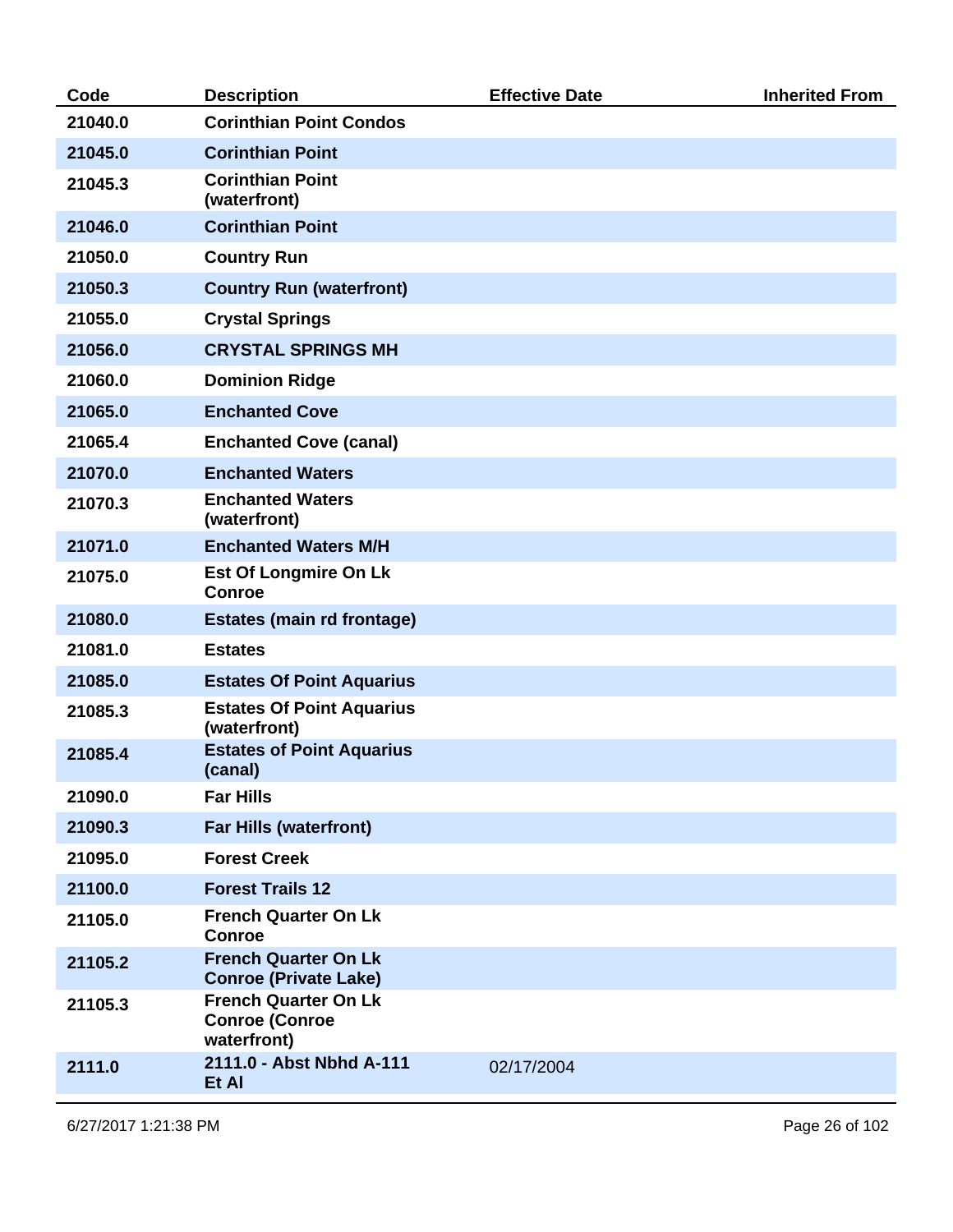| Code    | <b>Description</b>                                  | <b>Effective Date</b> | <b>Inherited From</b> |
|---------|-----------------------------------------------------|-----------------------|-----------------------|
| 21110.0 | <b>Green Meadow</b>                                 |                       |                       |
| 21115.0 | <b>Harbour Town Club T/H</b>                        |                       |                       |
| 21115.3 | <b>Harbour Town Club T/H</b><br>(waterfront)        |                       |                       |
| 21116.0 | <b>HARBOR TOWN CLUB 6</b>                           |                       |                       |
| 21116.3 | <b>HARBOR TOWN CLUB 6</b><br>T/H (WF)               |                       |                       |
| 21117.3 | <b>Harbor Town Club</b>                             |                       |                       |
| 21118.0 | <b>Harbor Town Club</b>                             |                       |                       |
| 21119.0 | <b>Harbor Town Club</b>                             |                       |                       |
| 21119.3 | <b>Harbor Town Club</b>                             |                       |                       |
| 21120.0 | <b>Harbour Town Club Condo</b>                      |                       |                       |
| 21120.3 | <b>Harbour Town Club Condo</b><br>(waterfront)      |                       |                       |
| 21121.3 | <b>Harbor Town Club</b>                             |                       |                       |
| 21122.0 | <b>Harbor Town Club 03</b>                          |                       |                       |
| 21125.0 | <b>Hawthorne Ridge</b>                              |                       |                       |
| 21125.3 | <b>Hawthorne Ridge</b><br>(waterfront)              |                       |                       |
| 21130.0 | <b>Heavenly Acres</b>                               |                       |                       |
| 21135.0 | <b>Hilltop Village</b>                              |                       |                       |
| 21140.0 | <b>Hostetter Creek</b>                              |                       |                       |
| 21140.4 | <b>Hostetter Creek (Canal)</b>                      |                       |                       |
| 21145.0 | <b>Hulon Lakes</b>                                  |                       |                       |
| 21146.0 | <b>Hulon Lakes M/H</b>                              |                       |                       |
| 21150.0 | <b>Johnson Bluff</b>                                |                       |                       |
| 21151.0 | <b>Johnson Bluff M/H</b>                            |                       |                       |
| 21155.0 | <b>Kaleo Park</b>                                   |                       |                       |
| 21160.0 | <b>Kleimann Estates</b>                             |                       |                       |
| 21160.3 | <b>Kleimann Estates</b><br>(waterfront)             |                       |                       |
| 21165.3 | <b>LK CONROE HEIGHTS</b><br><b>SEC 1 &amp; 2 WF</b> |                       |                       |
| 21166.0 | <b>Lake Conroe Heights Sec 3</b><br>& 4             |                       |                       |
| 21170.0 | <b>Lake Conroe Hills</b>                            |                       |                       |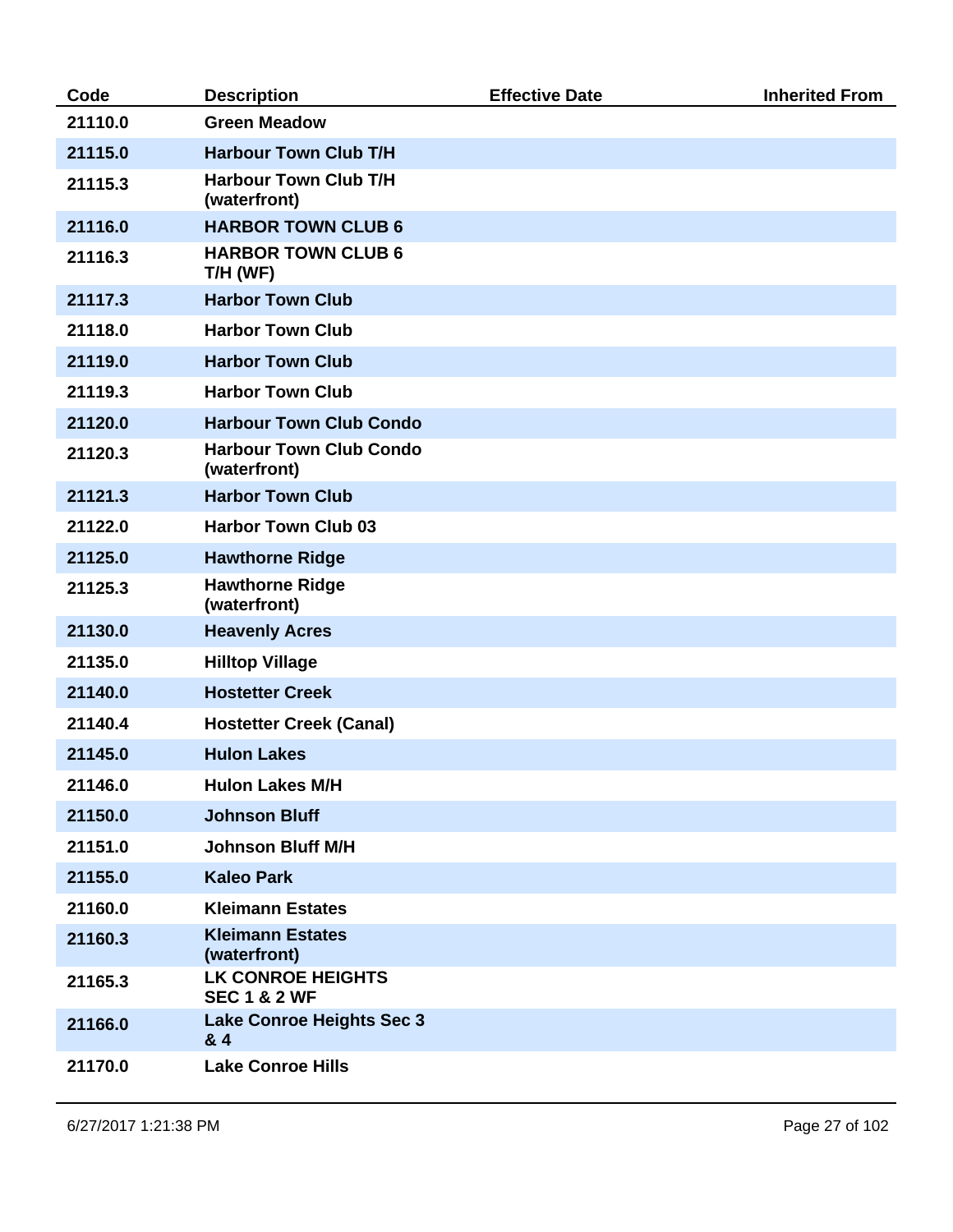| Code    | <b>Description</b>                                              | <b>Effective Date</b> | <b>Inherited From</b> |
|---------|-----------------------------------------------------------------|-----------------------|-----------------------|
| 21170.3 | <b>Lake Conroe Hills</b><br>(waterfront)                        |                       |                       |
| 21170.4 | <b>LAKE CONROE HILLS</b><br>(CANAL)                             |                       |                       |
| 21171.4 | <b>LAKE CONROE HILLS</b><br>(CANAL)                             |                       |                       |
| 21172.0 | <b>Northstar Townhomes</b>                                      |                       |                       |
| 21172.4 | <b>LAKE CONROE HILLS</b><br>(CANAL)                             |                       |                       |
| 21175.0 | <b>Lake Paula Estates</b>                                       |                       |                       |
| 21175.4 | <b>Lake Paula Estates</b><br>(waterfront)                       |                       |                       |
| 21180.0 | <b>Lake Renee</b>                                               |                       |                       |
| 21180.3 | <b>Lake Renee (waterfront)</b>                                  |                       |                       |
| 21185.0 | Lakeridge                                                       |                       |                       |
| 21190.0 | <b>Lakeside Place</b>                                           |                       |                       |
| 21190.3 | <b>Lakeside Place</b><br>(waterfront)                           |                       |                       |
| 21195.0 | <b>Lakeview Manor</b>                                           |                       |                       |
| 21195.3 | <b>Lakeview Manor</b><br>(waterfront)                           |                       |                       |
| 2120.0  | 2120.0 - A-120 Beckman<br><b>Canfield &amp; Other Abstracts</b> | 02/17/2004            |                       |
| 21205.0 | <b>Live Oak Estates</b>                                         |                       |                       |
| 2121.0  | 2121.0 - A-121 John Cole                                        | 02/17/2004            |                       |
| 21210.0 | <b>Lochness Cove</b>                                            |                       |                       |
| 21210.3 | <b>Lochness Cove</b><br>(waterfront)                            |                       |                       |
| 21215.0 | <b>Longmire On Lk Conroe</b><br><b>Sec 1&amp;2</b>              |                       |                       |
| 21215.3 | <b>Longmire On Lk Conroe</b><br>Sec 1-3 (waterfront)            |                       |                       |
| 21220.0 | <b>Longwood Estates</b>                                         |                       |                       |
| 21220.3 | <b>Longwood Estates</b><br>(waterfront)                         |                       |                       |
| 21225.0 | <b>ME</b> Watson                                                |                       |                       |
| 21235.0 | <b>Monroe Manor</b>                                             |                       |                       |
| 21240.0 | <b>Oak Tree Acres</b>                                           |                       |                       |
| 21245.0 | <b>Outpost Cove Estates</b>                                     |                       |                       |
|         |                                                                 |                       |                       |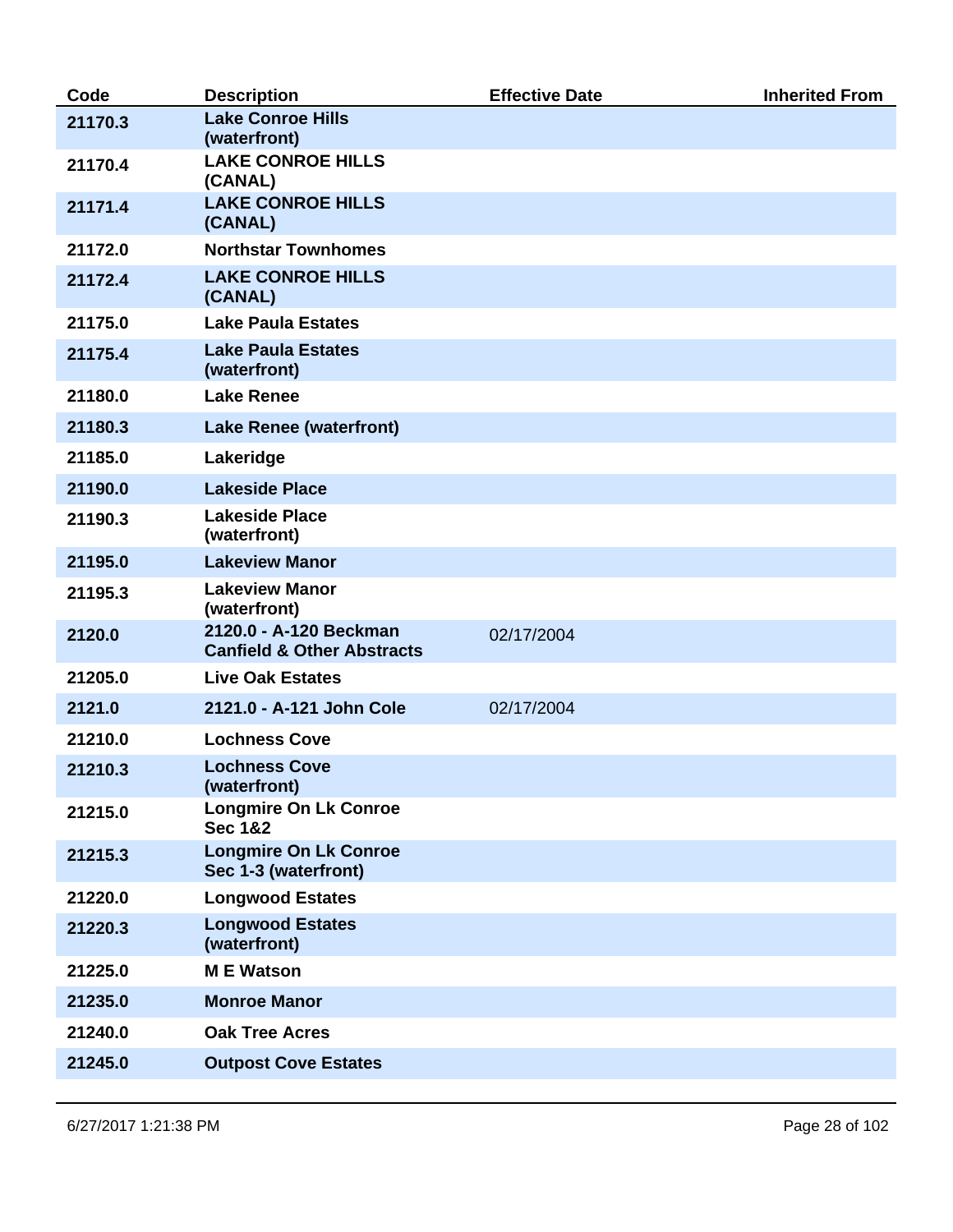| Code    | <b>Description</b>                                        | <b>Effective Date</b> | <b>Inherited From</b> |
|---------|-----------------------------------------------------------|-----------------------|-----------------------|
| 21245.3 | <b>Outpost Cove Estates</b><br>(waterfront)               |                       |                       |
| 21250.0 | <b>Panorama Area 1</b>                                    |                       |                       |
| 21250.1 | Panorama Area 1 (golf)                                    |                       |                       |
| 21255.0 | <b>Panorama Area 2</b>                                    |                       |                       |
| 21255.1 | Panorama Area 2 (golf)                                    |                       |                       |
| 21260.1 | Panorama Area 3 (golf)                                    |                       |                       |
| 21265.0 | Panorama Area 4                                           |                       |                       |
| 21265.1 | Panorama Area 4 (golf)                                    |                       |                       |
| 21270.0 | Panorama Area 5                                           |                       |                       |
| 21270.1 | Panorama Area 5 (golf)                                    |                       |                       |
| 21275.0 | <b>Panoramic Country Homes</b>                            |                       |                       |
| 21280.0 | <b>Paradise Cove M/H</b>                                  |                       |                       |
| 21280.4 | <b>Paradise Cove M/H (canal)</b>                          |                       |                       |
| 21285.0 | <b>Paradise Point</b>                                     |                       |                       |
| 21285.3 | <b>Paradise Point (waterfront)</b>                        |                       |                       |
| 21290.0 | <b>Parkside Of Panorama</b>                               |                       |                       |
| 21295.0 | <b>Pebble Glen On The Lake</b>                            |                       |                       |
| 21295.3 | <b>Pebble Glen On The Lake</b><br>(waterfront)            |                       |                       |
| 21297.0 | <b>WATER CREST ON LAKE</b><br><b>CONROE</b>               |                       |                       |
| 21298.0 | <b>WATER CREST ON LAKE</b><br><b>CONROE 03</b>            |                       |                       |
| 2130.0  | 2130.0 - A-130 Jackson<br><b>Crouch &amp; Other Absts</b> | 02/17/2004            |                       |
| 21300.0 | <b>Pelican Bay</b>                                        |                       |                       |
| 21300.3 | <b>Pelican Bay (waterfront)</b>                           |                       |                       |
| 21300.4 | <b>Pelican Bay (canal)</b>                                |                       |                       |
| 21301.0 | <b>Pelican Bay</b>                                        |                       |                       |
| 21305.3 | <b>Pelican Island (waterfront)</b>                        |                       |                       |
| 21310.0 | <b>Pin Oak MH</b>                                         |                       |                       |
| 21311.0 | <b>Pin Oak</b>                                            |                       |                       |
| 21315.0 | <b>Point Aquarius</b>                                     |                       |                       |
| 21315.3 | <b>Point Aquarius (waterfront)</b>                        |                       |                       |
|         |                                                           |                       |                       |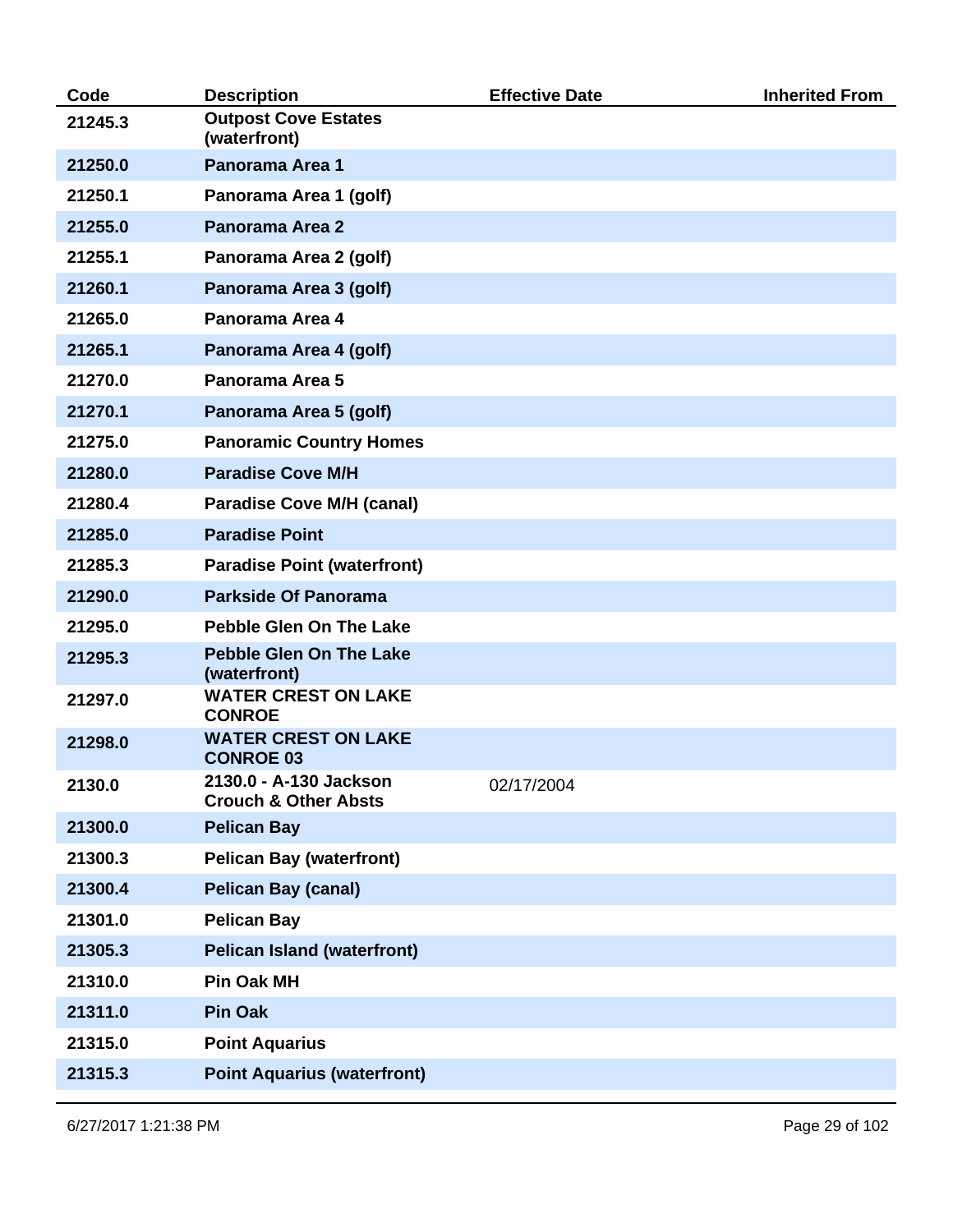| Code    | <b>Description</b>                                 | <b>Effective Date</b> | <b>Inherited From</b> |
|---------|----------------------------------------------------|-----------------------|-----------------------|
| 21316.0 | <b>Point Aquarius</b>                              |                       |                       |
| 21317.0 | <b>Point Aquarius</b>                              |                       |                       |
| 21318.0 | <b>Point Aquarius</b>                              |                       |                       |
| 21320.3 | <b>Rancho Escondido</b><br>(waterfront)            |                       |                       |
| 21325.0 | <b>San Jacinto Gardens</b>                         |                       |                       |
| 21335.0 | <b>Seven Coves</b>                                 |                       |                       |
| 21335.3 | <b>Seven Coves (waterfront)</b>                    |                       |                       |
| 21340.0 | <b>Seven Coves</b>                                 |                       |                       |
| 21345.0 | <b>Seven Coves</b>                                 |                       |                       |
| 21350.0 | <b>Seven Coves</b>                                 |                       |                       |
| 21355.0 | <b>Seven Coves</b>                                 |                       |                       |
| 21355.3 | <b>Seven Coves (waterfront)</b>                    |                       |                       |
| 21360.0 | <b>Seven Coves</b>                                 |                       |                       |
| 21360.3 | <b>Seven Coves (waterfront)</b>                    |                       |                       |
| 21365.0 | <b>Shadow Bay</b>                                  |                       |                       |
| 21365.3 | <b>Shadow Bay (waterfront)</b>                     |                       |                       |
| 21366.0 | <b>Shadow Bay MH</b>                               |                       |                       |
| 21366.3 | <b>Shadow Bay MH</b><br>(waterfront)               |                       |                       |
| 21370.3 | <b>SHELTER BAY ESTATES</b><br><b>WF</b>            |                       |                       |
| 21375.0 | <b>Silver City &amp; MILL CRK</b><br><b>EST</b>    |                       |                       |
| 21376.0 | <b>SILVER CITY &amp; MILL CRK</b><br><b>EST-MH</b> |                       |                       |
| 21380.0 | <b>Squirrel Tree Ranch</b>                         |                       |                       |
| 21385.0 | <b>Teas Crossing</b>                               |                       |                       |
| 21390.0 | <b>Teas Lakes</b>                                  |                       |                       |
| 21395.0 | <b>Teas Road Estates</b>                           |                       |                       |
| 21401.0 | <b>CHASE RUN</b>                                   |                       |                       |
| 21405.0 | Teaswood Section 1,2,3,4,5                         |                       |                       |
| 21415.0 | <b>Tres</b>                                        |                       |                       |
| 21415.3 | <b>TRES LAKE FRONT</b>                             |                       |                       |
| 21416.0 | <b>LONGMIRE CREEK</b><br><b>ESTATES</b>            |                       |                       |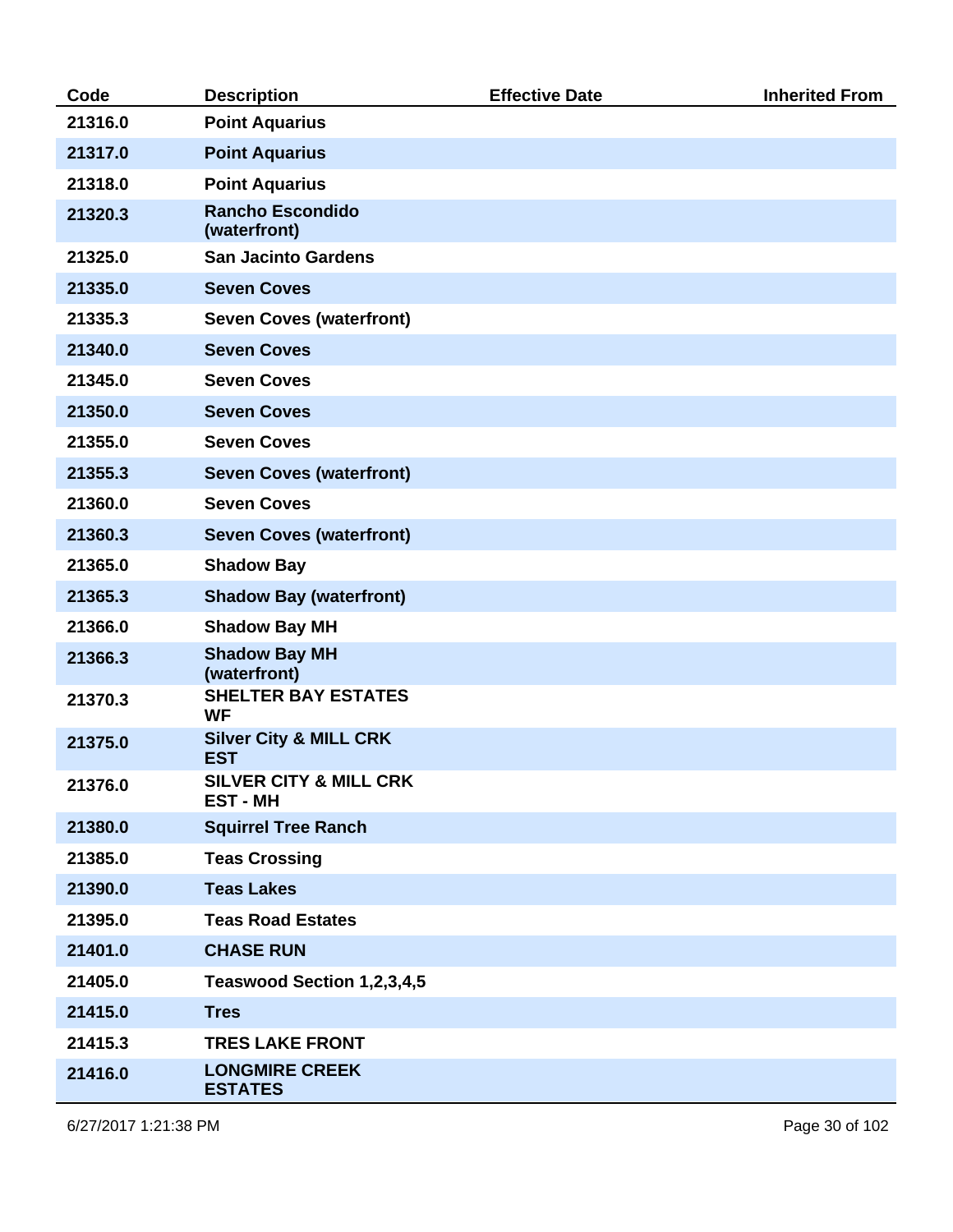| Code    | <b>Description</b>                                                 | <b>Effective Date</b> | <b>Inherited From</b> |
|---------|--------------------------------------------------------------------|-----------------------|-----------------------|
| 21418.0 | <b>SHADOW LAKE FOREST</b>                                          |                       |                       |
| 21420.0 | <b>Twain's Landing</b>                                             |                       |                       |
| 21421.0 | <b>Twain's Landing M/H</b>                                         |                       |                       |
| 21425.0 | <b>Twin Shores</b>                                                 |                       |                       |
| 21425.3 | <b>Twin Shores (waterfront)</b>                                    |                       |                       |
| 21430.0 | <b>Walnut Cove</b>                                                 |                       |                       |
| 21430.3 | <b>WALNUT COVE WF</b>                                              |                       |                       |
| 21431.0 | <b>Walnut Cove M/H</b>                                             |                       |                       |
| 21431.3 | <b>WALNUT COVE MH WF</b>                                           |                       |                       |
| 21435.0 | <b>White Oak Landing</b>                                           |                       |                       |
| 21440.0 | <b>White Oak Manor</b>                                             |                       |                       |
| 21445.0 | <b>White Oak Point</b>                                             |                       |                       |
| 21450.0 | <b>White Oak Ranch</b>                                             |                       |                       |
| 21450.3 | <b>White Oak Ranch</b><br>(waterfront)                             |                       |                       |
| 21455.0 | <b>Woodcreek Valley</b>                                            |                       |                       |
| 21460.0 | <b>LAKE BREEZE</b>                                                 |                       |                       |
| 21460.3 | <b>LAKE BREEZE WF</b>                                              |                       |                       |
| 21465.0 | <b>Bella Vita</b>                                                  |                       |                       |
| 21465.3 | <b>Bella Vita (Waterfront)</b>                                     |                       |                       |
| 21470.0 | Park @ White Oak                                                   |                       |                       |
| 21475.3 | <b>Sunset Harbor Condos</b>                                        |                       |                       |
| 21476.3 | <b>SEVEN COVES RESORT</b><br><b>CONDOS PRIVATE</b><br><b>OWNED</b> |                       |                       |
| 2148.0  | 2148.0 - A-148 Martin P<br><b>Clark</b>                            | 02/17/2004            |                       |
| 21480.0 | <b>Park Slope, Morse</b><br><b>Addition</b>                        |                       |                       |
| 21485.0 | <b>Hilltop Park</b>                                                |                       |                       |
| 21490.0 | <b>Thompson Homeplace</b>                                          |                       |                       |
| 2150.C  | <b>SMA NONCITY FRONT</b><br>FM1488 W OF CITY                       |                       |                       |
| 21500.0 | <b>Lakewood on Lake Conroe</b>                                     |                       |                       |
| 21500.3 | <b>Lakewood on Lake Conroe</b><br>(waterfront)                     |                       |                       |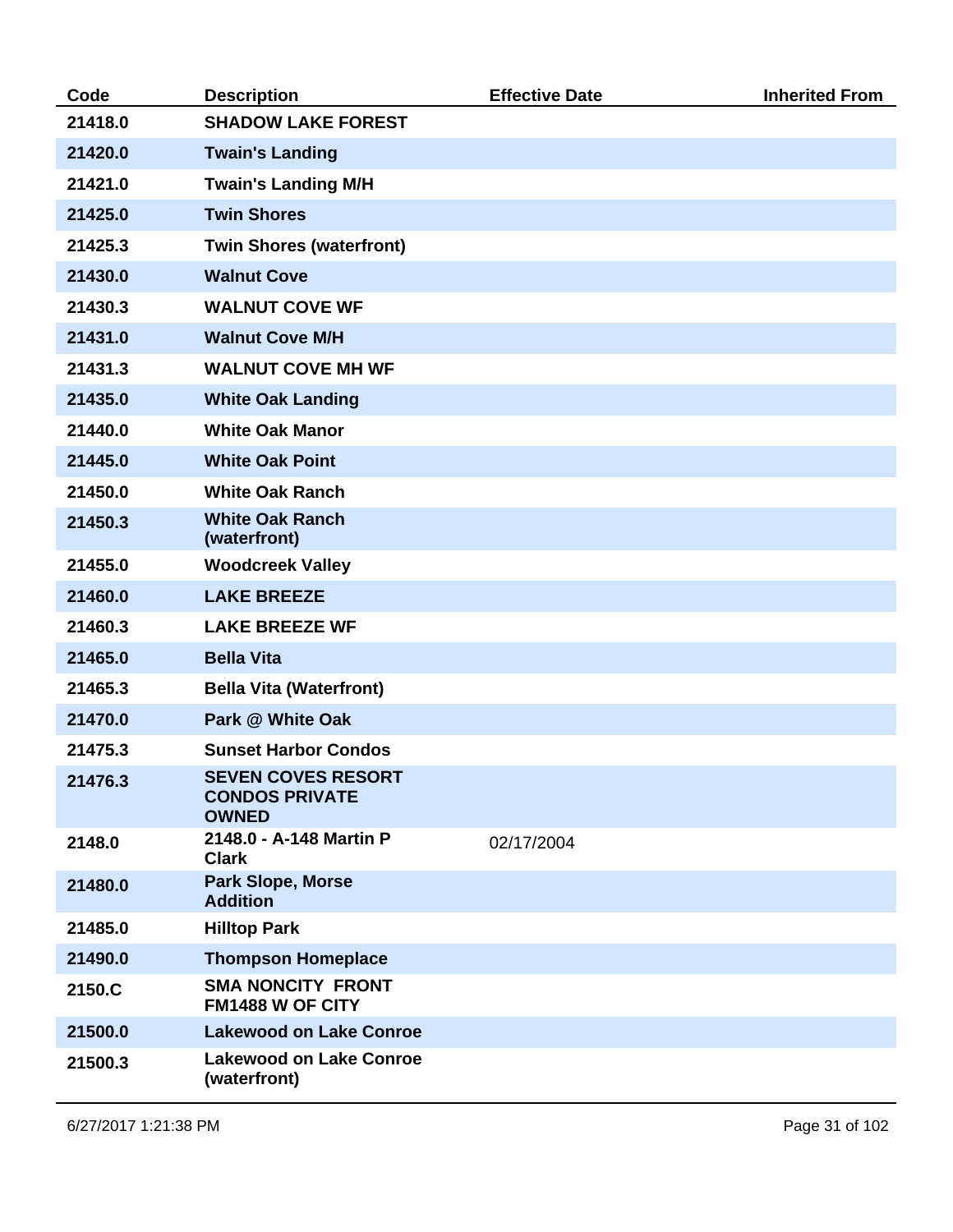| Code    | <b>Description</b>                                                                            | <b>Effective Date</b> | <b>Inherited From</b> |
|---------|-----------------------------------------------------------------------------------------------|-----------------------|-----------------------|
| 21505.0 | <b>SUMMERCHASE</b>                                                                            |                       |                       |
| 2151.C  | <b>SMA NONCITY FRONT</b><br><b>FM1488 E OF CITY TO</b><br><b>FM2978</b>                       |                       |                       |
| 21510.0 | <b>CAMELLIA</b>                                                                               |                       |                       |
| 21515.0 | <b>Canyon Falls</b>                                                                           |                       |                       |
| 2152.C  | <b>SMA NONCITY FRONT</b><br><b>FM1488 E OF FM2978</b>                                         |                       |                       |
| 2153.C  | <b>SMA NONCITY FRONT</b><br><b>EGYPT COMM. RD &amp;</b><br><b>(FM2978 TO HARDIN</b><br>STORE) |                       |                       |
| 2154.C  | <b>SMA NONCITY FRONT</b><br><b>FM2978 S OF HARDIN</b><br><b>STORE RD</b>                      |                       |                       |
| 2155.C  | <b>SMA NONCITY FRONT</b><br><b>FM1774 S OF CITY</b>                                           |                       |                       |
| 2156.C  | <b>SMA NONCITY (W OF</b><br><b>FM149, N OF FM1488)</b><br>*INCL. FM1774 N OF CMA              |                       |                       |
| 2157.C  | <b>SMA NONCITY (BTWN</b><br><b>EGYPT COMM. RD &amp;</b><br><b>FM149, N OF FM1488)</b>         |                       |                       |
| 2158.C  | <b>SMA NONCITY (E OF</b><br><b>EGYPT COMM. RD, &amp;</b><br><b>FM2978</b>                     |                       |                       |
| 2159.C  | <b>SMA NONCITY (E OF</b><br><b>FM1774, S OF FM1488)</b>                                       |                       |                       |
| 2160.C  | <b>SMA NONCITY (W OF</b><br><b>FM1774, S OF FM1488)</b>                                       |                       |                       |
| 2161.0  | 2161.0 - A-161 R N Davis &<br><b>Other Abstracts</b>                                          | 02/17/2004            |                       |
| 2190.0  | 2190.0 - A-190 James<br><b>Edwards</b>                                                        | 02/17/2004            |                       |
| 2190.1  | 2190.1 - A-190 James<br><b>Edwards &amp; A-118 Francis</b><br>Cook                            | 02/17/2004            |                       |
| 2197.0  | 2197.0 - A-197 John M<br><b>Everett</b>                                                       | 02/17/2004            |                       |
| 2197.1  | 2197.1 - John M Everett                                                                       | 02/17/2004            |                       |
| 2198.0  | 2198.0 - A-198 James<br><b>Elkins</b>                                                         | 02/17/2004            |                       |
| 22000.0 | <b>Afton Park</b>                                                                             |                       |                       |
| 22005.0 | <b>Arrowhead Lakes</b>                                                                        |                       |                       |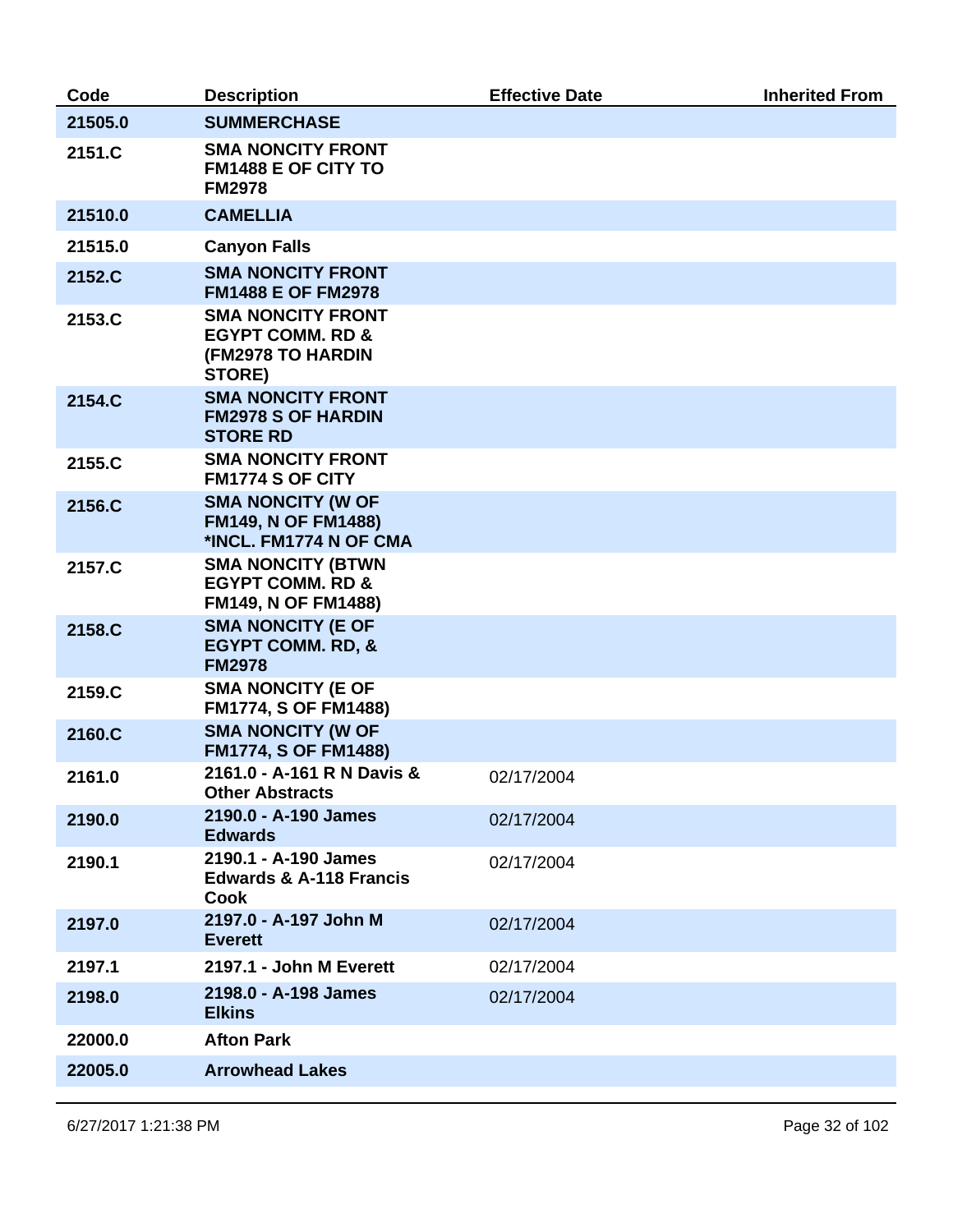| Code    | <b>Description</b>              | <b>Effective Date</b> | <b>Inherited From</b> |
|---------|---------------------------------|-----------------------|-----------------------|
| 22006.0 | <b>Arrowhead Lakes M/H</b>      |                       |                       |
| 22010.0 | <b>Bates</b>                    |                       |                       |
| 22011.0 | <b>Bates M/H</b>                |                       |                       |
| 22015.0 | <b>Bee Creek Estates</b>        |                       |                       |
| 22016.0 | <b>Bee Creek Estates M/H</b>    |                       |                       |
| 22020.0 | <b>Caddo Village</b>            |                       |                       |
| 22025.0 | <b>Cedar Lane Estates</b>       |                       |                       |
| 22026.0 | <b>Cedar Lane Estates M/H</b>   |                       |                       |
| 22030.0 | <b>China Grove Village</b>      |                       |                       |
| 22045.0 | <b>Deer Haven Village</b>       |                       |                       |
| 22050.0 | <b>Frontier Lakes</b>           |                       |                       |
| 22051.0 | <b>Frontier Lakes M/H</b>       |                       |                       |
| 22055.0 | <b>Golden Acres</b>             |                       |                       |
| 22056.0 | <b>Golden Acres M/H</b>         |                       |                       |
| 22060.0 | <b>Hidden Sprngs Ranch</b>      |                       |                       |
| 22065.0 | <b>Hunters Glen</b>             |                       |                       |
| 22070.0 | CWI <sub>1</sub>                |                       |                       |
| 22071.0 | <b>Johnson Addition M/H</b>     |                       |                       |
| 22072.0 | <b>SOUTH BEND DUPLEXES</b>      |                       |                       |
| 22075.0 | <b>LS Ross</b>                  |                       |                       |
| 22080.0 | <b>Lake Louise</b>              |                       |                       |
| 22080.2 | <b>Lake Louise (waterfront)</b> |                       |                       |
| 22081.0 | <b>Lake Louise M/H</b>          |                       |                       |
| 22085.0 | <b>Lyndon Heights</b>           |                       |                       |
| 22090.0 | <b>Mount Zion Acres</b>         |                       |                       |
| 22091.0 | <b>Mount Zion Acres M/H</b>     |                       |                       |
| 22100.0 | <b>North Acres</b>              |                       |                       |
| 22105.0 | North Forest Sec 1 & 2          |                       |                       |
| 22106.0 | <b>North Forest Sec 3&amp;4</b> |                       |                       |
| 22107.0 | <b>North Forest Sec 5</b>       |                       |                       |
| 22108.0 | <b>North Forest Sec 6 M/H</b>   |                       |                       |
| 22109.0 | <b>North Forest Sec 6</b>       |                       |                       |

6/27/2017 1:21:38 PM Page 33 of 102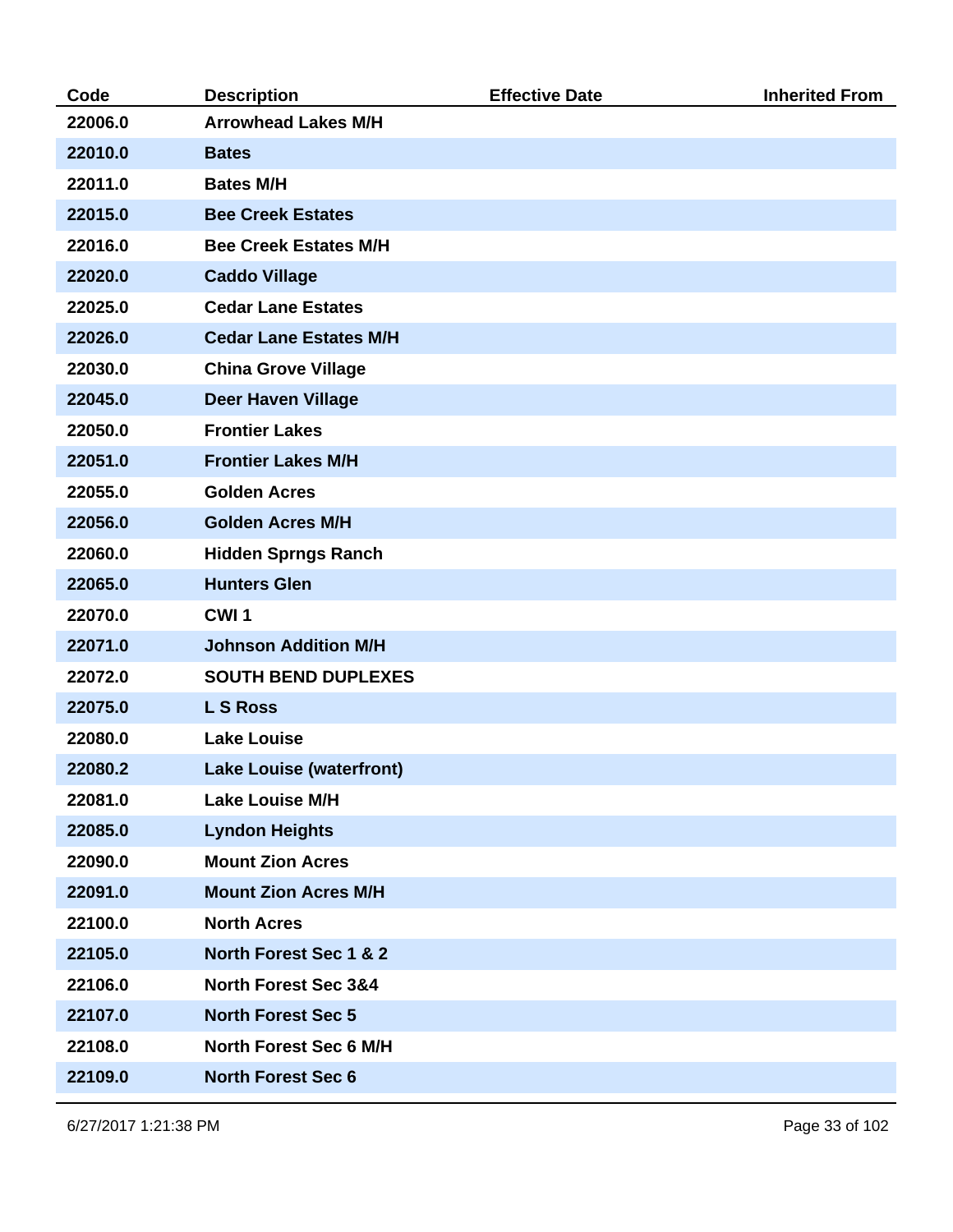| Code    | <b>Description</b>                         | <b>Effective Date</b> | <b>Inherited From</b> |
|---------|--------------------------------------------|-----------------------|-----------------------|
| 22110.0 | North Forest Sec 7 M/H                     |                       |                       |
| 22111.0 | <b>North Forest Sec 7</b>                  |                       |                       |
| 22115.0 | <b>Northwood Heights</b>                   |                       |                       |
| 22120.0 | <b>Oak Hills</b>                           |                       |                       |
| 22125.0 | <b>Oak Meadows &amp; Rainbow</b>           |                       |                       |
| 22126.0 | <b>Oak Meadows &amp; Rainbow</b><br>M/H    |                       |                       |
| 22130.0 | <b>Oak Valley</b>                          |                       |                       |
| 22135.0 | <b>Oak Woods</b>                           |                       |                       |
| 22140.0 | <b>Oaks Of Willis</b>                      |                       |                       |
| 22145.0 | <b>Olde Oaks</b>                           |                       |                       |
| 22150.0 | <b>Parker Hills</b>                        |                       |                       |
| 22155.0 | <b>Pineloch</b>                            |                       |                       |
| 22160.0 | <b>Red Bud Estates</b>                     |                       |                       |
| 22165.0 | <b>Robin Lane</b>                          |                       |                       |
| 22167.0 | <b>GULF COAST ESTATES</b>                  |                       |                       |
| 22170.0 | <b>Roger Rd Est</b>                        |                       |                       |
| 22171.0 | <b>RODGERS ROAD</b><br><b>ESTATES - MH</b> |                       |                       |
| 22175.0 | <b>Rosehill</b>                            |                       |                       |
| 22180.0 | <b>Royal Forest</b>                        |                       |                       |
| 22181.2 | <b>ROYAL FOREST (LAKE</b><br><b>FRONT)</b> |                       |                       |
| 22182.0 | <b>Royal Forest M/H</b>                    |                       |                       |
| 22183.0 | <b>Royal Forest Acreage</b>                |                       |                       |
| 22185.0 | <b>Runnels</b>                             |                       |                       |
| 22190.0 | <b>Serenity Woods</b>                      |                       |                       |
| 22195.0 | <b>Shadow Brook</b>                        |                       |                       |
| 22200.0 | <b>South Park</b>                          |                       |                       |
| 22205.0 | <b>Spring Lake Estates</b>                 |                       |                       |
| 22206.0 | <b>Spring Lake Estates M/H</b>             |                       |                       |
| 2221.0  | 2221.0 - A-221 James G<br><b>Ferguson</b>  | 02/17/2004            |                       |
| 22210.0 | <b>Talley</b>                              |                       |                       |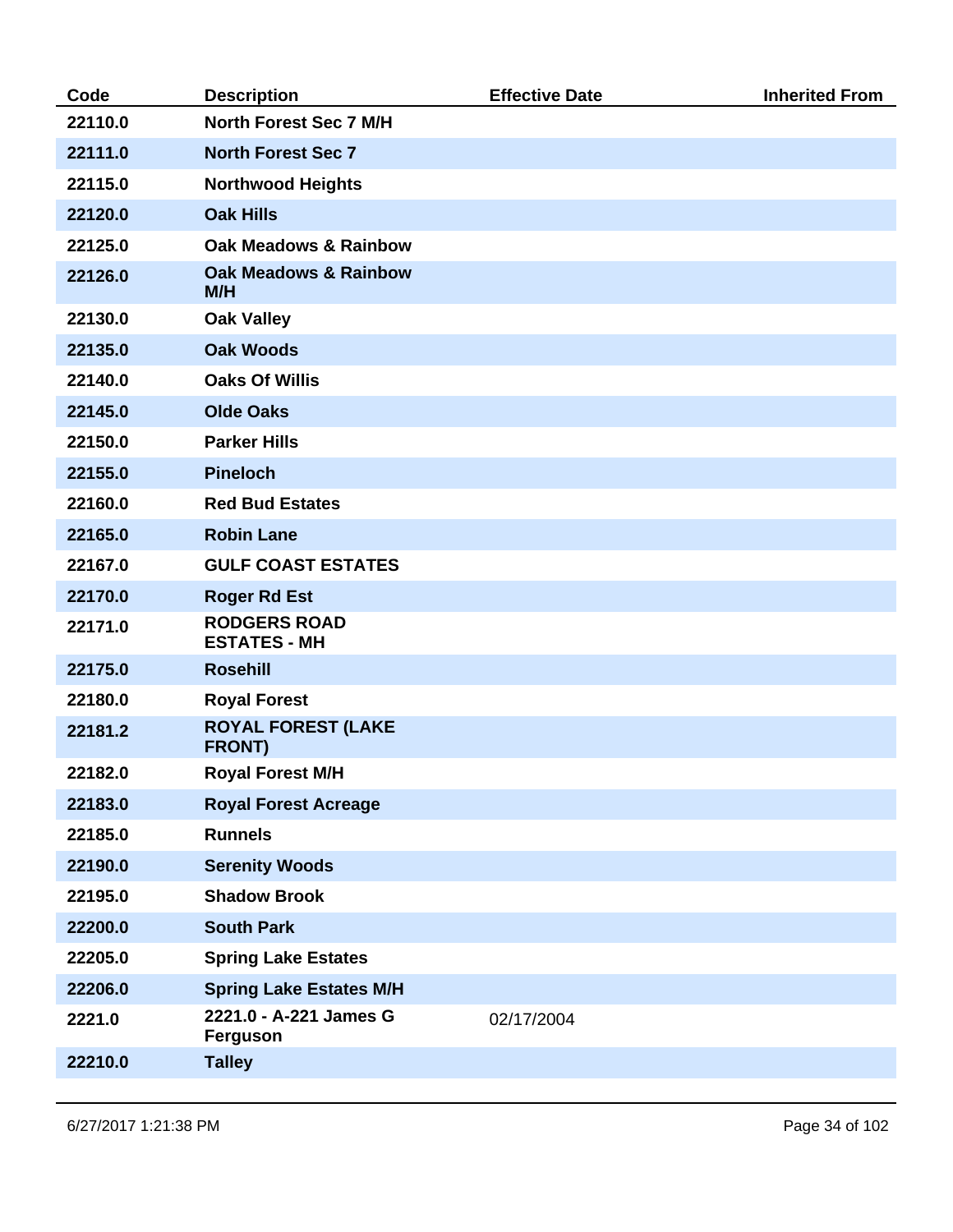| Code    | <b>Description</b>                                            | <b>Effective Date</b> | <b>Inherited From</b> |
|---------|---------------------------------------------------------------|-----------------------|-----------------------|
| 22215.0 | <b>Texas National</b>                                         |                       |                       |
| 22216.1 | <b>Texas National (Golf)</b>                                  |                       |                       |
| 22220.0 | <b>Texas National</b><br>(Townhouses)                         |                       |                       |
| 22225.0 | <b>Thomason Addition</b>                                      |                       |                       |
| 22230.0 | <b>Timber Line Estates</b>                                    |                       |                       |
| 22231.0 | <b>Timber Line Estates 04</b>                                 |                       |                       |
| 22235.0 | <b>Town Of Willis</b>                                         |                       |                       |
| 22236.0 | <b>Town Of Willis Including</b><br><b>Abstract Tracts</b>     |                       |                       |
| 22240.0 | <b>Turner Heights</b>                                         |                       |                       |
| 22245.0 | <b>Twelve Oaks</b>                                            |                       |                       |
| 22246.0 | <b>Twelve Oaks M/H</b>                                        |                       |                       |
| 22250.0 | <b>Valley Oaks</b>                                            |                       |                       |
| 22255.0 | <b>Walco Hills</b>                                            |                       |                       |
| 22260.0 | <b>Walker Village</b>                                         |                       |                       |
| 22265.0 | <b>White Oak Hills</b>                                        |                       |                       |
| 22270.0 | Willwood                                                      |                       |                       |
| 22275.0 | <b>Wm E Fowler Sec 1 Replat</b>                               |                       |                       |
| 22276.0 | <b>Wm Fowler</b>                                              |                       |                       |
| 22280.0 | <b>Woodland Lake Willis</b>                                   |                       |                       |
| 22281.0 | <b>Woodland Lake Willis M/H</b>                               |                       |                       |
| 22285.0 | <b>Emerald Lakes</b>                                          |                       |                       |
| 22285.2 | <b>Emerald Lakes</b><br>(Waterfront)                          |                       |                       |
| 2229.0  | 2229.0 - A-229 Seymour<br><b>Garsee &amp; Other Abstracts</b> | 02/17/2004            |                       |
| 22290.0 | <b>Cedar Landing</b>                                          |                       |                       |
| 22295.0 | <b>Oak Springs</b>                                            |                       |                       |
| 22300.0 | <b>SUMMER WOOD</b>                                            |                       |                       |
| 2234.0  | 2234.0 - A-234 D M Goheen<br>& Other Abstracts                | 02/17/2004            |                       |
| 2244.0  | 2244.0 - A-244 Ransom<br><b>House &amp; Other Abstracts</b>   | 02/17/2004            |                       |
| 2248.0  | 2248.0 - A-248 F K<br><b>Henderson</b>                        | 02/17/2004            |                       |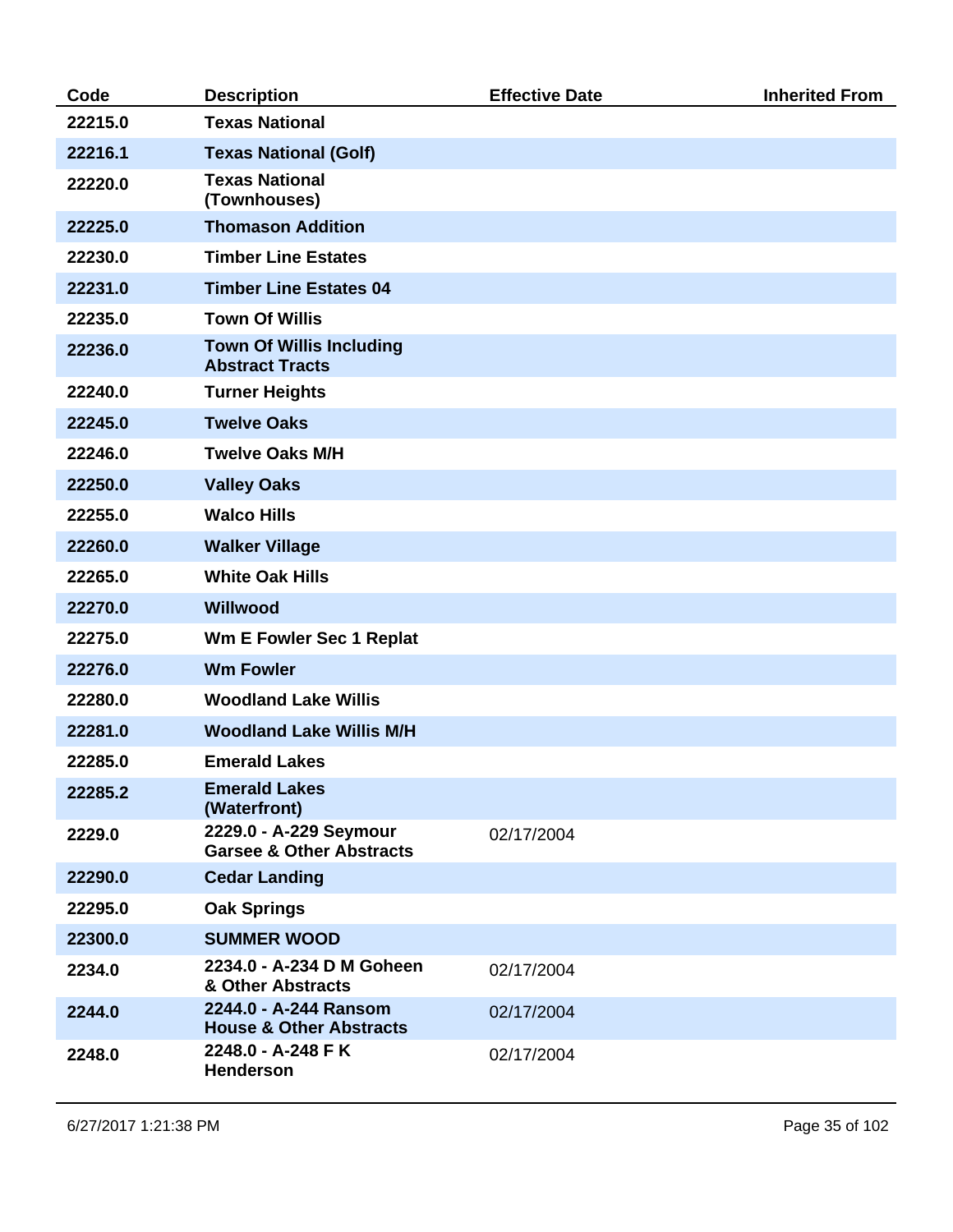| 2248.1 - A-248 F K<br>2248.1<br>02/17/2004<br><b>Henderson</b><br>2253.0 - A-253 M H Hinch &<br>2253.0<br>02/17/2004<br><b>Other Abstracts</b><br>2254.0 - A-254 Robert F<br>2254.0<br>02/17/2004<br><b>Howell &amp; Other Abstracts</b><br>2264.0<br>2264.0 - A-264 E R Hale<br>02/17/2004<br>2281.0 - A-281 R G Hamlet<br>2281.0<br>02/17/2004<br>& Other Abstracts<br>2292.0 - A-292 Levi James<br>2292.0<br>02/17/2004<br>& Other Abstracts<br>2301.1 - A-301 Kuykendall<br>2301.1<br>02/17/2004<br><b>Robert</b><br>2308.0 - A-308 William<br>2308.0<br>02/17/2004<br>Lynch<br>2308.1 - A-308 Wm Lynch<br>2308.1<br>02/17/2004<br>& A-652 Thos Cartwright<br>2309.0 - A-309 Nancy<br>2309.0<br>02/17/2004<br><b>Lynch &amp; Other Abstracts</b><br>2310.0 - A-310 M B<br>2310.0<br>02/17/2004<br>Lawrence<br>2313.0 - A-313 Geo W<br>2313.0<br>02/17/2004<br>Lonis, A-200 J S Edgar<br>2314.0 - A-314 Calvin<br>2314.0<br>02/17/2004<br><b>Lynch &amp; Other Abstracts</b><br>2342.0 - A-342 William<br>2342.0<br>02/17/2004<br><b>Massey</b><br>2347.0 - A-347 John Mc<br>2347.0<br>02/17/2004<br><b>Dillon &amp; A-256 P H</b><br><b>Herndon</b><br>2354.0 - A-354 Sam T<br>2354.0<br>02/17/2004<br><b>Moore &amp; Other Abstracts</b><br>2355.0 - A-355 Robert<br>2355.0<br>02/17/2004<br>Marsh & A-189 James<br><b>Edwards</b><br>2387.0 - A-387 Wm Massey<br>2387.0<br>02/17/2004<br>& A-425 Erastus Perkins<br>2392.0 - A-392 F<br>2392.0<br>02/17/2004<br>Mcnaughton, A-193 Jacob<br><b>Eberley</b><br>2392.1 - A-392 Findley<br>2392.1<br>02/17/2004<br><b>Mcnaughton &amp; Othr</b><br><b>Abstracts</b><br>2392.2 - A-392 Findley<br>2392.2<br>02/17/2004<br><b>Mcnaughton &amp; Othr</b><br><b>Abstract</b> | Code | <b>Description</b> | <b>Effective Date</b> | <b>Inherited From</b> |
|----------------------------------------------------------------------------------------------------------------------------------------------------------------------------------------------------------------------------------------------------------------------------------------------------------------------------------------------------------------------------------------------------------------------------------------------------------------------------------------------------------------------------------------------------------------------------------------------------------------------------------------------------------------------------------------------------------------------------------------------------------------------------------------------------------------------------------------------------------------------------------------------------------------------------------------------------------------------------------------------------------------------------------------------------------------------------------------------------------------------------------------------------------------------------------------------------------------------------------------------------------------------------------------------------------------------------------------------------------------------------------------------------------------------------------------------------------------------------------------------------------------------------------------------------------------------------------------------------------------------------------------------------------------------------------------------------------------------------|------|--------------------|-----------------------|-----------------------|
|                                                                                                                                                                                                                                                                                                                                                                                                                                                                                                                                                                                                                                                                                                                                                                                                                                                                                                                                                                                                                                                                                                                                                                                                                                                                                                                                                                                                                                                                                                                                                                                                                                                                                                                            |      |                    |                       |                       |
|                                                                                                                                                                                                                                                                                                                                                                                                                                                                                                                                                                                                                                                                                                                                                                                                                                                                                                                                                                                                                                                                                                                                                                                                                                                                                                                                                                                                                                                                                                                                                                                                                                                                                                                            |      |                    |                       |                       |
|                                                                                                                                                                                                                                                                                                                                                                                                                                                                                                                                                                                                                                                                                                                                                                                                                                                                                                                                                                                                                                                                                                                                                                                                                                                                                                                                                                                                                                                                                                                                                                                                                                                                                                                            |      |                    |                       |                       |
|                                                                                                                                                                                                                                                                                                                                                                                                                                                                                                                                                                                                                                                                                                                                                                                                                                                                                                                                                                                                                                                                                                                                                                                                                                                                                                                                                                                                                                                                                                                                                                                                                                                                                                                            |      |                    |                       |                       |
|                                                                                                                                                                                                                                                                                                                                                                                                                                                                                                                                                                                                                                                                                                                                                                                                                                                                                                                                                                                                                                                                                                                                                                                                                                                                                                                                                                                                                                                                                                                                                                                                                                                                                                                            |      |                    |                       |                       |
|                                                                                                                                                                                                                                                                                                                                                                                                                                                                                                                                                                                                                                                                                                                                                                                                                                                                                                                                                                                                                                                                                                                                                                                                                                                                                                                                                                                                                                                                                                                                                                                                                                                                                                                            |      |                    |                       |                       |
|                                                                                                                                                                                                                                                                                                                                                                                                                                                                                                                                                                                                                                                                                                                                                                                                                                                                                                                                                                                                                                                                                                                                                                                                                                                                                                                                                                                                                                                                                                                                                                                                                                                                                                                            |      |                    |                       |                       |
|                                                                                                                                                                                                                                                                                                                                                                                                                                                                                                                                                                                                                                                                                                                                                                                                                                                                                                                                                                                                                                                                                                                                                                                                                                                                                                                                                                                                                                                                                                                                                                                                                                                                                                                            |      |                    |                       |                       |
|                                                                                                                                                                                                                                                                                                                                                                                                                                                                                                                                                                                                                                                                                                                                                                                                                                                                                                                                                                                                                                                                                                                                                                                                                                                                                                                                                                                                                                                                                                                                                                                                                                                                                                                            |      |                    |                       |                       |
|                                                                                                                                                                                                                                                                                                                                                                                                                                                                                                                                                                                                                                                                                                                                                                                                                                                                                                                                                                                                                                                                                                                                                                                                                                                                                                                                                                                                                                                                                                                                                                                                                                                                                                                            |      |                    |                       |                       |
|                                                                                                                                                                                                                                                                                                                                                                                                                                                                                                                                                                                                                                                                                                                                                                                                                                                                                                                                                                                                                                                                                                                                                                                                                                                                                                                                                                                                                                                                                                                                                                                                                                                                                                                            |      |                    |                       |                       |
|                                                                                                                                                                                                                                                                                                                                                                                                                                                                                                                                                                                                                                                                                                                                                                                                                                                                                                                                                                                                                                                                                                                                                                                                                                                                                                                                                                                                                                                                                                                                                                                                                                                                                                                            |      |                    |                       |                       |
|                                                                                                                                                                                                                                                                                                                                                                                                                                                                                                                                                                                                                                                                                                                                                                                                                                                                                                                                                                                                                                                                                                                                                                                                                                                                                                                                                                                                                                                                                                                                                                                                                                                                                                                            |      |                    |                       |                       |
|                                                                                                                                                                                                                                                                                                                                                                                                                                                                                                                                                                                                                                                                                                                                                                                                                                                                                                                                                                                                                                                                                                                                                                                                                                                                                                                                                                                                                                                                                                                                                                                                                                                                                                                            |      |                    |                       |                       |
|                                                                                                                                                                                                                                                                                                                                                                                                                                                                                                                                                                                                                                                                                                                                                                                                                                                                                                                                                                                                                                                                                                                                                                                                                                                                                                                                                                                                                                                                                                                                                                                                                                                                                                                            |      |                    |                       |                       |
|                                                                                                                                                                                                                                                                                                                                                                                                                                                                                                                                                                                                                                                                                                                                                                                                                                                                                                                                                                                                                                                                                                                                                                                                                                                                                                                                                                                                                                                                                                                                                                                                                                                                                                                            |      |                    |                       |                       |
|                                                                                                                                                                                                                                                                                                                                                                                                                                                                                                                                                                                                                                                                                                                                                                                                                                                                                                                                                                                                                                                                                                                                                                                                                                                                                                                                                                                                                                                                                                                                                                                                                                                                                                                            |      |                    |                       |                       |
|                                                                                                                                                                                                                                                                                                                                                                                                                                                                                                                                                                                                                                                                                                                                                                                                                                                                                                                                                                                                                                                                                                                                                                                                                                                                                                                                                                                                                                                                                                                                                                                                                                                                                                                            |      |                    |                       |                       |
|                                                                                                                                                                                                                                                                                                                                                                                                                                                                                                                                                                                                                                                                                                                                                                                                                                                                                                                                                                                                                                                                                                                                                                                                                                                                                                                                                                                                                                                                                                                                                                                                                                                                                                                            |      |                    |                       |                       |
|                                                                                                                                                                                                                                                                                                                                                                                                                                                                                                                                                                                                                                                                                                                                                                                                                                                                                                                                                                                                                                                                                                                                                                                                                                                                                                                                                                                                                                                                                                                                                                                                                                                                                                                            |      |                    |                       |                       |
|                                                                                                                                                                                                                                                                                                                                                                                                                                                                                                                                                                                                                                                                                                                                                                                                                                                                                                                                                                                                                                                                                                                                                                                                                                                                                                                                                                                                                                                                                                                                                                                                                                                                                                                            |      |                    |                       |                       |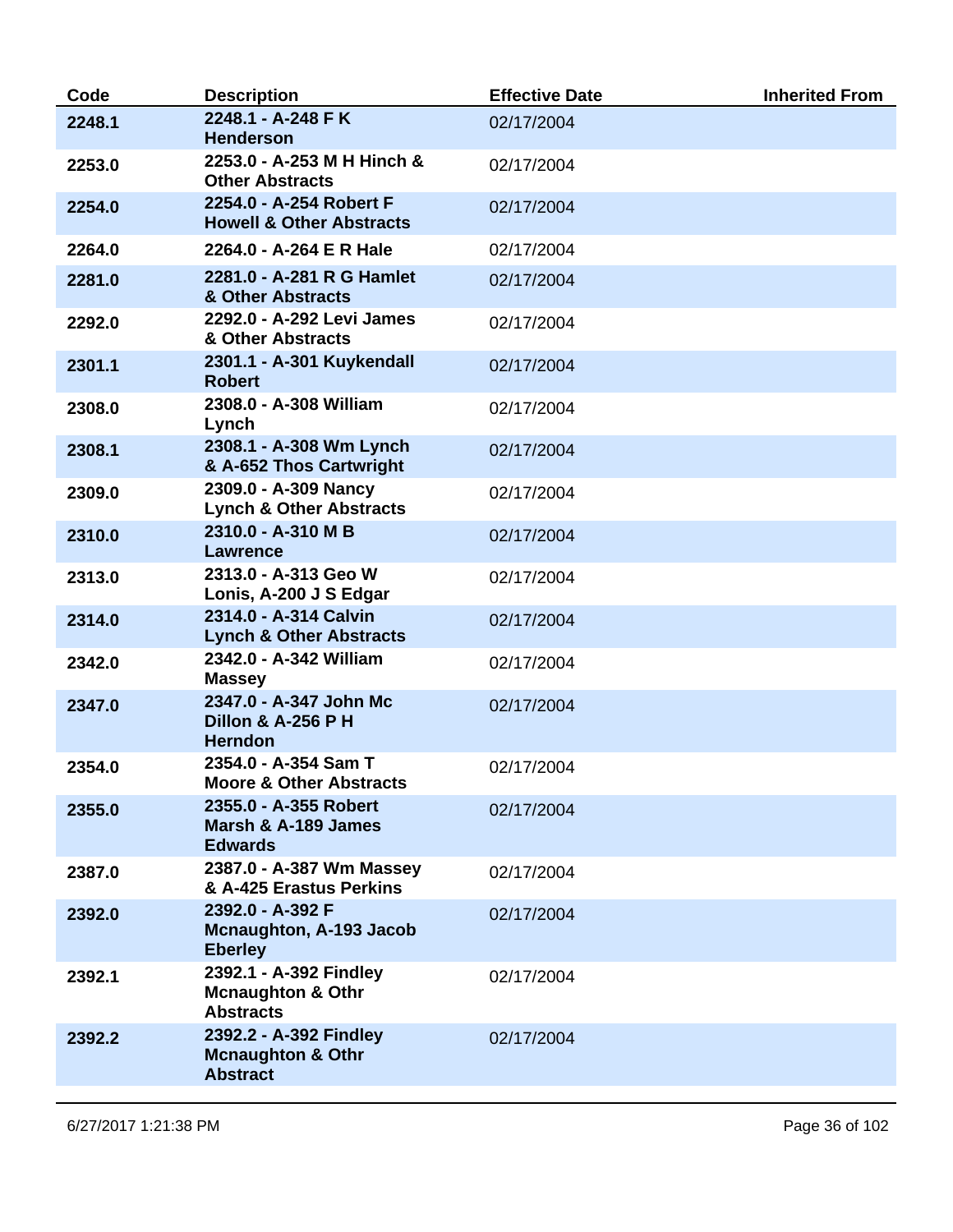| Code   | <b>Description</b>                                                        | <b>Effective Date</b> | <b>Inherited From</b> |
|--------|---------------------------------------------------------------------------|-----------------------|-----------------------|
| 2405.0 | 2405.0 - A-405 Mary Owen                                                  | 02/17/2004            |                       |
| 2405.1 | 2405.1 - A-405 Mary Owen                                                  | 02/17/2004            |                       |
| 2405.2 | 2405.2 - A-405 Mary Owen                                                  | 02/17/2004            |                       |
| 2405.3 | 2405.3 - A-405 Mary Owen<br>& A-283 H T & Bb Rr Co                        | 02/17/2004            |                       |
| 2405.4 | 2405.4 - A-405 Mary Owen,<br>A-580 E Votaw, & A-283                       | 02/17/2004            |                       |
| 2419.0 | 2419.0 - A-419 Beasley<br><b>Prewett &amp; Other Abstracts</b>            | 02/17/2004            |                       |
| 2422.0 | 2422.0 - A-422 David<br><b>Pevehouse &amp; Other</b><br><b>Abstracts</b>  | 02/17/2004            |                       |
| 2425.0 | 2425.0 - A-425 Erastus<br><b>Perkins</b>                                  | 02/17/2004            |                       |
| 2476.0 | 2476.0 - A-476 C B Stewart                                                | 02/17/2004            |                       |
| 2482.0 | 2482.0 - A-482 Charles<br><b>Stephens &amp; Other</b><br><b>Abstracts</b> | 02/17/2004            |                       |
| 2494.0 | 2494.0 - A-494 Walker Co<br><b>Sch Lnd &amp; Othr Abstracts</b>           | 02/17/2004            |                       |
| 2494.3 | 2494.3 - A-494 Walker<br><b>County School Land</b>                        | 02/17/2004            |                       |
| 2494.4 | 2494.4 - A-494 Walker<br><b>County School Land</b>                        | 02/17/2004            |                       |
| 2502.0 | 2502.0 - A-502 Lemuel<br><b>Smith &amp; Other Abstracts</b>               | 02/17/2004            |                       |
| 2509.0 | 2509.0 - A-509 M H Short                                                  | 02/17/2004            |                       |
| 2528.0 | 2528.0 - A-528 John<br>Saddler, A-269 John<br><b>Hostetter</b>            | 02/17/2004            |                       |
| 2540.0 | 2540.0 - A-540 William<br><b>Smith</b>                                    | 02/17/2004            |                       |
| 2540.1 | 2540.1 - A-540 William<br><b>Smith</b>                                    | 02/17/2004            |                       |
| 2540.2 | 2540.2 - A-540 William<br><b>Smith</b>                                    | 02/17/2004            |                       |
| 2546.0 | 2546.0 - A-546 Thomas<br><b>Taylor &amp; Other Abstracts</b>              | 02/17/2004            |                       |
| 2546.1 | 2546.1 - A-546 Thomas<br><b>Taylor &amp; Other Abstracts</b>              | 02/17/2004            |                       |
| 2552.0 | 2552.0 - A-552 William S<br><b>Taylor</b>                                 | 02/17/2004            |                       |
| 2552.1 | 2552.1 - A-552 William S<br><b>Taylor</b>                                 | 02/17/2004            |                       |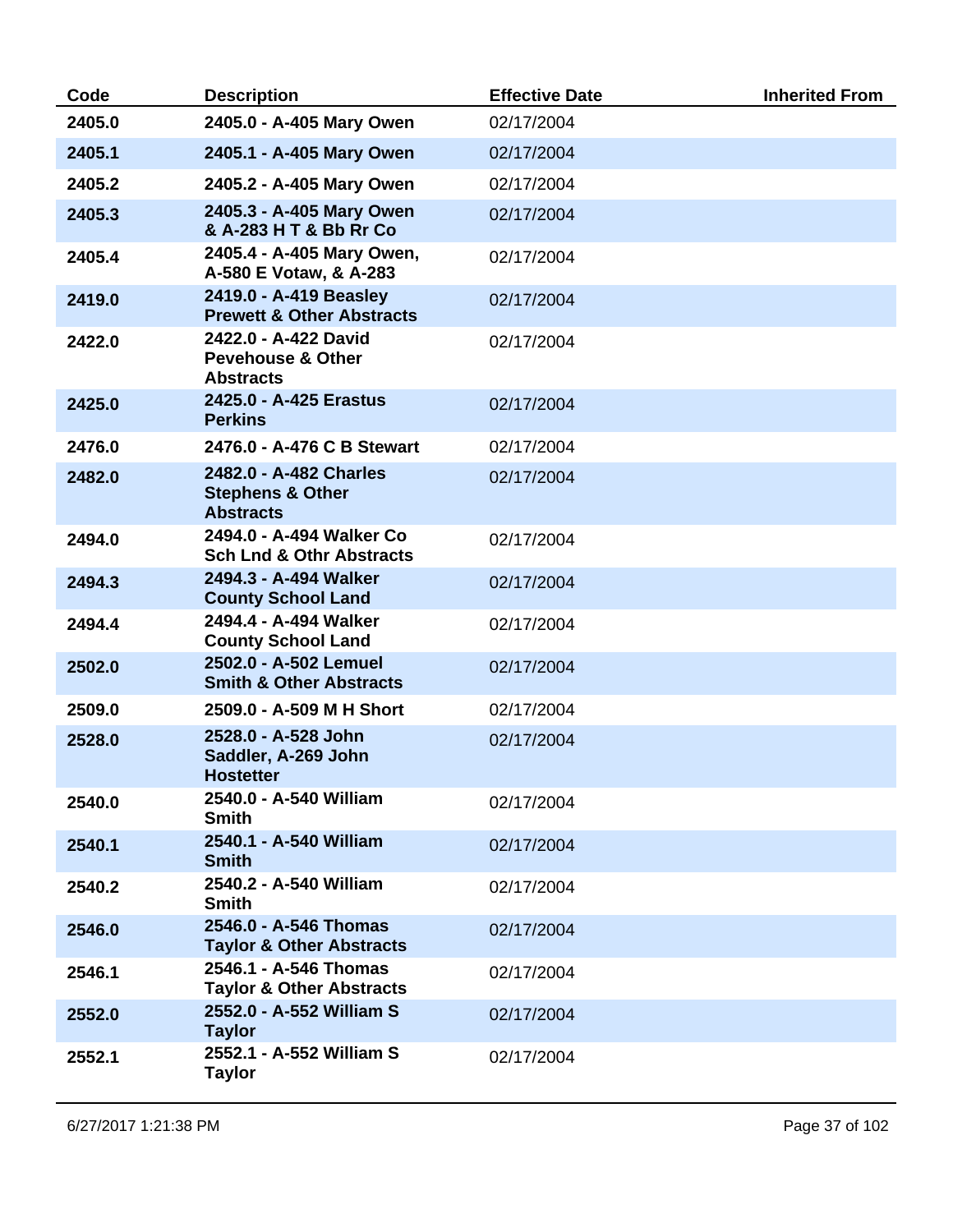| Code    | <b>Description</b>                                              | <b>Effective Date</b> | <b>Inherited From</b> |
|---------|-----------------------------------------------------------------|-----------------------|-----------------------|
| 2552.2  | 2552.2 - A-552 William S<br><b>Taylor</b>                       | 02/17/2004            |                       |
| 2552.3  | 2552.3 - A-552 William S<br><b>Taylor</b>                       | 02/17/2004            |                       |
| 2553.0  | 2553.0 - A-553 James<br><b>Taylor</b>                           | 02/17/2004            |                       |
| 2564.0  | 2564.0 - A-564 S P Terry &<br><b>Other Abstracts</b>            | 02/17/2004            |                       |
| 2593.0  | 2593.0 - A-593 T J Williams                                     | 02/17/2004            |                       |
| 2594.0  | 2594.0 - A-594 William<br><b>Wills</b>                          | 02/17/2004            |                       |
| 2594.1  | 2594.1 - A-594 William<br><b>Wills</b>                          | 02/17/2004            |                       |
| 2612.0  | 2612.0 - A-612 Cyrus T<br><b>Ward &amp; Other Abstracts</b>     | 02/17/2004            |                       |
| 2665.0  | 2665.0 - A-665 J E Lewis &<br><b>Other Abstracts</b>            | 02/17/2004            |                       |
| 2668.0  | 2668.0 - A-668 James H<br><b>Stewart &amp; A-742 T Roberts</b>  | 02/17/2004            |                       |
| 2678.0  | 2678.0 - A-678 Day Lnd &<br><b>Cattle Co &amp; Othr Abstrts</b> | 02/17/2004            |                       |
| 2699.0  | 2699.0 - A-699 N S<br>Schmitz, A-698 A J Mcshan                 | 02/17/2004            |                       |
| 2702.0  | 2702.0 - A-702 Ella B<br>Walker & A-669 F N Noble               | 02/17/2004            |                       |
| 2734.0  | 2734.0 - A-734 C E Granger<br>& Other Abstracts                 | 02/17/2004            |                       |
| 30000.C | <b>TOMBALL ISD</b><br><b>COMMERCIAL</b>                         |                       |                       |
| 31000.0 | <b>Anmar Estates</b>                                            |                       |                       |
| 31001.0 | <b>Anmar Estates M/H</b>                                        |                       |                       |
| 31005.0 | <b>Champion Oaks</b>                                            |                       |                       |
| 31006.0 | <b>Champion Oaks M/H</b>                                        |                       |                       |
| 31010.0 | <b>Country Colony</b>                                           |                       |                       |
| 31011.0 | <b>Country Colony M/H</b>                                       |                       |                       |
| 31015.0 | <b>Deep Eddy Acres</b>                                          |                       |                       |
| 31016.0 | <b>Deep Eddy Acres M/H</b>                                      |                       |                       |
| 31020.0 | <b>Deer Creek</b>                                               |                       |                       |
| 31021.0 | <b>Deer Creek M/H</b>                                           |                       |                       |
| 31025.0 | <b>Deerwood</b>                                                 |                       |                       |
| 31026.0 | <b>Deerwood M/H</b>                                             |                       |                       |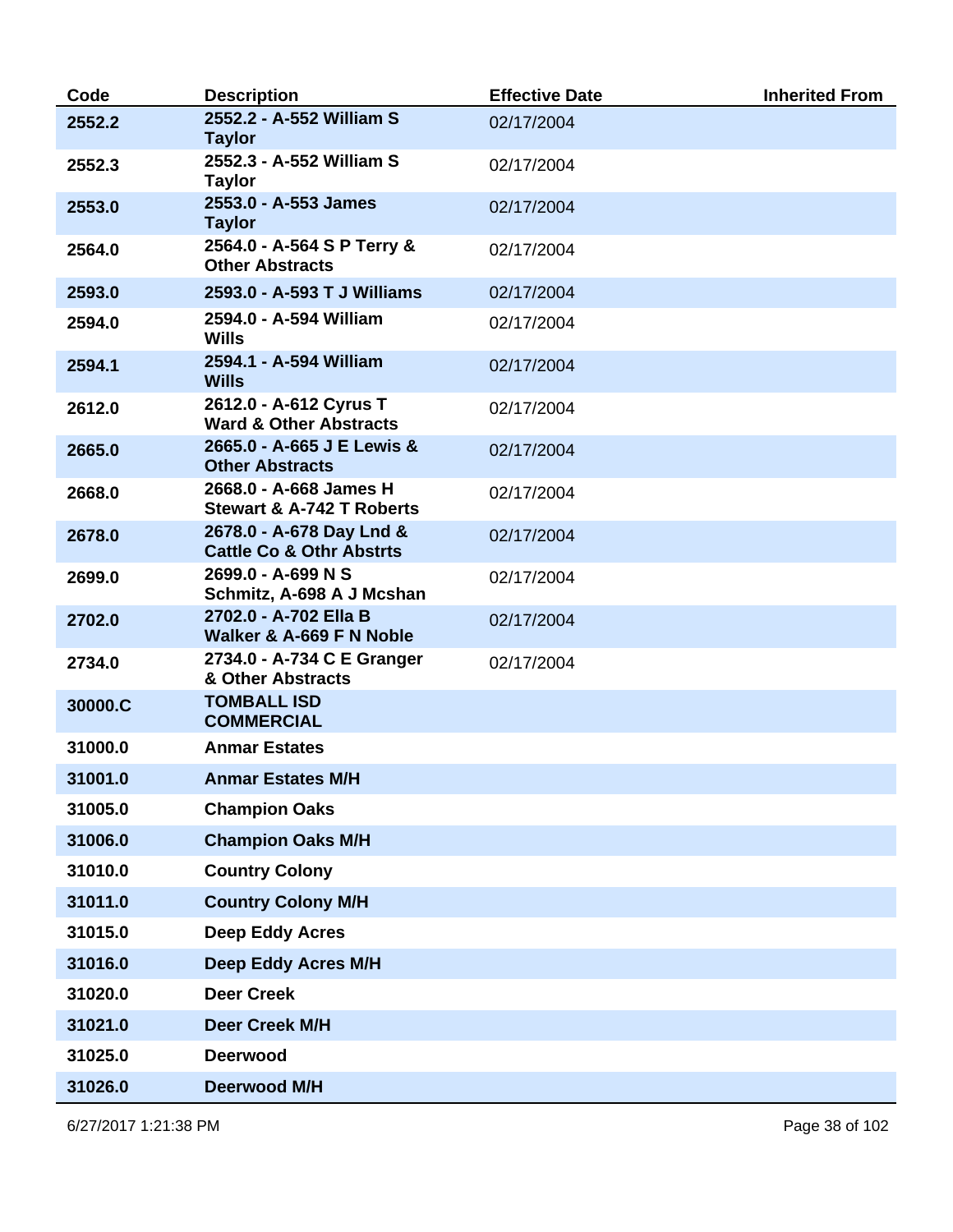| Code    | <b>Description</b>                                                                   | <b>Effective Date</b> | <b>Inherited From</b> |
|---------|--------------------------------------------------------------------------------------|-----------------------|-----------------------|
| 31030.0 | <b>Delta Heights</b>                                                                 |                       |                       |
| 31031.0 | <b>Delta Heights M/H</b>                                                             |                       |                       |
| 31035.0 | <b>Fostoria Oaks</b>                                                                 |                       |                       |
| 31036.0 | <b>Fostoria Oaks M/H</b>                                                             |                       |                       |
| 31040.0 | <b>Fostoria Woods</b>                                                                |                       |                       |
| 31041.0 | <b>Fostoria Woods M/H</b>                                                            |                       |                       |
| 31045.0 | <b>Freeway Forest</b>                                                                |                       |                       |
| 31046.0 | <b>Freeway Forest M/H</b>                                                            |                       |                       |
| 31050.0 | <b>Fry's Homesite</b>                                                                |                       |                       |
| 31055.0 | <b>Goode City</b>                                                                    |                       |                       |
| 31056.0 | <b>Goode City M/H</b>                                                                |                       |                       |
| 31060.0 | <b>Harvest Acres</b>                                                                 |                       |                       |
| 31061.0 | <b>Harvest Acres M/H</b>                                                             |                       |                       |
| 31065.0 | <b>Hudson</b>                                                                        |                       |                       |
| 31070.0 | <b>Hutcheson Acres</b>                                                               |                       |                       |
| 31075.0 | <b>Ida Strauss</b>                                                                   |                       |                       |
| 31080.0 | <b>Ida Strauss</b>                                                                   |                       |                       |
| 31085.0 | <b>Midline Estates</b>                                                               |                       |                       |
| 31095.0 | <b>North Woods</b>                                                                   |                       |                       |
| 31096.0 | <b>North Woods M/H</b>                                                               |                       |                       |
| 31100.0 | <b>Oaks</b>                                                                          |                       |                       |
| 31101.0 | <b>Oaks M/H</b>                                                                      |                       |                       |
| 31105.0 | <b>Peach Creek Estate Sec 3</b>                                                      |                       |                       |
| 31110.0 | <b>Peach Creek Estates Sec</b><br>1-5 & Bear Creek Ranch                             |                       |                       |
| 31111.0 | <b>Peach Creek Estates Sec</b><br>1-5 & Bear Creek Ranch<br>M/H                      |                       |                       |
| 31115.0 | <b>Pine Shadows 635, Conroe</b><br><b>Colony, Neal, White Rock</b><br><b>Estates</b> |                       |                       |
| 31116.0 | Pine Shadows 635, Conroe<br><b>Colony, White Rock Est,</b><br>Neal - M/H             |                       |                       |
| 31130.0 | <b>Southern Crossing</b>                                                             |                       |                       |
|         |                                                                                      |                       |                       |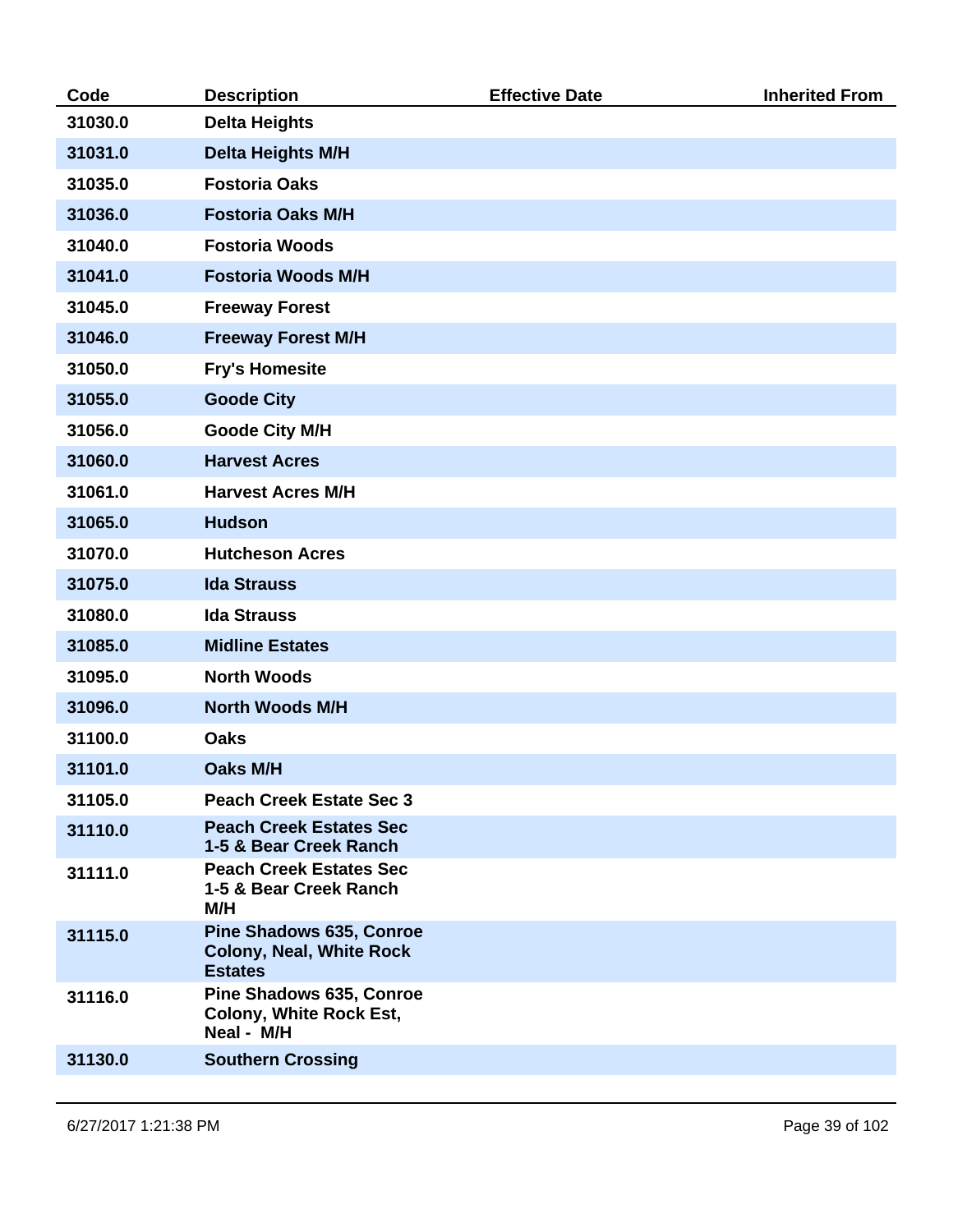| Code    | <b>Description</b>                               | <b>Effective Date</b> | <b>Inherited From</b> |
|---------|--------------------------------------------------|-----------------------|-----------------------|
| 31135.0 | <b>Splendora Woods</b>                           |                       |                       |
| 31136.0 | <b>Splendora Woods M/H</b>                       |                       |                       |
| 31145.0 | <b>White Rock Forest</b>                         |                       |                       |
| 31146.0 | <b>Timber Switch</b>                             |                       |                       |
| 31146.0 | <b>White Rock Forest M/H</b>                     |                       |                       |
| 31150.0 | Woodlane                                         |                       |                       |
| 31151.0 | <b>WOODLANE - MH</b>                             |                       |                       |
| 3150.C  | <b>STO FRONT SH249</b>                           |                       |                       |
| 3151.C  | <b>STO EAST OF SH249</b>                         |                       |                       |
| 3152.C  | <b>STO WEST OF SH249</b>                         |                       |                       |
| 3153.C  | <b>DECKER PRAIRIE COMM</b><br><b>PRK S376100</b> |                       |                       |
| 3154.C  | <b>DECKER PRAIRIE IND</b><br><b>PRK S375800</b>  |                       |                       |
| 3155.C  | <b>MONTGOMERY CO IND</b><br><b>PRK</b>           |                       |                       |
| 32000.0 | Amberwood                                        |                       |                       |
| 32005.0 | <b>Amberwood M/H</b>                             |                       |                       |
| 32010.0 | <b>Black Street &amp; Cheatum</b>                |                       |                       |
| 32011.0 | <b>Black Street &amp; Cheatum</b><br>M/H         |                       |                       |
| 32015.0 | <b>Brent Road</b>                                |                       |                       |
| 32016.0 | Charterwood                                      |                       |                       |
| 32020.0 | <b>Creekwood</b>                                 |                       |                       |
| 32021.0 | <b>Creekwood M/H</b>                             |                       |                       |
| 32025.0 | <b>Creekwood Re-sub</b>                          |                       |                       |
| 32030.0 | <b>Crestwood</b>                                 |                       |                       |
| 32031.0 | <b>Crestwood M/H</b>                             |                       |                       |
| 32035.0 | <b>Deerbrook Village</b>                         |                       |                       |
| 32036.0 | <b>Deerbrook Village M/H</b>                     |                       |                       |
| 32040.0 | <b>Dusty Trails</b>                              |                       |                       |
| 32041.0 | <b>Dusty Trails M/H</b>                          |                       |                       |
| 32045.0 | <b>Eastwood</b>                                  |                       |                       |
| 32046.0 | <b>Eastwood M/H</b>                              |                       |                       |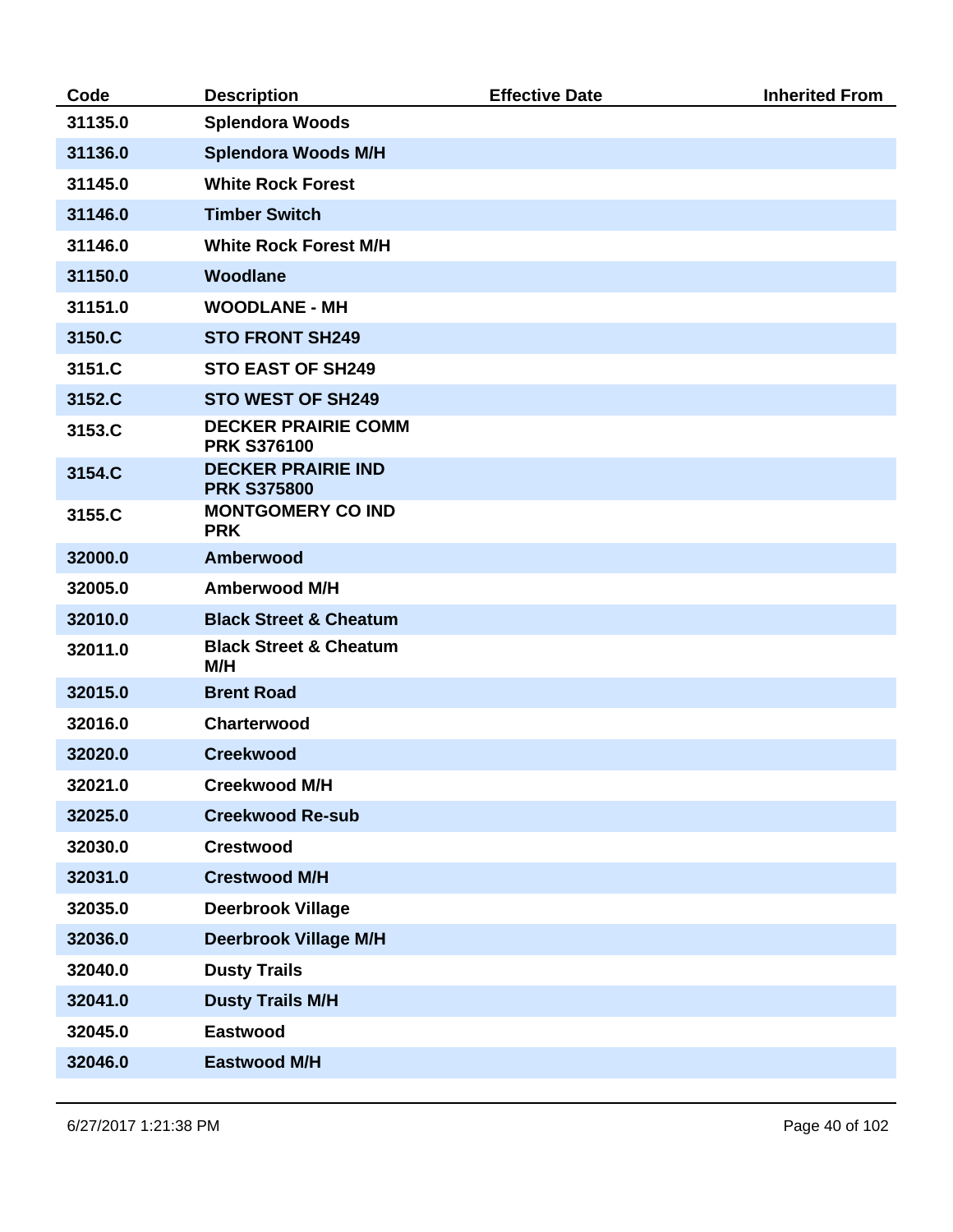| Code    | <b>Description</b>                                           | <b>Effective Date</b> | <b>Inherited From</b> |
|---------|--------------------------------------------------------------|-----------------------|-----------------------|
| 32050.0 | <b>Frazier Lane</b>                                          |                       |                       |
| 32051.0 | <b>Frazier Lane M/H</b>                                      |                       |                       |
| 32055.0 | <b>Green Forest Estates</b>                                  |                       |                       |
| 32060.0 | <b>Hill &amp; Dale Acres</b>                                 |                       |                       |
| 32061.0 | Hill & Dale Acres M/H                                        |                       |                       |
| 32065.0 | <b>Hill &amp; Dale Terrace</b>                               |                       |                       |
| 32066.0 | Hill & Dale Terrace M/H                                      |                       |                       |
| 32070.0 | <b>Holiday Oaks</b>                                          |                       |                       |
| 32071.0 | <b>Holiday Oaks M/H</b>                                      |                       |                       |
| 32075.0 | <b>Jabo Beach</b>                                            |                       |                       |
| 32080.0 | <b>Johnson Re-sub</b>                                        |                       |                       |
| 32085.0 | <b>Joy Village</b>                                           |                       |                       |
| 32086.0 | Joy Village (2090<br>Frontage)                               |                       |                       |
| 32090.0 | <b>Lake Splendora</b>                                        |                       |                       |
| 32091.0 | Lake Splendora M/H                                           |                       |                       |
| 32095.0 | <b>Lakeland Club &amp; Lake</b><br><b>View Patton</b>        |                       |                       |
| 32096.0 | <b>Lakeland Club &amp; Lake</b><br><b>View Patton M/H</b>    |                       |                       |
| 32100.0 | <b>Lakeland Club Sec 1 &amp; 2</b>                           |                       |                       |
| 32101.0 | Lakeland Club Sec 1 & 2<br>M/H                               |                       |                       |
| 32105.0 | <b>Lakeland Club Sec 3 &amp;</b><br><b>Muleshoe Lake</b>     |                       |                       |
| 32106.0 | <b>Lakeland Club Sec 3 &amp;</b><br><b>Muleshoe Lake M/H</b> |                       |                       |
| 32110.0 | <b>Maywood Acres</b>                                         |                       |                       |
| 32115.0 | <b>Mustang Oaks</b>                                          |                       |                       |
| 32116.0 | <b>Mustang Oaks M/H</b>                                      |                       |                       |
| 32120.0 | <b>Northcrest Ranch Sec 1, 2</b><br>& 3                      |                       |                       |
| 32130.0 | <b>Oak Creek Estates</b>                                     |                       |                       |
| 32131.0 | <b>Oak Creek Estates M/H</b>                                 |                       |                       |
| 32135.0 | <b>Olympia Oaks</b>                                          |                       |                       |
| 32136.0 | <b>Olympia Oaks M/H</b>                                      |                       |                       |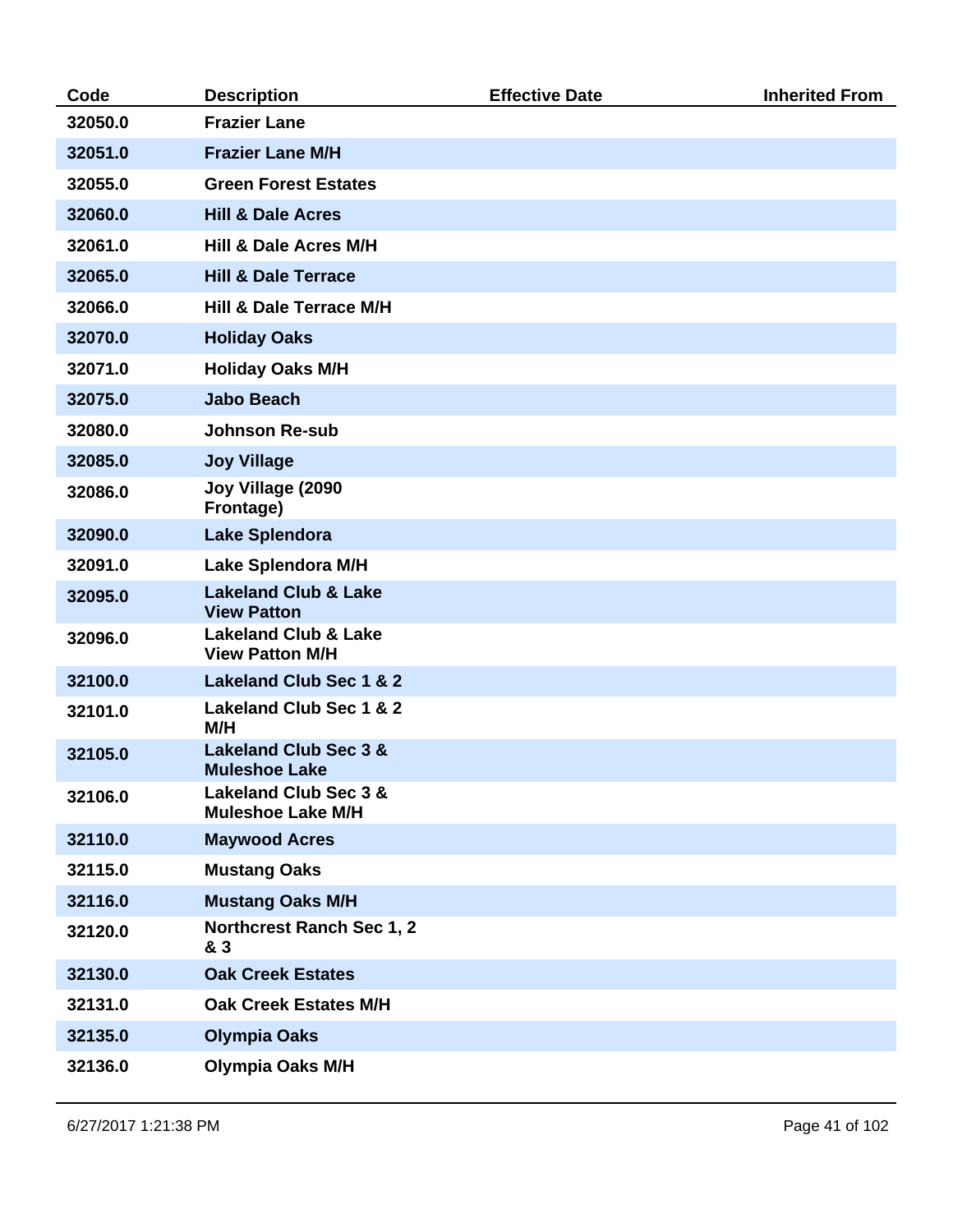| Code    | <b>Description</b>                            | <b>Effective Date</b> | <b>Inherited From</b> |
|---------|-----------------------------------------------|-----------------------|-----------------------|
| 32140.0 | <b>Parkland Community</b>                     |                       |                       |
| 32145.0 | <b>Patton Lake</b>                            |                       |                       |
| 32155.0 | <b>Peach Creek Colony</b>                     |                       |                       |
| 32156.0 | <b>Peach Creek Colony M/H</b>                 |                       |                       |
| 32160.0 | <b>Peach Creek Lake &amp; Dam</b>             |                       |                       |
| 32165.0 | <b>Pinewood Estates</b>                       |                       |                       |
| 32166.0 | <b>Pinewood Estates M/H</b>                   |                       |                       |
| 32170.0 | <b>Shady Dale</b>                             |                       |                       |
| 32171.0 | Shady Dale (2090<br>Frontage)                 |                       |                       |
| 32172.0 | <b>Shady Dale M/H</b>                         |                       |                       |
| 32175.0 | <b>Simmons</b>                                |                       |                       |
| 32176.0 | <b>Simmons M/H</b>                            |                       |                       |
| 32180.0 | <b>Splendora Acres</b>                        |                       |                       |
| 32181.0 | <b>Splendora Acres M/H</b>                    |                       |                       |
| 32185.0 | <b>Splendora Estates</b>                      |                       |                       |
| 32186.0 | <b>Splendora Estates (2090</b><br>Frontage)   |                       |                       |
| 32187.0 | <b>Splendora Estates M/H</b>                  |                       |                       |
| 32190.0 | <b>Splendora Farms</b>                        |                       |                       |
| 32191.0 | <b>Splendora Farms M/H</b>                    |                       |                       |
| 32195.0 | Splenwood                                     |                       |                       |
| 32205.0 | <b>Strickland South Side</b>                  |                       |                       |
| 32210.0 | <b>Tall Timbers-creekwood</b>                 |                       |                       |
| 32215.0 | <b>Twin Oaks Patton</b>                       |                       |                       |
| 32220.0 | <b>White Oak Plantation</b>                   |                       |                       |
| 32225.0 | <b>White Oak Plantation</b>                   |                       |                       |
| 32230.0 | <b>White Oak Plantation Sec 1</b><br>& 2      |                       |                       |
| 33741.C | <b>TOMBALL RETAIL MULTI-</b><br><b>TENANT</b> |                       |                       |
| 40000.C | <b>WILLIS ISD COMMERCIAL</b>                  |                       |                       |
| 40012.C | <b>WILLIS MARINA</b>                          |                       |                       |
| 40018.C | <b>WILLIS RV PARKS</b>                        |                       |                       |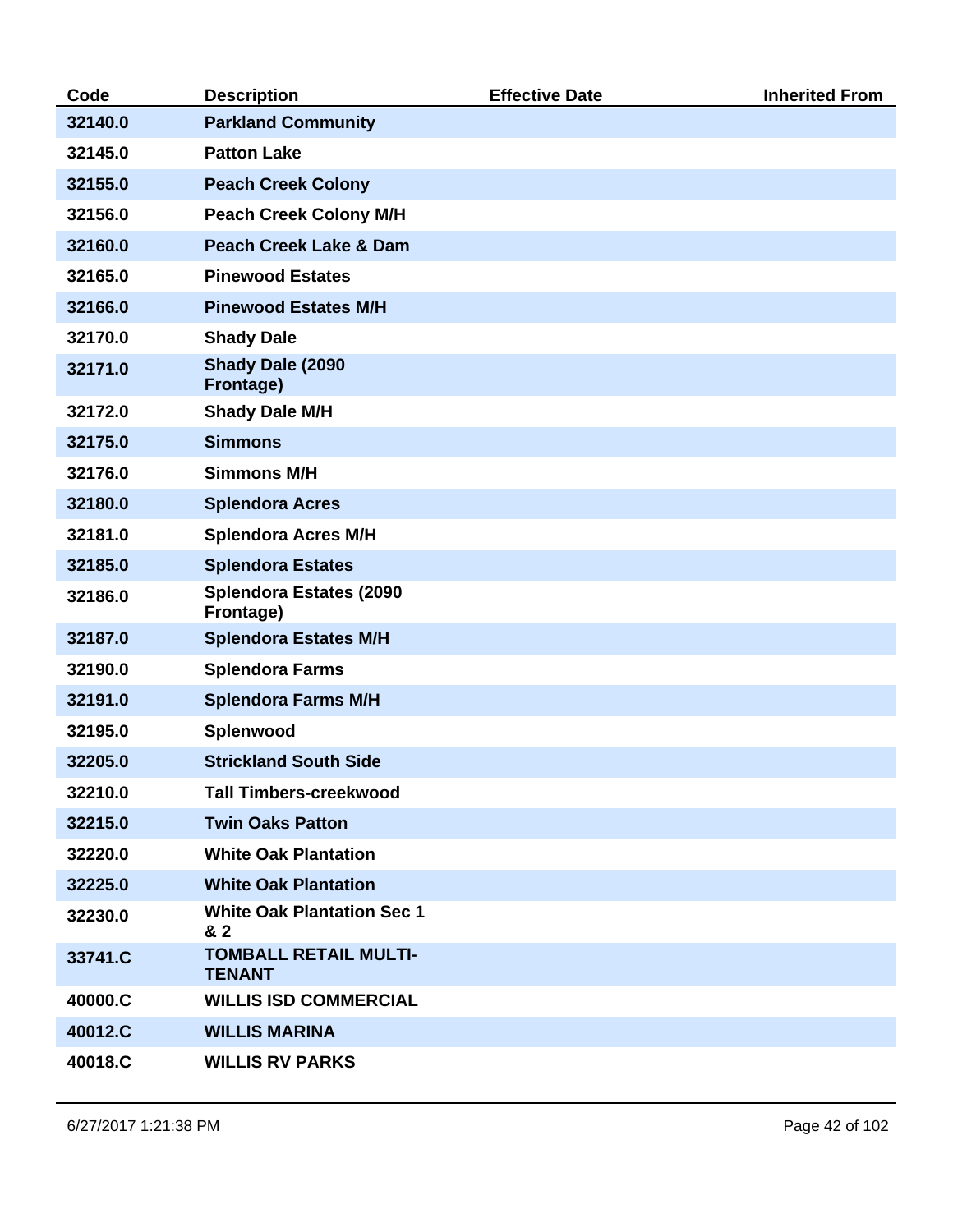| Code    | <b>Description</b>                                     | <b>Effective Date</b> | <b>Inherited From</b> |
|---------|--------------------------------------------------------|-----------------------|-----------------------|
| 40315.C | <b>WILLIS HOTEL LR</b>                                 |                       |                       |
| 4100.C  | <b>SWI CWI E OF SH75</b>                               |                       |                       |
| 41000.0 | <b>Brandon Woods</b>                                   |                       |                       |
| 41001.0 | <b>Brandon Woods MH</b>                                |                       |                       |
| 41005.0 | <b>Brook Forest</b>                                    |                       |                       |
| 4101.C  | SWI CWI E OF 145 & W OF<br><b>SH75</b>                 |                       |                       |
| 41010.0 | <b>Caney Creek Colony</b>                              |                       |                       |
| 41015.0 | <b>Caney Creek Estates</b>                             |                       |                       |
| 41016.0 | <b>Caney Creek Estates M/H</b>                         |                       |                       |
| 4102.C  | SWI CWI W OF 145                                       |                       |                       |
| 41020.0 | <b>Caney Grove</b>                                     |                       |                       |
| 41025.0 | <b>Caney Lake Park</b>                                 |                       |                       |
| 41026.0 | <b>Caney Lake Park MH</b>                              |                       |                       |
| 4103.C  | <b>SWI CWI FRONT FM1097</b><br>(BTWN I45 & SH75)       |                       |                       |
| 41030.0 | <b>Cooper Estates</b>                                  |                       |                       |
| 41035.0 | <b>Country Estate, Redbud</b><br><b>Forest</b>         |                       |                       |
| 41036.0 | <b>Country Estate, Redbud</b><br><b>Forest M/H</b>     |                       |                       |
| 4104.C  | <b>SWI CWI FRONT SH75</b>                              |                       |                       |
| 41040.0 | <b>Cypress Bend</b>                                    |                       |                       |
| 41045.0 | <b>Emerald Forest</b>                                  |                       |                       |
| 41046.0 | <b>Emerald Forest M/H</b>                              |                       |                       |
| 4105.C  | <b>SWI CWI FRONT 145</b>                               |                       |                       |
| 41050.0 | <b>Green Oak &amp; Ridgecrest</b><br><b>Estates</b>    |                       |                       |
| 41051.0 | <b>Green Oak &amp; Ridgecrest</b><br><b>Estates MH</b> |                       |                       |
| 41055.0 | <b>Holiday Forest</b>                                  |                       |                       |
| 41056.0 | <b>Holiday Forest M/H</b>                              |                       |                       |
| 4106.C  | <b>SWI CCOFRONT 145</b>                                |                       |                       |
| 41060.0 | Idle Glen & Idle Wilde                                 |                       |                       |
| 41061.0 | Idle Glen & Idle Wilde M/H                             |                       |                       |
| 41065.0 | <b>Johnson Community</b>                               |                       |                       |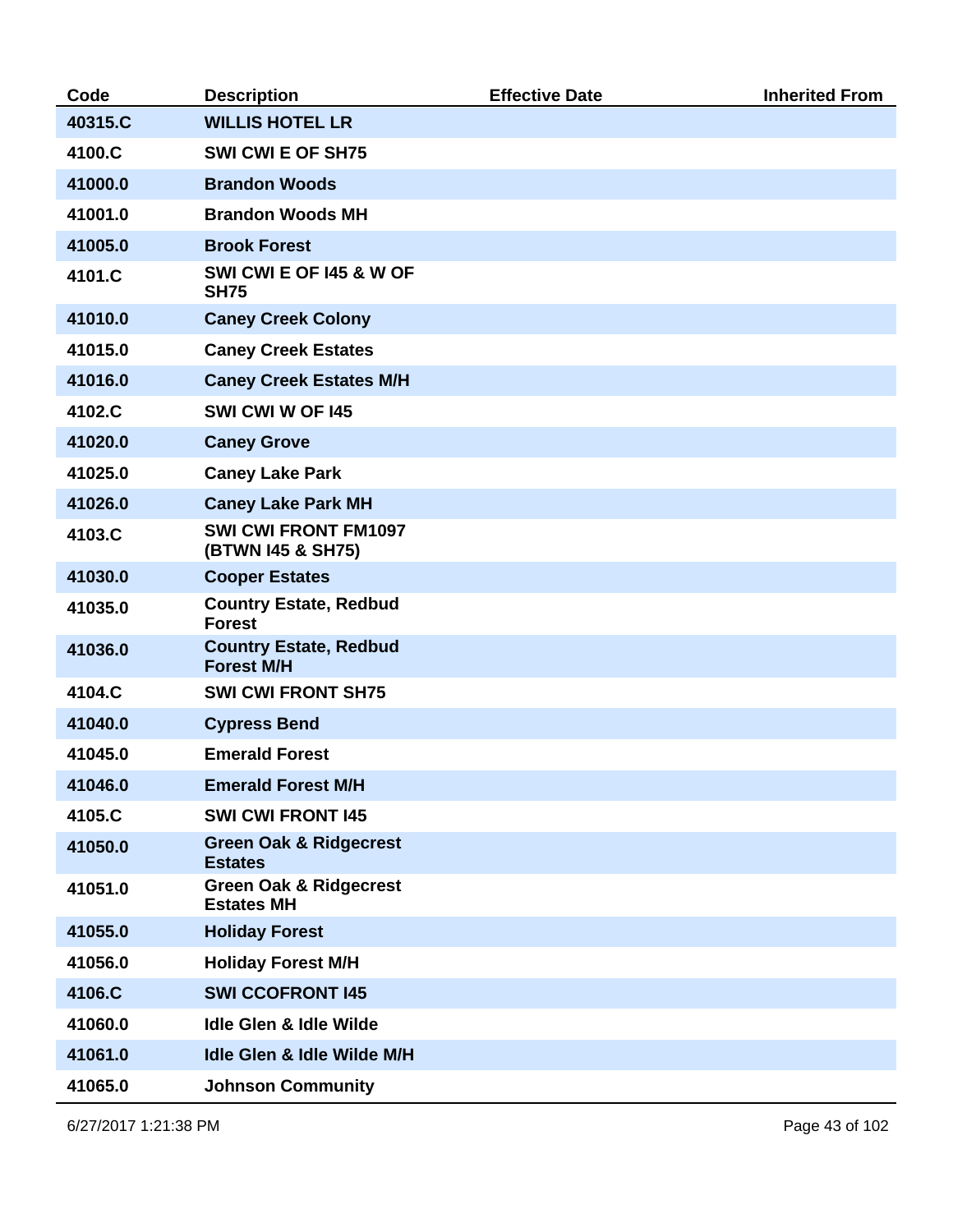| Code    | <b>Description</b>                                            | <b>Effective Date</b> | <b>Inherited From</b> |
|---------|---------------------------------------------------------------|-----------------------|-----------------------|
| 4107.C  | <b>SWI CCO FRONT FM830</b><br>OR LEAGUE LINE                  |                       |                       |
| 41070.0 | <b>Kings Colony</b>                                           |                       |                       |
| 41075.0 | <b>Knoll Acres</b>                                            |                       |                       |
| 41076.0 | <b>Knoll Acres M/H</b>                                        |                       |                       |
| 4108.C  | <b>SWI CCO FRONT FM3083</b>                                   |                       |                       |
| 41080.0 | Laird                                                         |                       |                       |
| 41081.0 | <b>Laird M/H</b>                                              |                       |                       |
| 41085.0 | Lazy Crk Est, Pine Vly Est,<br><b>Brkside Est</b>             |                       |                       |
| 41086.0 | Lazy Crk Est, Pine Vly Est,<br><b>Brkside Est M/H</b>         |                       |                       |
| 4109.C  | <b>SWI CCO FRONT SH75</b>                                     |                       |                       |
| 41090.0 | <b>Memorial Woods</b>                                         |                       |                       |
| 41095.0 | <b>Monte Oaks</b>                                             |                       |                       |
| 41096.0 | <b>Monte Oaks M/H</b>                                         |                       |                       |
| 41100.0 | <b>New Caney Estates</b>                                      |                       |                       |
| 41105.0 | <b>New Caney Heights Sec 1-</b><br>3                          |                       |                       |
| 41106.0 | <b>New Caney Heights Sec 1-</b><br>3 M/H                      |                       |                       |
| 41110.0 | <b>Oakley-gubert East</b>                                     |                       |                       |
| 41115.0 | <b>Oakley-gubert West</b>                                     |                       |                       |
| 41120.0 | <b>Parkway</b>                                                |                       |                       |
| 41121.0 | <b>Parkway MH</b>                                             |                       |                       |
| 41125.0 | <b>Peach Creek Oaks &amp;</b><br><b>Peach Creek Pines</b>     |                       |                       |
| 41126.0 | <b>Peach Creek Oaks &amp;</b><br><b>Peach Creek Pines M/H</b> |                       |                       |
| 41130.0 | <b>Peach Crk Forest Sec 1-6</b>                               |                       |                       |
| 41131.0 | <b>Peach Crk Forest Sec 1-6</b><br>M/H                        |                       |                       |
| 41135.0 | <b>Pine Acres-New Caney Sec</b><br>1                          |                       |                       |
| 41140.0 | <b>Pine Acres-New Caney Sec</b><br>$\overline{2}$             |                       |                       |
| 41145.0 | <b>Pine Brook Village</b>                                     |                       |                       |
| 41146.0 | <b>Pine Brook Village M/H</b>                                 |                       |                       |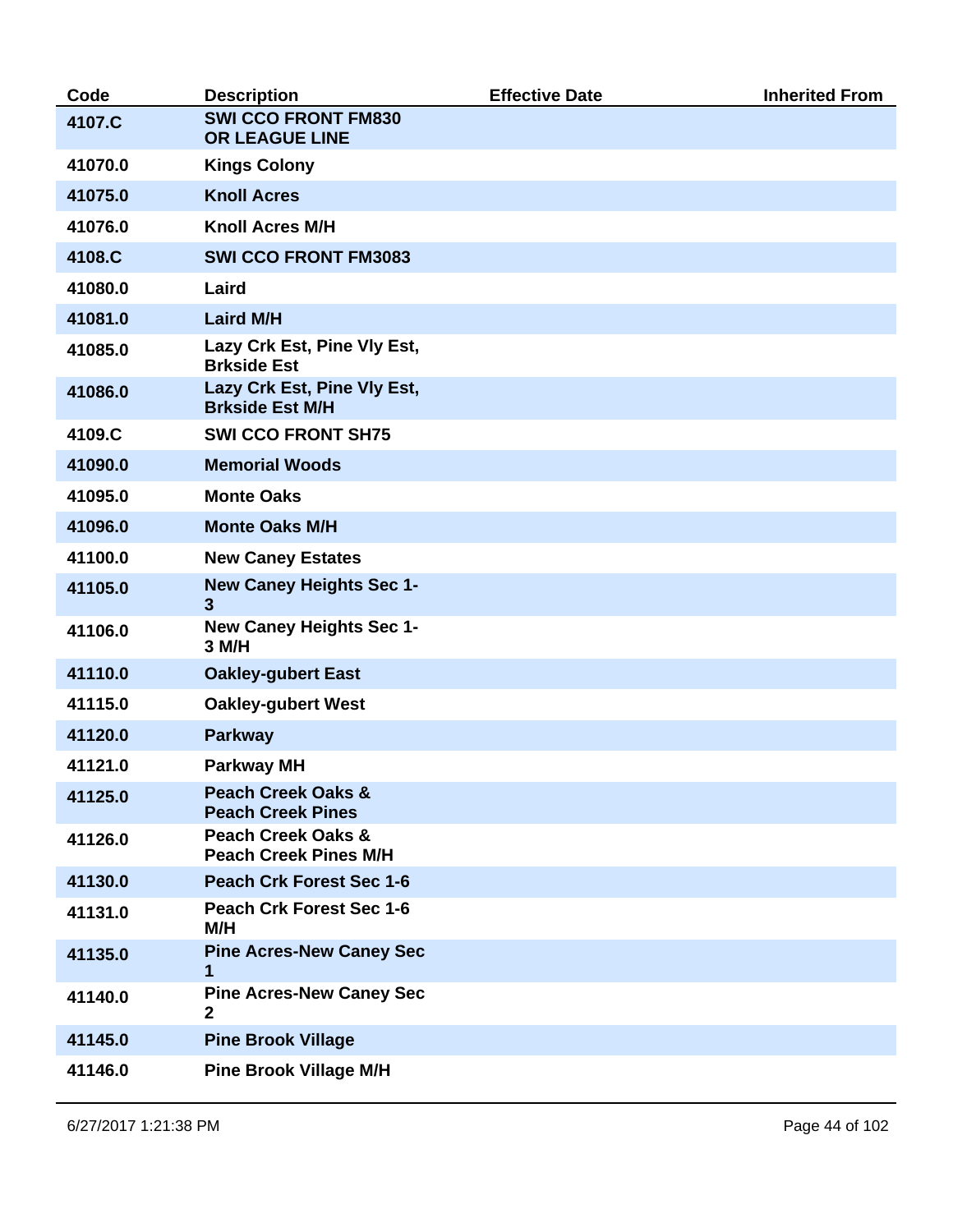| Code    | <b>Description</b>                                               | <b>Effective Date</b> | <b>Inherited From</b> |
|---------|------------------------------------------------------------------|-----------------------|-----------------------|
| 41150.0 | <b>Pine Forest</b>                                               |                       |                       |
| 41151.0 | <b>Pine Forest Sec M/H</b>                                       |                       |                       |
| 41155.0 | <b>Post Oak Est</b>                                              |                       |                       |
| 41156.0 | <b>Post Oak Est Sec M/H</b>                                      |                       |                       |
| 41160.0 | <b>Rolling Hill Oaks</b>                                         |                       |                       |
| 41161.0 | <b>Rolling Hill Oaks M/H</b>                                     |                       |                       |
| 41165.0 | <b>Roman Forest</b>                                              |                       |                       |
| 41166.0 | <b>Roman Forest Duplexes</b>                                     |                       |                       |
| 41175.0 | Roman Forest Sec 3 & 4                                           |                       |                       |
| 41180.0 | <b>Roman Forest Sec 5</b>                                        |                       |                       |
| 41185.0 | <b>Russell Homesites</b>                                         |                       |                       |
| 41190.0 | <b>Shady Acres 76</b>                                            |                       |                       |
| 41191.0 | <b>Shady Acres 76 M/H</b>                                        |                       |                       |
| 41195.0 | <b>Shady Oaks 509</b>                                            |                       |                       |
| 41200.0 | <b>Silver Trails, Oakley,</b><br><b>Mcclesky, Etc</b>            |                       |                       |
| 41201.0 | Silver Trails, Oakley,<br>Mcclesky, Etc M/H                      |                       |                       |
| 41205.0 | <b>Stevens Forest</b>                                            |                       |                       |
| 41210.0 | <b>Sycamore Hills</b>                                            |                       |                       |
| 41215.0 | <b>Tanglewood Manor</b>                                          |                       |                       |
| 41220.0 | <b>Timberland North MH</b>                                       |                       |                       |
| 41221.0 | <b>TIMBERLAND NORTH</b>                                          |                       |                       |
| 41225.0 | <b>Twin Estate</b>                                               |                       |                       |
| 41230.0 | <b>Twin Village Estates &amp;</b><br><b>Windwood Estates</b>     |                       |                       |
| 41231.0 | <b>Twin Village Estates &amp;</b><br><b>Windwood Estates M/H</b> |                       |                       |
| 41232.0 | <b>Valley Ranch</b>                                              |                       |                       |
| 41235.0 | <b>Village Of Alpestrine</b>                                     |                       |                       |
| 41240.0 | <b>White Oak Crossing</b>                                        |                       |                       |
| 41245.0 | <b>White Oak Village</b>                                         |                       |                       |
| 41250.0 | <b>Wildwood Forest &amp;</b><br><b>Wildwood Oak</b>              |                       |                       |
| 41251.0 | <b>Wildwood Forest &amp;</b><br><b>Wildwood Oak M/H</b>          |                       |                       |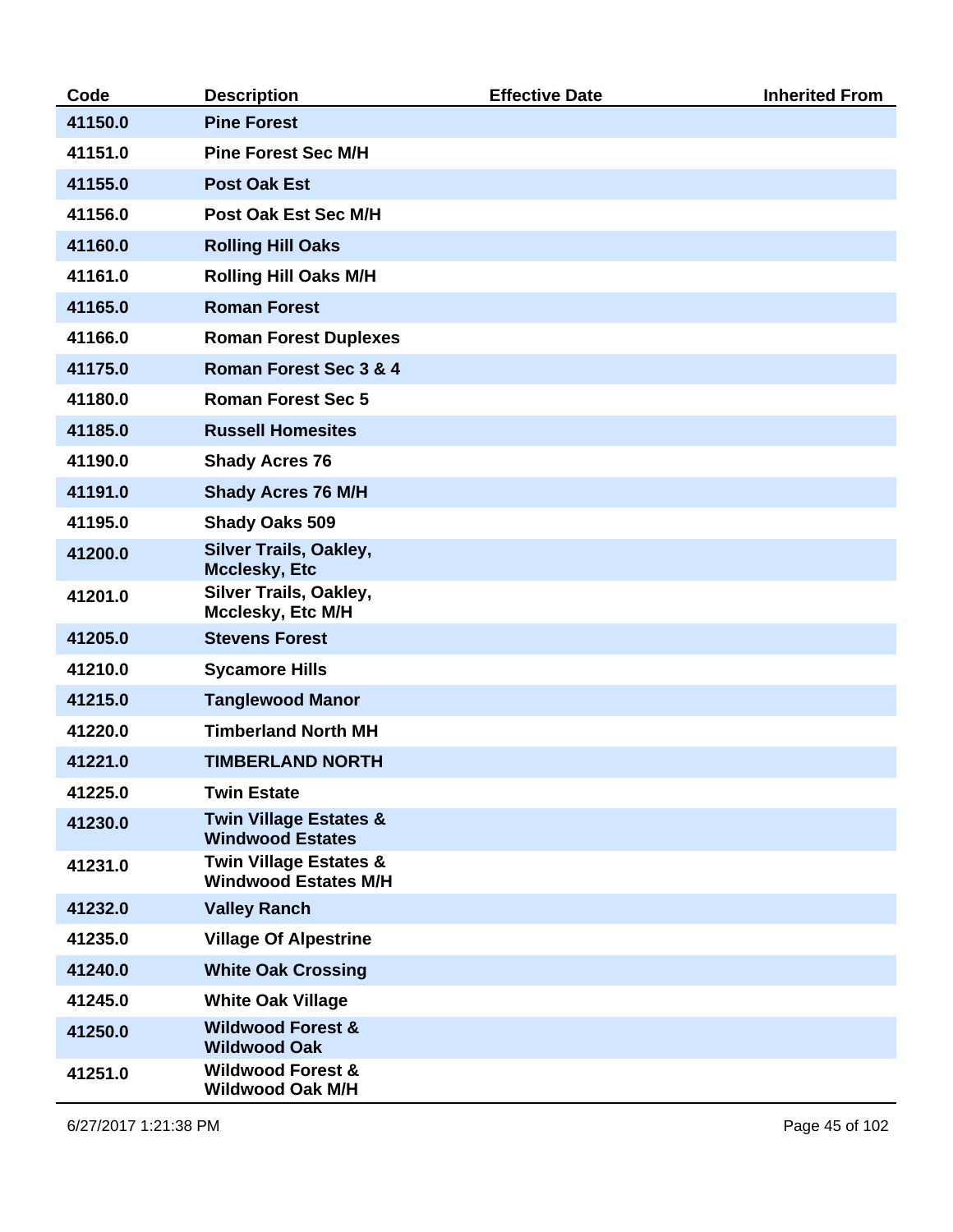| Code    | <b>Description</b>                                                              | <b>Effective Date</b> | <b>Inherited From</b> |
|---------|---------------------------------------------------------------------------------|-----------------------|-----------------------|
| 41255.0 | <b>Wilshire</b>                                                                 |                       |                       |
| 41256.0 | <b>Wilshire M/H</b>                                                             |                       |                       |
| 41260.0 | <b>Winchester Place</b>                                                         |                       |                       |
| 41261.0 | <b>Winchester Place M/H</b>                                                     |                       |                       |
| 41265.0 | <b>Windwood Forest</b>                                                          |                       |                       |
| 41266.0 | <b>Windwood Forest M/H</b>                                                      |                       |                       |
| 41267.0 | <b>TAVOLA</b>                                                                   |                       |                       |
| 41270.0 | Woodbranch &<br><b>Woodbranch South</b>                                         |                       |                       |
| 41271.0 | Woodbranch &<br><b>Woodbranch South M/H</b>                                     |                       |                       |
| 41275.0 | <b>Woodway Forest Sec 1</b>                                                     |                       |                       |
| 41280.0 | <b>Woodway Forest Sec 1,2,3</b>                                                 |                       |                       |
| 41285.0 | <b>Autumn Acres</b>                                                             |                       |                       |
| 4150.C  | <b>SWI NONCITY FRONT</b><br><b>SH75 N OF CITY</b>                               |                       |                       |
| 4151.C  | <b>SWI NONCITY FRONT</b><br><b>SH75 S OF CITY</b>                               |                       |                       |
| 4152.C  | <b>SWI NONCITY FRONT 145</b><br><b>N OF CITY</b>                                |                       |                       |
| 4153.C  | <b>SWI NONCITY FRONT 145</b><br><b>S OF CITY</b>                                |                       |                       |
| 4154.C  | <b>SWI NONCITY FRONT</b><br>FM1097 W OF CITY                                    |                       |                       |
| 4155.C  | <b>SWI NONCITY FRONT</b><br><b>FM830</b>                                        |                       |                       |
| 4156.C  | <b>SWI NONCITY FRONT</b><br>LEAGUE LINE OR FM 830<br><b>BTWN 145 &amp; SH75</b> |                       |                       |
| 4157.C  | <b>SWI NONCITY</b><br><b>LAKEFRONT N OF FM1097</b>                              |                       |                       |
| 4158.C  | <b>SWI NONCITY</b><br><b>LAKEFRONT S OF FM1097</b>                              |                       |                       |
| 4159.C  | SWI NONCITY W OF 145, N<br><b>OF FM1097</b>                                     |                       |                       |
| 4160.C  | <b>SWI NONCITY E OF 145 N</b><br>OF CWI E OF CWI & E OF<br><b>SH75 S OF CWI</b> |                       |                       |
| 4161.C  | SWI NONCITY W OF 145, S<br><b>OF FM1097</b>                                     |                       |                       |
| 42000.0 | A J Bolton & C H Rouse                                                          |                       |                       |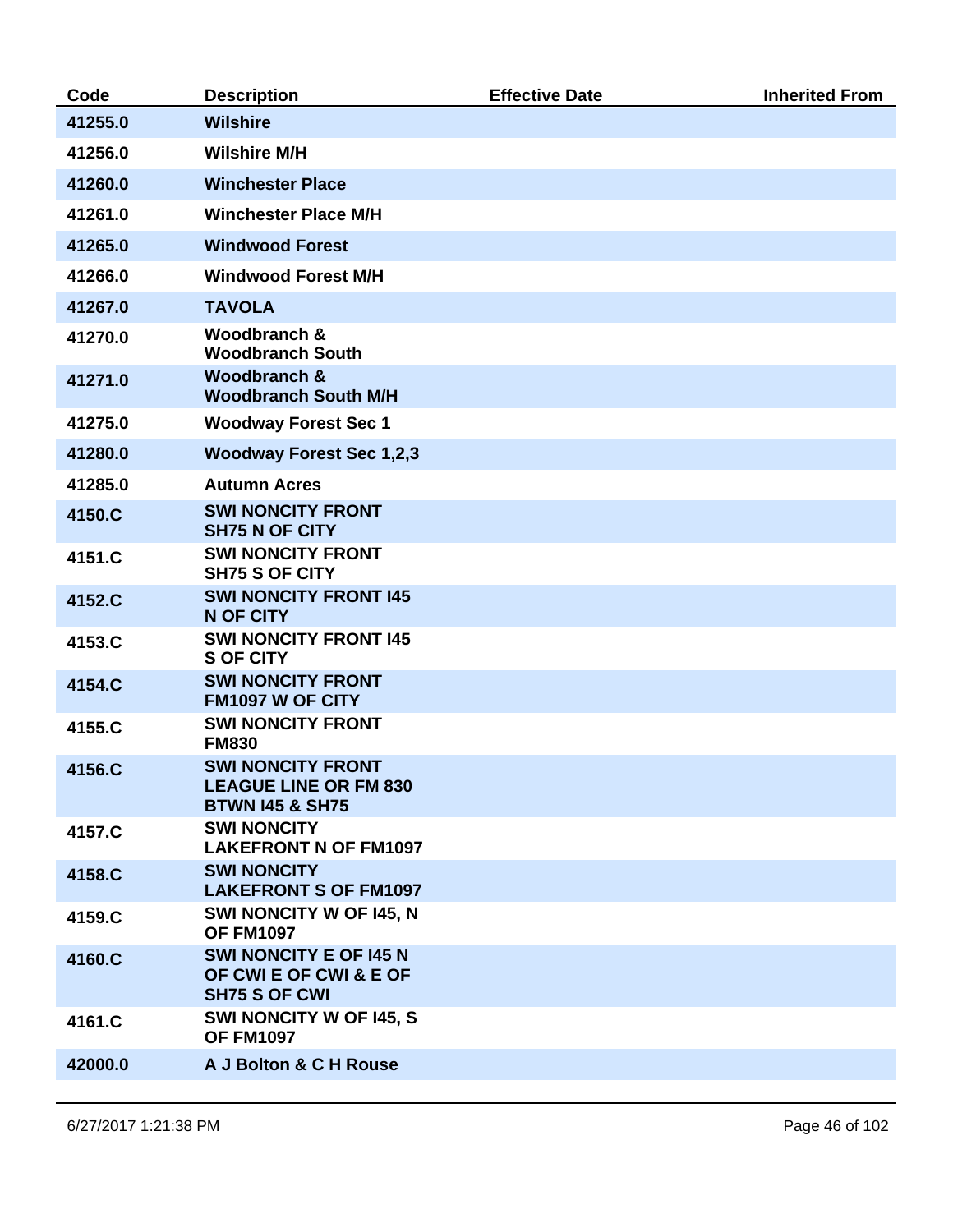| Code    | <b>Description</b>                                | <b>Effective Date</b> | <b>Inherited From</b> |
|---------|---------------------------------------------------|-----------------------|-----------------------|
| 42001.0 | A J Bolton & C H Rouse<br>M/H                     |                       |                       |
| 42005.0 | <b>Adams Acres &amp; Oak Lane</b><br><b>Acres</b> |                       |                       |
| 42015.0 | Adams Oaks Sec 1, 2, & 3                          |                       |                       |
| 42020.0 | <b>Briar Tree</b>                                 |                       |                       |
| 42021.0 | <b>Briar Tree M/H</b>                             |                       |                       |
| 42022.0 | <b>Briar Tree Court</b>                           |                       |                       |
| 42023.0 | <b>Briar Tree 2 &amp; 3</b>                       |                       |                       |
| 42025.0 | C H Rouse Sec 2,3,4,5                             |                       |                       |
| 42026.0 | C H Rouse Sec 2,3,4,5 M/H                         |                       |                       |
| 42030.0 | <b>Chaparral Place</b>                            |                       |                       |
| 42031.0 | <b>Chaparral Place M/H</b>                        |                       |                       |
| 42035.0 | <b>Cherokee Trace</b>                             |                       |                       |
| 42036.0 | <b>Cherokee Trace M/H</b>                         |                       |                       |
| 42040.0 | <b>Country Colony</b>                             |                       |                       |
| 42042.0 | <b>AZALEA DISTRICT</b>                            |                       |                       |
| 42045.0 | <b>Country Village</b>                            |                       |                       |
| 42050.0 | <b>Country Village</b>                            |                       |                       |
| 42055.0 | <b>Cumberland Phase I</b>                         |                       |                       |
| 42056.0 | <b>Cumberland Crossing</b>                        |                       |                       |
| 42060.0 | <b>Forest Colony 1 &amp; 2</b>                    | 02/17/2004            |                       |
| 42061.0 | Forest Colony 3 & 4                               |                       |                       |
| 42065.0 | <b>Freeway Oaks</b>                               |                       |                       |
| 42066.0 | <b>Freeway Oaks M/H</b>                           |                       |                       |
| 42070.0 | <b>Golden Trails</b>                              |                       |                       |
| 42075.0 | <b>Harvest Pond Acres</b>                         |                       |                       |
| 42080.0 | <b>Heritage Oaks</b>                              |                       |                       |
| 42081.0 | <b>Heritage Oaks M/H</b>                          |                       |                       |
| 42085.0 | <b>Holly Ridge</b>                                |                       |                       |
| 42086.0 | <b>Holly Ridge M/H</b>                            |                       |                       |
| 42090.0 | <b>Holly Terrace</b>                              |                       |                       |
| 42095.0 | <b>Indian Trails</b>                              |                       |                       |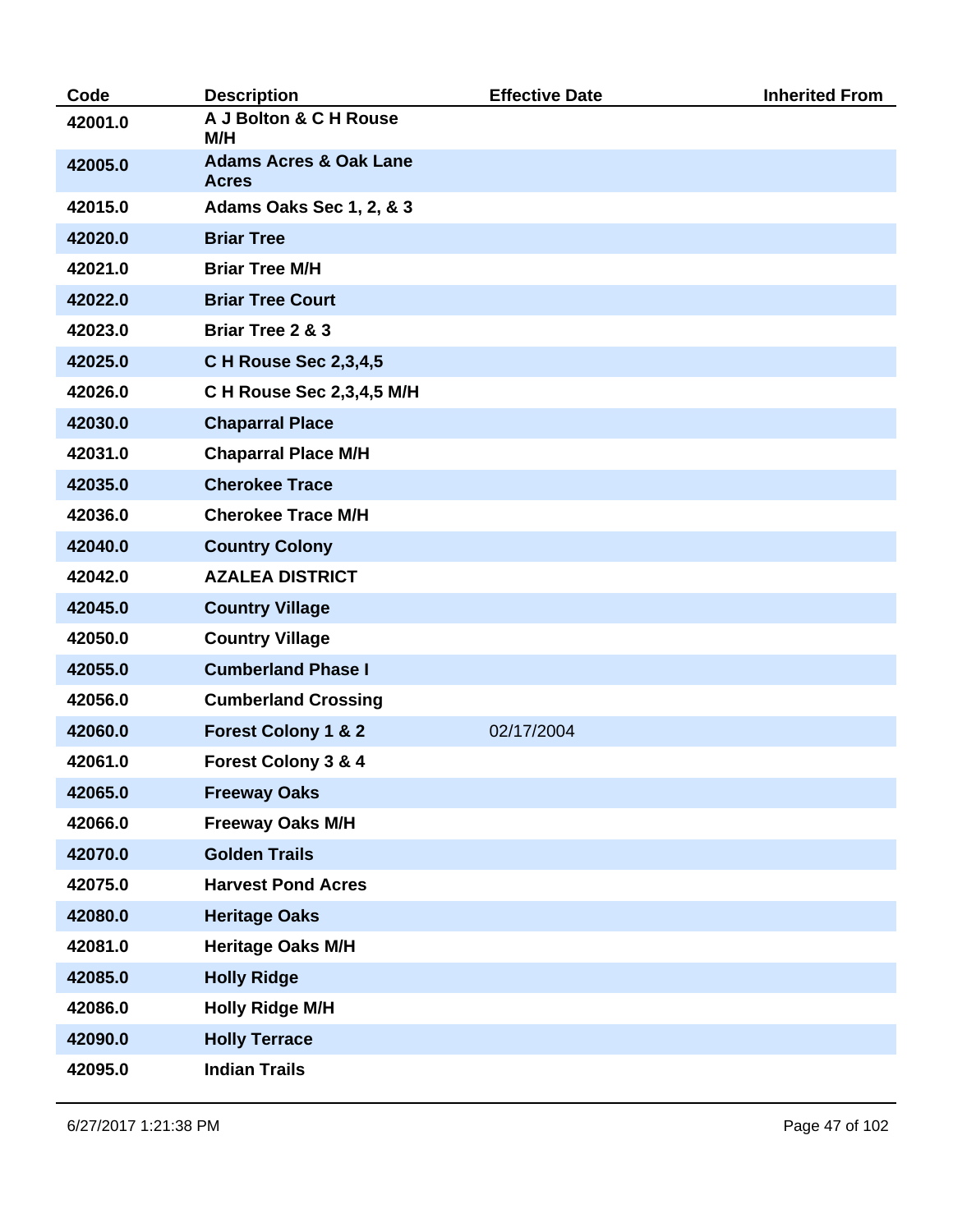| Code    | <b>Description</b>                            | <b>Effective Date</b> | <b>Inherited From</b> |
|---------|-----------------------------------------------|-----------------------|-----------------------|
| 42100.0 | <b>Knox Acres</b>                             |                       |                       |
| 42101.0 | <b>Knox Acres M/H</b>                         |                       |                       |
| 42105.0 | <b>Lakewood Colony</b>                        |                       |                       |
| 42110.0 | <b>Laurel Woods</b>                           |                       |                       |
| 42115.0 | <b>Oak Lane Acres</b>                         |                       |                       |
| 42116.0 | <b>Oak Lane Acres M/H</b>                     |                       |                       |
| 42120.0 | <b>Oak Shadows</b>                            |                       |                       |
| 42121.0 | <b>Oak Shadows M/H</b>                        |                       |                       |
| 42125.0 | <b>Oak Terrace</b>                            |                       |                       |
| 42130.0 | <b>Oakleaf</b>                                |                       |                       |
| 42135.0 | <b>Perkins Mh Park</b>                        |                       |                       |
| 42140.0 | <b>Plantation Estates</b>                     |                       |                       |
| 42145.0 | <b>Porter Heights</b>                         |                       |                       |
| 42146.0 | <b>Porter Heights M/H</b>                     |                       |                       |
| 42147.0 | <b>BROOKWOOD FOREST</b>                       |                       |                       |
| 42150.0 | <b>Porter Place</b>                           |                       |                       |
| 42155.0 | <b>Porter Terrace</b>                         |                       |                       |
| 42156.0 | <b>Porter Terrace M/H</b>                     |                       |                       |
| 42160.0 | <b>Porterville Timbers</b>                    |                       |                       |
| 42161.0 | <b>Porterville Timbers M/H</b>                |                       |                       |
| 42165.0 | <b>Ravenwood</b>                              |                       |                       |
| 42166.0 | <b>Ravenwood M/H</b>                          |                       |                       |
| 42170.0 | <b>River Club Estates</b>                     |                       |                       |
| 42175.0 | <b>River Club Estates</b>                     |                       |                       |
| 42180.0 | <b>River Oaks Estates</b>                     |                       |                       |
| 42181.0 | <b>River Oak Estates M/H</b>                  |                       |                       |
| 42185.0 | <b>River Ridge</b>                            |                       |                       |
| 42190.0 | <b>Riverwalk Sec 1-4</b>                      |                       |                       |
| 42190.2 | <b>Riverwalk Sec 1-4</b><br><b>Waterfront</b> |                       |                       |
| 42195.0 | <b>Riverwalk 05</b>                           |                       |                       |
| 42200.0 | <b>Shadow Lake Estates</b>                    |                       |                       |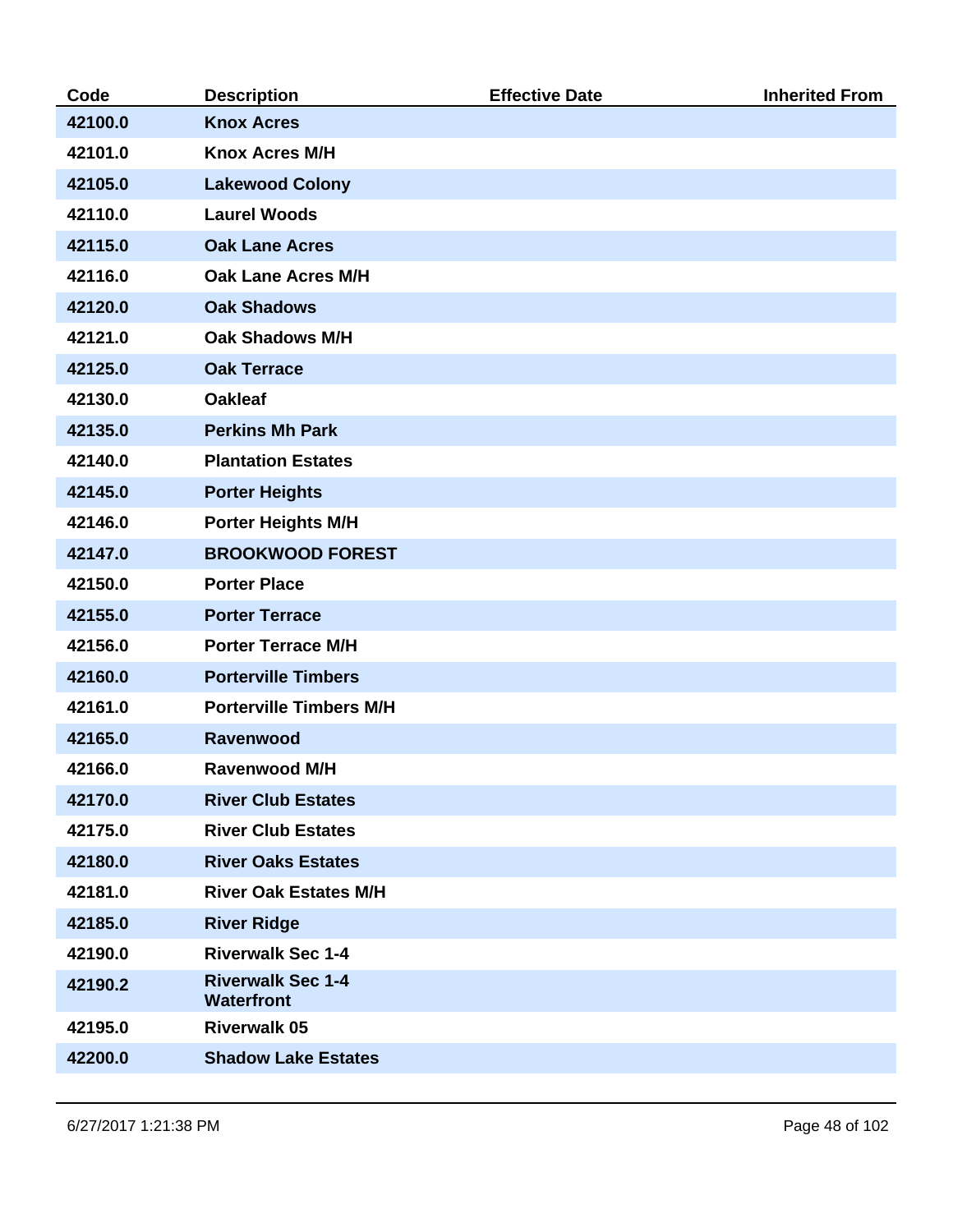| Code    | <b>Description</b>                     | <b>Effective Date</b> | <b>Inherited From</b> |
|---------|----------------------------------------|-----------------------|-----------------------|
| 42201.0 | <b>Shadow Lake Estates M/H</b>         |                       |                       |
| 42205.0 | <b>Shadowland Retreat</b>              |                       |                       |
| 42210.0 | <b>Summer Hills</b>                    |                       |                       |
| 42211.0 | <b>Summer Hills M/H</b>                |                       |                       |
| 42215.0 | <b>The Village</b>                     |                       |                       |
| 42220.0 | <b>Timberland Estates</b>              |                       |                       |
| 42225.0 | <b>Timberland Grove</b>                |                       |                       |
| 42230.0 | <b>Timberland Ranchettes</b>           |                       |                       |
| 42235.0 | <b>Timberlane Acres</b>                |                       |                       |
| 42236.0 | <b>Timberlane Acres M/H</b>            |                       |                       |
| 42240.0 | <b>Virginia Estates</b>                |                       |                       |
| 42241.0 | <b>Virginia Estates M/H</b>            |                       |                       |
| 42245.0 | <b>Virginia Lynn Estates</b>           |                       |                       |
| 42246.0 | <b>Virginia Lynn Estates M/H</b>       |                       |                       |
| 42250.0 | <b>White Oak Forest</b>                |                       |                       |
| 42255.0 | <b>Williams Subdivision</b>            |                       |                       |
| 42256.0 | <b>Williams Subdivision M/H</b>        |                       |                       |
| 42260.0 | <b>Wood Hollow</b>                     |                       |                       |
| 42265.0 | <b>Woodlands Hills Village</b>         |                       |                       |
| 42270.0 | <b>Yancy CR</b>                        |                       |                       |
| 42275.0 | <b>Rio Vista</b>                       |                       |                       |
| 43000.0 | <b>Bentwood 01</b>                     |                       |                       |
| 43000.1 | Bentwood 01 (Golf)                     |                       |                       |
| 43001.0 | <b>Eaglewood at Oakhurst</b>           |                       |                       |
| 43001.1 | <b>Eaglewood at Oakhurst</b><br>(Golf) |                       |                       |
| 43005.1 | <b>Estates at Oakhurst (Golf)</b>      |                       |                       |
| 43010.0 | <b>Enclave at Oakhurst</b>             |                       |                       |
| 43010.1 | <b>Enclave at Oakhurst (Golf)</b>      |                       |                       |
| 43015.0 | <b>Oakhurst Fairways</b>               |                       |                       |
| 43015.1 | <b>Oakhurst Fairways (Golf)</b>        |                       |                       |
| 43016.0 | <b>Oakhurst Greens</b>                 |                       |                       |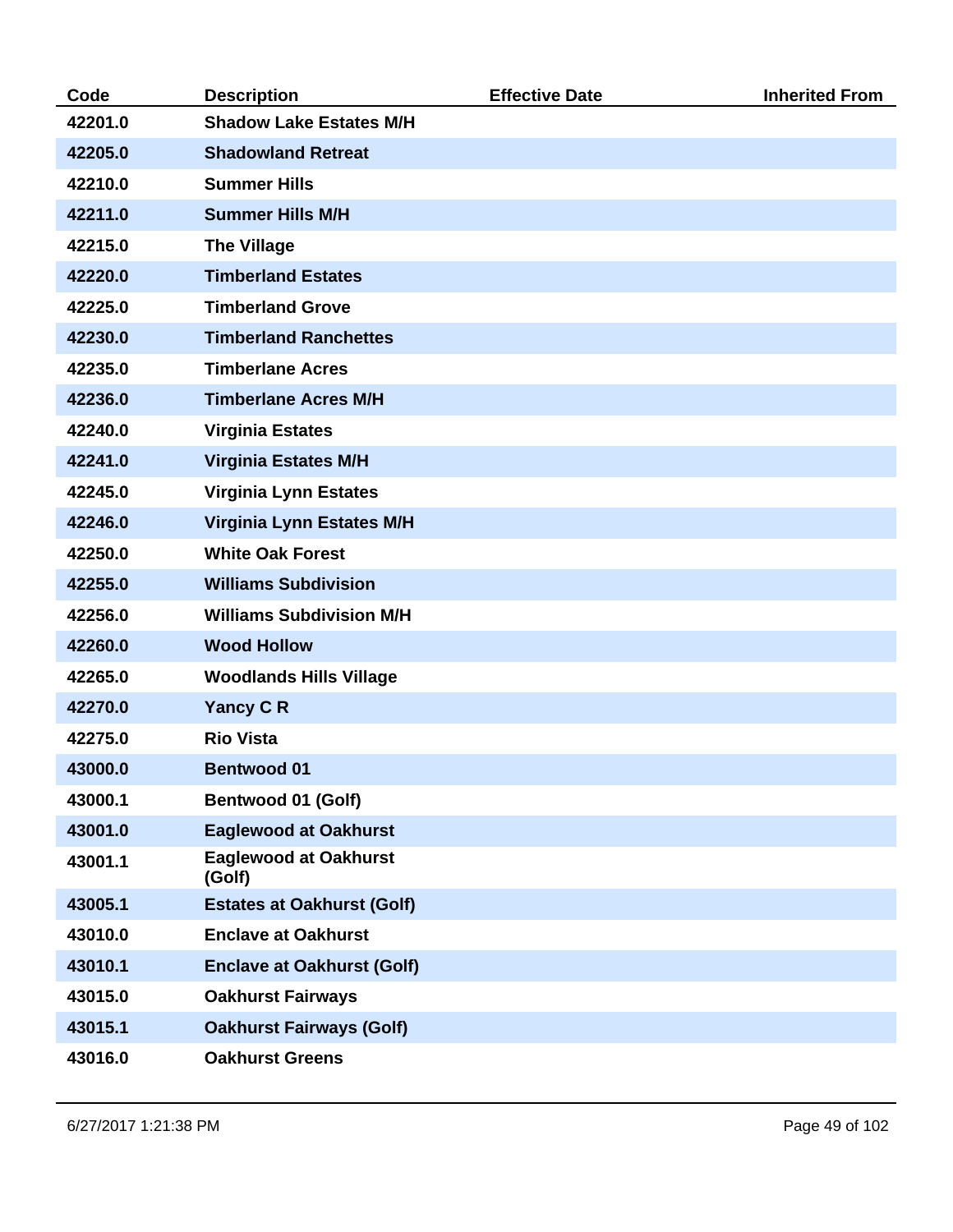| Code     | <b>Description</b>                                         | <b>Effective Date</b> | <b>Inherited From</b> |
|----------|------------------------------------------------------------|-----------------------|-----------------------|
| 43016.1  | <b>Oakhurst Greens (Golf)</b>                              |                       |                       |
| 43019.0  | <b>RIVERWOOD</b> @<br><b>OAKHURST 4</b>                    |                       |                       |
| 43020.0  | <b>Parks at Oakhurst</b>                                   |                       |                       |
| 43020.1  | <b>Parks at Oakhurst (Golf)</b>                            |                       |                       |
| 43021.0  | <b>Point at Oakhurst</b>                                   |                       |                       |
| 43022.0  | <b>Riverwood at Oakhurst</b>                               |                       |                       |
| 43023.0  | <b>SABLE CREEK @</b><br><b>OAKHURST</b>                    |                       |                       |
| 43023.1  | <b>SABLE CREEK @</b><br><b>OAKHURST (GOLF)</b>             |                       |                       |
| 43024.0  | <b>Ridge @ Oakhurst</b>                                    |                       |                       |
| 43024.1  | Ridge @ Oakhurst (Golf)                                    |                       |                       |
| 43025.0  | <b>Forest Cove-country Club</b><br>$\overline{\mathbf{4}}$ |                       |                       |
| 43030.0  | <b>Kings Manor</b>                                         |                       |                       |
| 43031.0  | <b>Kings Manor Sec 13, 15, 16</b>                          |                       |                       |
| 43035.0  | Kings Manor Sec 11 & 12                                    |                       |                       |
| 43045.0  | <b>Park at Kings Manor</b>                                 |                       |                       |
| 43045.0  | Park at Kings Manor Sec 1<br>& 2                           |                       |                       |
| 43050.0  | <b>Kings Mill</b>                                          |                       |                       |
| 43055.0  | Kings Mill 01 Blocks 5-9                                   |                       |                       |
| 43060.0  | <b>North Kingwood Forest</b>                               |                       |                       |
| 43065.0  | <b>Terrace @ Oakhurst</b>                                  |                       |                       |
| 43070.0  | <b>Autumn Trails @ Oakhurst</b>                            |                       |                       |
| 43075.0  | Woodridge                                                  |                       |                       |
| 43076.0  | <b>WOODRIDGE 6</b>                                         |                       |                       |
| 43079.0  | <b>WOODRIDGE FOREST 09</b>                                 |                       |                       |
| 43150.C  | <b>WILLIS HOTEL LR</b>                                     |                       |                       |
| 43210.C  | <b>WILLIS RETAURANT</b>                                    |                       |                       |
| 43481.C  | <b>WILLIS CONV-STORES</b>                                  |                       |                       |
| 435353.C | <b>WILLIS OFFICE BUILDING</b>                              |                       |                       |
| 43730.C  | <b>WILLIS MISC RETAIL</b><br><b>SINGLE TENANT</b>          |                       |                       |
| 43731.C  | <b>WILLIS AUTO PARTS</b>                                   |                       |                       |

6/27/2017 1:21:38 PM Page 50 of 102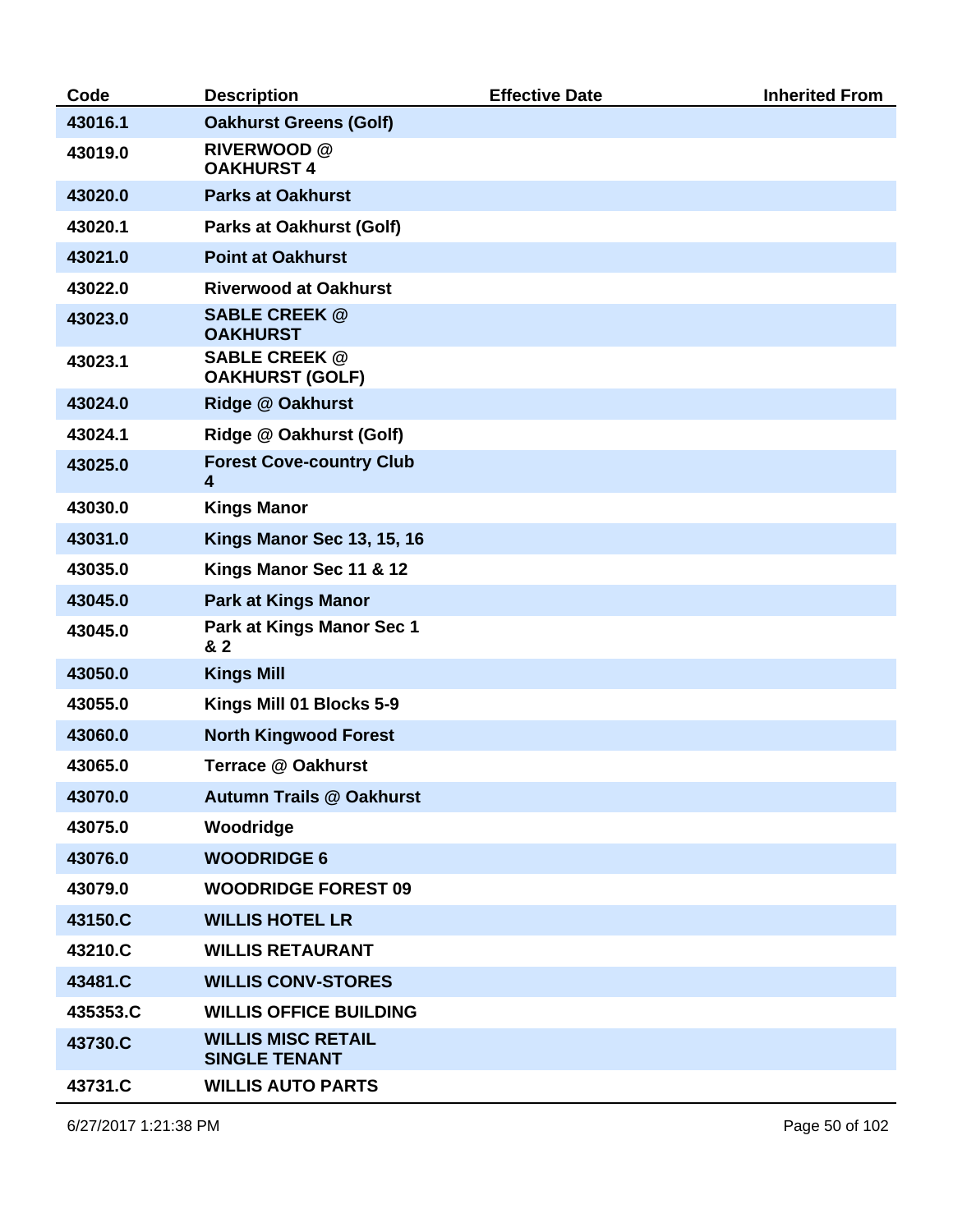| Code     | <b>Description</b>                          | <b>Effective Date</b> | <b>Inherited From</b> |
|----------|---------------------------------------------|-----------------------|-----------------------|
| 43734.C  | <b>WILLIS MISC</b>                          |                       |                       |
| 437382.C | <b>WILLIS MULTI-USE</b><br><b>OFFICE</b>    |                       |                       |
| 437383.C | <b>WILLIS MULT-USE SALES</b>                |                       |                       |
| 43741.C  | <b>WILLIS RETAIL MULT-</b><br><b>TENANT</b> |                       |                       |
| 50000.C  | <b>NEW CANEY ISD</b><br><b>COMMERCIAL</b>   |                       |                       |
| 51000.0  | <b>Alford Estates</b>                       |                       |                       |
| 51001.0  | <b>Alford Estates M/H</b>                   |                       |                       |
| 51004.0  | <b>Convenient Country MH</b>                |                       |                       |
| 51005.0  | <b>Convenient Country</b><br><b>Estates</b> |                       |                       |
| 51006.0  | <b>Crown Ranch</b>                          |                       |                       |
| 51010.0  | <b>Deer Crossing</b>                        |                       |                       |
| 51012.0  | <b>Grand Oaks</b>                           |                       |                       |
| 51015.0  | <b>Heritage Farms</b>                       |                       |                       |
| 51020.0  | <b>Magnolia East</b>                        |                       |                       |
| 51021.0  | <b>Magnolia East M/H</b>                    |                       |                       |
| 51025.0  | <b>Magnolia Hills</b>                       |                       |                       |
| 51026.0  | <b>Magnolia Hills MH</b>                    |                       |                       |
| 51030.0  | <b>Mill Creek Landing</b>                   |                       |                       |
| 51035.0  | <b>Mostyn Manor</b>                         |                       |                       |
| 51040.0  | <b>Pecan Village</b>                        |                       |                       |
| 51045.0  | <b>Pine Vista Mh Village</b>                |                       |                       |
| 51046.0  | <b>Pine Vista Village</b>                   |                       |                       |
| 51050.0  | <b>Ranch Crest</b>                          |                       |                       |
| 51051.0  | <b>Ranch Crest M/H</b>                      |                       |                       |
| 51052.0  | <b>Ranch Crest 3 &amp; 4</b>                |                       |                       |
| 51055.0  | <b>River Park Ranch</b>                     |                       |                       |
| 51060.0  | <b>Rolling Forest</b>                       |                       |                       |
| 51061.0  | <b>Rolling Forest (Frontage</b><br>149)     |                       |                       |
| 51065.0  | <b>Rolling Hills Magnolia</b>               |                       |                       |
| 51068.0  | <b>Sawmill Valley</b>                       |                       |                       |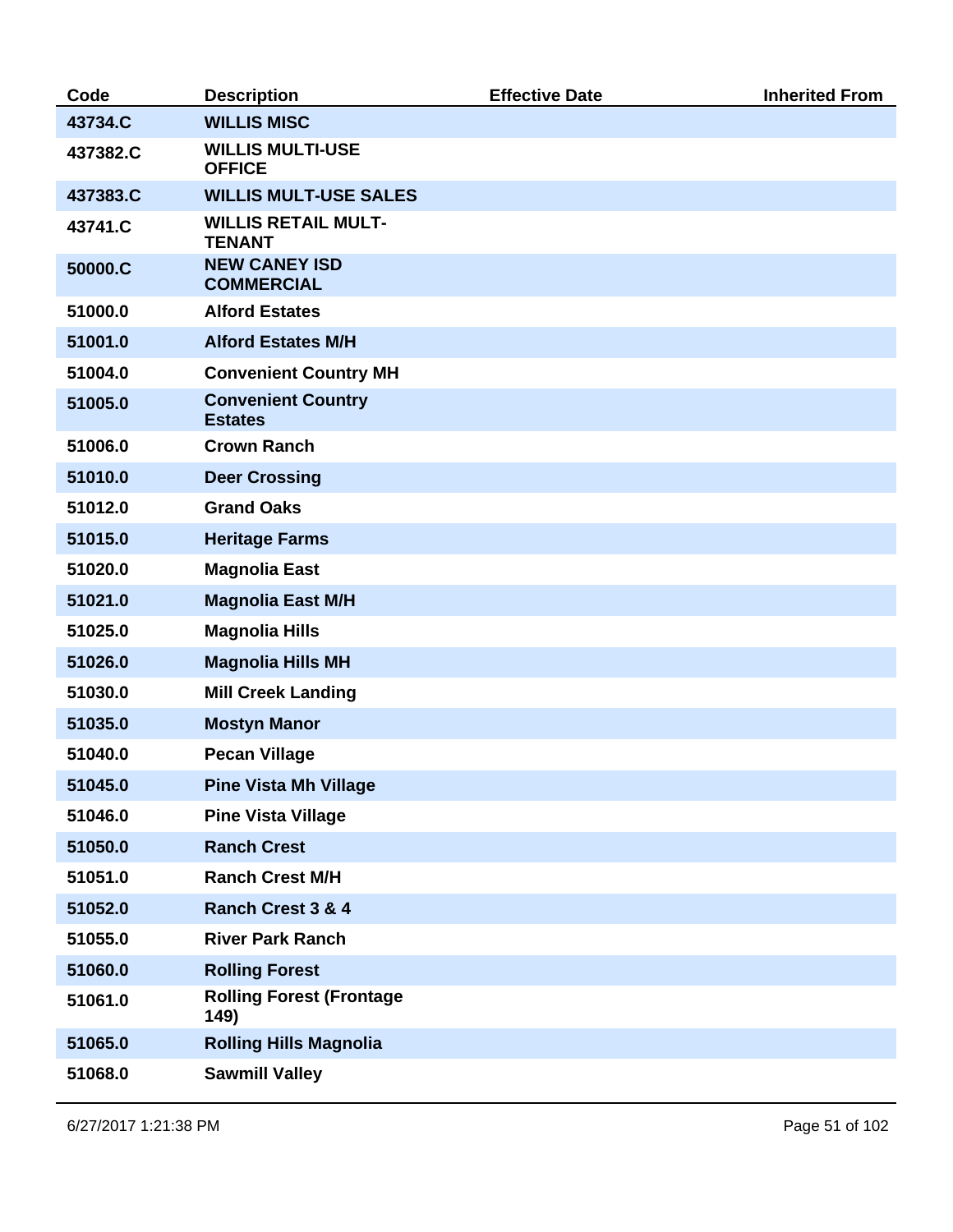| Code    | <b>Description</b>                                                                       | <b>Effective Date</b> | <b>Inherited From</b> |
|---------|------------------------------------------------------------------------------------------|-----------------------|-----------------------|
| 51070.0 | <b>Shady Oak Estates</b>                                                                 |                       |                       |
| 51071.0 | <b>Shady Oak Estates M/H</b>                                                             |                       |                       |
| 51075.0 | <b>Still Water Estates</b>                                                               |                       |                       |
| 51076.0 | <b>Still Water Estates M/H</b>                                                           |                       |                       |
| 51080.0 | <b>Toby Smith High Chaparral</b>                                                         |                       |                       |
| 51081.0 | <b>Toby Smith High Chaparral</b><br>M/H                                                  |                       |                       |
| 51085.0 | <b>Whispering Meadow &amp;</b><br><b>Whispering Oaks</b>                                 |                       |                       |
| 51090.0 | <b>Windmill Estates</b>                                                                  |                       |                       |
| 51090.2 | <b>Windmill Estates</b><br>(waterfront)                                                  |                       |                       |
| 51095.0 | <b>Wisteria Farms</b>                                                                    |                       |                       |
| 51100.0 | <b>Oak Forest Terrace 320</b>                                                            |                       |                       |
| 5150.C  | SNC FRONT FM1314 (E TO<br><b>SORTERS RD)</b>                                             |                       |                       |
| 5151.C  | <b>SNC FRONT FM1314</b><br><b>(SORTERS RD TO</b><br><b>LOOP494)</b>                      |                       |                       |
| 5152.C  | SNC FRONT FM1485 E OF<br><b>LOOP</b>                                                     |                       |                       |
| 5153.C  | <b>SNC FRONT FM1485 W OF</b><br><b>LOOP494</b>                                           |                       |                       |
| 5154.C  | <b>SNC FRONT HWY59 N OF</b><br><b>FM1485</b>                                             |                       |                       |
| 5155.C  | <b>SNC FRONT HWY59</b><br>(FM1485 S TO FM1314)                                           |                       |                       |
| 5156.C  | <b>SNC FRONT HWY59</b><br>(FM1314 S TO<br><b>NORTHPARK DR)</b>                           |                       |                       |
| 5157.C  | <b>SNC FRONT HWY59 S OF</b><br><b>NORTHPARK DRIVE</b>                                    |                       |                       |
| 5158.C  | <b>SNC FRONT LOOP494</b><br>(FM1314 N TO FM1485)                                         |                       |                       |
| 5159.C  | <b>SNC FRNT LP494 (FM1314</b><br><b>STO NRTHPRK) &amp;</b><br><b>NRTHPRK (E OF HY59)</b> |                       |                       |
| 5160.C  | SNC FRNT LP494 (S OF<br><b>NRTHPRK) &amp; FRNT</b><br><b>KNGWOOD DR (E OF 145)</b>       |                       |                       |
| 5161.C  | <b>SNC EAST MONT IMP DIST</b><br><b>INDSTRL PRK</b>                                      |                       |                       |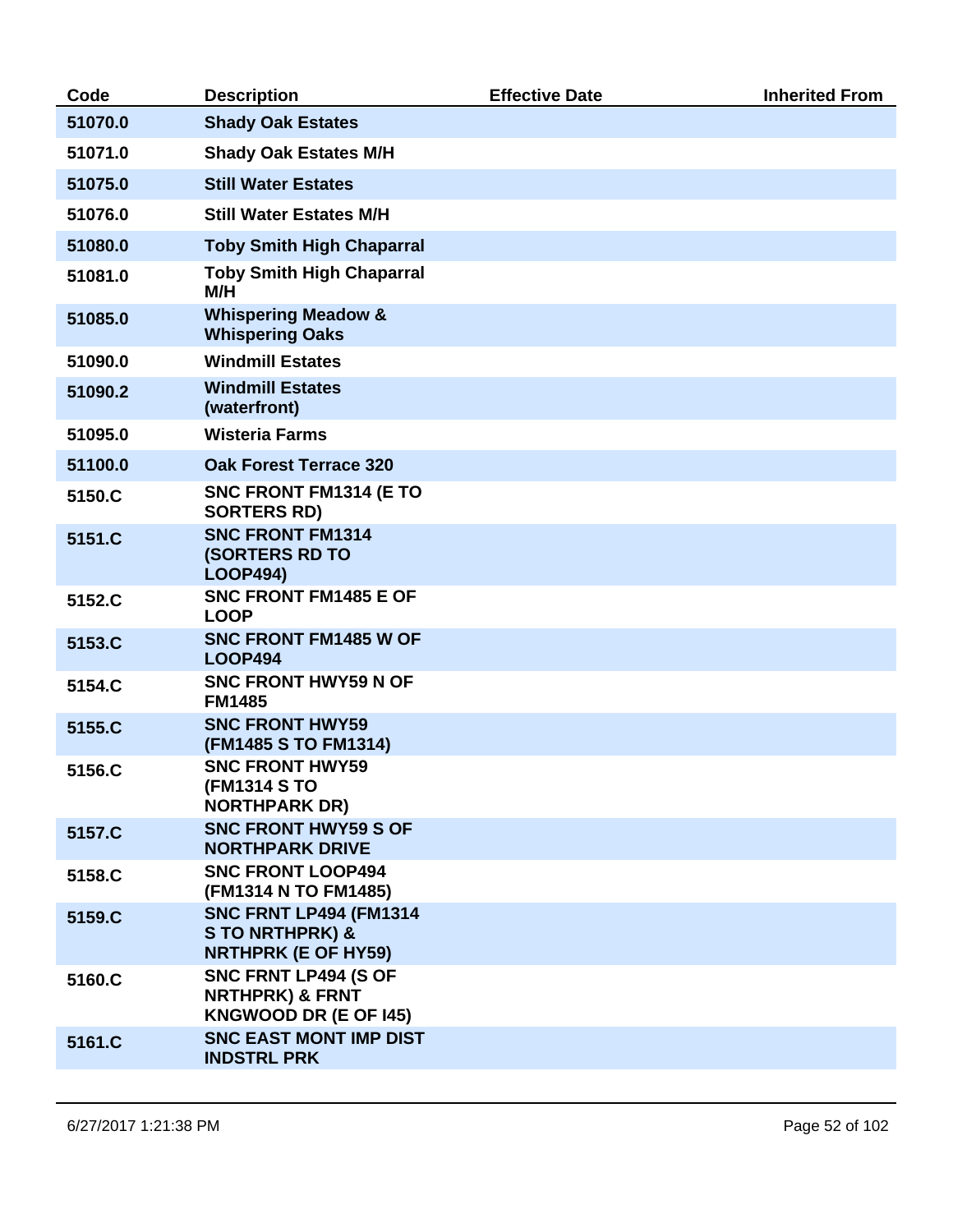| Code    | <b>Description</b>                                                          | <b>Effective Date</b> | <b>Inherited From</b> |
|---------|-----------------------------------------------------------------------------|-----------------------|-----------------------|
| 5162.C  | <b>SNC (N OF FM1314 &amp; W</b><br>OF HWY59)                                |                       |                       |
| 5163.C  | SNC (E OF HWY59 & S TO<br><b>NORTHPARK DR)</b>                              |                       |                       |
| 5164.C  | <b>SNC (S OF NORTHPARK</b><br><b>DR &amp; E OF 145)</b>                     |                       |                       |
| 5165.C  | <b>SNC S OF NORTHPARK</b><br><b>DR (BTWN I45 &amp; LOOP)</b>                |                       |                       |
| 5166.C  | <b>SNC S OF NORTHPARK</b><br><b>DR (BTWN 145 &amp;</b><br><b>SORTERS)</b>   |                       |                       |
| 5167.C  | SNC (W OF SORTERS, N<br>OF NRTHPRK, W OF<br><b>HWY59 &amp; S OF FM1314)</b> |                       |                       |
| 52000.0 | <b>Armadillo Woods</b>                                                      |                       |                       |
| 52001.0 | <b>Armadillo Woods M/H</b>                                                  |                       |                       |
| 52005.0 | <b>Arnold Estates</b>                                                       |                       |                       |
| 52010.0 | <b>Brushy Creek</b>                                                         |                       |                       |
| 52015.0 | <b>Brushy Oaks</b>                                                          |                       |                       |
| 52020.0 | <b>Clear Creek Forest Sec 10</b>                                            |                       |                       |
| 52021.0 | <b>Clear Creek Forest Sec 11</b>                                            |                       |                       |
| 52022.0 | <b>Clear Creek Forest Sec 12</b>                                            |                       |                       |
| 52023.0 | <b>Clear Creek Forest Sec 13</b>                                            |                       |                       |
| 52024.0 | <b>Clear Creek Forest Sec 13</b>                                            |                       |                       |
| 52030.0 | <b>Clover Creek</b>                                                         |                       |                       |
| 52035.0 | <b>Colman Estates</b>                                                       |                       |                       |
| 52040.0 | <b>Country Pines</b>                                                        |                       |                       |
| 52045.0 | <b>Country Place Acres</b>                                                  |                       |                       |
| 52050.0 | <b>Country Place Estates</b>                                                |                       |                       |
| 52055.0 | <b>Country Woods Estates</b>                                                |                       |                       |
| 52056.0 | <b>Magnolia Ranch Estates</b>                                               |                       |                       |
| 52060.0 | <b>Cripple Creek Farms North</b><br>Sec 1                                   |                       |                       |
| 52061.0 | <b>Cripple Creek Farms North</b><br>Sec 1, 2, & 3                           |                       |                       |
| 52065.0 | <b>Cypress Wood Estates</b>                                                 |                       |                       |
| 52070.0 | <b>Deer Ridge</b>                                                           |                       |                       |
| 52071.0 | Deer Ridge Mh                                                               |                       |                       |

6/27/2017 1:21:38 PM Page 53 of 102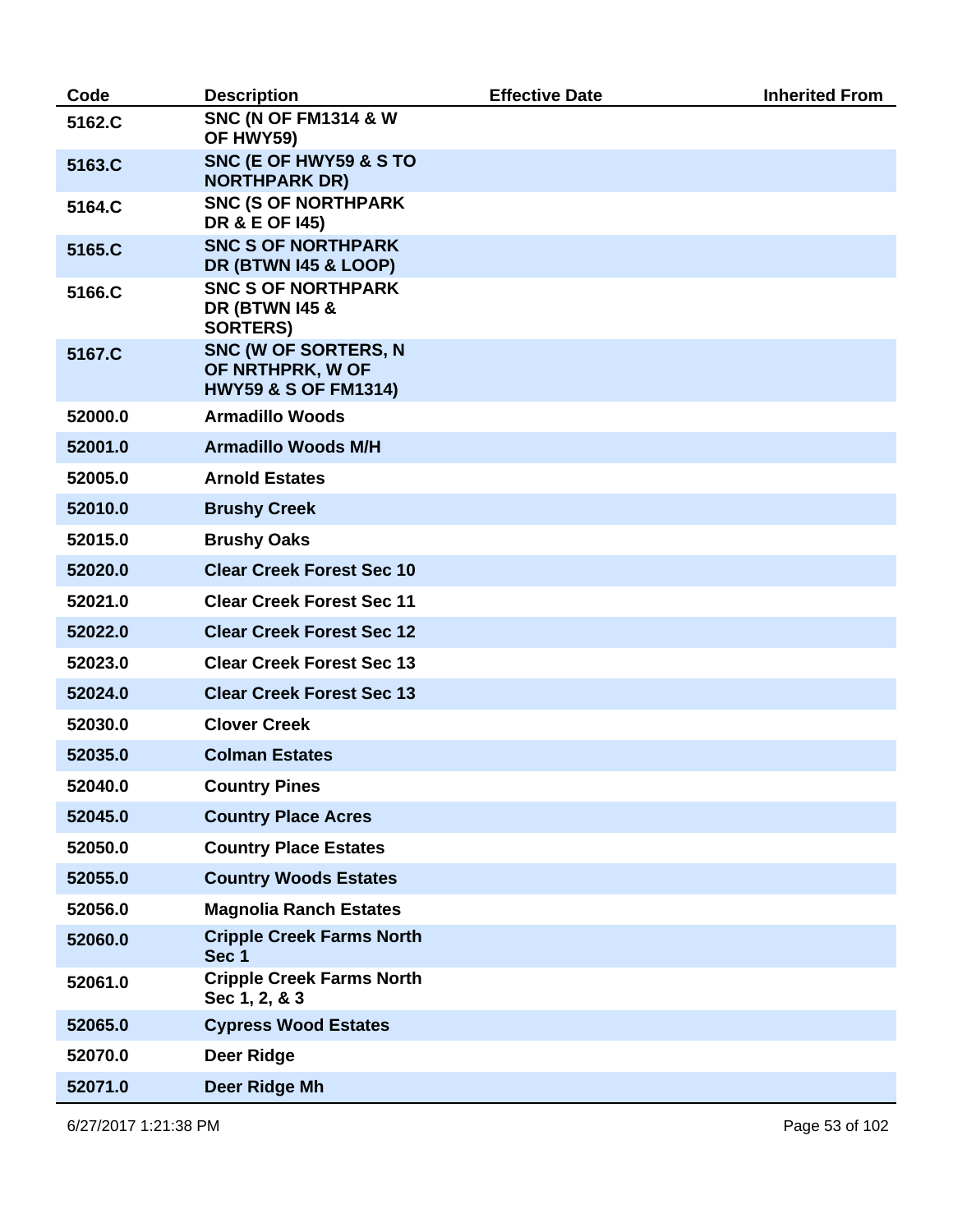| Code    | <b>Description</b>                                 | <b>Effective Date</b> | <b>Inherited From</b> |
|---------|----------------------------------------------------|-----------------------|-----------------------|
| 52075.0 | Dogwood Hills, Pleasant<br>Forest, etc.            |                       |                       |
| 52076.0 | <b>Dogwood Hills, Pleasant</b><br>Forest, etc. M/H |                       |                       |
| 52077.0 | Dogwood Hills Sec 3                                |                       |                       |
| 52078.0 | Dogwood Hills Sec 3 M/H                            |                       |                       |
| 52079.0 | <b>Dogwood Hills Sec 4</b>                         |                       |                       |
| 52080.0 | Dogwood Hills Sec 4 M/H                            |                       |                       |
| 52085.0 | <b>Ests Of Clear Crk</b>                           |                       |                       |
| 52090.0 | <b>Falls @ High Meadow</b><br><b>Ranch</b>         |                       |                       |
| 52090.1 | <b>FALLS @ HIGH MEADOW</b><br><b>RANCH (GOLF)</b>  |                       |                       |
| 52095.0 | <b>Fawnwood</b>                                    |                       |                       |
| 52096.0 | <b>Fawnwood M/H</b>                                |                       |                       |
| 52100.0 | <b>Galleria Oaks Estates Sec</b><br>1              |                       |                       |
| 52101.0 | <b>Galleria Oaks Estates Sec</b><br>$\mathbf{2}$   |                       |                       |
| 52102.0 | <b>Galleria Oaks Estates Sec</b><br>3, 4, 8, 5     |                       |                       |
| 52105.0 | <b>Glen Oaks</b>                                   |                       |                       |
| 52106.0 | <b>Glen Oaks</b>                                   |                       |                       |
| 52110.0 | <b>Glenmont Estates</b>                            |                       |                       |
| 52115.0 | <b>Glenwood Estates</b>                            |                       |                       |
| 52116.0 | <b>Glenwood Estates M/H</b>                        |                       |                       |
| 52120.0 | <b>Greenwood Country</b>                           |                       |                       |
| 52121.0 | <b>Greenwood Country M/H</b>                       |                       |                       |
| 52125.0 | <b>Hazy Hollow East Est</b>                        |                       |                       |
| 52126.0 | <b>Hazy Hollow East Est M/H</b>                    |                       |                       |
| 52130.0 | <b>Hazy Hollow Estates</b>                         |                       |                       |
| 52131.0 | <b>Hazy Hollow MH</b>                              |                       |                       |
| 52135.0 | <b>Heritage Point Estates</b>                      |                       |                       |
| 52140.0 | <b>Hidden Hill Estates</b>                         |                       |                       |
| 52145.0 | <b>Hide Away Estates</b>                           |                       |                       |
| 52146.0 | <b>Hide Away Estates M/H</b>                       |                       |                       |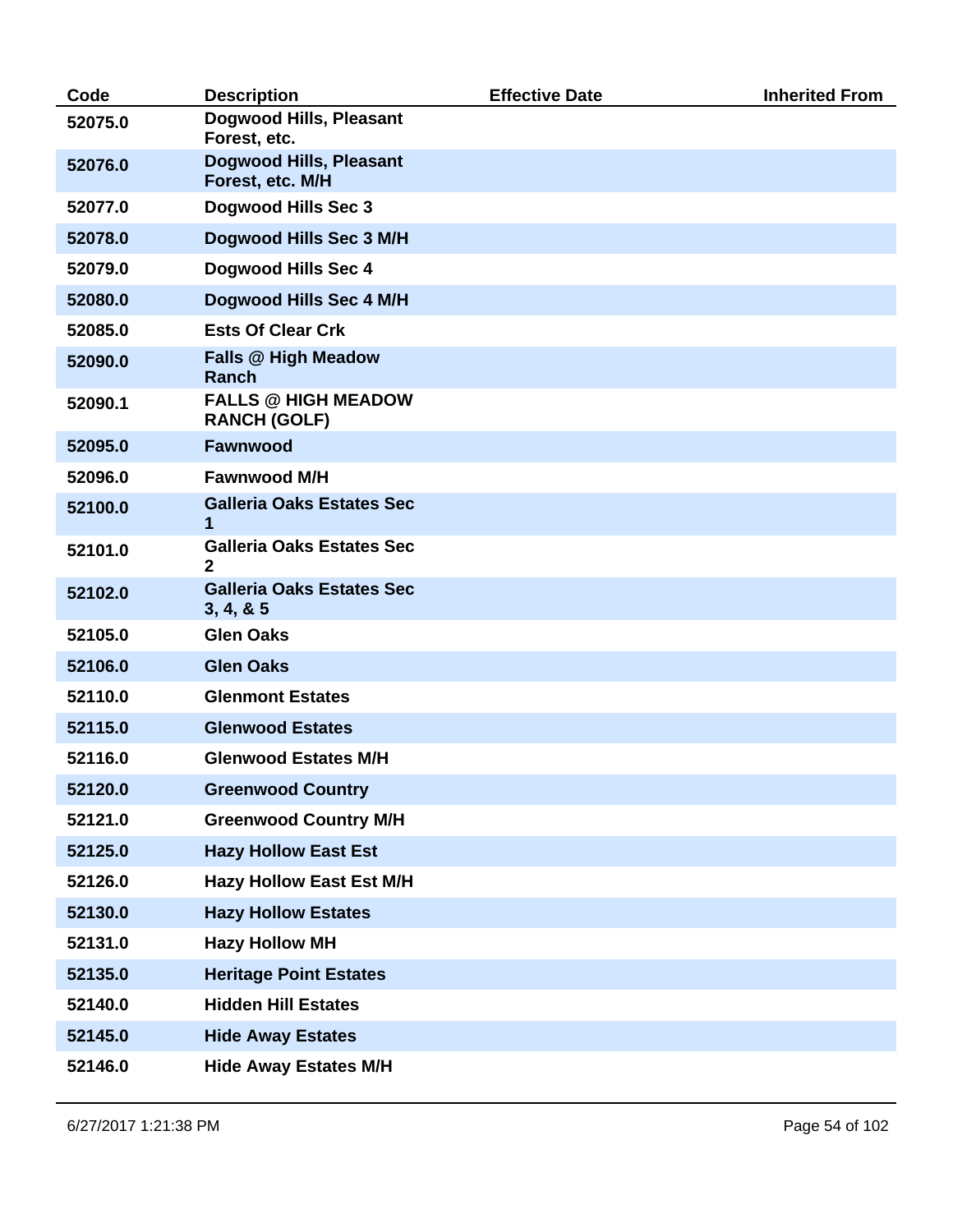| Code    | <b>Description</b>                             | <b>Effective Date</b> | <b>Inherited From</b> |
|---------|------------------------------------------------|-----------------------|-----------------------|
| 52150.0 | <b>High Meadow Ranch 1-3</b>                   |                       |                       |
| 52155.0 | <b>High Meadow Ranch</b>                       |                       |                       |
| 52155.1 | <b>High Meadow Ranch (golf)</b>                |                       |                       |
| 52160.0 | <b>Holly Acres</b>                             |                       |                       |
| 52165.0 | <b>Holly Springs North</b>                     |                       |                       |
| 52170.0 | <b>Hunters Retreat</b>                         |                       |                       |
| 52171.0 | <b>Hunters Retreat M/H</b>                     |                       |                       |
| 52175.0 | <b>Indigo Farms</b>                            |                       |                       |
| 52176.0 | <b>Indigo Farms M/H</b>                        |                       |                       |
| 52180.0 | <b>Indigo Lake Estates</b>                     |                       |                       |
| 52180.2 | <b>Indigo Lake Estates Sec</b><br>(Waterfront) |                       |                       |
| 52185.0 | <b>Indigo Ranch</b>                            |                       |                       |
| 52190.0 | <b>Iron Gate</b>                               |                       |                       |
| 52191.0 | Iron Gate M/H                                  |                       |                       |
| 52195.0 | <b>Jackson Retreat</b>                         |                       |                       |
| 52200.0 | <b>Jackson Run</b>                             |                       |                       |
| 52205.0 | <b>Lakes of Magnolia</b><br><b>Waterfront</b>  |                       |                       |
| 52210.0 | Lynwood                                        |                       |                       |
| 52215.0 | <b>Magnolia Crossing</b>                       |                       |                       |
| 52216.0 | <b>Magnolia Crossing</b>                       |                       |                       |
| 52220.0 | <b>Magnolia Downs</b>                          |                       |                       |
| 52225.0 | <b>Magnolia Oaks</b>                           |                       |                       |
| 52230.0 | <b>Magnolia Park Land</b><br>Company           |                       |                       |
| 52235.0 | <b>Magnolia Pines</b>                          |                       |                       |
| 52240.0 | <b>Magnolia West</b>                           |                       |                       |
| 52245.0 | <b>Mill Creek Forest</b>                       |                       |                       |
| 52250.0 | <b>Millwood MH</b>                             |                       |                       |
| 52251.0 | <b>MILLWOOD</b>                                |                       |                       |
| 52255.0 | <b>Mink Branch Valley</b>                      |                       |                       |
| 52256.0 | <b>Mink Branch Valley</b><br>(waterfront)      |                       |                       |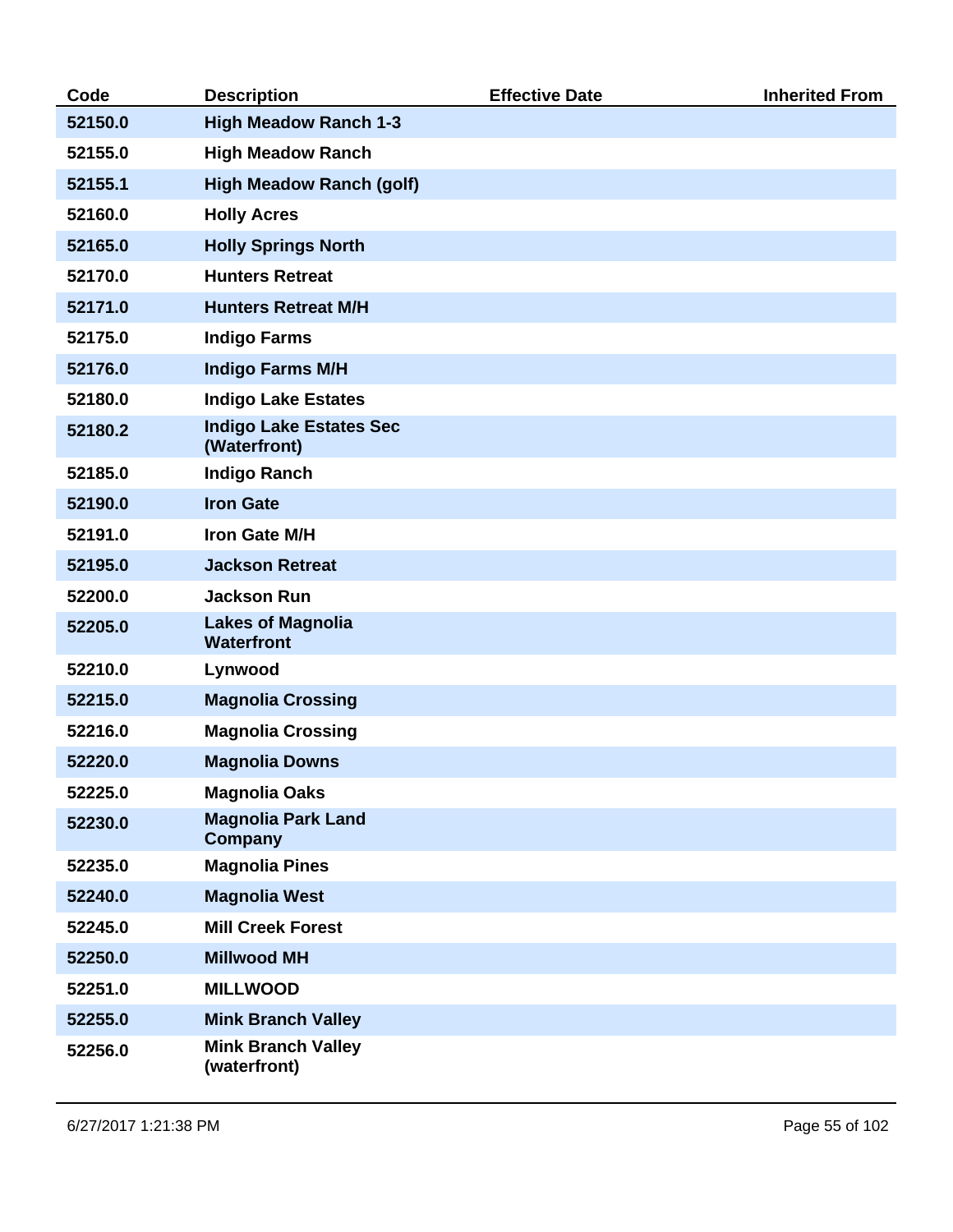| Code    | <b>Description</b>                       | <b>Effective Date</b> | <b>Inherited From</b> |
|---------|------------------------------------------|-----------------------|-----------------------|
| 52260.0 | <b>Montgomery 306 Ltd</b>                |                       |                       |
| 52265.0 | <b>North Briar Wood</b>                  |                       |                       |
| 52270.0 | <b>Oak Hill Acres</b>                    |                       |                       |
| 52271.0 | Oak Hill Acres M/H                       |                       |                       |
| 52275.0 | <b>Old Mill Lake Sec 1</b>               |                       |                       |
| 52275.2 | Old Mill Lake Sec 1<br>(waterfront)      |                       |                       |
| 52276.0 | <b>Old Mill Lake Sec 2</b>               |                       |                       |
| 52276.2 | Old Mill Lake Sec 2<br>(waterfront)      |                       |                       |
| 52277.0 | <b>Old Mill Lake Sec 3</b>               |                       |                       |
| 52281.0 | <b>Pinion Creek M/H</b>                  |                       |                       |
| 52290.0 | <b>Red Oaks</b>                          |                       |                       |
| 52291.0 | <b>RED OAKS MH</b>                       |                       |                       |
| 52295.0 | <b>Sawmill Estates</b>                   |                       |                       |
| 52296.0 | <b>Sawmill Estates M/H</b>               |                       |                       |
| 52300.0 | <b>Shady Acres 86</b>                    |                       |                       |
| 52301.0 | <b>Shady Acres 86 M/H</b>                |                       |                       |
| 52305.0 | <b>Shady Brook Acres</b>                 |                       |                       |
| 52306.0 | <b>Shady Brook Acres M/H</b>             |                       |                       |
| 52310.0 | <b>Stagecoach Farms Sec 10</b>           |                       |                       |
| 52311.0 | <b>Stagecoach Farms Sec 5 &amp;</b><br>6 |                       |                       |
| 52312.0 | <b>Stagecoach Farms Sec 7 &amp;</b><br>8 |                       |                       |
| 52313.0 | <b>Stagecoach Farms Sec 8 &amp;</b><br>9 |                       |                       |
| 52314.0 | <b>Stagecoach Farms Sec 9</b>            |                       |                       |
| 52325.0 | The Lakes Of Heritage Pt                 |                       |                       |
| 52325.2 | The Lakes Of Heritage Pt<br>(waterfront) |                       |                       |
| 52330.0 | The Villages Of Heritage Pt              |                       |                       |
| 52335.0 | <b>Thornwood</b>                         |                       |                       |
| 52340.0 | <b>Timberbrook Estates</b>               |                       |                       |
| 52341.0 | <b>Timberbrook Estates M/H</b>           |                       |                       |
| 52350.0 | <b>Timberloch Estates</b>                |                       |                       |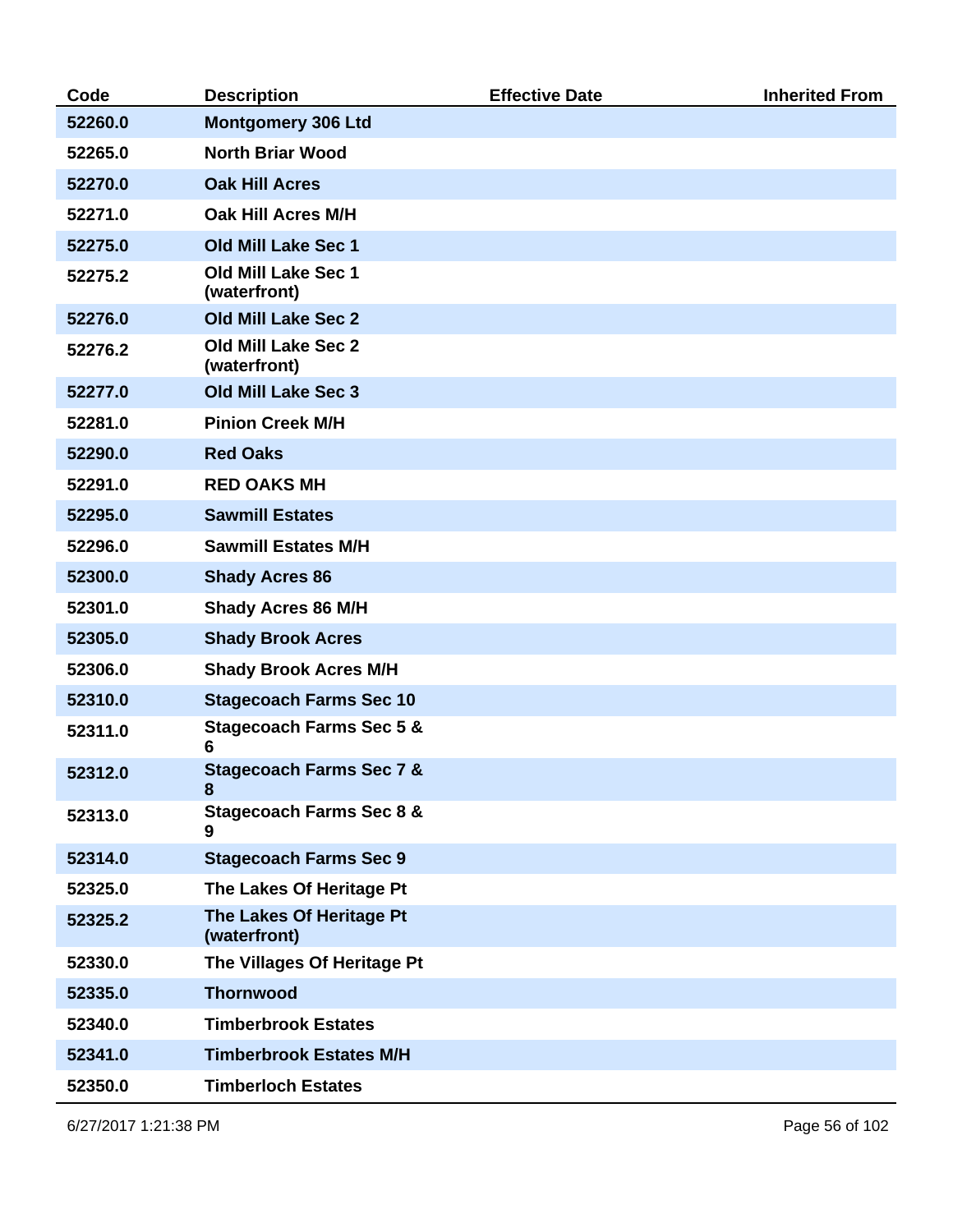| Code    | <b>Description</b>                         | <b>Effective Date</b> | <b>Inherited From</b> |
|---------|--------------------------------------------|-----------------------|-----------------------|
| 52351.0 | <b>Timberloch Estates M/H</b>              |                       |                       |
| 52355.0 | <b>Tomwood Estate</b>                      |                       |                       |
| 52360.0 | <b>Towering Oaks</b>                       |                       |                       |
| 52361.0 | <b>Towering Oaks M/H</b>                   |                       |                       |
| 52365.0 | <b>Turtle Creek</b>                        |                       |                       |
| 52370.0 | <b>Turtle Creek M/H</b>                    |                       |                       |
| 52375.0 | <b>Village at High Meadow</b>              |                       |                       |
| 52381.0 | <b>Walnut Creek M/H</b>                    |                       |                       |
| 52384.0 | <b>Walnut Creek</b>                        |                       |                       |
| 52385.0 | <b>Walnut Springs</b>                      |                       |                       |
| 52390.0 | <b>Warwick Land</b>                        |                       |                       |
| 52395.0 | <b>Week End Retreats</b>                   |                       |                       |
| 52400.0 | <b>Wildwood Est</b>                        |                       |                       |
| 52405.0 | <b>Woodland Lakes Magnolia</b>             |                       |                       |
| 52406.0 | <b>Woodland Lakes Magnolia</b><br>M/H      |                       |                       |
| 52410.0 | <b>McCall Sound</b>                        |                       |                       |
| 52415.0 | <b>Church Acres</b>                        |                       |                       |
| 52420.0 | <b>High Meadow Estates</b>                 |                       |                       |
| 52425.0 | <b>Magnolia Ridge</b>                      |                       |                       |
| 52450.0 | <b>MAGNOLIA RESERVE</b>                    |                       |                       |
| 52500.0 | <b>NORTHGROVE 04 THE</b><br><b>RESERVE</b> |                       |                       |
| 52503.0 | <b>NORTHGROVE 03</b>                       |                       |                       |
| 52505.0 | <b>NORTHGROVE 02 &amp; 05</b>              |                       |                       |
| 53000.0 | <b>Ascot Farms</b>                         |                       |                       |
| 53005.0 | <b>Bear Branch Estates</b>                 |                       |                       |
| 53010.0 | <b>Big Tree Estates</b>                    |                       |                       |
| 53015.0 | <b>Buck Hills</b>                          |                       |                       |
| 53020.0 | Campwood                                   |                       |                       |
| 53021.0 | <b>Campwood M/H</b>                        |                       |                       |
| 53025.0 | <b>Canterbury Ranch</b>                    |                       |                       |
| 53026.0 | <b>Champion Glen</b>                       |                       |                       |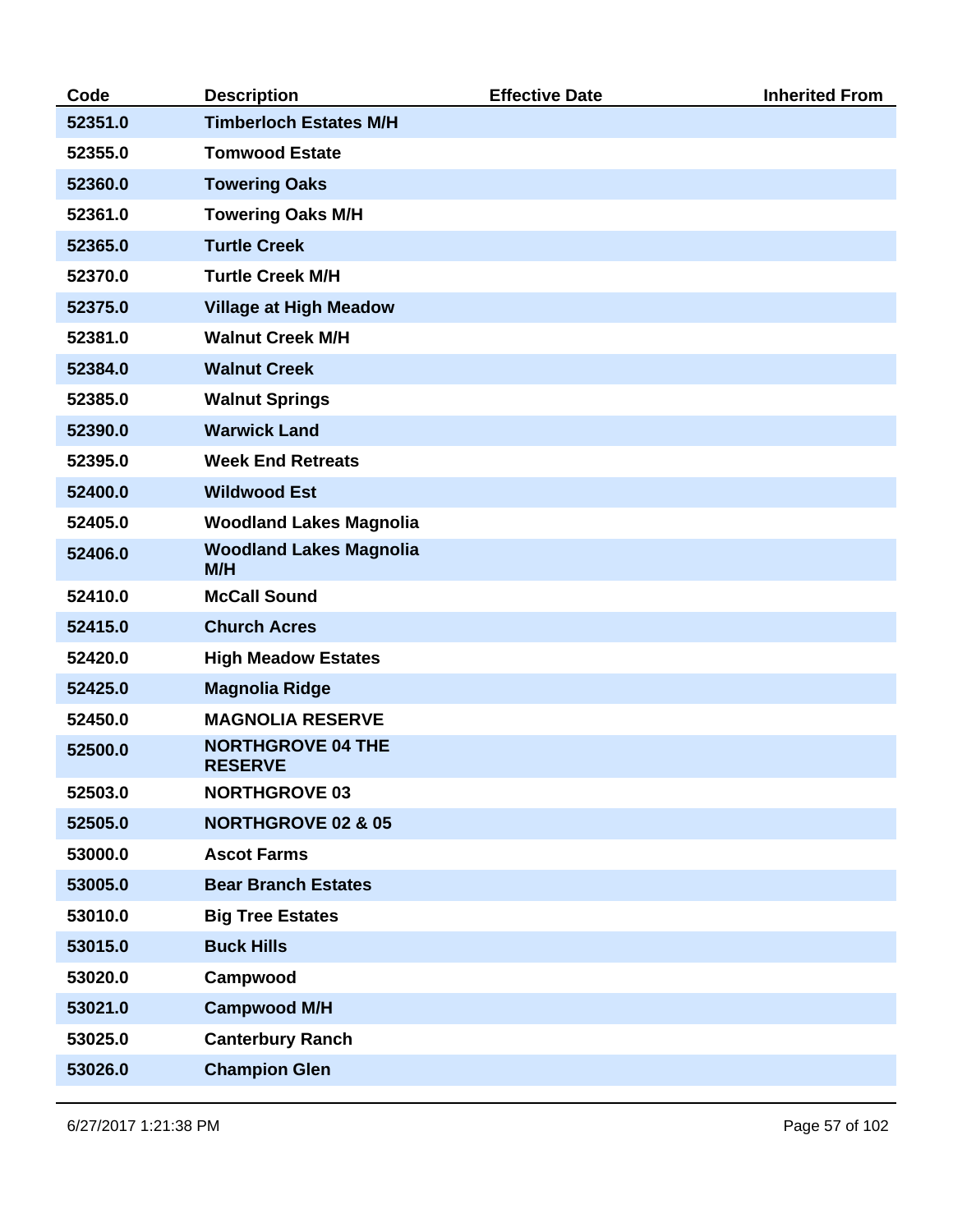| 53030.0<br>53035.0<br>53040.0<br>53045.0<br>53050.0<br>53055.0<br>53056.0 | <b>Cimarron Country</b><br><b>Cimarron Country</b><br><b>Country Forest</b><br><b>Country Forest West</b><br><b>Cumberland Estates</b><br><b>Decker Hills</b><br><b>Decker Hills M/H</b><br><b>Decker Hills Ranchettes</b> |  |
|---------------------------------------------------------------------------|----------------------------------------------------------------------------------------------------------------------------------------------------------------------------------------------------------------------------|--|
|                                                                           |                                                                                                                                                                                                                            |  |
|                                                                           |                                                                                                                                                                                                                            |  |
|                                                                           |                                                                                                                                                                                                                            |  |
|                                                                           |                                                                                                                                                                                                                            |  |
|                                                                           |                                                                                                                                                                                                                            |  |
|                                                                           |                                                                                                                                                                                                                            |  |
|                                                                           |                                                                                                                                                                                                                            |  |
| 53060.0                                                                   |                                                                                                                                                                                                                            |  |
| 53065.0                                                                   | <b>Decker Woods &amp; Flower</b><br><b>Mound Ranchettes</b>                                                                                                                                                                |  |
| 53070.0                                                                   | <b>Decker Woods</b>                                                                                                                                                                                                        |  |
| 53071.0                                                                   | <b>Decker Woods M/H</b>                                                                                                                                                                                                    |  |
| 53075.0                                                                   | <b>Dogwood Patches</b>                                                                                                                                                                                                     |  |
| 53076.0                                                                   | <b>Dogwood Patches MH</b>                                                                                                                                                                                                  |  |
| 53080.0                                                                   | <b>Durango Creek</b>                                                                                                                                                                                                       |  |
| 53085.0                                                                   | <b>El Lago Vista</b>                                                                                                                                                                                                       |  |
| 53090.0                                                                   | <b>Falls Of Wildwood</b>                                                                                                                                                                                                   |  |
| 53095.0                                                                   | <b>Forest West</b>                                                                                                                                                                                                         |  |
| 53096.0                                                                   | <b>Forest West M/H</b>                                                                                                                                                                                                     |  |
| 53105.0                                                                   | <b>Greenfield Forest Estates</b>                                                                                                                                                                                           |  |
| 53106.0<br>M/H                                                            | <b>Greentree Forest Estates</b>                                                                                                                                                                                            |  |
| 53115.0                                                                   | <b>Hidden Lake Estates</b>                                                                                                                                                                                                 |  |
| 53115.2                                                                   | <b>Hidden Lake Estates</b><br>(waterfront)                                                                                                                                                                                 |  |
| 53120.0                                                                   | <b>Highland Estates</b>                                                                                                                                                                                                    |  |
| 53125.0                                                                   | <b>Inverness Crossing</b>                                                                                                                                                                                                  |  |
| 53126.0                                                                   | <b>Inverness Crossing M/H</b>                                                                                                                                                                                              |  |
| 53130.0                                                                   | <b>Kipling Oaks</b>                                                                                                                                                                                                        |  |
| 53135.0                                                                   | <b>Lake Creek Ranchettes</b>                                                                                                                                                                                               |  |
| 53140.0<br>Sec <sub>7</sub>                                               | <b>Lake Creek Ranchettes</b>                                                                                                                                                                                               |  |
| 53145.0                                                                   | <b>Lake Windcrest Sec 1-3</b>                                                                                                                                                                                              |  |
| 53145.2<br>(waterfront)                                                   | <b>Lake Windcrest Sec 1-3</b>                                                                                                                                                                                              |  |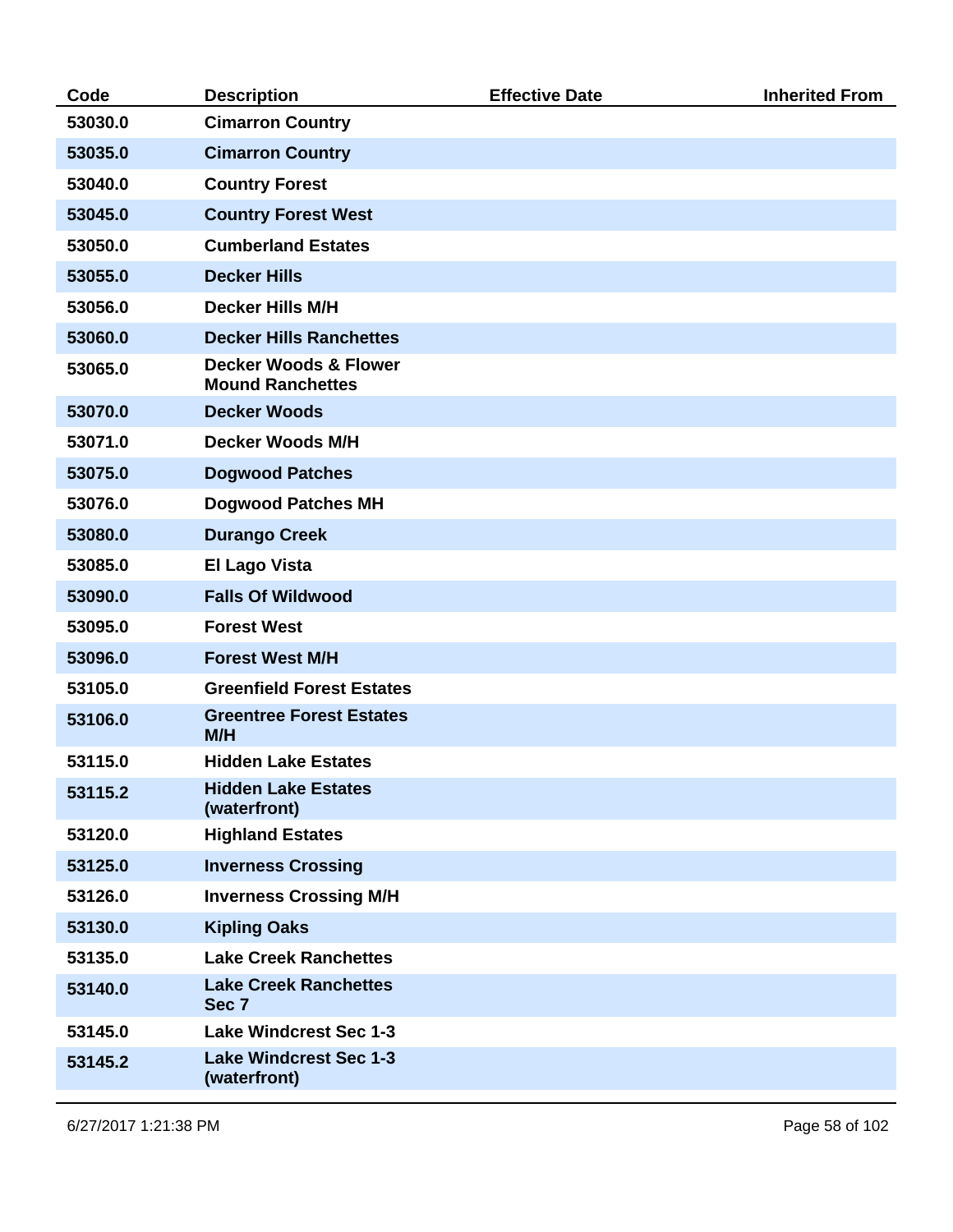| Code    | <b>Description</b>                                              | <b>Effective Date</b> | <b>Inherited From</b> |
|---------|-----------------------------------------------------------------|-----------------------|-----------------------|
| 53146.0 | <b>Lake Windcrest Sec 4</b>                                     |                       |                       |
| 53146.2 | <b>Lake Windcrest Sec 4</b><br>(waterfront)                     |                       |                       |
| 53147.0 | <b>Lake Windcrest Sec 5</b>                                     |                       |                       |
| 53147.1 | <b>Lake Windcrest Sec 5</b><br>(golf)                           |                       |                       |
| 53150.0 | <b>Lakes of Magnolia</b><br><b>Interiors</b>                    |                       |                       |
| 53155.0 | <b>Long Lake Estates</b>                                        |                       |                       |
| 53155.2 | <b>Long Lake Estates</b><br>(waterfront)                        |                       |                       |
| 53160.0 | <b>Mesa Verde</b>                                               |                       |                       |
| 53165.0 | <b>Millers Crossing</b>                                         |                       |                       |
| 53170.0 | <b>Montgomery Place</b>                                         |                       |                       |
| 53175.0 | <b>Morrison &amp; Morrison &amp;</b><br>Ridgewood               |                       |                       |
| 53176.0 | <b>Morrison &amp; Morrison &amp;</b><br><b>Ridgewood M/H</b>    |                       |                       |
| 53180.0 | <b>Northland Indian Hills and</b><br><b>Sonoma Estates</b>      |                       |                       |
| 53181.0 | <b>Northland Indian Hills M/H</b>                               |                       |                       |
| 53185.0 | <b>Oak Crest Estates</b>                                        |                       |                       |
| 53186.0 | <b>CIMARRON CREEK</b>                                           |                       |                       |
| 53190.0 | <b>Oakhurst Estates</b>                                         |                       |                       |
| 53195.0 | <b>Oakwood Acres</b>                                            |                       |                       |
| 53196.0 | <b>Oakwood Acres M/H</b>                                        |                       |                       |
| 53200.0 | <b>Oakwood Estates</b>                                          |                       |                       |
| 53205.0 | <b>Park Place Mh Park</b>                                       |                       |                       |
| 53206.0 | <b>Park Place MH Park MA</b>                                    |                       |                       |
| 53210.0 | <b>Pinehurst Village</b>                                        |                       |                       |
| 53211.0 | <b>Pinehurst Village M/H</b>                                    |                       |                       |
| 53215.0 | <b>Pleasant Valley Acres</b>                                    |                       |                       |
| 53220.0 | <b>Ranchos Los Encinos &amp;</b><br><b>Ranches of Pinehurst</b> |                       |                       |
| 53225.0 | <b>Red Oak Ranch</b>                                            |                       |                       |
| 53226.0 | <b>FOSTERS RIDGE 1,2</b>                                        |                       |                       |
| 53227.0 | <b>FOSTERS RIDGE 3,4</b>                                        |                       |                       |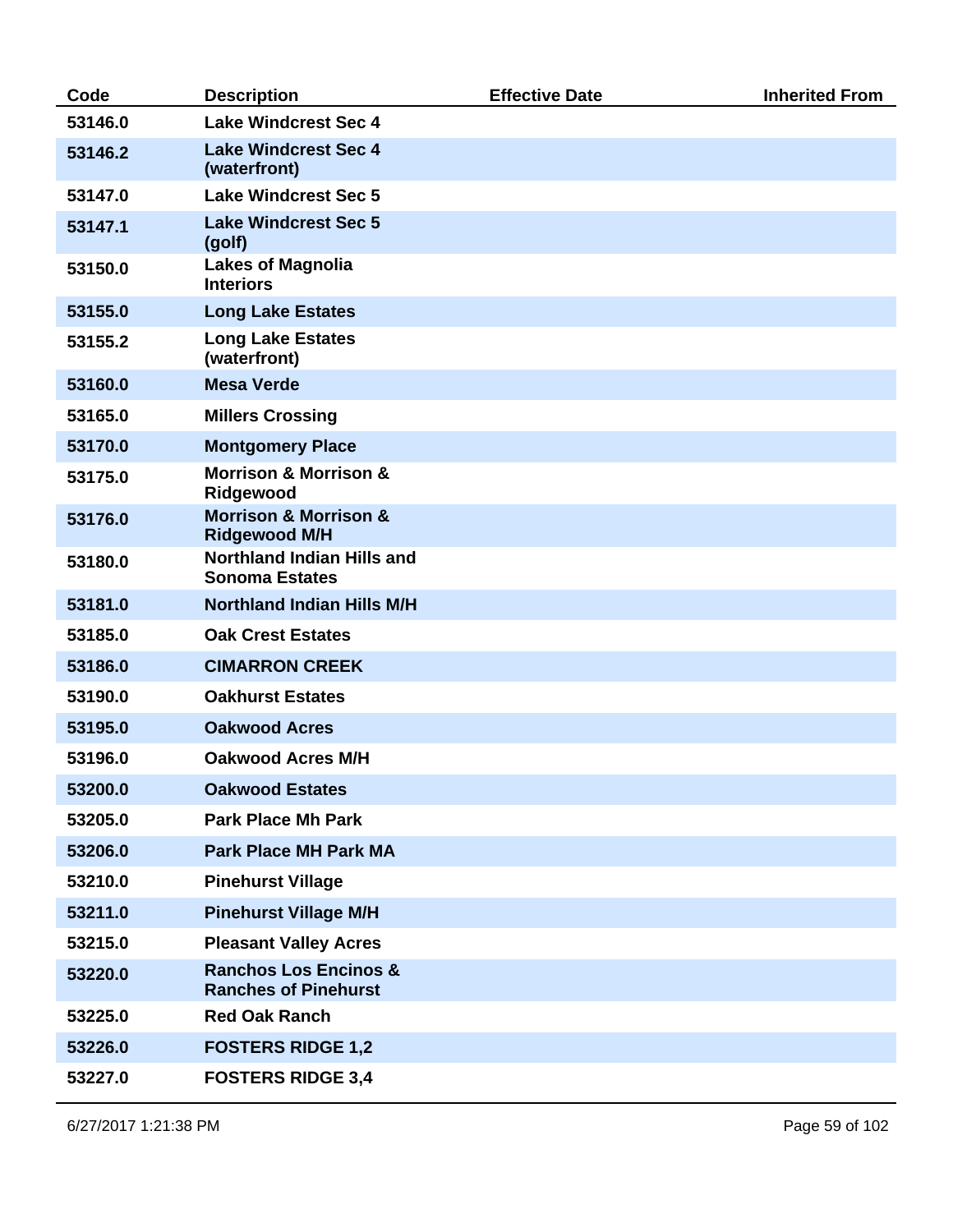| Code    | <b>Description</b>                                | <b>Effective Date</b> | <b>Inherited From</b> |
|---------|---------------------------------------------------|-----------------------|-----------------------|
| 53228.0 | <b>FOSTERS RIDGE 4</b><br>(GATED)                 |                       |                       |
| 53230.0 | Ridgewood                                         |                       |                       |
| 53235.0 | <b>Royal Oaks</b>                                 |                       |                       |
| 53236.0 | Royal Oaks M/H                                    |                       |                       |
| 53240.0 | <b>Sendera Lake Estates</b>                       |                       |                       |
| 53245.0 | Sendera Ranch                                     |                       |                       |
| 53250.0 | <b>Sierra Woods</b>                               |                       |                       |
| 53251.0 | <b>The Reserves At</b><br>Autumnwood              |                       |                       |
| 53255.0 | <b>Silverado Ranch</b>                            |                       |                       |
| 53260.0 | <b>Skylight Timbers</b>                           |                       |                       |
| 53261.0 | <b>Skylight Timbers M/H</b>                       |                       |                       |
| 53265.0 | <b>Spring Creek Estate</b>                        |                       |                       |
| 53270.0 | <b>Spring Creek Forest</b>                        |                       |                       |
| 53275.0 | <b>Springwood Estates</b>                         |                       |                       |
| 53276.0 | <b>Springwood Estates M/H</b>                     |                       |                       |
| 53280.0 | <b>Sweetgum Forest</b>                            |                       |                       |
| 53281.0 | <b>Sweetgum Forest M/H</b>                        |                       |                       |
| 53285.0 | <b>Tall Oaks &amp; Tall Oaks</b><br><b>Replat</b> |                       |                       |
| 53290.0 | <b>The Acreage</b>                                |                       |                       |
| 53300.0 | <b>Thousand Oaks</b>                              |                       |                       |
| 53300.2 | <b>Thousand Oaks</b><br>(waterfront)              |                       |                       |
| 53305.0 | <b>Tomball Land &amp; Inv Co</b>                  |                       |                       |
| 53310.0 | <b>Tomball North</b>                              |                       |                       |
| 53315.0 | Westlite                                          |                       |                       |
| 53320.0 | Westwood                                          |                       |                       |
| 53321.0 | <b>Westwood (1488 Frontage)</b>                   |                       |                       |
| 53323.0 | Westwood                                          |                       |                       |
| 53324.0 | <b>Westwood (1488 Frontage)</b>                   |                       |                       |
| 53330.0 | <b>Wildwood Acres 432</b>                         |                       |                       |
| 53335.0 | <b>Windcrest Estates</b>                          |                       |                       |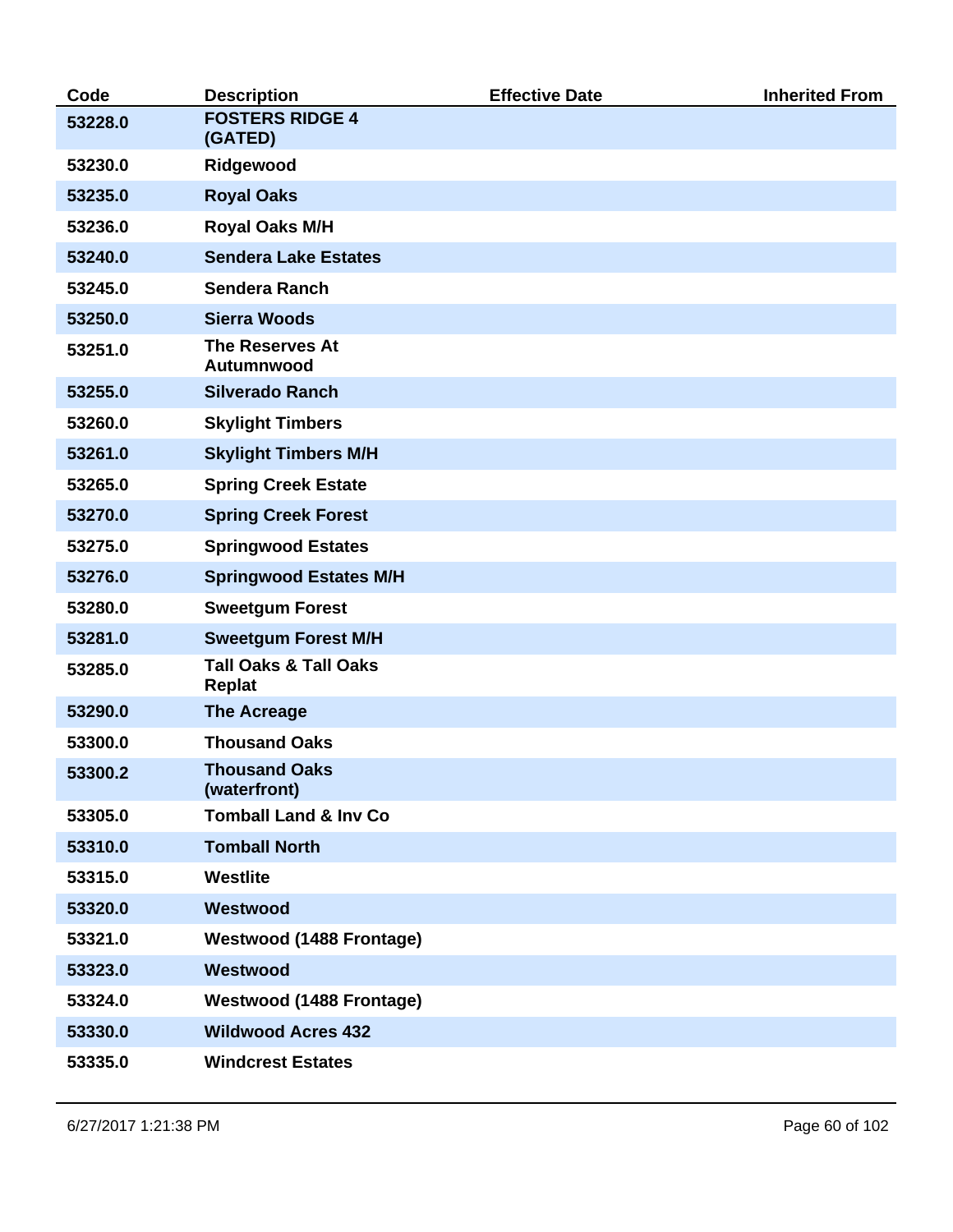| Code    | <b>Description</b>                            | <b>Effective Date</b> | <b>Inherited From</b> |
|---------|-----------------------------------------------|-----------------------|-----------------------|
| 53340.0 | <b>Woodland Oaks</b>                          |                       |                       |
| 53345.0 | <b>Woodlane Forest</b>                        |                       |                       |
| 53350.0 | <b>FOREST CROSSING</b>                        |                       |                       |
| 53355.0 | <b>Woodforest Estates</b>                     |                       |                       |
| 53360.0 | <b>Ranches &amp; Estates of</b><br>Autumnwood |                       |                       |
| 53741.C | <b>NEW CANEY RETAIL</b><br><b>MULT-TENANT</b> |                       |                       |
| 60000.0 | <b>Allenwood Sec 1</b>                        |                       |                       |
| 60000.C | <b>SPLENDORORA ISD</b><br><b>COMMERCIAL</b>   |                       |                       |
| 60005.0 | <b>Allenwood Sec 2</b>                        |                       |                       |
| 60010.0 | <b>Autumn Woods</b>                           |                       |                       |
| 60011.0 | <b>Autumn Woods M/H</b>                       |                       |                       |
| 60015.0 | <b>Black Jack Acres</b>                       |                       |                       |
| 60020.0 | <b>Bridle Creek</b>                           |                       |                       |
| 60025.0 | <b>Britwood Estates</b>                       |                       |                       |
| 60030.0 | <b>Coe Acres</b>                              |                       |                       |
| 60035.0 | <b>Coe Country</b>                            |                       |                       |
| 60040.0 | <b>Concord Estates</b>                        |                       |                       |
| 60045.0 | <b>Cripple Creek Farms</b>                    |                       |                       |
| 60046.0 | <b>Cripple Creek Farms Sec 3</b><br>& 5       |                       |                       |
| 60050.0 | <b>Cripple Creek Farms West</b>               |                       |                       |
| 60055.0 | <b>Decker Estate</b>                          |                       |                       |
| 60060.0 | <b>Decker Forest Sec 1</b>                    |                       |                       |
| 60065.0 | <b>Decker Heights</b>                         |                       |                       |
| 60070.0 | <b>Decker Oaks Estates</b>                    |                       |                       |
| 60071.0 | <b>DECKER OAKS EST 4</b>                      |                       |                       |
| 60075.0 | <b>Decker Pines</b>                           |                       |                       |
| 60080.0 | <b>Decker Place</b>                           |                       |                       |
| 60085.0 | <b>Enchanted Forest</b>                       |                       |                       |
| 60090.0 | <b>Foxwood</b>                                |                       |                       |
| 60091.0 | <b>Foxwood M/H</b>                            |                       |                       |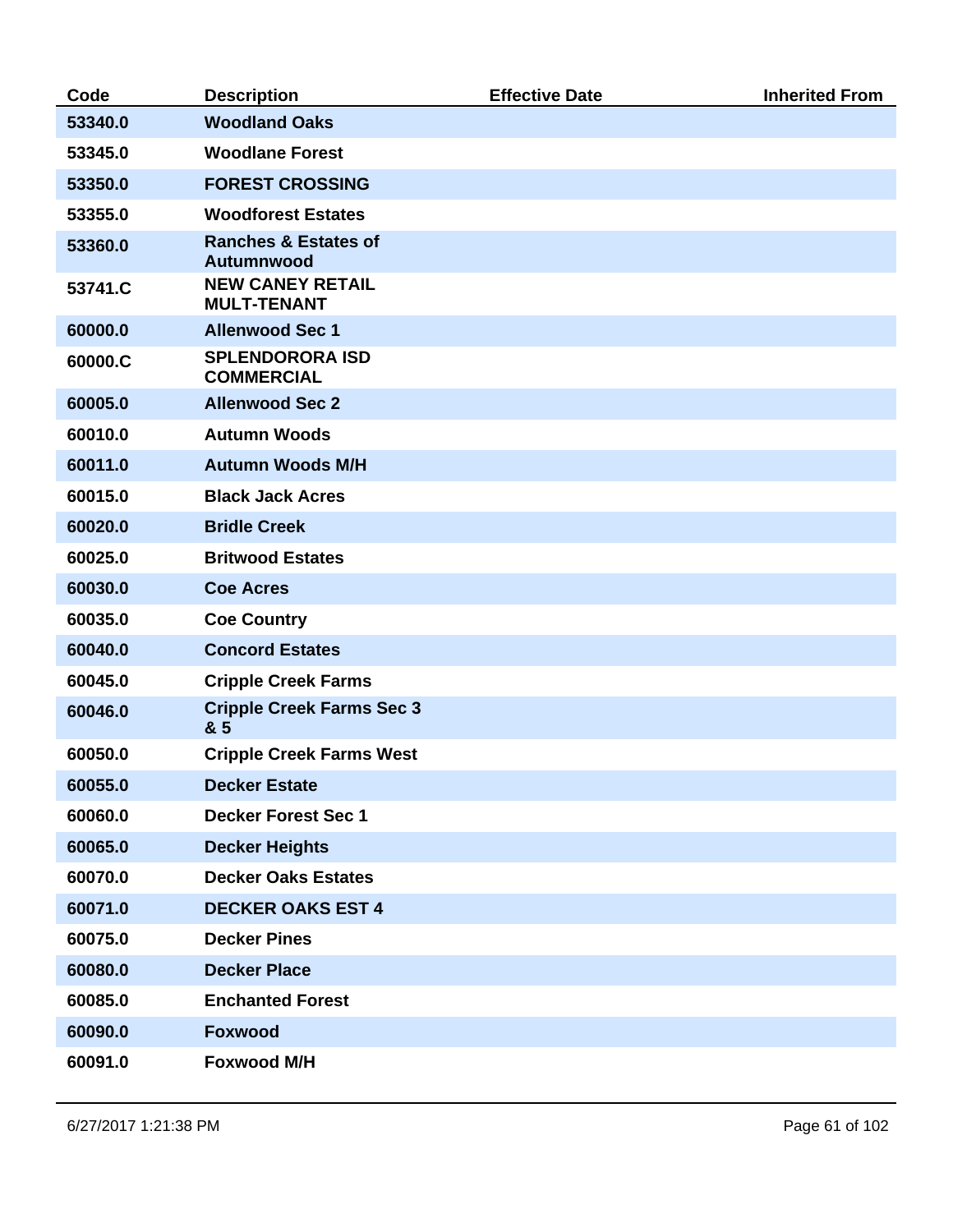| Code    | <b>Description</b>                                    | <b>Effective Date</b> | <b>Inherited From</b> |
|---------|-------------------------------------------------------|-----------------------|-----------------------|
| 60095.0 | <b>Hickory Wood</b>                                   |                       |                       |
| 60100.0 | <b>Indian Woods</b>                                   |                       |                       |
| 60110.0 | Lazywood                                              |                       |                       |
| 60115.0 | <b>Leisure Wood</b>                                   |                       |                       |
| 60120.0 | <b>Lexington Estates</b>                              |                       |                       |
| 60125.0 | Logtowne                                              |                       |                       |
| 60130.0 | <b>Meadowood</b>                                      |                       |                       |
| 60135.0 | <b>Oakcrest</b>                                       |                       |                       |
| 60140.0 | <b>Patridge Addition</b>                              |                       |                       |
| 60145.0 | <b>Pine Ridge</b>                                     |                       |                       |
| 60150.0 | <b>Post Oak Forest</b>                                |                       |                       |
| 60155.0 | <b>Redwood Place</b>                                  |                       |                       |
| 60160.0 | <b>Rimwick</b>                                        |                       |                       |
| 60165.0 | <b>Rustic Oaks</b>                                    |                       |                       |
| 60170.0 | <b>Sentinel Oaks</b>                                  |                       |                       |
| 60171.0 | Sonoma Ridge                                          |                       |                       |
| 60175.0 | <b>Stagecoach Farms Sec 1 &amp;</b><br>$\overline{2}$ |                       |                       |
| 60176.0 | <b>Stagecoach Farms Sec 3</b>                         |                       |                       |
| 60177.0 | <b>Stagecoach Farms Sec 4</b>                         |                       |                       |
| 60180.0 | <b>Tall Pines</b>                                     |                       |                       |
| 60185.0 | <b>Timbergreen</b>                                    |                       |                       |
| 60190.0 | <b>Village Of Decker Oaks 01</b><br>& 02              |                       |                       |
| 60195.0 | <b>Walnut Creek Forest Sec 1</b><br>& 2               |                       |                       |
| 60200.0 | <b>Walnut Grove</b>                                   |                       |                       |
| 60205.0 | <b>Woodlakes</b>                                      |                       |                       |
| 60210.0 | <b>Woodloch Forest Sec 1</b>                          |                       |                       |
| 60211.0 | <b>Woodloch Forest Sec 2</b>                          |                       |                       |
| 60215.0 | Woodtrace                                             |                       |                       |
| 60220.0 | <b>NORTH WOOD</b>                                     |                       |                       |
| 6100.C  | <b>SSP CSP</b>                                        |                       |                       |
| 6150.C  | SSP FRONT FM2090 E & W                                |                       |                       |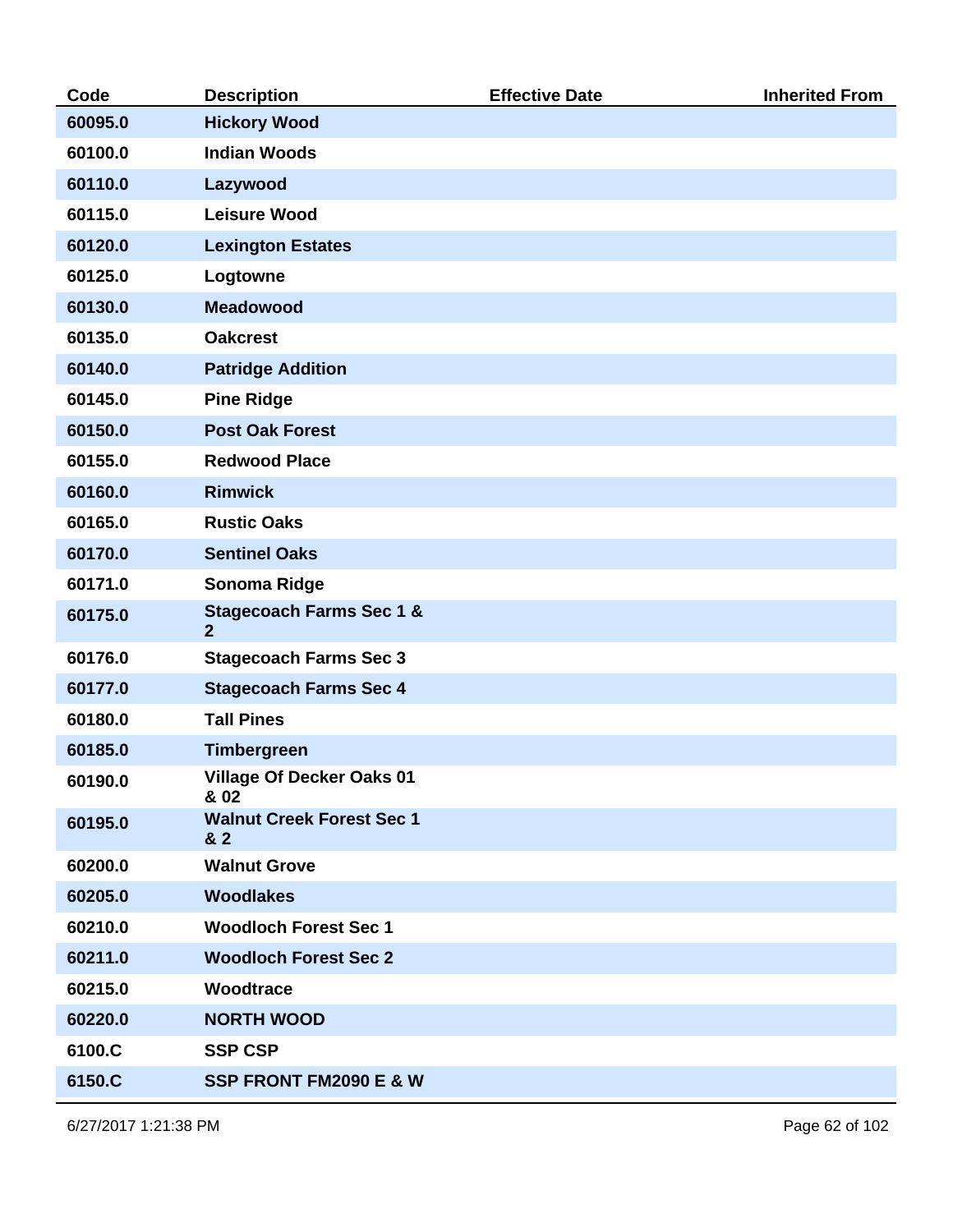| Code    | <b>Description</b>                                                                 | <b>Effective Date</b> | <b>Inherited From</b> |
|---------|------------------------------------------------------------------------------------|-----------------------|-----------------------|
| 6151.C  | <b>SSP FRONT HWY59 N &amp; S</b>                                                   |                       |                       |
| 6152.C  | <b>SSP RURAL AND NON-</b><br><b>FRONTAGE</b>                                       |                       |                       |
| 70000.C | <b>WOODLANDS</b><br><b>COMMERCIAL</b>                                              |                       |                       |
| 7100.C  | <b>SCO NW QUAD CCO</b><br><b>FRONT N LOOP W (SH75N</b><br><b>TO SH105W)</b>        |                       |                       |
| 71000.0 | Amberwood                                                                          |                       |                       |
| 71001.0 | <b>Amberwood M/H</b>                                                               |                       |                       |
| 71002.0 | <b>MONTGOMERY CITY</b>                                                             |                       |                       |
| 71005.0 | <b>Buffalo Springs</b>                                                             |                       |                       |
| 71006.0 | <b>LAKE CRK VIL</b>                                                                |                       |                       |
| 71007.0 | <b>Lake Creek Landing</b>                                                          |                       |                       |
| 7101.C  | <b>SCO NW QUAD CCO FRNT</b><br><b>FM3083 (SH105W TO</b><br><b>SH75)</b>            |                       |                       |
| 71010.0 | <b>Country Meadows</b>                                                             |                       |                       |
| 71011.0 | <b>Country Meadows M/H</b>                                                         |                       |                       |
| 71015.0 | <b>Fawn Forest</b>                                                                 |                       |                       |
| 71016.0 | <b>Hill Creek</b>                                                                  |                       |                       |
| 71017.0 | <b>Hill Creek M/H</b>                                                              |                       |                       |
| 7102.C  | <b>SCO NW QUAD CCO (N OF</b><br><b>SH105 W &amp; W OF SH75 N</b><br>OUT TO FM3083) |                       |                       |
| 71020.0 | <b>Inwood Forest</b>                                                               |                       |                       |
| 71025.0 | <b>Lone Star Estates</b>                                                           |                       |                       |
| 7103.C  | <b>SCO NW QUAD CCO (N</b><br>SIDE OF FM2854, W OF N<br><b>LOOP W TO -CONT'D</b>    |                       |                       |
| 71030.0 | <b>Singing Hills</b>                                                               |                       |                       |
| 71035.0 | <b>West Oaks</b>                                                                   |                       |                       |
| 7104.C  | SCO NW QUAD (FM3083<br>TO N LOOP)                                                  |                       |                       |
| 71040.0 | <b>Wood Creek</b>                                                                  |                       |                       |
| 71045.0 | <b>Vintage Oaks</b>                                                                |                       |                       |
| 7105.C  | <b>SCO NW QUAD CCO</b><br><b>FRONT SH75 (N LOOP TO</b><br><b>SH105)</b>            |                       |                       |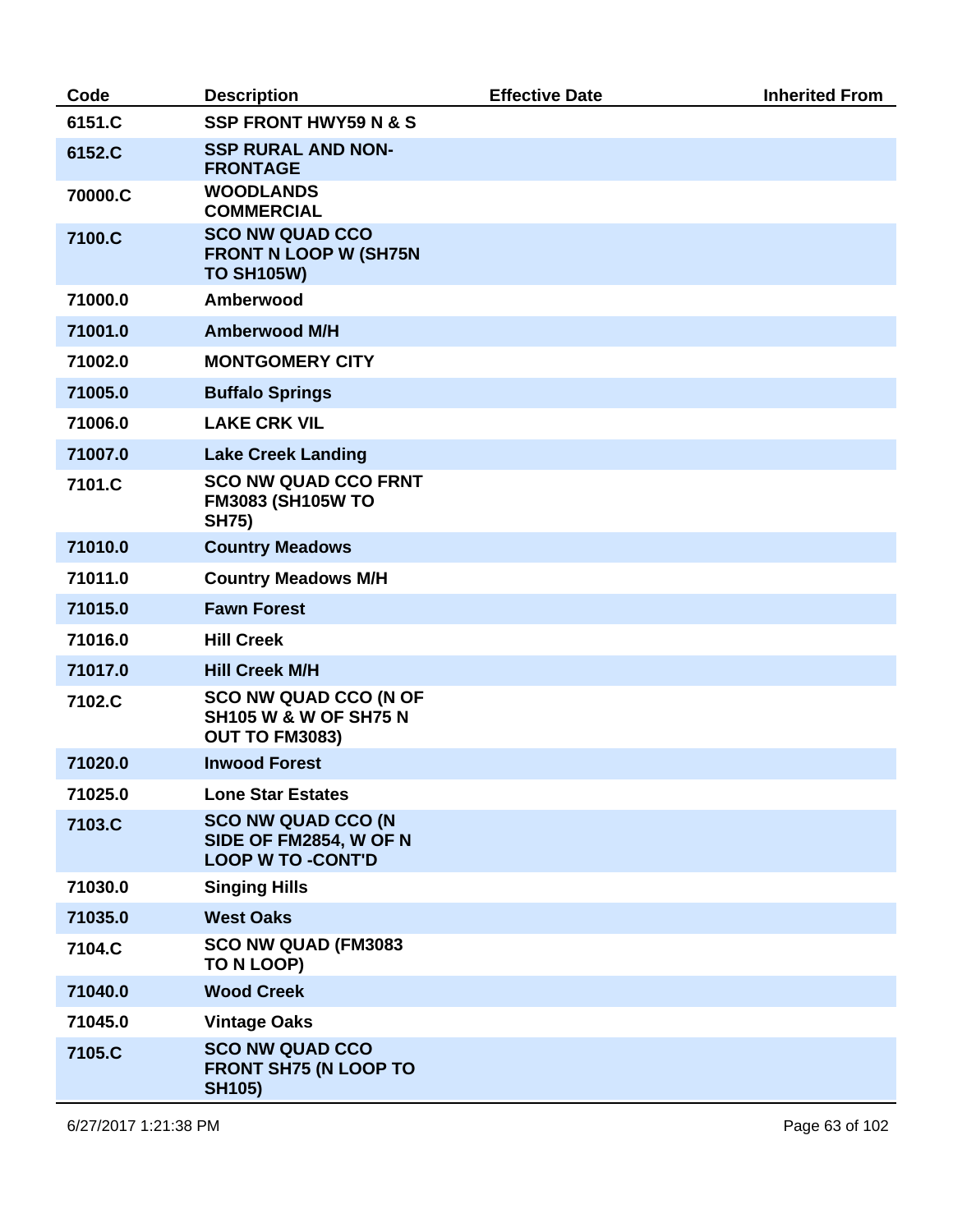| Code    | <b>Description</b>                                                               | <b>Effective Date</b> | <b>Inherited From</b> |
|---------|----------------------------------------------------------------------------------|-----------------------|-----------------------|
| 71050.0 | <b>Hidden Creek</b>                                                              |                       |                       |
| 7106.C  | <b>SCO NW QUAD CCO</b><br>FRONT SH105 W (SH75 TO<br>145)                         |                       |                       |
| 7107.C  | <b>SCO NW QUAD CCO</b><br><b>FRONT SH105 W (145 W TO</b><br>LOOP)                |                       |                       |
| 7108.C  | <b>SCO NW QUAD CCO</b><br>FRONT SH105 W (W OF<br>LOOP)                           |                       |                       |
| 7109.C  | <b>SCO NW QUAD CCO</b><br><b>FRONT 145 N (LEAGE LINE</b><br>TO N LOOP)           |                       |                       |
| 7110.C  | <b>SCO NW QUAD CCO</b><br><b>FRONT 145 N (N LOOP TO</b><br><b>SH105)</b>         |                       |                       |
| 7111.C  | <b>SCO NE QUAD CCO</b><br><b>FRONT N LOOP E (SH75 N</b><br><b>TO SH105)</b>      |                       |                       |
| 7112.C  | <b>SCO NE QUAD CCO</b><br><b>FRONT FM3083 (SH75 N</b><br>TO N LOOP)              |                       |                       |
| 7113.C  | <b>SCO NE QUAD CCO</b><br>FRONT SH105 (E OF SH75<br>TO LOOP)                     |                       |                       |
| 7114.C  | <b>SCO NE QUAD CCO</b><br>(CONROE INDSTRL PRK)                                   |                       |                       |
| 7115.C  | <b>SCO NE QUAD CCO (N OF</b><br>SH105 E OF SH75 N OUT<br><b>TO FM 3083 CONT'</b> |                       |                       |
| 7116.C  | <b>SCO NE QUAD CCO (NE</b><br>OF N LOOP, N OF SH105 E,<br><b>E OF - CONT'D</b>   |                       |                       |
| 7117.C  | <b>SCO SE QUAD CCO</b><br><b>FRONT S LOOP E (SH105</b><br>E TO 145 S)            |                       |                       |
| 7118.C  | <b>SCO SE QUAD CCO</b><br><b>FRONT FM3083</b>                                    |                       |                       |
| 7119.C  | <b>SCO SE QUAD CCO</b><br><b>FRONT FM1314 INSIDE</b><br><b>LOOP</b>              |                       |                       |
| 7120.C  | <b>SCO SE QUAD CCO</b><br><b>FRONT SH75 (SH105 TO S</b><br>LOOP)                 |                       |                       |
| 7121.C  | <b>SCO SE QUAD CCO</b><br>(SH105 E AT I45 S OUT TO<br>S LOOP)                    |                       |                       |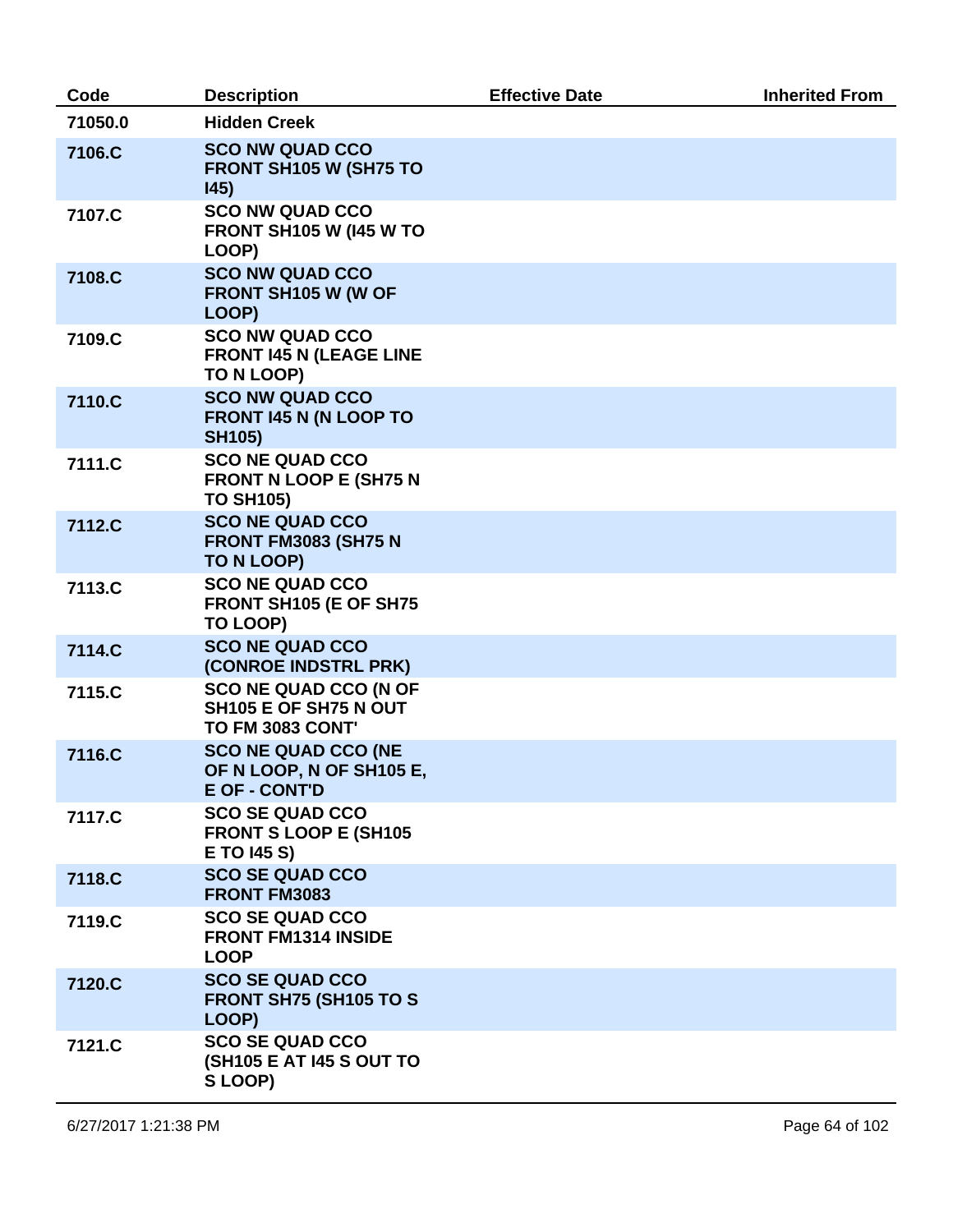| Code   | <b>Description</b>                                                                  | <b>Effective Date</b> | <b>Inherited From</b> |
|--------|-------------------------------------------------------------------------------------|-----------------------|-----------------------|
| 7122.C | <b>SCO SE QUAD CCO</b><br><b>FRONT EAST SIDE 145 S</b><br>OF SH <sub>242</sub>      |                       |                       |
| 7123.C | <b>SCO SE QUAD CCO (SE</b><br>OF S LOOP, S OF SH105, E<br>OF 145 CONT'D             |                       |                       |
| 7124.C | <b>SCO SW QUAD CCO</b><br><b>FRONT 145 (SH105 TO S</b><br>LOOP)                     |                       |                       |
| 7125.C | <b>SCO SW QUAD CCO</b><br>FRONT 145 (S LOOP TO<br><b>FM1488)</b>                    |                       |                       |
| 7126.C | <b>SCO SW QUAD CCO</b><br><b>FRONT 145 (FM1488 TO</b><br><b>SH242)</b>              |                       |                       |
| 7127.C | <b>SCO SW QUAD CCO</b><br><b>FRONT 145 (S OF SH242, W</b><br><b>OF 145)</b>         |                       |                       |
| 7128.C | <b>SCO SW QUAD CCO (145</b><br>AT SH105 W, OUT TO S<br><b>LOOP</b>                  |                       |                       |
| 7129.C | <b>SCO SW QUAD CCO</b><br><b>FRONT FM1488</b>                                       |                       |                       |
| 7130.C | AREA 4 - CCO (SW OF S<br><b>LOOP W, (145 S TO FM1488</b><br><b>W&amp;N CONT'D</b>   |                       |                       |
| 7144.C | <b>CCO FRONT S LOOP W</b><br>(145 TO SH105 W)                                       |                       |                       |
| 7146.C | <b>SCO NW QUAD CCO</b><br><b>BROWNSTONE OFFICE</b><br><b>CONDOS AT LONGMIRE</b>     |                       |                       |
| 7148.C | <b>LONDON TOWN UNITS</b>                                                            |                       |                       |
| 7150.C | <b>SCO NW QUAD NON-CITY</b><br>(N SIDE OF FM2854, W OF<br><b>N LOOP W CONT'D</b>    |                       |                       |
| 7151.C | <b>SCO NE QUAD NONCITY</b><br>FRONT SH105 (E OF LOOP<br><b>TO CROCKET CONT'D</b>    |                       |                       |
| 7152.C | <b>SCO NE QUAD NONCITY</b><br><b>FRONT SH105 (E OF</b><br><b>CROCKET MARTIN RD)</b> |                       |                       |
| 7153.C | <b>SCO NE QUAD NONCITY</b><br>(NE OF N LOOP, N OF<br>SH105 E, E OF CONT'D           |                       |                       |
| 7154.C | <b>SCO SE QUAD NONCITY</b><br><b>FRONTS FM3083</b>                                  |                       |                       |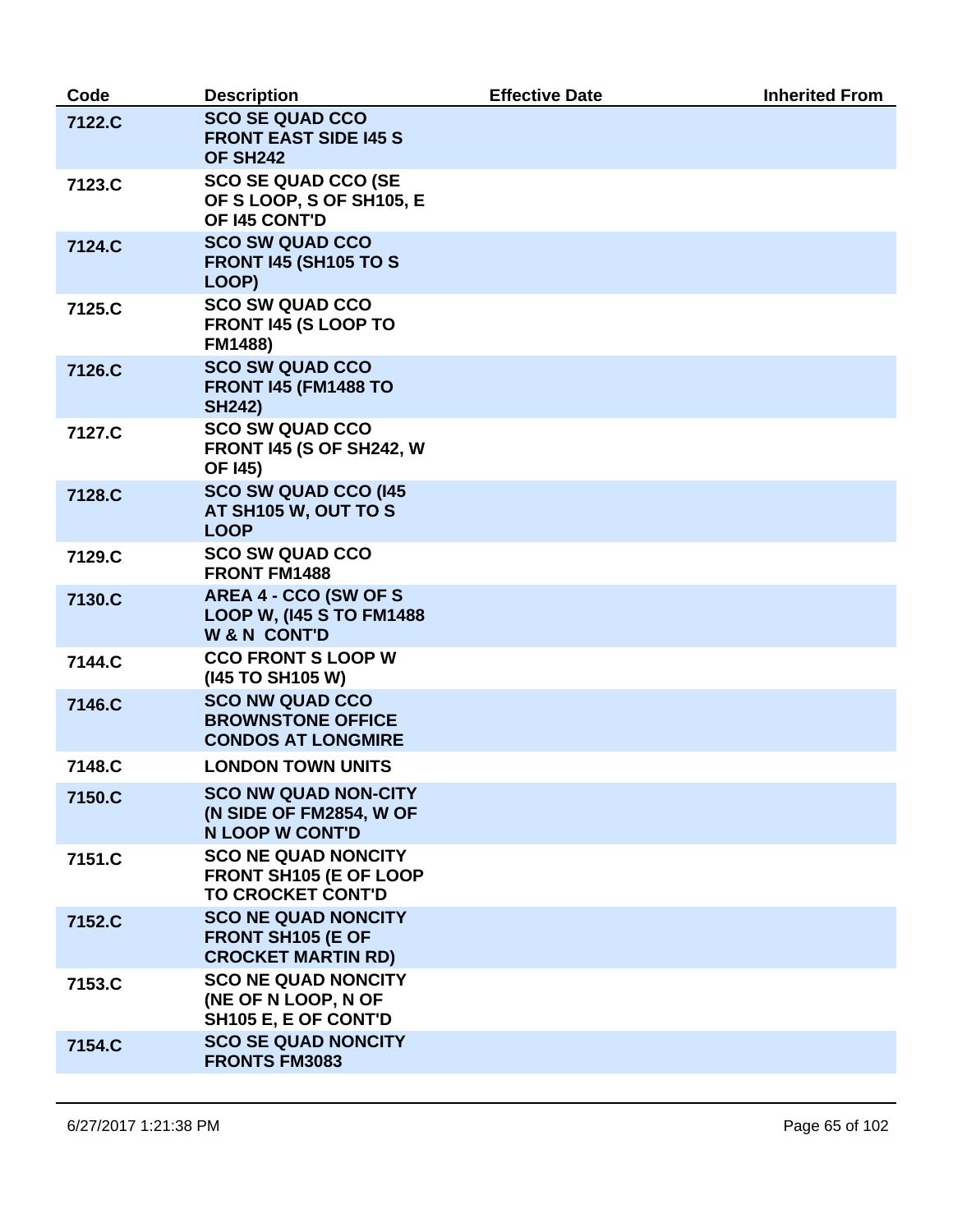| Code    | <b>Description</b>                                                                        | <b>Effective Date</b> | <b>Inherited From</b> |
|---------|-------------------------------------------------------------------------------------------|-----------------------|-----------------------|
| 7155.C  | <b>SCO SE QUAD NONCITY</b><br><b>FRONTS FM1485</b>                                        |                       |                       |
| 7156.C  | <b>SCO NON-CITY FRONT I-</b><br>45 (SOUTH OF HWY 105<br><b>TO FM1488)</b>                 |                       |                       |
| 7157.C  | <b>SCO SE QUAD NONCITY</b><br><b>FRONT FM1314</b>                                         |                       |                       |
| 7158.C  | <b>AREA 3 - SE OF S LOOP</b><br>336 E, S OF SH105 E, E OF<br><b>145 CONT'D</b>            |                       |                       |
| 7159.C  | <b>AREA 4 NONCITY (SW OF</b><br><b>SLOOP W, (145 S TO</b><br><b>FM1488 W &amp; CONT'D</b> |                       |                       |
| 7160.C  | <b>SCO NONCITY FRONT</b><br><b>SH242 E OF 145 TO SAN</b><br><b>JAC RVR</b>                |                       |                       |
| 72000.0 | <b>Brookwood</b>                                                                          |                       |                       |
| 72005.0 | <b>Deep Forest Estates</b>                                                                |                       |                       |
| 72006.0 | <b>Deep Forest Estates M/H</b>                                                            |                       |                       |
| 72015.0 | <b>Landrum Village</b>                                                                    |                       |                       |
| 72020.0 | <b>Sterling Heights</b>                                                                   |                       |                       |
| 72025.0 | <b>Stinson</b>                                                                            |                       |                       |
| 72030.0 | <b>Stone Ranch</b>                                                                        |                       |                       |
| 72031.0 | <b>Stone Ranch M/H</b>                                                                    |                       |                       |
| 72035.0 | <b>Texas Perfection Ranch</b>                                                             |                       |                       |
| 72035.2 | <b>Texas Perfection Ranch</b><br>(waterfront)                                             |                       |                       |
| 72040.0 | <b>Tri Lake Estate</b>                                                                    |                       |                       |
| 72040.2 | <b>Tri Lake Estate (waterfront)</b>                                                       |                       |                       |
| 72045.0 | <b>SPRING BRANCH TRAILS</b>                                                               |                       |                       |
| 72060.0 | <b>DOBBIN TOWNSITE</b>                                                                    |                       |                       |
| 73001.0 | <b>WOODFOREST 46</b>                                                                      |                       |                       |
| 73005.0 | <b>Crown Oaks</b>                                                                         |                       |                       |
| 73005.2 | <b>Crown Oaks (waterfront)</b>                                                            |                       |                       |
| 73006.0 | <b>WOODFOREST 63</b>                                                                      |                       |                       |
| 73007.0 | <b>WOODFOREST</b>                                                                         |                       |                       |
| 73007.1 | <b>Woodforest Golf</b>                                                                    |                       |                       |
| 73008.0 | <b>WOODFOREST 44</b>                                                                      |                       |                       |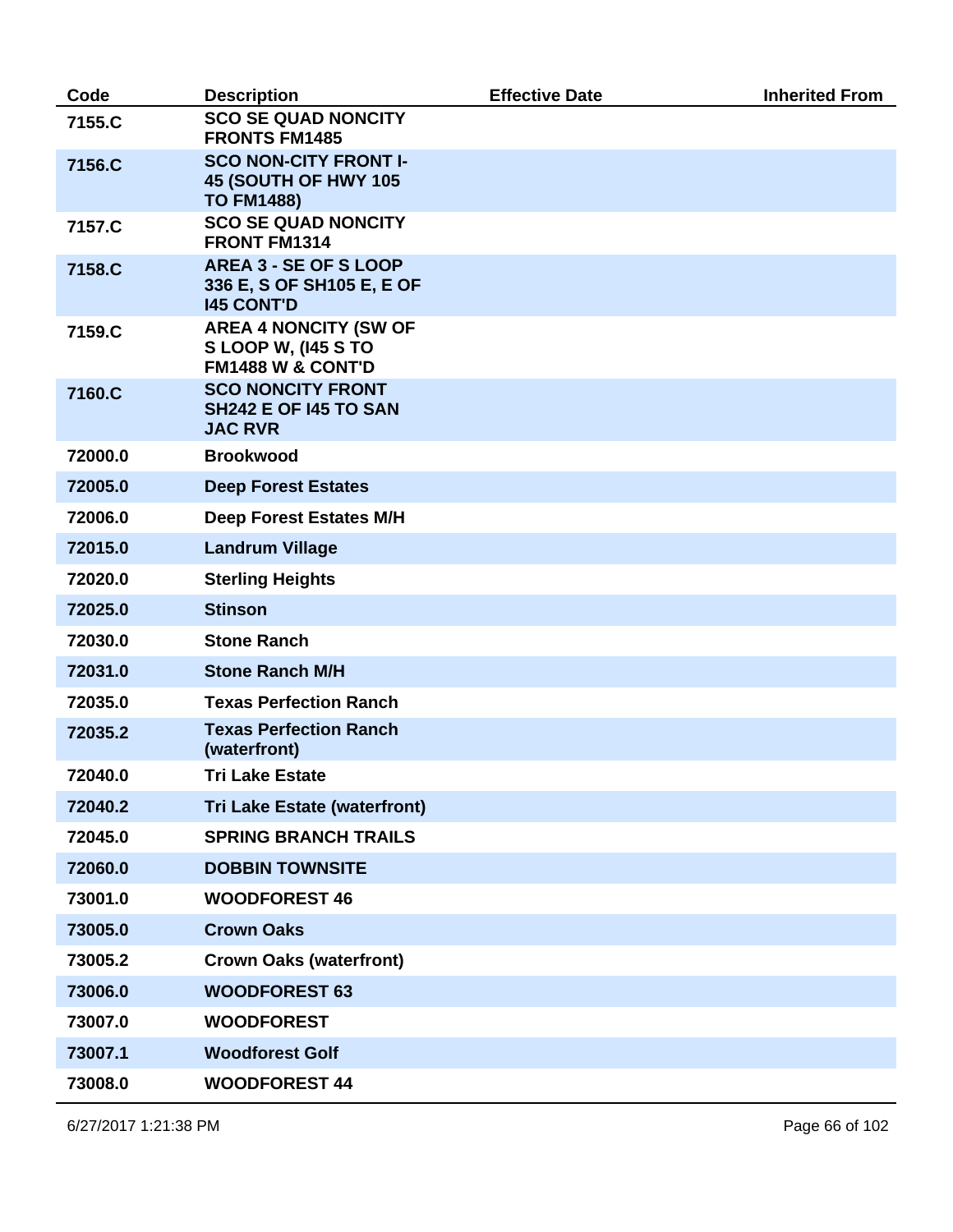| Code    | <b>Description</b>                            | <b>Effective Date</b> | <b>Inherited From</b> |
|---------|-----------------------------------------------|-----------------------|-----------------------|
| 73009.0 | <b>WOODFOREST 65</b>                          |                       |                       |
| 73010.0 | <b>Deer Lake Lodges</b>                       |                       |                       |
| 73010.2 | <b>Deer Lake Lodges</b><br>(waterfront)       |                       |                       |
| 73011.0 | Deer Lake Lodges M/H                          |                       |                       |
| 73014.0 | <b>WOODFOREST 62</b>                          |                       |                       |
| 73015.0 | <b>Elk-trace Golf Estates</b>                 |                       |                       |
| 73015.1 | <b>Elk-trace Golf Estates</b><br>(golf)       |                       |                       |
| 73016.0 | <b>Woodforest</b>                             |                       |                       |
| 73017.0 | <b>Woodforest</b>                             |                       |                       |
| 73018.0 | Woodforest                                    |                       |                       |
| 73018.1 | <b>WOODFOREST ESTATE</b><br><b>GOLF GATED</b> |                       |                       |
| 73019.0 | <b>Woodforest</b>                             |                       |                       |
| 73020.0 | <b>Forest Hills</b>                           |                       |                       |
| 73021.0 | <b>Forest Hills M/H</b>                       |                       |                       |
| 73025.0 | <b>Grand Lake Estates</b>                     |                       |                       |
| 73025.1 | <b>Grand Lake Estates (golf)</b>              |                       |                       |
| 73025.2 | <b>Grand Lake Estates</b><br>(waterfront)     |                       |                       |
| 73026.0 | <b>Grand Lake Estates</b>                     |                       |                       |
| 73026.2 | <b>Grand Lake Estates</b><br>(waterfront)     |                       |                       |
| 73030.0 | <b>Hickory Hills</b>                          |                       |                       |
| 73031.0 | <b>Hickory Hills M/H</b>                      |                       |                       |
| 73035.0 | <b>Hills Of Montgomery</b>                    |                       |                       |
| 73040.0 | <b>Honea Forest Estates</b>                   |                       |                       |
| 73041.0 | <b>Honea Forest Estates M/H</b>               |                       |                       |
| 73045.0 | <b>Honea West</b>                             |                       |                       |
| 73050.0 | <b>Lake Creek Estate</b>                      |                       |                       |
| 73051.0 | <b>PINE ISLAND AT</b><br><b>WOODFOREST 01</b> |                       |                       |
| 73052.0 | <b>WOODFOREST</b>                             |                       |                       |
| 73053.0 | <b>WOODFOREST 9 &amp; 10</b>                  |                       |                       |
| 73054.0 | <b>WOODFOREST 2</b>                           |                       |                       |

6/27/2017 1:21:38 PM Page 67 of 102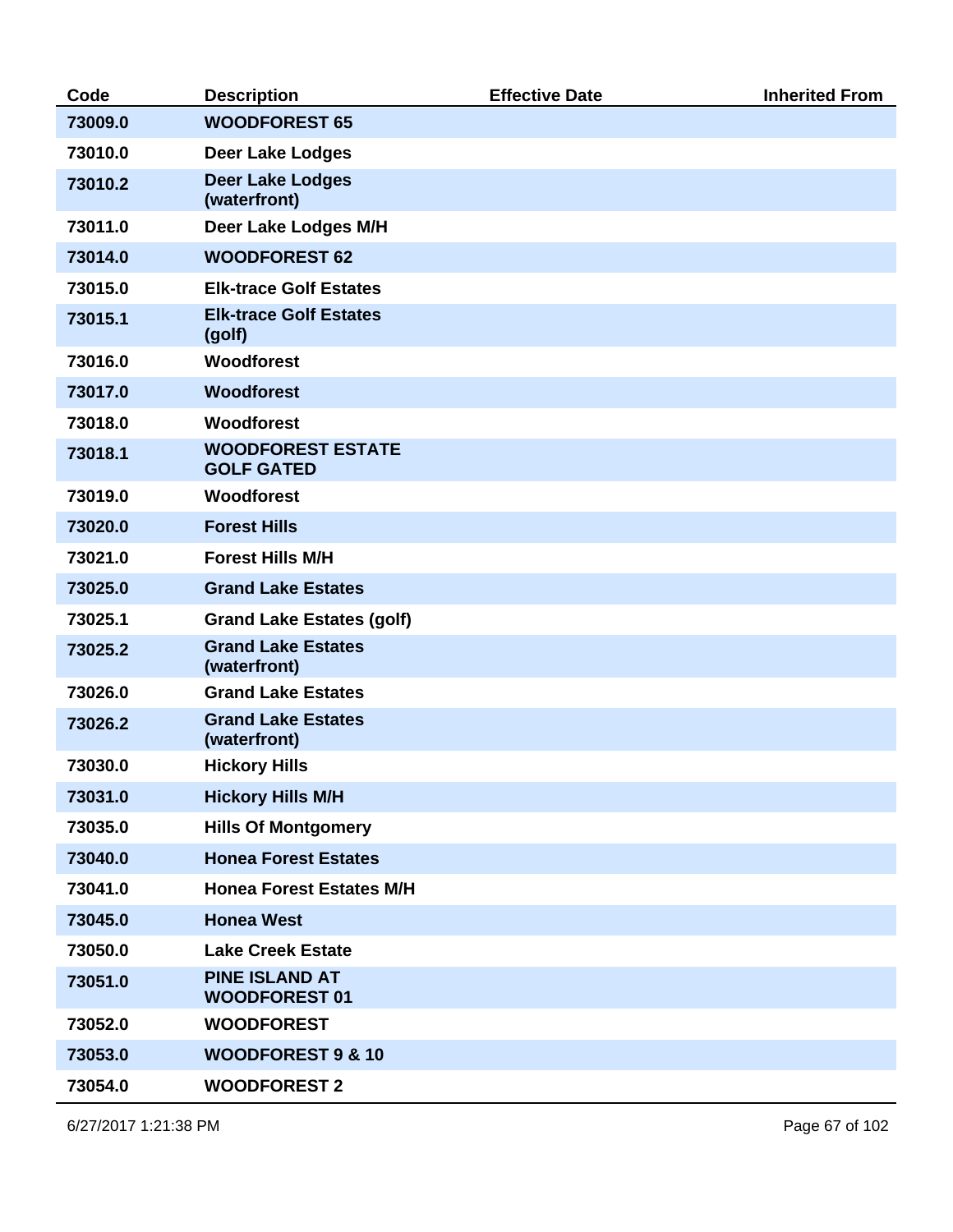| Code    | <b>Description</b>                           | <b>Effective Date</b> | <b>Inherited From</b> |
|---------|----------------------------------------------|-----------------------|-----------------------|
| 73055.0 | WOODFOREST 5 & 6 & 8                         |                       |                       |
| 73056.0 | <b>Woodforest</b>                            |                       |                       |
| 73056.1 | <b>WOODFOREST 52 &amp; 53</b><br><b>GOLF</b> |                       |                       |
| 73057.0 | <b>WOODFOREST 25</b>                         |                       |                       |
| 73057.1 | <b>WOODFOREST 25 GOLF</b>                    |                       |                       |
| 73058.0 | <b>WOODFOREST 24,26</b>                      |                       |                       |
| 73058.1 | <b>WOODFOREST 24,26</b><br><b>GOLF</b>       |                       |                       |
| 73059.0 | <b>BONTERRA AT</b><br><b>WOODFOREST</b>      |                       |                       |
| 73060.0 | <b>Montgomery Trace</b>                      |                       |                       |
| 73060.2 | <b>Montgomery Trace</b><br>(waterfront)      |                       |                       |
| 73061.0 | <b>Montgomery Trace</b>                      |                       |                       |
| 73064.0 | <b>PEPPER HILL</b>                           |                       |                       |
| 73065.0 | <b>Pepper Hill</b>                           |                       |                       |
| 73070.0 | <b>Shannon Place</b>                         |                       |                       |
| 73071.0 | <b>Shannon Place MH</b>                      |                       |                       |
| 73075.0 | <b>Sunset Ranch</b>                          |                       |                       |
| 73077.0 | <b>WOOD CREEK ESTATES</b>                    |                       |                       |
| 73080.0 | <b>Valleywood Acres</b>                      |                       |                       |
| 73081.0 | <b>Valleywood Acres M/H</b>                  |                       |                       |
| 73085.0 | <b>Stone Creek</b>                           |                       |                       |
| 73090.0 | <b>Windcrest Farms</b>                       |                       |                       |
| 73095.0 | <b>177 Lake Estates</b>                      |                       |                       |
| 73095.2 | <b>177 Lake Estates</b><br>(waterfront)      |                       |                       |
| 74000.0 | <b>April Harbor Condos</b>                   |                       |                       |
| 74001.0 | <b>April Hill</b>                            |                       |                       |
| 74001.1 | <b>APRIL HILL GOLF</b>                       |                       |                       |
| 74005.0 | <b>April Point Condos</b>                    |                       |                       |
| 74005.3 | <b>April Point Condos WF</b>                 |                       |                       |
| 74010.0 | <b>April Point North</b>                     |                       |                       |
| 74010.3 | <b>April Point North WF</b>                  |                       |                       |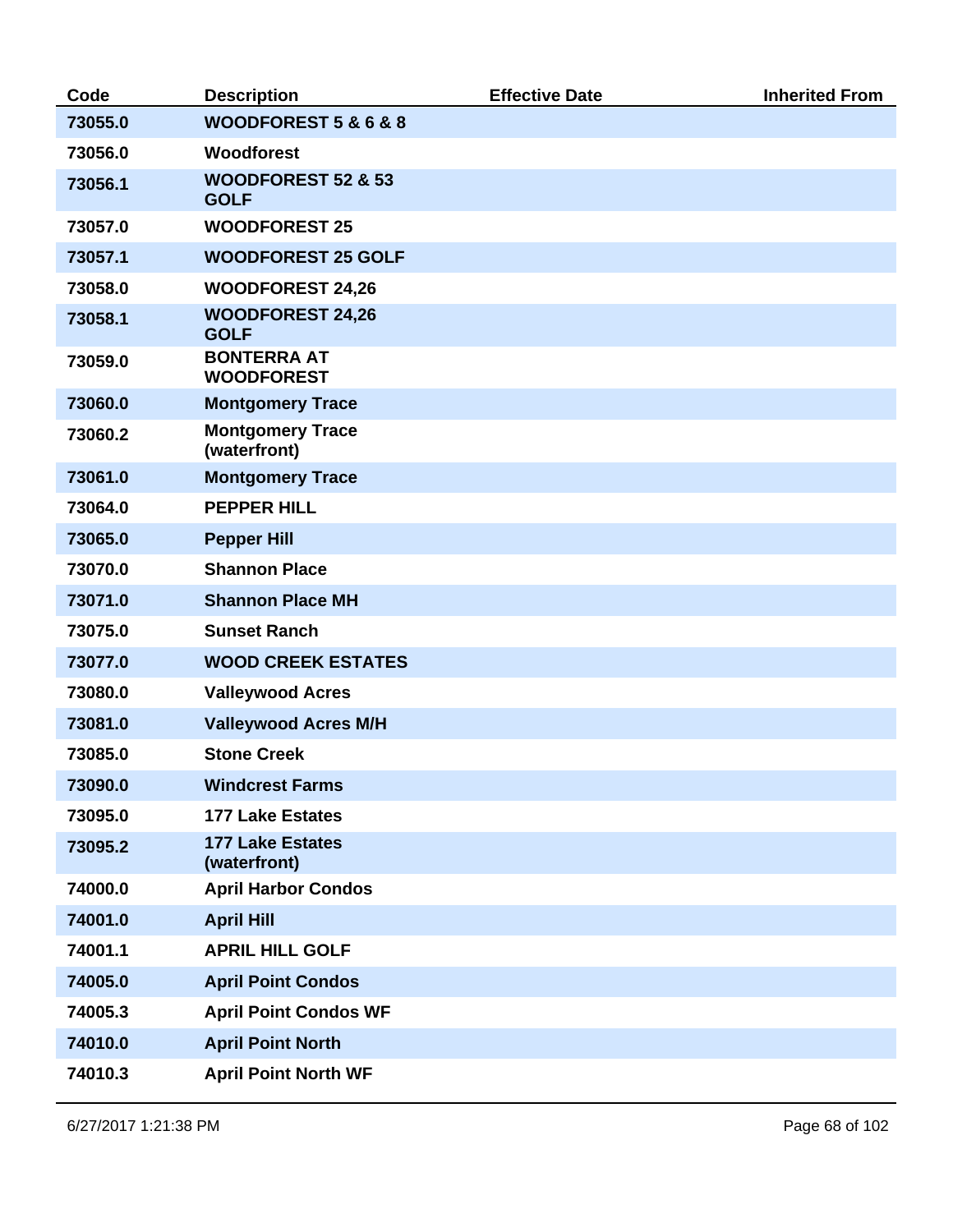| Code    | <b>Description</b>                        | <b>Effective Date</b> | <b>Inherited From</b> |
|---------|-------------------------------------------|-----------------------|-----------------------|
| 74011.0 | <b>April Point North</b>                  |                       |                       |
| 74015.0 | <b>April Sound</b>                        |                       |                       |
| 74015.1 | <b>April Sound (golf)</b>                 |                       |                       |
| 74015.3 | <b>April Sound (waterfront)</b>           |                       |                       |
| 74016.0 | <b>April Sound</b>                        |                       |                       |
| 74017.0 | <b>April Sound</b>                        |                       |                       |
| 74017.1 | <b>April Sound (golf)</b>                 |                       |                       |
| 74018.0 | <b>April Sound</b>                        |                       |                       |
| 74018.1 | <b>April Sound (golf)</b>                 |                       |                       |
| 74019.1 | <b>April Sound (golf)</b>                 |                       |                       |
| 74019.3 | <b>April Sound (waterfront)</b>           |                       |                       |
| 74020.0 | <b>April Sound</b>                        |                       |                       |
| 74020.1 | <b>April Sound (golf)</b>                 |                       |                       |
| 74020.3 | <b>April Sound (waterfront)</b>           |                       |                       |
| 74021.0 | <b>April Sound</b>                        |                       |                       |
| 74021.1 | <b>April Sound (golf)</b>                 |                       |                       |
| 74022.0 | <b>April Sound</b>                        |                       |                       |
| 74023.0 | <b>April Sound</b>                        |                       |                       |
| 74023.3 | <b>April Sound (waterfront)</b>           |                       |                       |
| 74024.0 | <b>April Sound</b>                        |                       |                       |
| 74024.1 | <b>April Sound (golf)</b>                 |                       |                       |
| 74025.1 | <b>April Sound (golf)</b>                 |                       |                       |
| 74026.0 | <b>April Sound</b>                        |                       |                       |
| 74026.3 | <b>April Sound (waterfront)</b>           |                       |                       |
| 74027.3 | <b>April Sound (Waterfront)</b>           |                       |                       |
| 74035.0 | <b>April Village</b>                      |                       |                       |
| 74040.0 | <b>April Villas</b>                       |                       |                       |
| 74045.3 | <b>Bay Pointe Estates</b><br>(waterfront) |                       |                       |
| 74050.3 | <b>Bentwater (waterfront)</b>             |                       |                       |
| 74051.0 | <b>Bentwater</b>                          |                       |                       |
| 74051.3 | <b>Bentwater (waterfront)</b>             |                       |                       |
|         |                                           |                       |                       |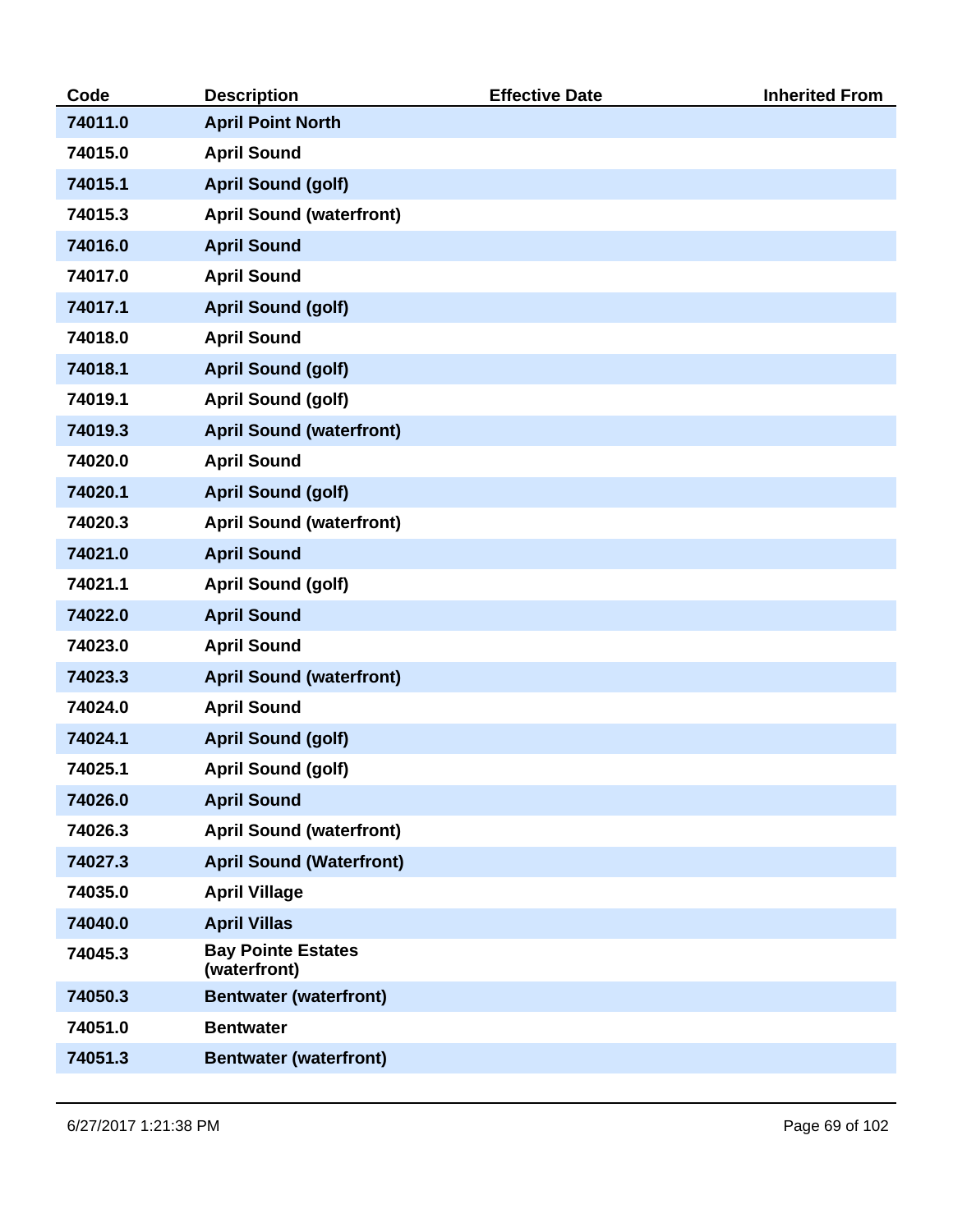| Code    | <b>Description</b>                         | <b>Effective Date</b> | <b>Inherited From</b> |
|---------|--------------------------------------------|-----------------------|-----------------------|
| 74052.0 | <b>Bentwater</b>                           |                       |                       |
| 74052.1 | <b>Bentwater (golf)</b>                    |                       |                       |
| 74052.3 | <b>Bentwater (waterfront)</b>              |                       |                       |
| 74053.0 | <b>Bentwater</b>                           |                       |                       |
| 74053.1 | <b>Bentwater (golf)</b>                    |                       |                       |
| 74053.3 | <b>Bentwater (waterfront)</b>              |                       |                       |
| 74056.0 | <b>Bentwater</b>                           |                       |                       |
| 74056.1 | <b>Bentwater (golf)</b>                    |                       |                       |
| 74056.3 | <b>Bentwater (waterfront)</b>              |                       |                       |
| 74057.3 | <b>Bentwater (waterfront)</b>              |                       |                       |
| 74058.1 | <b>Bentwater (golf)</b>                    |                       |                       |
| 74060.0 | <b>Bentwater</b>                           |                       |                       |
| 74063.1 | <b>Bentwater (golf)</b>                    |                       |                       |
| 74063.3 | <b>Bentwater (waterfront)</b>              |                       |                       |
| 74064.3 | <b>Bentwater (waterfront)</b>              |                       |                       |
| 74066.0 | <b>Bentwater</b>                           |                       |                       |
| 74067.3 | <b>Bentwater (waterfront)</b>              |                       |                       |
| 74072.3 | <b>Bentwater (waterfront)</b>              |                       |                       |
| 74075.0 | <b>Bentwater</b>                           |                       |                       |
| 74078.0 | <b>Bentwater</b>                           |                       |                       |
| 74079.4 | <b>LA VIE VILLAS WF</b>                    |                       |                       |
| 74080.0 | <b>Blue Heron Bay</b>                      |                       |                       |
| 74080.3 | <b>Blue Heron Bay</b><br>(waterfront)      |                       |                       |
| 74085.0 | <b>Bois D'arc Bend Estates</b>             |                       |                       |
| 74090.0 | <b>Cape Conroe</b>                         |                       |                       |
| 74090.2 | <b>Cape Conroe (private</b><br>waterfront) |                       |                       |
| 74090.3 | <b>Cape Conroe (small</b><br>waterfront)   |                       |                       |
| 74090.4 | <b>Cape Conroe (canal)</b>                 |                       |                       |
| 74091.3 | <b>Cape Conroe (large</b><br>waterfront)   |                       |                       |
| 74092.0 | <b>Cape Conroe</b>                         |                       |                       |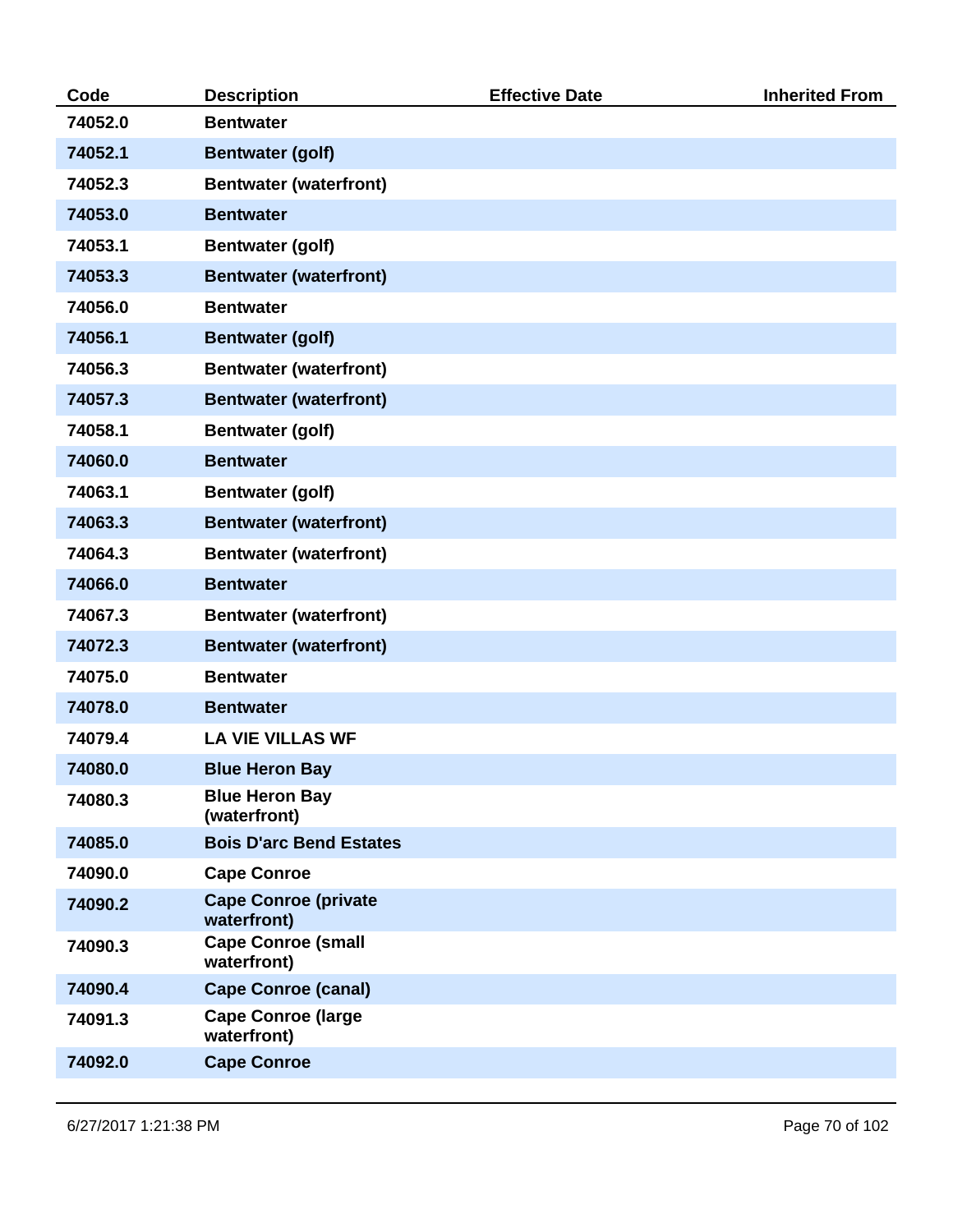| Code    | <b>Description</b>                                                       | <b>Effective Date</b> | <b>Inherited From</b> |
|---------|--------------------------------------------------------------------------|-----------------------|-----------------------|
| 74095.0 | <b>Capitol Hill Estates</b>                                              |                       |                       |
| 74096.0 | <b>Capitol Hill Estates M/H</b>                                          |                       |                       |
| 74100.0 | <b>Cliffs At South Shore</b>                                             |                       |                       |
| 74100.3 | <b>Cliffs At South Shore</b><br>(waterfront)                             |                       |                       |
| 74105.0 | <b>Colony Place Condos</b>                                               |                       |                       |
| 74105.3 | <b>COLONY PLACE CONDOS</b><br><b>WF</b>                                  |                       |                       |
| 74110.0 | <b>Crescent Cove</b>                                                     |                       |                       |
| 74110.3 | <b>Crescent Cove (waterfront)</b>                                        |                       |                       |
| 74115.0 | <b>Crestwood Farms</b>                                                   |                       |                       |
| 74116.0 | <b>Crestwood Farms M/H</b>                                               |                       |                       |
| 74120.0 | <b>Del Lago Estates</b>                                                  |                       |                       |
| 74120.3 | <b>Del Lago Estates</b><br>(waterfront)                                  |                       |                       |
| 74121.1 | Del Lago (golf)                                                          |                       |                       |
| 74122.1 | Del Lago (golf)                                                          |                       |                       |
| 74122.3 | Del Lago (waterfront)                                                    |                       |                       |
| 74123.1 | Del Lago (golf)                                                          |                       |                       |
| 74124.1 | Del Lago (golf)                                                          |                       |                       |
| 74125.1 | Del Lago (golf)                                                          |                       |                       |
| 74126.0 | <b>Del Lago</b>                                                          |                       |                       |
| 74127.0 | <b>Del Lago</b>                                                          |                       |                       |
| 74135.0 | <b>Diamondhead</b>                                                       |                       |                       |
| 74135.3 | <b>Diamondhead (waterfront)</b>                                          |                       |                       |
| 74140.0 | <b>Forest Lodge South</b>                                                |                       |                       |
| 74140.2 | <b>Oak Lawn Estates and</b><br><b>Forest Lodge South</b><br>(WATERFRONT) |                       |                       |
| 74145.0 | <b>Gemstone Estates</b>                                                  |                       |                       |
| 74145.3 | <b>Gemstone Estates</b><br>(waterfront)                                  |                       |                       |
| 74150.0 | <b>Golf Villas At Walden</b>                                             |                       |                       |
| 74150.1 | <b>Golf Villas At Walden (golf)</b>                                      |                       |                       |
| 74155.3 | <b>GRAND HARBOR 01 WF</b>                                                |                       |                       |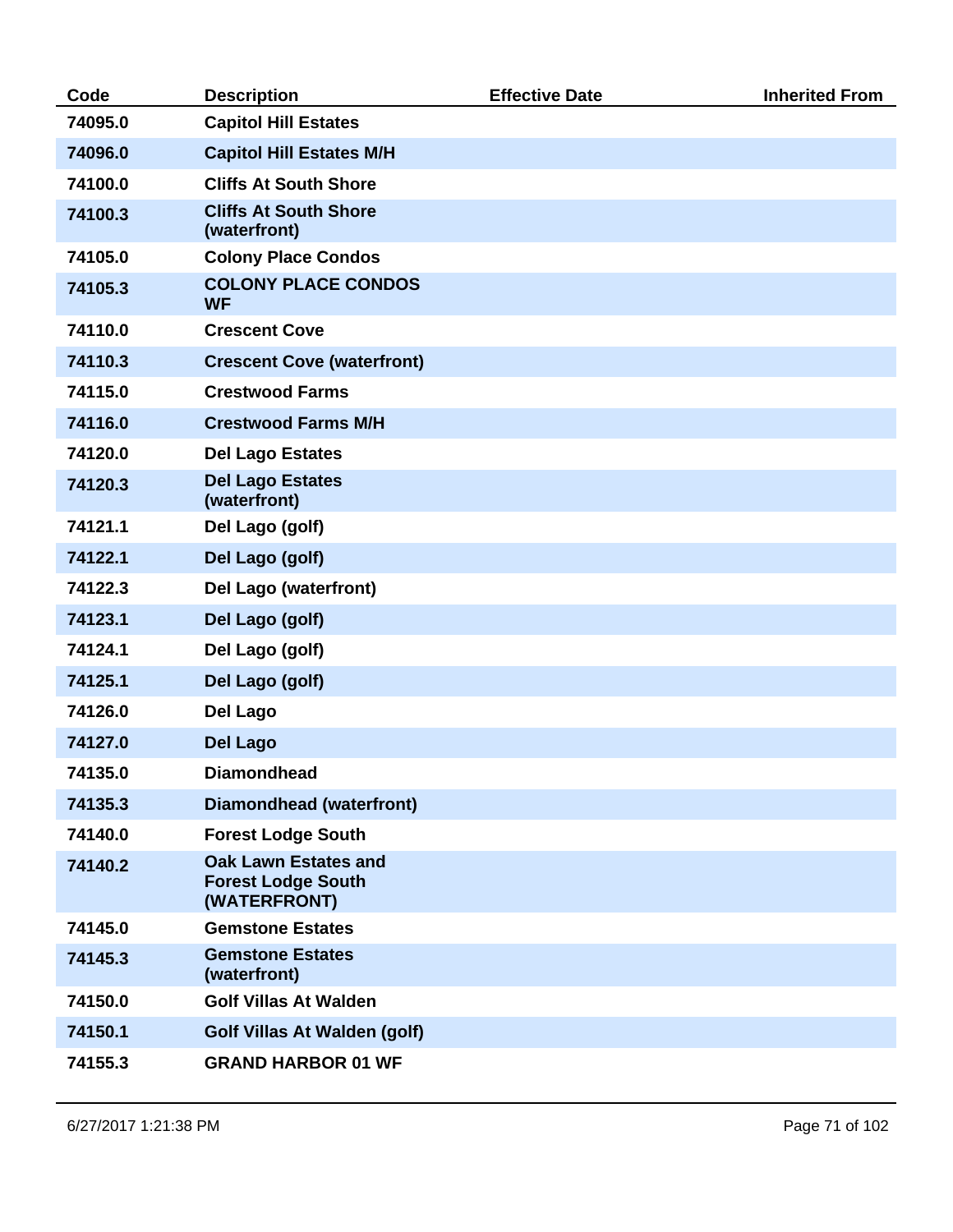| Code    | <b>Description</b>                     | <b>Effective Date</b> | <b>Inherited From</b> |
|---------|----------------------------------------|-----------------------|-----------------------|
| 74156.4 | <b>Grand Harbor WF</b>                 |                       |                       |
| 74157.0 | <b>Grand Harbor</b>                    |                       |                       |
| 74158.0 | <b>Grand Harbor</b>                    |                       |                       |
| 74159.0 | <b>Grand Harbor</b>                    |                       |                       |
| 74159.3 | <b>Grand Harbor (waterfront)</b>       |                       |                       |
| 74159.4 | <b>Grand Harbor (canal)</b>            |                       |                       |
| 74160.0 | <b>Grand Harbor</b>                    |                       |                       |
| 74161.0 | <b>Grand Harbor</b>                    |                       |                       |
| 74161.3 | <b>Grand Harbor (waterfront)</b>       |                       |                       |
| 74161.4 | <b>Grand Harbor (canal)</b>            |                       |                       |
| 74162.0 | <b>Grand Harbor</b>                    |                       |                       |
| 74162.4 | <b>Grand Harbor (canal)</b>            |                       |                       |
| 74170.0 | <b>Grandview</b>                       |                       |                       |
| 74170.3 | <b>Grandview (waterfront)</b>          |                       |                       |
| 74175.0 | <b>Harbor Point</b>                    |                       |                       |
| 74176.0 | <b>Harbor Point</b>                    |                       |                       |
| 74176.3 | <b>Harbor Point (waterfront)</b>       |                       |                       |
| 74180.0 | <b>Harbor Side</b>                     |                       |                       |
| 74180.3 | <b>Harbor Side (waterfront)</b>        |                       |                       |
| 74185.0 | <b>Havenshire</b>                      |                       |                       |
| 74190.0 | <b>Hilltop Ranch</b>                   |                       |                       |
| 74195.0 | <b>Holly Estates</b>                   |                       |                       |
| 74196.0 | <b>Holly Estates M/H</b>               |                       |                       |
| 74200.0 | <b>Hunters Landing</b>                 |                       |                       |
| 74200.3 | <b>Hunters Landing</b><br>(waterfront) |                       |                       |
| 74200.4 | <b>Hunters Landing (canal)</b>         |                       |                       |
| 74205.0 | <b>Kinkaid Farms</b>                   |                       |                       |
| 74206.0 | <b>Inverness-Del Lago</b>              |                       |                       |
| 74207.0 | <b>Inverness Condos</b>                |                       |                       |
| 74210.0 | La Posada At Walden<br>Condo           |                       |                       |
| 74215.0 | <b>Lake Bonanza</b>                    |                       |                       |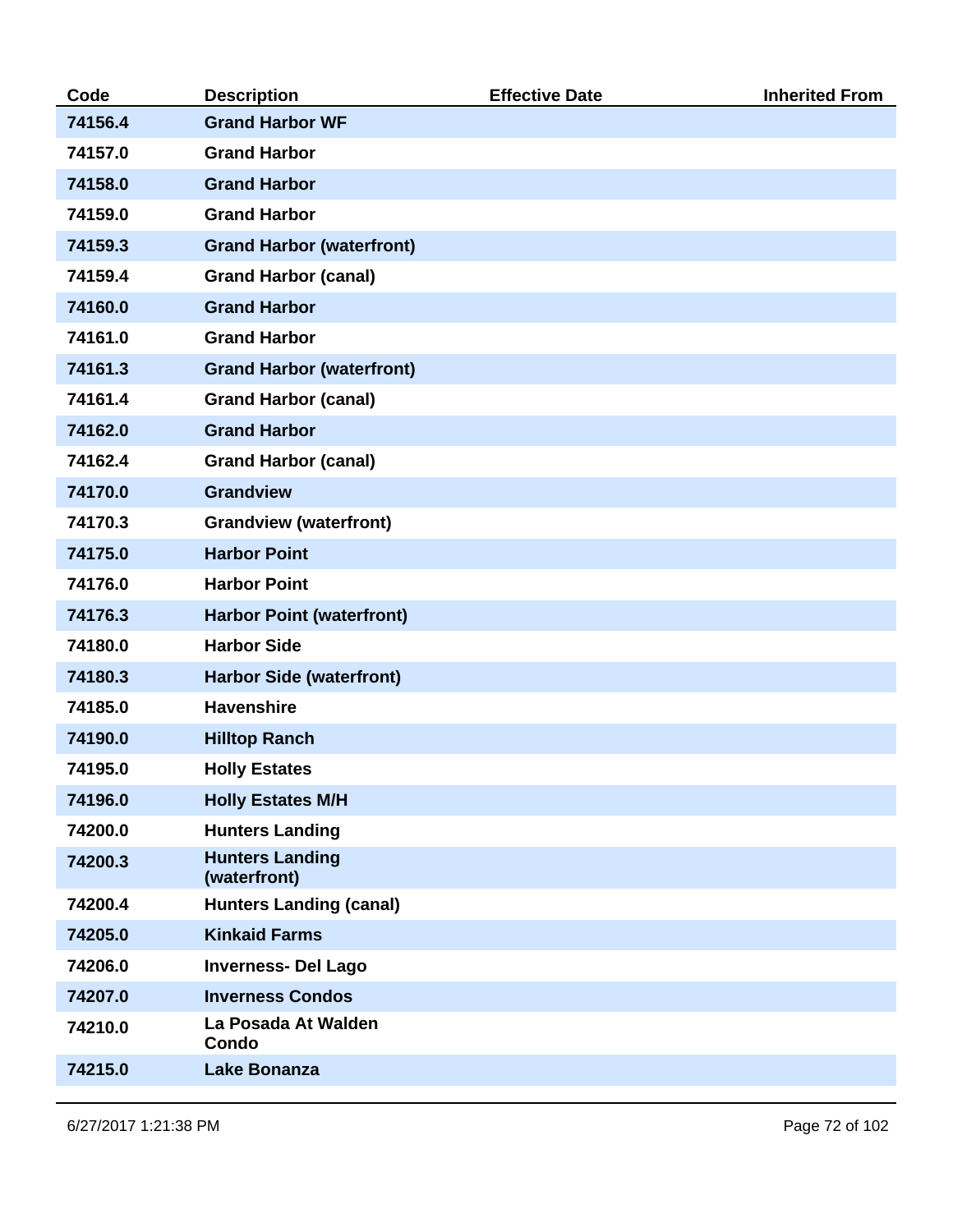| Code    | <b>Description</b>                               | <b>Effective Date</b> | <b>Inherited From</b> |
|---------|--------------------------------------------------|-----------------------|-----------------------|
| 74215.2 | Lake Bonanza (waterfront)                        |                       |                       |
| 74220.0 | <b>Lake Conroe Forest</b>                        |                       |                       |
| 74222.0 | <b>Lake Conroe Forest</b>                        |                       |                       |
| 74222.3 | <b>Lake Conroe Forest</b><br>(Conroe waterfront) |                       |                       |
| 74222.4 | <b>LAKE CONROE FOREST</b><br>(CANAL)             |                       |                       |
| 74230.0 | <b>Lake Conroe Village</b>                       |                       |                       |
| 74231.0 | <b>Lake Conroe Village M/H</b>                   |                       |                       |
| 74235.3 | <b>Lake Creek Estates WF</b>                     |                       |                       |
| 74240.0 | <b>Lake Forest Lodge</b>                         |                       |                       |
| 74240.2 | <b>Lake Forest Lodge</b><br>(waterfront)         |                       |                       |
| 74245.0 | <b>Lake Lorraine</b>                             |                       |                       |
| 74250.3 | <b>LAKE POINT CONDOS</b>                         |                       |                       |
| 74255.0 | <b>Lake Side Villas</b>                          |                       |                       |
| 74255.3 | <b>Lake Side Villas</b><br>(waterfront)          |                       |                       |
| 74260.0 | <b>Lake Walden Cove</b>                          |                       |                       |
| 74260.4 | <b>Lake Walden Cove (canal)</b>                  |                       |                       |
| 74261.0 | <b>Lake Walden Cove Condos</b>                   |                       |                       |
| 74265.3 | <b>Laketree WF</b>                               |                       |                       |
| 74270.0 | <b>Lakeview</b>                                  |                       |                       |
| 74275.0 | <b>Lakeview Terrace</b>                          |                       |                       |
| 74275.3 | <b>Lakeview Terrace</b><br>(waterfront)          |                       |                       |
| 74280.0 | <b>Lakeview Village</b>                          |                       |                       |
| 74280.3 | <b>Lake View Village</b><br>(Waterfront)         |                       |                       |
| 74285.0 | <b>Leisure Shores</b>                            |                       |                       |
| 74285.3 | <b>Leisure Shores</b><br>(waterfront)            |                       |                       |
| 74290.3 | <b>LUNDE'S POINT WF</b>                          |                       |                       |
| 74295.0 | <b>Marina View</b>                               |                       |                       |
| 74300.0 | <b>Marvins Gardens</b>                           |                       |                       |
| 74301.0 | <b>Marvins Gardens M/H</b>                       |                       |                       |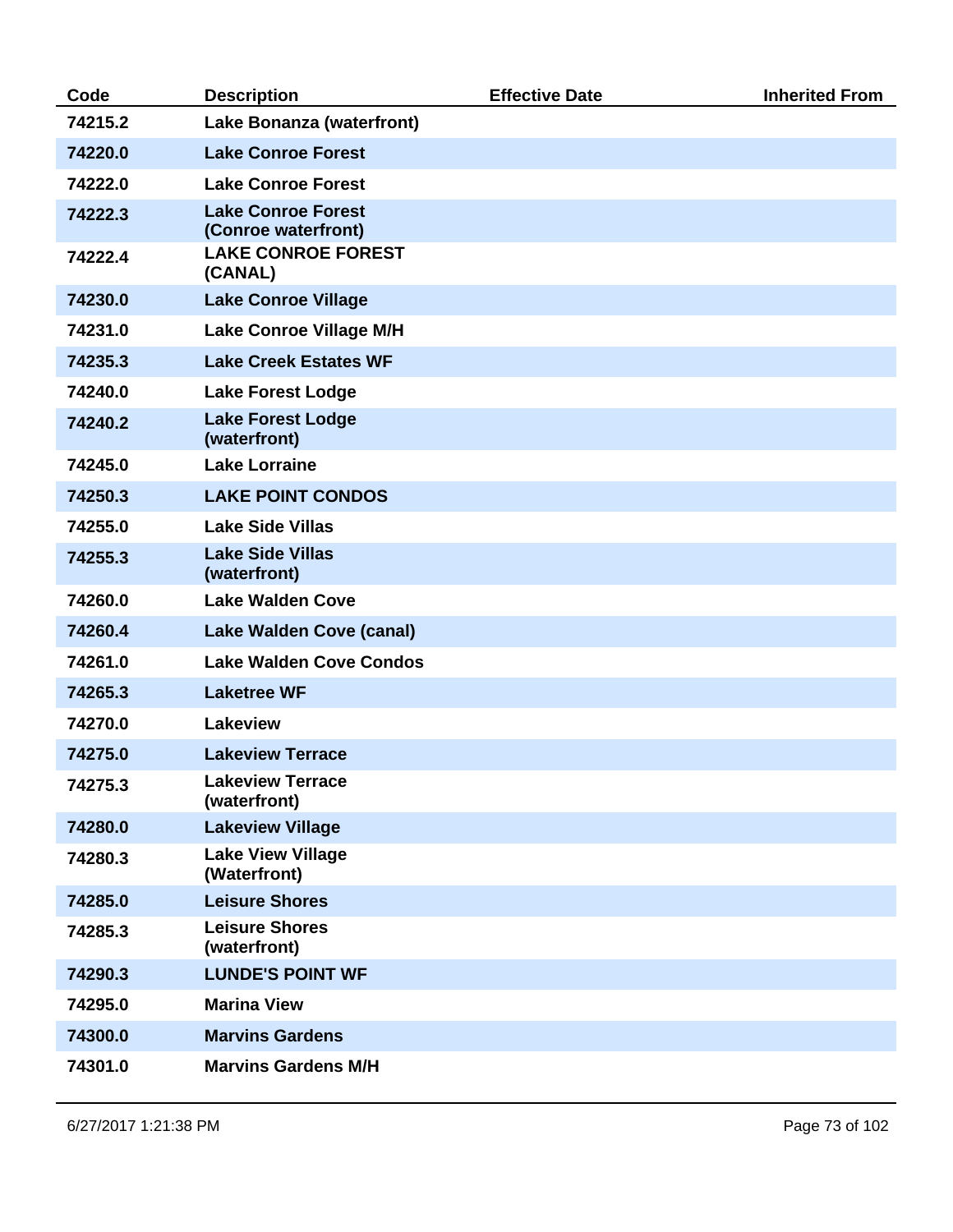| Code    | <b>Description</b>                                      | <b>Effective Date</b> | <b>Inherited From</b> |
|---------|---------------------------------------------------------|-----------------------|-----------------------|
| 74305.0 | <b>Oaklawn Estates And</b><br><b>Forest Lodge South</b> |                       |                       |
| 74310.0 | <b>Old Oak Estates</b>                                  |                       |                       |
| 74311.0 | <b>Old Oak Estates M/H</b>                              |                       |                       |
| 74315.0 | <b>Palm Beach Estates</b>                               |                       |                       |
| 74315.3 | <b>Palm Beach Estates</b><br>(waterfront)               |                       |                       |
| 74320.0 | <b>Pine Lake Club</b>                                   |                       |                       |
| 74321.0 | <b>Pine Lake Club Water View</b>                        |                       |                       |
| 74322.0 | <b>PINE LAKE CLUB</b><br><b>ACREAGE</b>                 |                       |                       |
| 74325.0 | <b>Rabon Hills</b>                                      |                       |                       |
| 74330.0 | <b>Regency Point</b>                                    |                       |                       |
| 74330.3 | <b>Regency Point (waterfront)</b>                       |                       |                       |
| 74335.0 | <b>Roman Hills</b>                                      |                       |                       |
| 74340.0 | <b>Saddle And Surrey Acres</b>                          |                       |                       |
| 74345.0 | <b>Singing Pines</b>                                    |                       |                       |
| 74350.0 | <b>South Shore Estates</b>                              |                       |                       |
| 74350.3 | <b>South Shore Estates</b><br>(waterfront)              |                       |                       |
| 74351.0 | <b>South Shore Estates</b>                              |                       |                       |
| 74352.0 | <b>South Shore Estates</b>                              |                       |                       |
| 74355.0 | <b>Stewart Creek Farms</b>                              |                       |                       |
| 74360.0 | <b>Stewart Hill</b>                                     |                       |                       |
| 74365.0 | <b>Summerset Acres</b>                                  |                       |                       |
| 74370.0 | <b>Sunrise Ranch</b>                                    |                       |                       |
| 74375.0 | <b>Tejascreek</b>                                       |                       |                       |
| 74380.0 | <b>The Cove At Walden</b>                               |                       |                       |
| 74380.3 | <b>The Cove At Walden</b><br>(waterfront)               |                       |                       |
| 74385.0 | The Eighteenth At Walden                                |                       |                       |
| 74390.0 | The Estates Of Walden                                   |                       |                       |
| 74390.3 | The Estates Of Walden<br>(waterfront)                   |                       |                       |
| 74395.4 | THE PALM TOWNHOMES<br>W/F                               |                       |                       |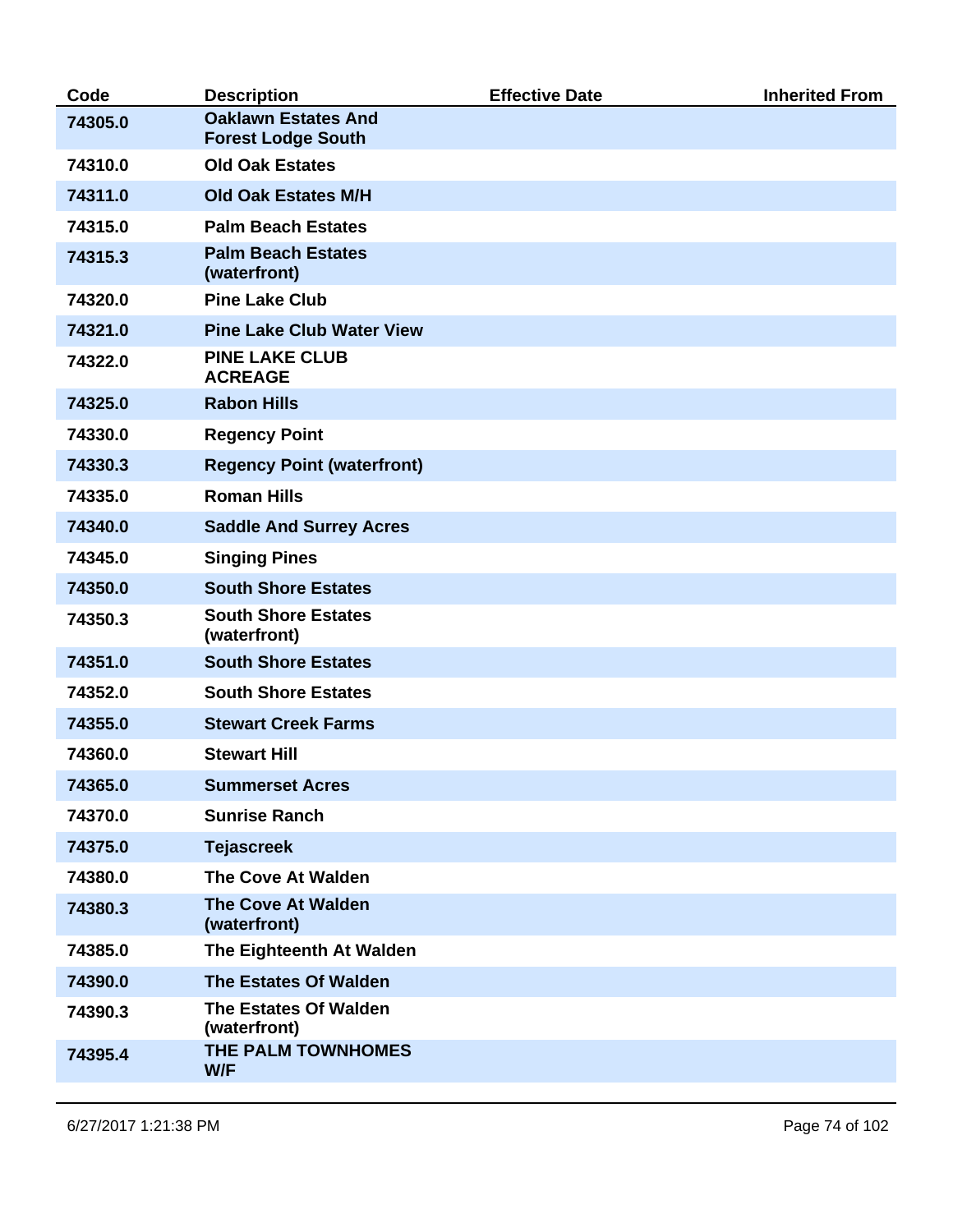| Code    | <b>Description</b>                            | <b>Effective Date</b> | <b>Inherited From</b> |
|---------|-----------------------------------------------|-----------------------|-----------------------|
| 74400.0 | The Point At Walden - 2<br><b>BDRM</b>        |                       |                       |
| 74401.0 | <b>THE POINT AT WALDEN - 1</b><br><b>BDRM</b> |                       |                       |
| 74405.0 | <b>Walden Harbour Village</b>                 |                       |                       |
| 74405.3 | <b>Walden Harbour Village</b><br>(waterfront) |                       |                       |
| 74410.3 | <b>WALDEN LODGE - WF</b>                      |                       |                       |
| 74415.0 | <b>Walden Marine Vistas</b>                   |                       |                       |
| 74415.3 | <b>Walden Marine Vistas</b><br>(waterfront)   |                       |                       |
| 74420.0 | <b>Walden Road Estates</b>                    |                       |                       |
| 74420.3 | <b>Walden Road Estates</b><br>(waterfront)    |                       |                       |
| 74425.0 | <b>Walden</b>                                 |                       |                       |
| 74425.1 | <b>Walden (golf)</b>                          |                       |                       |
| 74426.0 | <b>Walden</b>                                 |                       |                       |
| 74426.1 | <b>Walden (golf)</b>                          |                       |                       |
| 74427.3 | <b>Walden (waterfront)</b>                    |                       |                       |
| 74427.4 | <b>Walden (canal)</b>                         |                       |                       |
| 74428.0 | <b>Walden</b>                                 |                       |                       |
| 74428.1 | <b>Walden (golf)</b>                          |                       |                       |
| 74428.3 | <b>Walden (waterfront)</b>                    |                       |                       |
| 74428.4 | <b>Walden (canal)</b>                         |                       |                       |
| 74429.0 | <b>Walden</b>                                 |                       |                       |
| 74429.1 | <b>Walden (golf)</b>                          |                       |                       |
| 74429.3 | <b>Walden (waterfront)</b>                    |                       |                       |
| 74429.4 | <b>Walden (canal)</b>                         |                       |                       |
| 74430.0 | <b>Walden</b>                                 |                       |                       |
| 74430.3 | <b>Walden (waterfront)</b>                    |                       |                       |
| 74430.4 | <b>Walden (canal)</b>                         |                       |                       |
| 74431.0 | <b>Walden</b>                                 |                       |                       |
| 74431.3 | <b>Walden (waterfront)</b>                    |                       |                       |
| 74432.0 | Walden                                        |                       |                       |
| 74432.3 | <b>Walden (waterfront)</b>                    |                       |                       |
|         |                                               |                       |                       |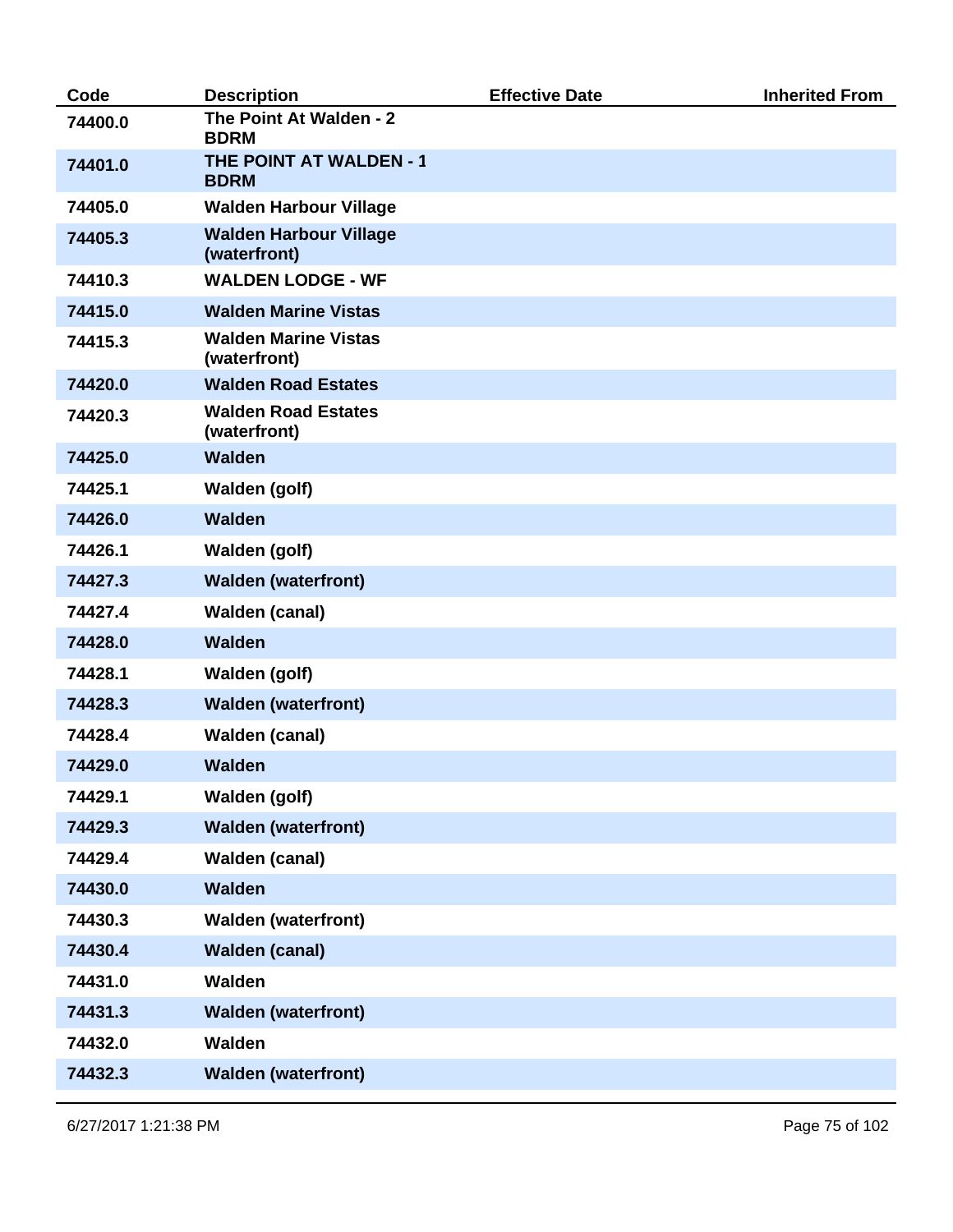| Code    | <b>Description</b>                                            | <b>Effective Date</b> | <b>Inherited From</b> |
|---------|---------------------------------------------------------------|-----------------------|-----------------------|
| 74433.0 | <b>Walden</b>                                                 |                       |                       |
| 74433.3 | <b>Walden (waterfront)</b>                                    |                       |                       |
| 74434.0 | Walden                                                        |                       |                       |
| 74434.3 | <b>Walden (waterfront)</b>                                    |                       |                       |
| 74435.0 | Walden                                                        |                       |                       |
| 74435.3 | <b>Walden (waterfront)</b>                                    |                       |                       |
| 74436.0 | Walden                                                        |                       |                       |
| 74437.0 | <b>Walden</b>                                                 |                       |                       |
| 74437.3 | <b>Walden (waterfront)</b>                                    |                       |                       |
| 74438.0 | <b>Walden</b>                                                 |                       |                       |
| 74438.3 | <b>Walden (waterfront)</b>                                    |                       |                       |
| 74439.0 | <b>Walden</b>                                                 |                       |                       |
| 74439.3 | <b>Walden (waterfront)</b>                                    |                       |                       |
| 74439.4 | <b>Walden (canal)</b>                                         |                       |                       |
| 74450.0 | <b>Water Oak</b>                                              |                       |                       |
| 74450.3 | <b>Water Oak (waterfront)</b>                                 |                       |                       |
| 74450.4 | <b>WATER OAK - Canal</b>                                      |                       |                       |
| 74455.0 | <b>Waters Edge</b>                                            |                       |                       |
| 74455.3 | <b>Waters Edge (waterfront)</b>                               |                       |                       |
| 74460.0 | <b>West Palm Villas On</b><br><b>Walden Road</b>              |                       |                       |
| 74460.3 | <b>West Palm Villas On</b><br><b>Walden Road (waterfront)</b> |                       |                       |
| 74465.4 | <b>RIVERSTONE POINT</b><br><b>CANAL</b>                       |                       |                       |
| 74470.3 | <b>Island @ Grand Harbor</b>                                  |                       |                       |
| 74475.3 | <b>Leisure Cove</b>                                           |                       |                       |
| 74480.0 | <b>Oak Trails</b>                                             |                       |                       |
| 74485.3 | <b>River Road Estates</b><br><b>Waterfront</b>                |                       |                       |
| 74490.0 | <b>Bentwater</b>                                              |                       |                       |
| 74490.3 | <b>Bentwater (waterfront)</b>                                 |                       |                       |
| 74491.3 | <b>Bentwater (waterfront)</b>                                 |                       |                       |
| 74492.3 | <b>Bentwater (Island Point)</b>                               |                       |                       |
|         |                                                               |                       |                       |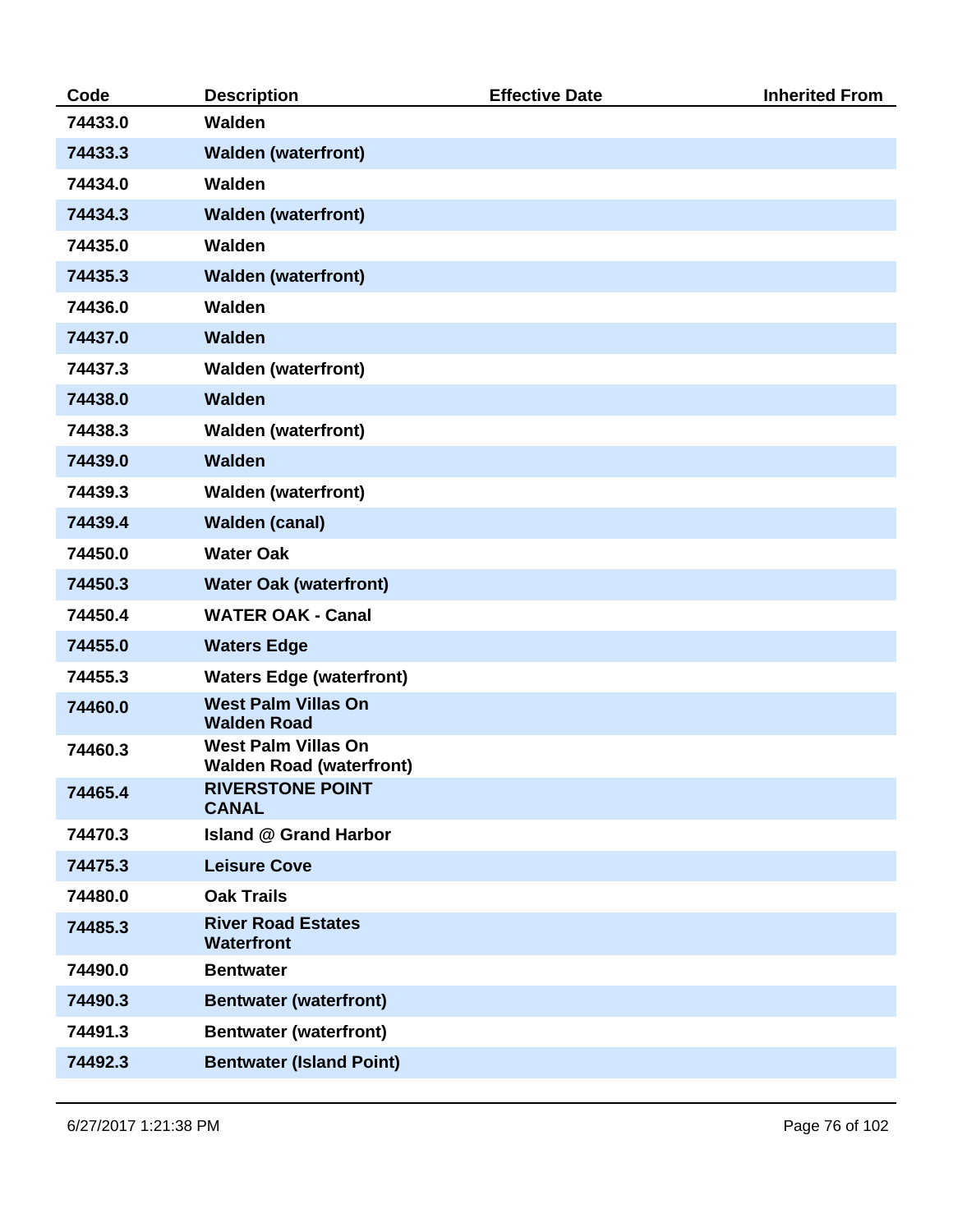| Code    | <b>Description</b>                              | <b>Effective Date</b> | <b>Inherited From</b> |
|---------|-------------------------------------------------|-----------------------|-----------------------|
| 74493.0 | <b>Bentwater</b>                                |                       |                       |
| 74493.1 | <b>Bentwater (Golf)</b>                         |                       |                       |
| 74495.0 | <b>Estates of Mia Lago</b>                      |                       |                       |
| 74495.2 | <b>Estates of Mia Lago</b><br>(Waterfront)      |                       |                       |
| 74496.0 | <b>Villas of Mia Lago</b>                       |                       |                       |
| 74500.0 | <b>Melville Townhomes</b>                       |                       |                       |
| 74505.3 | <b>Villa San Marino</b>                         |                       |                       |
| 74510.0 | <b>Watermark</b>                                |                       |                       |
| 74515.0 | <b>Waterstone</b>                               |                       |                       |
| 74515.4 | <b>Waterstone (Canal)</b>                       |                       |                       |
| 75000.0 | <b>Bear Canyons</b>                             |                       |                       |
| 75005.0 | <b>Big Oak Estates</b>                          |                       |                       |
| 75006.0 | <b>Big Oak Estates M/H</b>                      |                       |                       |
| 75010.0 | <b>Big Oak Ranchettes</b>                       |                       |                       |
| 75015.0 | <b>Clear Water Cove</b>                         |                       |                       |
| 75015.3 | <b>Clear Water Cove</b><br>(waterfront)         |                       |                       |
| 75015.4 | <b>Clear Water Cove (canal)</b>                 |                       |                       |
| 75020.3 | <b>CLEAR WATER POINT WF</b>                     |                       |                       |
| 75025.0 | <b>Falcon Sound On The Lake</b>                 |                       |                       |
| 75025.3 | <b>Falcon Sound On The Lake</b><br>(waterfront) |                       |                       |
| 75030.0 | <b>Flamingo Lakes</b>                           |                       |                       |
| 75031.0 | <b>Flamingo Lakes M/H</b>                       |                       |                       |
| 75035.0 | <b>Forest Woods</b>                             |                       |                       |
| 75036.0 | <b>Forest Woods M/H</b>                         |                       |                       |
| 75040.0 | <b>Hidden Forest Estates</b>                    |                       |                       |
| 75041.0 | <b>Hidden Forest Estates M/H</b>                |                       |                       |
| 75045.0 | <b>Hunter's Point</b>                           |                       |                       |
| 75045.3 | <b>Hunter's Point (waterfront)</b>              |                       |                       |
| 75050.0 | <b>Lake Conroe Terrace</b>                      |                       |                       |
| 75055.0 | <b>Lakewood Farms</b>                           |                       |                       |
| 75060.0 | <b>Little Sam Forest</b>                        |                       |                       |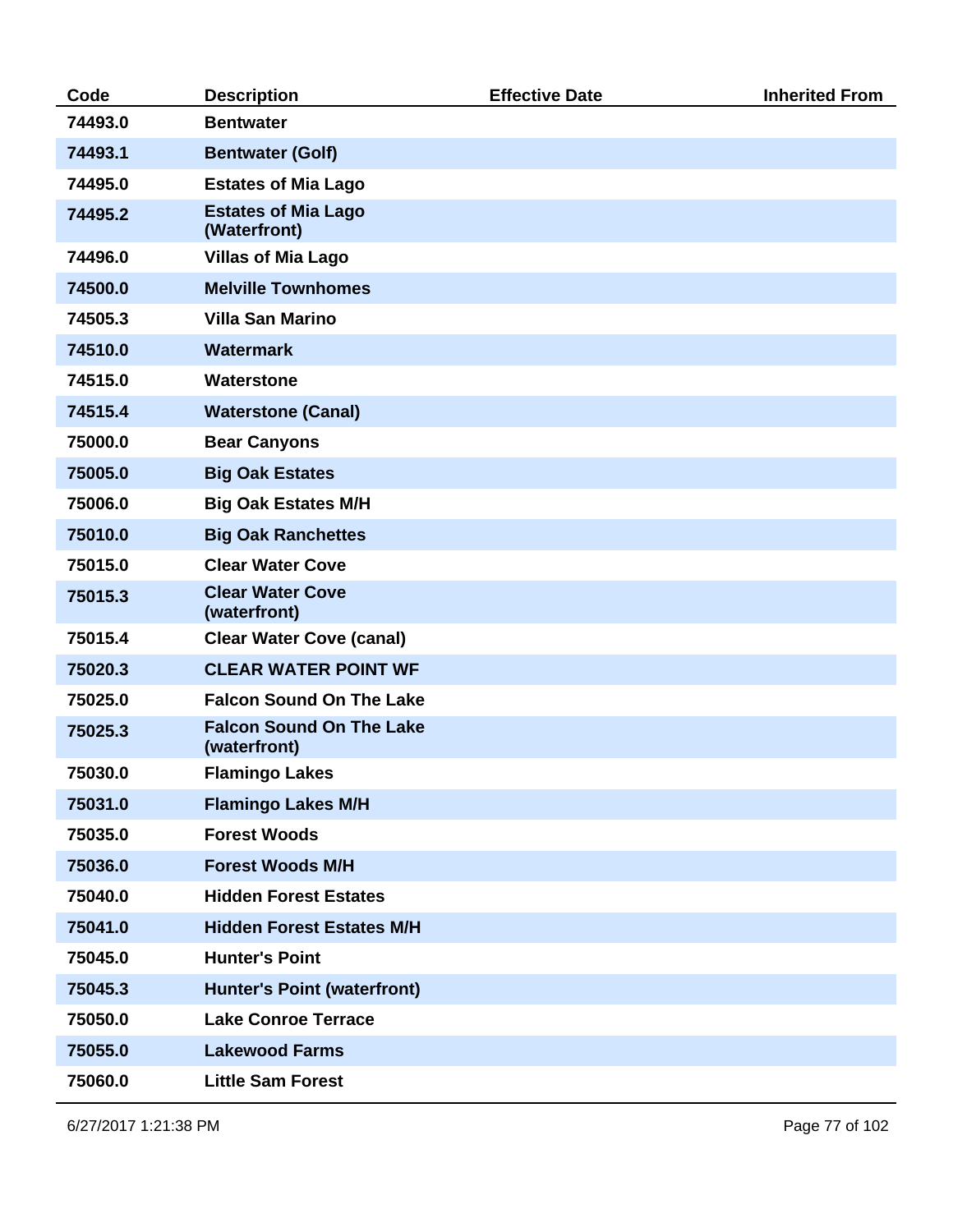| 75061.0 | <b>Little Sam Forest M/H</b>                                                   |  |
|---------|--------------------------------------------------------------------------------|--|
|         |                                                                                |  |
| 75065.0 | <b>Mount Pleasant Heights</b>                                                  |  |
| 75070.0 | <b>Mount Pleasant Lake</b>                                                     |  |
| 75071.0 | <b>Mount Pleasant Lake MH</b>                                                  |  |
| 75075.0 | <b>Mount Pleasant Village</b>                                                  |  |
| 75076.0 | <b>Mount Pleasant Village</b><br>M/H                                           |  |
| 75080.0 | <b>Paradise Point</b><br><b>Condominiums</b>                                   |  |
| 75085.0 | <b>Pinebush</b>                                                                |  |
| 75090.0 | Sundaywood                                                                     |  |
| 75095.0 | <b>Walding Woods</b>                                                           |  |
| 75096.0 | <b>Walding Woods M/H</b>                                                       |  |
| 75100.0 | <b>Willing Acres</b>                                                           |  |
| 75105.0 | <b>Windmill Cove</b>                                                           |  |
| 75105.3 | <b>Windmill Cove (waterfront)</b>                                              |  |
| 75110.0 | <b>Lake Mount Pleasant Road</b><br><b>Estates</b>                              |  |
| 75115.3 | <b>Playa Vista Conroe</b><br><b>Condos</b>                                     |  |
| 80000.C | <b>CONROE PROPER</b>                                                           |  |
| 80005.C | <b>MONTGOMERY COUNTY</b><br><b>AIRPORT</b>                                     |  |
| 81000.0 | <b>Cedar Hills Forest</b>                                                      |  |
| 81001.0 | <b>Cedar Hills Forest M/H</b>                                                  |  |
| 81005.0 | <b>Chapel Woods</b>                                                            |  |
| 81006.0 | <b>Chapel Woods M/H</b>                                                        |  |
| 8131.C  | <b>SCO CWT VILLAGES - E</b><br><b>OF 145</b>                                   |  |
| 8132.C  | <b>SCO CWT VILLAGES - W</b><br><b>OF 145</b>                                   |  |
| 8133.C  | <b>SCO CWT TOWN CENTER</b><br><b>&amp; EAST SHORE LAKE</b><br><b>WOODLANDS</b> |  |
| 8134.C  | <b>SCO CWT FRONTS 145</b>                                                      |  |
| 8135.C  | <b>SCO CWT FRONTS</b><br><b>RESEARCH FOREST</b>                                |  |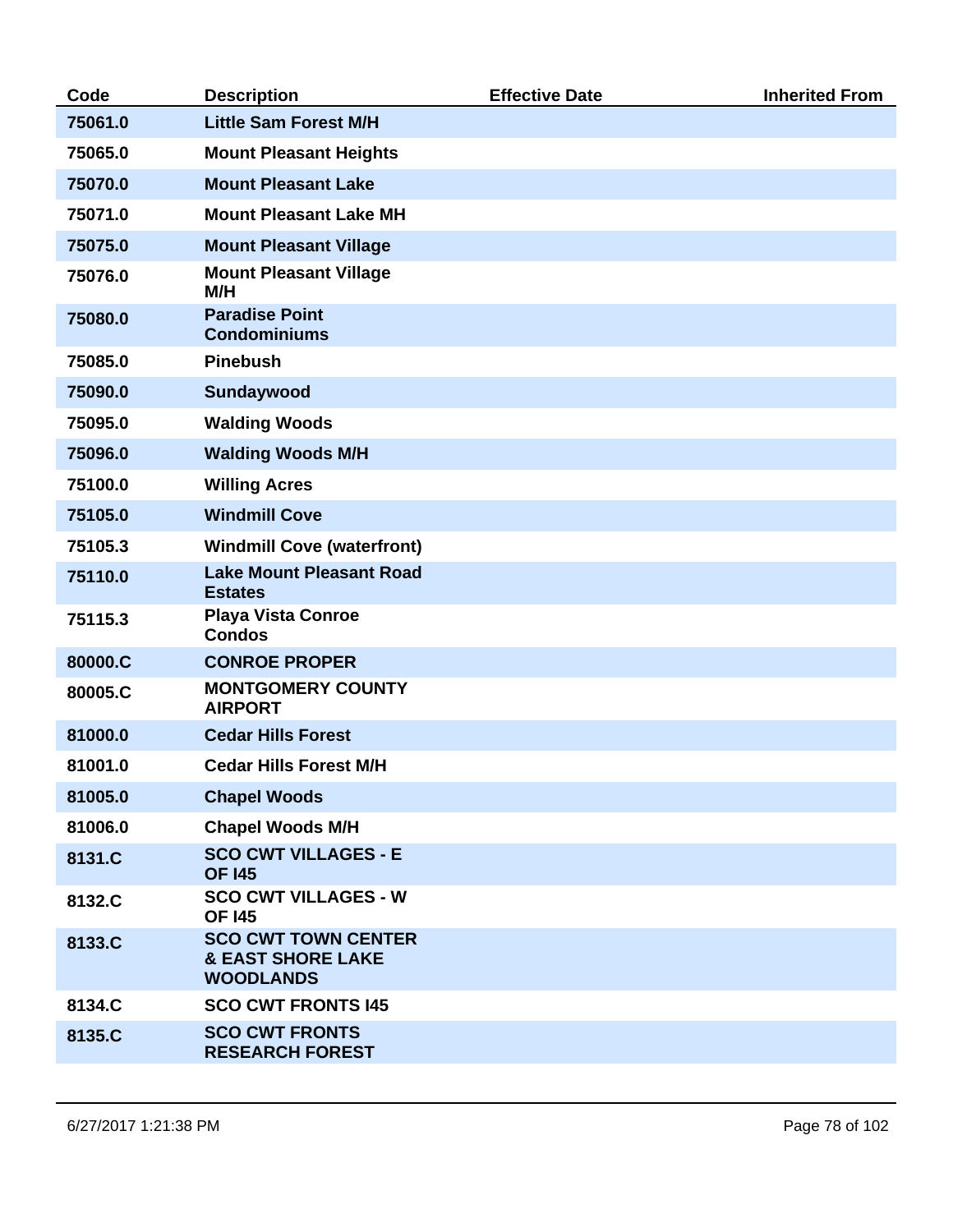| Code   | <b>Description</b>                                                                       | <b>Effective Date</b> | <b>Inherited From</b> |
|--------|------------------------------------------------------------------------------------------|-----------------------|-----------------------|
| 8136.C | <b>SCO CWT FRONTS</b><br><b>WOODLANDS PKWY</b>                                           |                       |                       |
| 8137.C | <b>SCO CWT FRONTS SH242</b><br>- W OF 145                                                |                       |                       |
| 8138.C | <b>SCO CWT FRONTS SH242</b><br>- E OF 145                                                |                       |                       |
| 8139.C | <b>SCO CITY OF</b><br><b>SHENANDOAH NON-145</b><br><b>FRONTAGE</b>                       |                       |                       |
| 8140.C | <b>SCO CITY OF</b><br><b>SHENANDOAH FRONTS</b><br>145                                    |                       |                       |
| 8141.C | <b>SCO CITY OF OAK RIDGE</b>                                                             |                       |                       |
| 8142.C | <b>SCO (OAK RIDGE NORTH</b><br>01)                                                       |                       |                       |
| 8143.C | <b>145 FRONT CITY OF OAK</b><br><b>RIDGE</b>                                             |                       |                       |
| 8145.C | <b>SCO CWT REGENCY</b><br><b>OFFICE CONDOMINIUMS</b>                                     |                       |                       |
| 8147.C | <b>SCO CWT FOREST RIDGE</b><br><b>OFFICE CONDOS</b>                                      |                       |                       |
| 8161.C | <b>SCO NONCITY FRONT</b><br><b>RAYFORD RD</b>                                            |                       |                       |
| 8162.C | <b>SCO NONCITY FRONT</b><br><b>SAWDUST RD (NON-CWT)</b>                                  |                       |                       |
| 8163.C | <b>AREA 5 NONCITY - S OF</b><br><b>WOODLANDS PKWY &amp; W</b><br><b>OF 145</b>           |                       |                       |
| 8164.C | <b>AREA 6 NONCITY - S OF</b><br><b>FM1488 &amp; N OF SH242</b><br>(COLLEGE PKWY)         |                       |                       |
| 8165.C | <b>AREA 7 NONCITY - N OF</b><br><b>SH242, E OF 145 TO SAN</b><br><b>JAC RVR</b>          |                       |                       |
| 8166.C | <b>AREA 8 NONCITY - S OF</b><br><b>SH242, N OF RAYFORD</b><br><b>RD, E OF I45CONT'D</b>  |                       |                       |
| 8167.C | <b>AREA 9 NONCITY - S OF</b><br><b>RAYFORD DR, BTWN 145 &amp;</b><br><b>RILEY FUZZEL</b> |                       |                       |
| 8168.C | <b>SCO SOUTH OF FM1488</b>                                                               |                       |                       |
| 8169.C | <b>BROWNSTONE OFFICE</b><br><b>CONDOMINIUMS</b>                                          |                       |                       |
| 8170.C | <b>FRONT 145 OAK RIDGE</b><br><b>NORTH SECTIONS: 01 02</b><br>& 03 (NON-CITY)            |                       |                       |
|        |                                                                                          |                       |                       |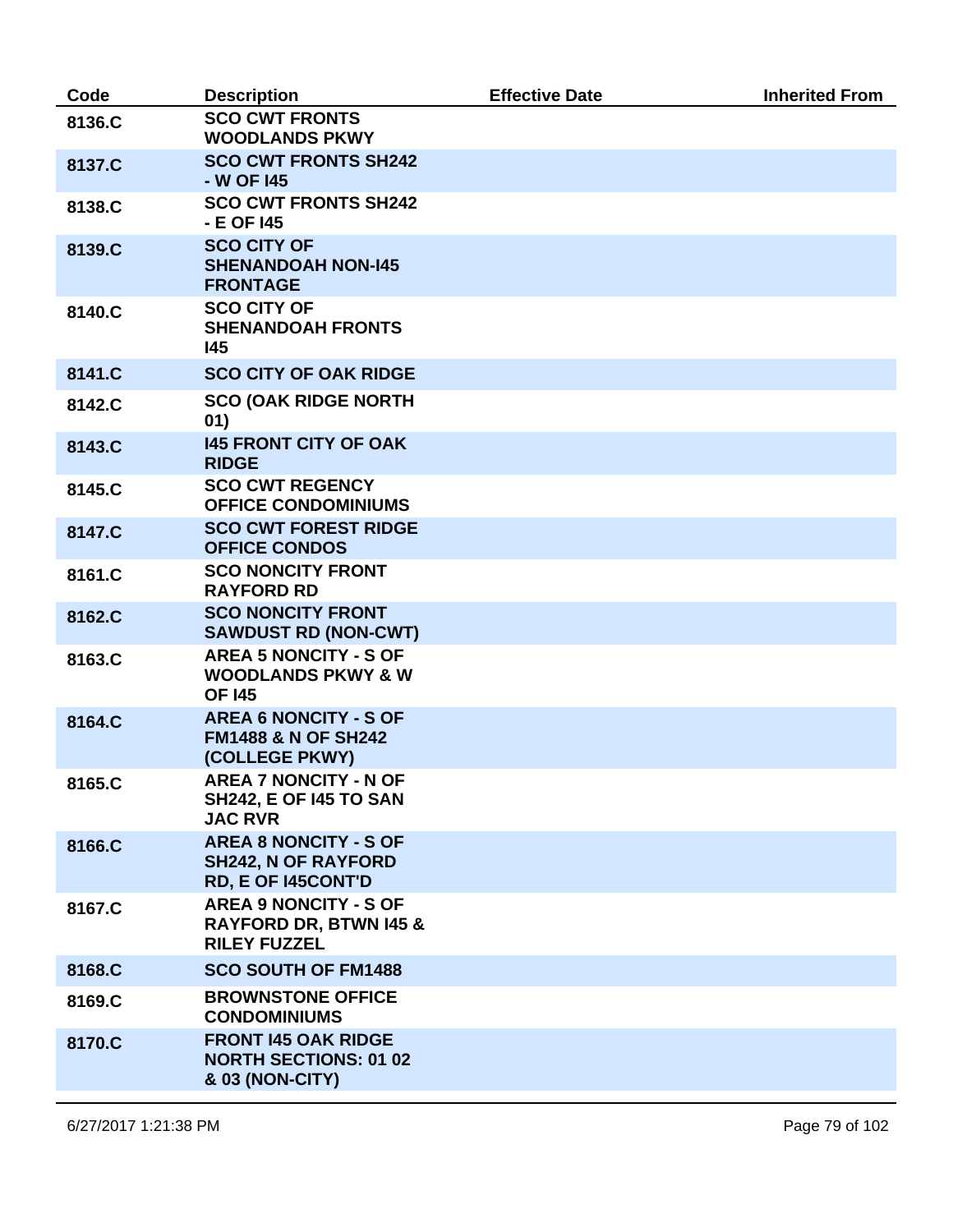| Code     | <b>Description</b>                                                      | <b>Effective Date</b> | <b>Inherited From</b> |
|----------|-------------------------------------------------------------------------|-----------------------|-----------------------|
| 8171.C   | <b>BROWNSTONE OFFICE</b><br><b>CONDOMINIUMS SEC 02</b>                  |                       |                       |
| 8172.C   | <b>GROGANS RIDGE OFFICE</b><br><b>CONDOS</b>                            |                       |                       |
| 8173.C   | <b>PORTOFINO PLAZA</b><br><b>OFFICE CONDOS</b>                          |                       |                       |
| 8174.C   | <b>WOODFOREST OFFICE</b><br><b>CONDOS</b>                               |                       |                       |
| 8175.C   | <b>PINE FOREST OFFICE</b><br><b>CONDOS</b>                              |                       |                       |
| 8176.C   | <b>WOODGROVE OFFICE</b><br><b>PARK</b>                                  |                       |                       |
| 835353.C | <b>CONROE OFFICE</b><br><b>BUILDING LR</b>                              |                       |                       |
| 83730.C  | <b>CONROE CITY MISC</b><br><b>RETAIL SINGLE TENANT</b>                  |                       |                       |
| 839783.C | <b>CONROE CITY OFFICE</b><br><b>WAREHOUSE MUTIL-USE</b><br><b>SALES</b> |                       |                       |
| 90000.C  | <b>CONREO ISD</b><br><b>COMMERCIAL</b>                                  |                       |                       |
| 91020.0  | VOCW <sub>5</sub>                                                       |                       |                       |
| 91030.1  | <b>VOCW 7 Golf</b>                                                      |                       |                       |
| 91035.0  | VOCW <sub>8</sub>                                                       |                       |                       |
| 91040.0  | VOCW <sub>9</sub>                                                       |                       |                       |
| 91050.1  | VOCW 11 Golf                                                            |                       |                       |
| 91070.0  | <b>VOCW 15</b>                                                          |                       |                       |
| 91105.C  | <b>VOCW 99 Commercial</b>                                               |                       |                       |
| 92000.0  | VOSR <sub>1</sub>                                                       |                       |                       |
| 92005.0  | <b>VOSR 2</b>                                                           |                       |                       |
| 92010.0  | <b>VOSR 3</b>                                                           |                       |                       |
| 92015.0  | VOSR 4                                                                  |                       |                       |
| 92020.0  | <b>VOSR 5</b>                                                           |                       |                       |
| 92025.0  | VOSR 6                                                                  |                       |                       |
| 92030.0  | <b>VOSR7</b>                                                            |                       |                       |
| 92035.0  | <b>VOSR 8</b>                                                           |                       |                       |
| 92040.0  | <b>VOSR 9</b>                                                           |                       |                       |
| 92050.C  | <b>VOSR 11 Commercial</b>                                               |                       |                       |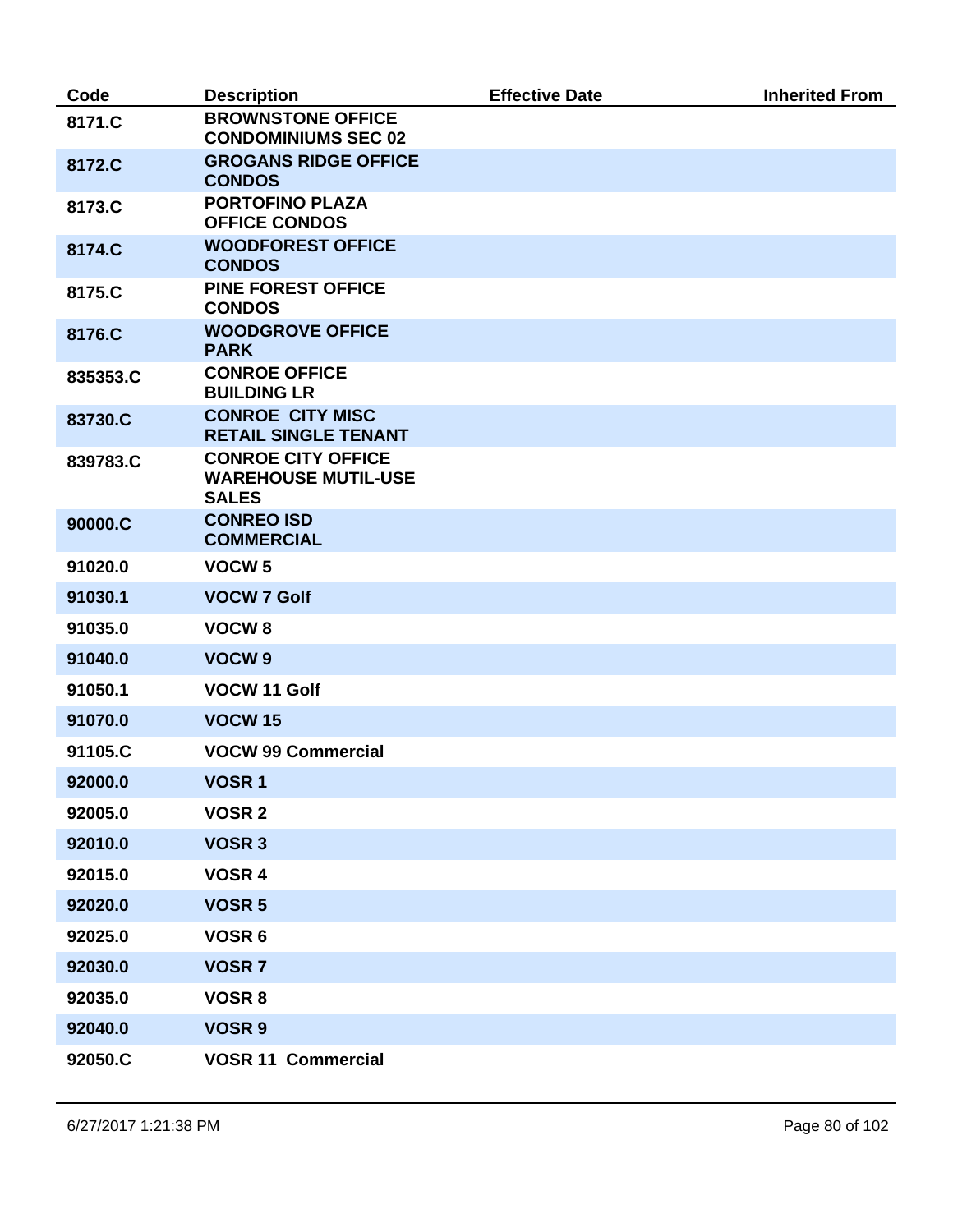| Code    | <b>Description</b>        | <b>Effective Date</b> | <b>Inherited From</b> |
|---------|---------------------------|-----------------------|-----------------------|
| 92055.0 | <b>VOSR 12</b>            |                       |                       |
| 92055.C | <b>VOSR 12 Commercial</b> |                       |                       |
| 92060.0 | <b>VOSR 13</b>            |                       |                       |
| 92065.0 | <b>VOSR 14</b>            |                       |                       |
| 92070.0 | <b>VOSR 15</b>            |                       |                       |
| 92075.0 | <b>VOSR 16</b>            |                       |                       |
| 92080.0 | <b>VOSR 17</b>            |                       |                       |
| 92085.0 | <b>VOSR 18</b>            |                       |                       |
| 92090.0 | <b>VOSR 19</b>            |                       |                       |
| 92095.0 | <b>VOSR 20</b>            |                       |                       |
| 92100.0 | <b>VOSR 21</b>            |                       |                       |
| 92105.C | <b>VOSR 22 Commercial</b> |                       |                       |
| 92110.0 | <b>VOSR 23</b>            |                       |                       |
| 92110.1 | VOSR 23 Golf              |                       |                       |
| 92115.0 | <b>VOSR 24</b>            |                       |                       |
| 92120.0 | <b>VOSR 25</b>            |                       |                       |
| 92125.0 | <b>VOSR 26</b>            |                       |                       |
| 92130.0 | <b>VOSR 27</b>            |                       |                       |
| 92135.C | <b>VOSR 28 Commercial</b> |                       |                       |
| 92140.0 | <b>VOSR 29</b>            |                       |                       |
| 92141.0 | <b>VOSR 29</b>            |                       |                       |
| 92145.0 | <b>VOSR 30</b>            |                       |                       |
| 92150.C | <b>VOSR 31 Commercial</b> |                       |                       |
| 92155.0 | <b>VOSR 32</b>            |                       |                       |
| 92160.0 | <b>VOSR 33</b>            |                       |                       |
| 92160.1 | VOSR 33 Golf              |                       |                       |
| 92165.0 | <b>VOSR 34</b>            |                       |                       |
| 92170.C | <b>VOSR 35 Commercial</b> |                       |                       |
| 92175.0 | <b>VOSR 36</b>            |                       |                       |
| 92180.0 | <b>VOSR 37</b>            |                       |                       |
| 92185.0 | <b>VOSR 38</b>            |                       |                       |
| 92195.0 | <b>VOSR 39,40,55</b>      |                       |                       |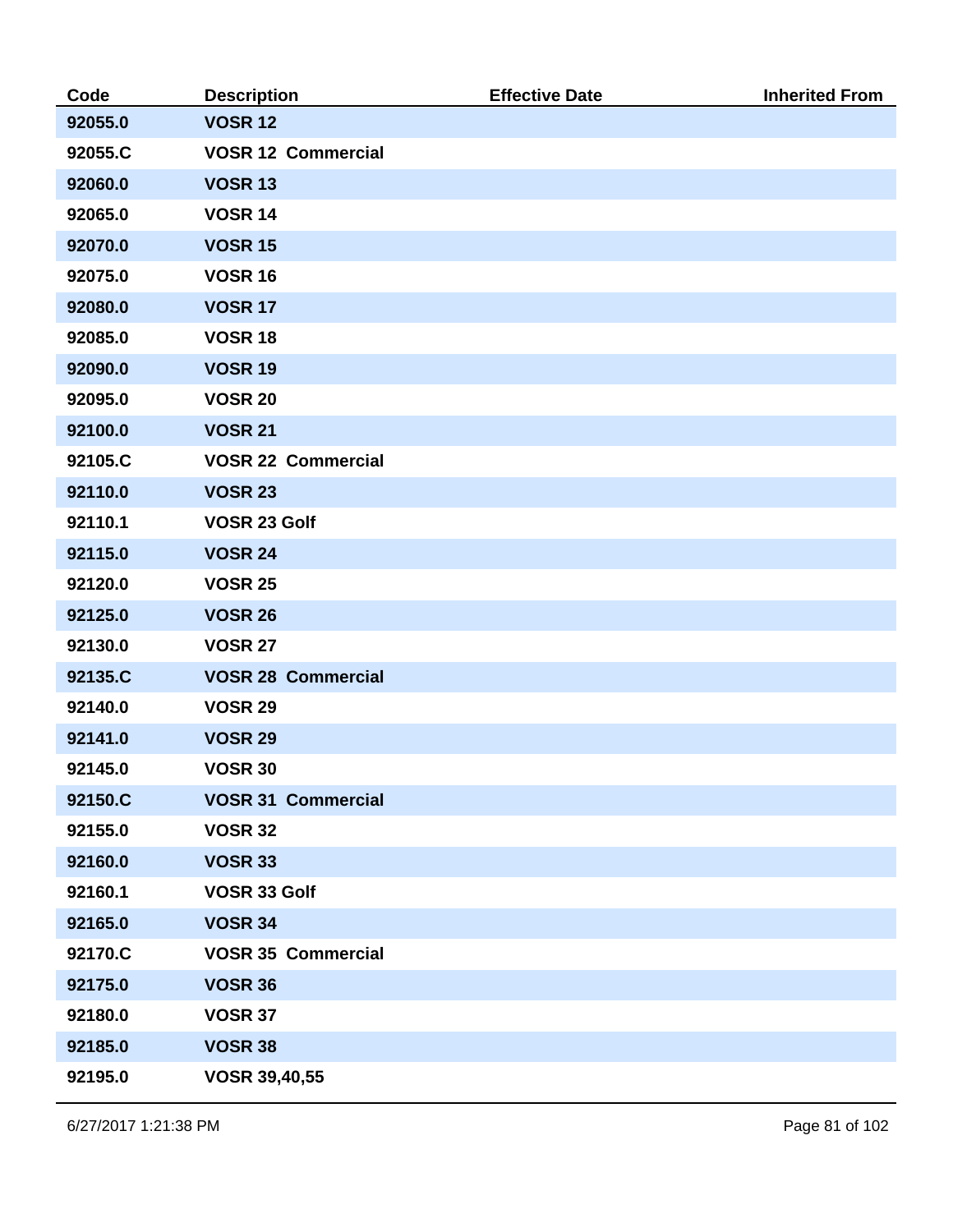| Code    | <b>Description</b>                       | <b>Effective Date</b> | <b>Inherited From</b> |
|---------|------------------------------------------|-----------------------|-----------------------|
| 92205.0 | <b>VOSR 42</b>                           |                       |                       |
| 92210.0 | <b>VOSR 43</b>                           |                       |                       |
| 92215.0 | <b>VOSR 44</b>                           |                       |                       |
| 92220.0 | <b>VOSR 45</b>                           |                       |                       |
| 92230.0 | <b>VOSR 47</b>                           |                       |                       |
| 92240.0 | <b>VOSR 49</b>                           |                       |                       |
| 92250.0 | <b>VOSR 51</b>                           |                       |                       |
| 92255.C | <b>VOSR 52 Commercial</b>                |                       |                       |
| 92265.0 | <b>VOSR 54</b>                           |                       |                       |
| 92275.0 | <b>VOSR 56</b>                           |                       |                       |
| 92295.0 | <b>VOSR 60</b>                           |                       |                       |
| 92300.0 | <b>VOSR 61</b>                           |                       |                       |
| 92305.0 | <b>VOSR 62</b>                           |                       |                       |
| 92310.0 | <b>VOSR 63</b>                           |                       |                       |
| 92315.0 | <b>VOSR 64</b>                           |                       |                       |
| 92315.2 | <b>VOSR 64 &amp; 33 WF</b>               |                       |                       |
| 92320.0 | <b>VOSR 65</b>                           |                       |                       |
| 92320.2 | VOSR 65 WF                               |                       |                       |
| 92325.0 | <b>VOSR 66</b>                           |                       |                       |
| 92330.0 | <b>VOSR 67</b>                           |                       |                       |
| 92335.0 | <b>VOSR 79</b>                           |                       |                       |
| 92340.0 | <b>VOSR 72</b>                           |                       |                       |
| 92340.1 | VOSR 72 (GOLF)                           |                       |                       |
| 92345.0 | <b>VOSR 73</b>                           |                       |                       |
| 92350.0 | <b>VOSR 74</b>                           |                       |                       |
| 92355.0 | <b>VOSR 68</b>                           |                       |                       |
| 92360.0 | <b>WDLNDS BELCOURTE</b><br><b>CONDOS</b> |                       |                       |
| 92365.0 | <b>VOSR 77</b>                           |                       |                       |
| 92365.1 | VOSR 77 (Golf)                           |                       |                       |
| 92370.0 | <b>VOSR 78</b>                           |                       |                       |
| 92370.1 | VOSR 78 (Golf)                           |                       |                       |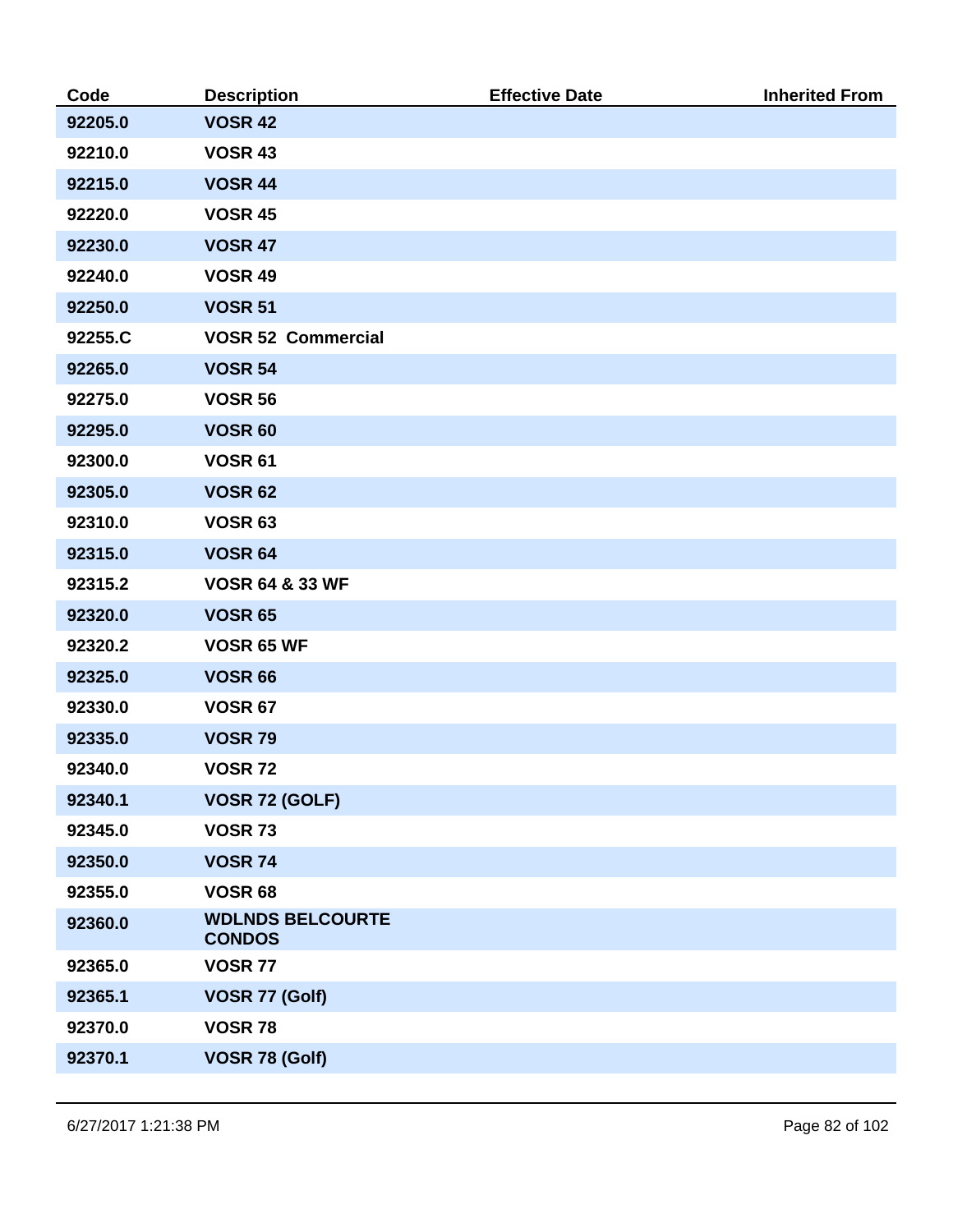| Code    | <b>Description</b>                   | <b>Effective Date</b> | <b>Inherited From</b> |
|---------|--------------------------------------|-----------------------|-----------------------|
| 92375.0 | <b>VOSR 80</b>                       |                       |                       |
| 92380.0 | <b>VOSR 81</b>                       |                       |                       |
| 92385.0 | <b>VOSR 82</b>                       |                       |                       |
| 92385.1 | VOSR 82 (Golf)                       |                       |                       |
| 92390.0 | <b>VOSR 83</b>                       |                       |                       |
| 92390.1 | VOSR 83 (Golf)                       |                       |                       |
| 92395.0 | <b>VOSR 75</b>                       |                       |                       |
| 92400.0 | <b>VOSR 84</b>                       |                       |                       |
| 92400.1 | VOSR 84 (Golf)                       |                       |                       |
| 92405.0 | <b>VOSR 85</b>                       |                       |                       |
| 92415.0 | <b>VOSR 88</b>                       |                       |                       |
| 92420.0 | <b>VOSR 91</b>                       |                       |                       |
| 92425.0 | <b>VOSR 92</b>                       |                       |                       |
| 92430.0 | <b>VOSR 93</b>                       |                       |                       |
| 92435.0 | <b>VOSR 95</b>                       |                       |                       |
| 92440.0 | <b>VOSR 96</b>                       |                       |                       |
| 92445.0 | <b>VOSR 97</b>                       |                       |                       |
| 92450.0 | <b>VOSR 98</b>                       |                       |                       |
| 92455.0 | <b>VOSR 99</b>                       |                       |                       |
| 92460.0 | <b>VOSR CHESWOOD</b><br><b>MANOR</b> |                       |                       |
| 92500.0 | <b>VOSR 100</b>                      |                       |                       |
| 93000.0 | Harper's Landing 1 & 3               |                       |                       |
| 93005.0 | <b>Harper's Landing 2</b>            |                       |                       |
| 93010.0 | Harper's Landing 4 & 8               |                       |                       |
| 93015.0 | <b>Harper's Landing 5</b>            |                       |                       |
| 93020.0 | Harper's Landing 6 & 9               |                       |                       |
| 93025.0 | <b>Harper's Landing 7</b>            |                       |                       |
| 93035.0 | Harper's Landing 11 & 15             |                       |                       |
| 93040.0 | <b>Harper's Landing 12</b>           |                       |                       |
| 93045.0 | Harper's Landing 13 & 14             |                       |                       |
| 93050.0 | <b>Harper's Landing 16</b>           |                       |                       |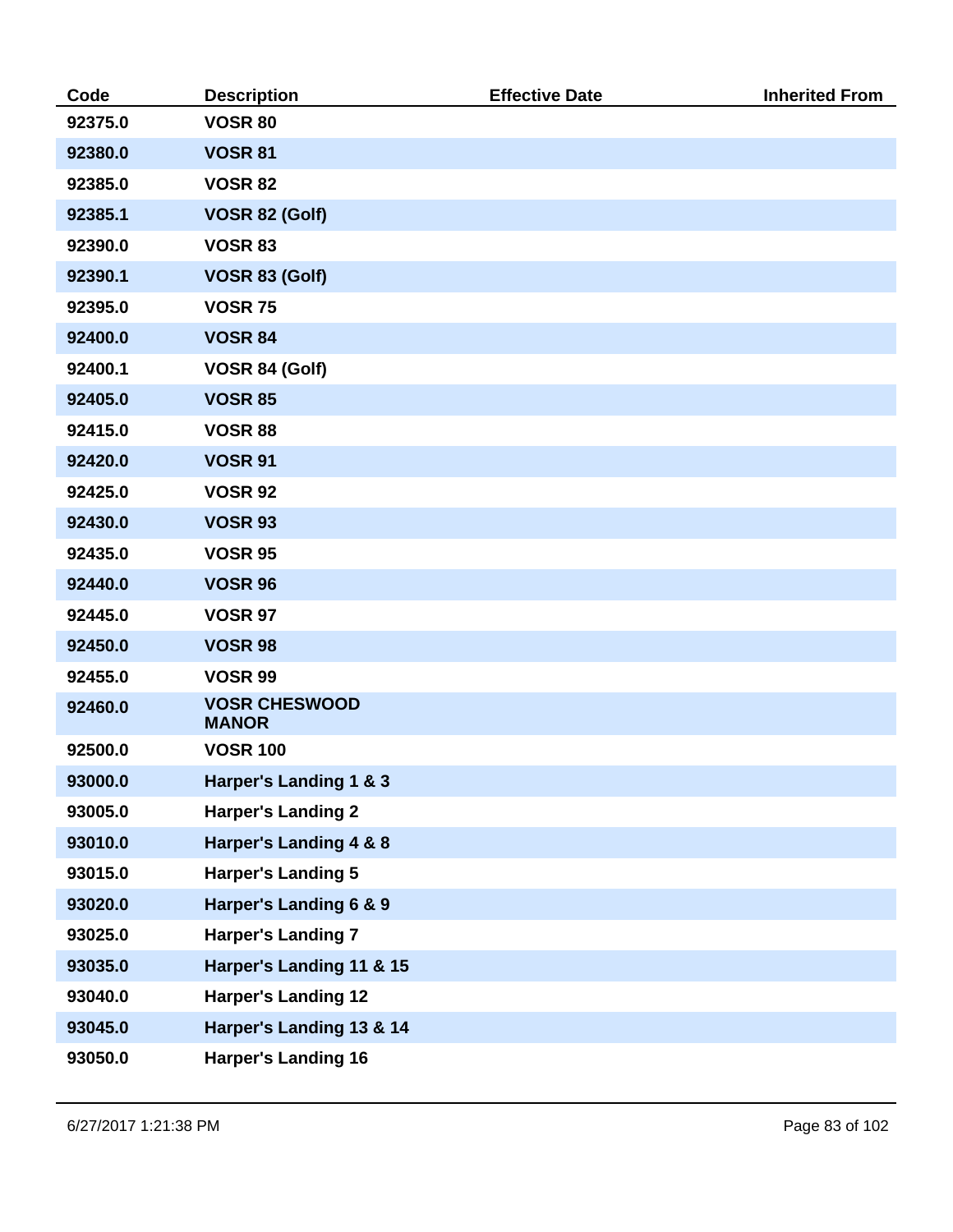| Code    | <b>Description</b>                          | <b>Effective Date</b> | <b>Inherited From</b> |
|---------|---------------------------------------------|-----------------------|-----------------------|
| 93100.0 | <b>Windsor Hills 1</b>                      |                       |                       |
| 93100.C | <b>Windsor Hills 1</b><br><b>Commercial</b> |                       |                       |
| 93105.0 | <b>Windsor Hills 2</b>                      |                       |                       |
| 93110.0 | <b>Windsor Hills 3</b>                      |                       |                       |
| 93115.0 | <b>Windsor Hills 4</b>                      |                       |                       |
| 93120.0 | <b>Windsor Hills 5</b>                      |                       |                       |
| 93125.0 | <b>Windsor Hills 6</b>                      |                       |                       |
| 93150.0 | <b>Windsor Lakes 1</b>                      |                       |                       |
| 93155.0 | <b>Windsor Lakes 2,3 &amp;5</b>             |                       |                       |
| 93175.0 | <b>Windsor Lakes 6</b>                      |                       |                       |
| 93180.0 | <b>Windsor Lakes 7 &amp; 8</b>              |                       |                       |
| 93190.0 | <b>Windsor Lakes 9</b>                      |                       |                       |
| 93195.0 | <b>Windsor Lakes 10</b>                     |                       |                       |
| 93200.0 | <b>Windsor Lakes 11</b>                     |                       |                       |
| 93295.0 | <b>Park Gate Reserve</b>                    |                       |                       |
| 93300.0 | <b>Grogan's Forest 1</b>                    |                       |                       |
| 93305.0 | <b>Grogan's Forest 2</b>                    |                       |                       |
| 93310.0 | <b>Grogan's Forest 3</b>                    |                       |                       |
| 93315.0 | <b>Grogan's Forest 4</b>                    |                       |                       |
| 93320.0 | <b>Grogan's Forest 5</b>                    |                       |                       |
| 93325.0 | <b>Grogan's Forest 6</b>                    |                       |                       |
| 93330.0 | <b>Grogan's Forest 7</b>                    |                       |                       |
| 93335.0 | <b>Grogan's Forest 8</b>                    |                       |                       |
| 93340.0 | <b>Grogan's Forest 9</b>                    |                       |                       |
| 93345.0 | <b>Grogans Forest 10</b>                    |                       |                       |
| 93350.0 | <b>Grogan's Forest 11</b>                   |                       |                       |
| 93355.0 | <b>Grogan's Forest 12</b>                   |                       |                       |
| 93360.0 | <b>Founders Reserve</b>                     |                       |                       |
| 93364.0 | <b>MARION</b>                               |                       |                       |
| 93365.0 | <b>Reserve @ Grogans Mill</b>               |                       |                       |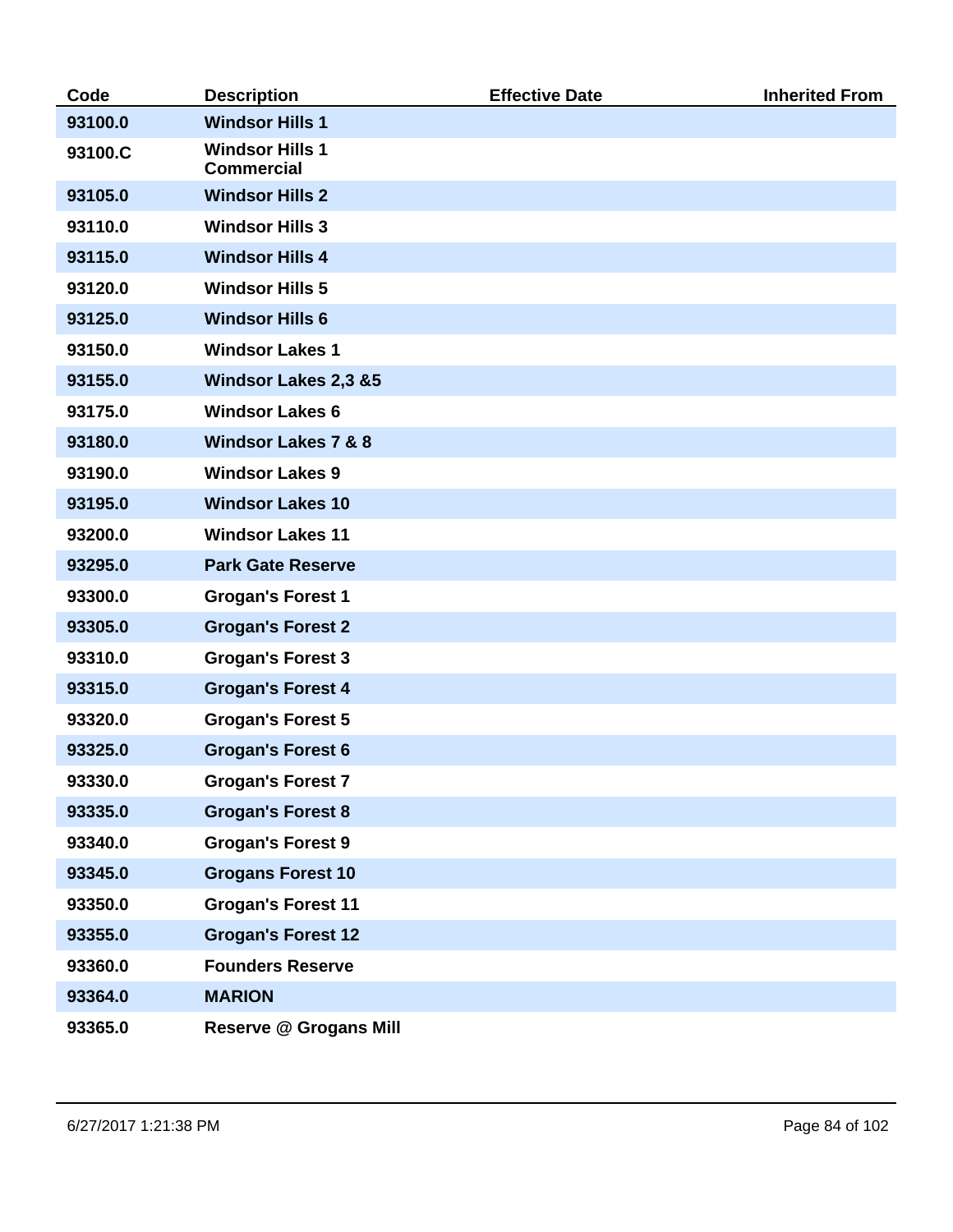| Code     | <b>Description</b>                                                   | <b>Effective Date</b> | <b>Inherited From</b> |
|----------|----------------------------------------------------------------------|-----------------------|-----------------------|
| 939782.C | <b>CONROE</b><br><b>OFFICE/WAREHOUSE-</b><br><b>MUTLI-USE OFFICE</b> |                       |                       |
| 94000.0  | VOIS <sub>1</sub>                                                    |                       |                       |
| 94001.0  | VOIS <sub>1</sub>                                                    |                       |                       |
| 94005.C  | <b>VOIS 2 Commercial</b>                                             |                       |                       |
| 94010.0  | VOIS <sub>3</sub>                                                    |                       |                       |
| 94015.0  | VOIS <sub>4</sub>                                                    |                       |                       |
| 94020.0  | <b>VOIS 5</b>                                                        |                       |                       |
| 94025.0  | VOIS <sub>6</sub>                                                    |                       |                       |
| 94035.0  | VOIS <sub>8</sub>                                                    |                       |                       |
| 94040.0  | VOIS <sub>9</sub>                                                    |                       |                       |
| 94045.0  | <b>VOIS 10</b>                                                       |                       |                       |
| 94050.0  | <b>VOIS 11</b>                                                       |                       |                       |
| 94055.0  | <b>VOIS 12</b>                                                       |                       |                       |
| 94060.0  | <b>VOIS 13</b>                                                       |                       |                       |
| 94065.0  | <b>VOIS 14</b>                                                       |                       |                       |
| 94070.0  | <b>VOIS 15</b>                                                       |                       |                       |
| 94075.0  | <b>VOIS 16 &amp; PART 15</b>                                         |                       |                       |
| 94080.0  | <b>VOIS 17</b>                                                       |                       |                       |
| 94085.0  | <b>VOIS 18</b>                                                       |                       |                       |
| 94095.0  | <b>VOIS 20</b>                                                       |                       |                       |
| 94101.0  | <b>VOIS 21</b>                                                       |                       |                       |
| 94105.0  | <b>VOIS 22</b>                                                       |                       |                       |
| 94110.0  | <b>VOIS 23</b>                                                       |                       |                       |
| 94115.0  | <b>VOIS 24</b>                                                       |                       |                       |
| 94120.C  | <b>VOIS 25 Commercial</b>                                            |                       |                       |
| 94130.0  | <b>VOIS 27</b>                                                       |                       |                       |
| 95000.0  | <b>VOAB1</b>                                                         |                       |                       |
| 95005.0  | <b>VOAB2</b>                                                         |                       |                       |
| 95010.0  | <b>VOAB3</b>                                                         |                       |                       |
| 95015.0  | <b>VOAB4</b>                                                         |                       |                       |
| 95020.0  | <b>VOAB 5</b>                                                        |                       |                       |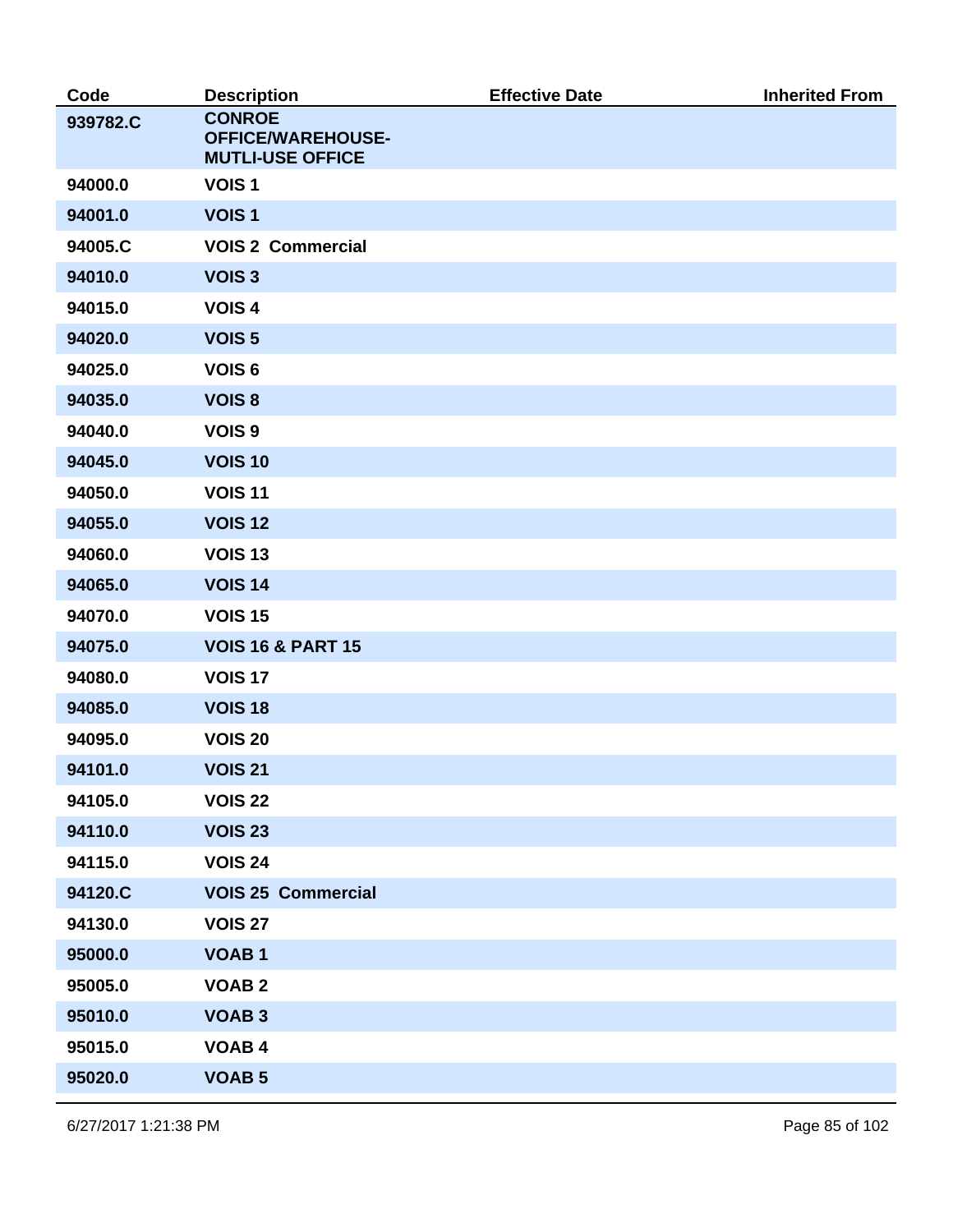| Code    | <b>Description</b>        | <b>Effective Date</b> | <b>Inherited From</b> |
|---------|---------------------------|-----------------------|-----------------------|
| 95025.0 | <b>VOAB6</b>              |                       |                       |
| 95030.0 | <b>VOAB7</b>              |                       |                       |
| 95035.0 | <b>VOAB8</b>              |                       |                       |
| 95040.0 | <b>VOAB 9</b>             |                       |                       |
| 95045.0 | <b>VOAB 10</b>            |                       |                       |
| 95050.0 | <b>VOAB 11</b>            |                       |                       |
| 95055.0 | <b>VOAB 12</b>            |                       |                       |
| 95060.0 | <b>VOAB 13</b>            |                       |                       |
| 95065.0 | <b>VOAB 14</b>            |                       |                       |
| 95070.0 | <b>VOAB 15</b>            |                       |                       |
| 95075.0 | <b>VOAB 16</b>            |                       |                       |
| 95080.0 | <b>VOAB 17</b>            |                       |                       |
| 95085.0 | <b>VOAB 18</b>            |                       |                       |
| 95090.0 | <b>VOAB 19</b>            |                       |                       |
| 95095.0 | <b>VOAB 20</b>            |                       |                       |
| 95100.0 | <b>VOAB 21</b>            |                       |                       |
| 95105.0 | <b>VOAB 22</b>            |                       |                       |
| 95110.0 | <b>VOAB 23</b>            |                       |                       |
| 95115.0 | <b>VOAB 24</b>            |                       |                       |
| 95120.0 | <b>VOAB 25</b>            |                       |                       |
| 95125.0 | <b>VOAB 26</b>            |                       |                       |
| 95130.C | <b>VOAB 27 Commercial</b> |                       |                       |
| 95135.0 | <b>VOAB 28</b>            |                       |                       |
| 95136.0 | <b>VOAB 28</b>            |                       |                       |
| 95140.C | <b>VOAB 29 Commercial</b> |                       |                       |
| 95145.0 | <b>VOAB 30</b>            |                       |                       |
| 95150.0 | <b>VOAB 31</b>            |                       |                       |
| 95155.C | <b>VOAB 32 Commercial</b> |                       |                       |
| 95160.0 | <b>VOAB 33</b>            |                       |                       |
| 95165.0 | <b>VOAB 34</b>            |                       |                       |
| 95170.0 | <b>VOAB 35</b>            |                       |                       |
| 95175.0 | <b>VOAB 36</b>            |                       |                       |

6/27/2017 1:21:38 PM Page 86 of 102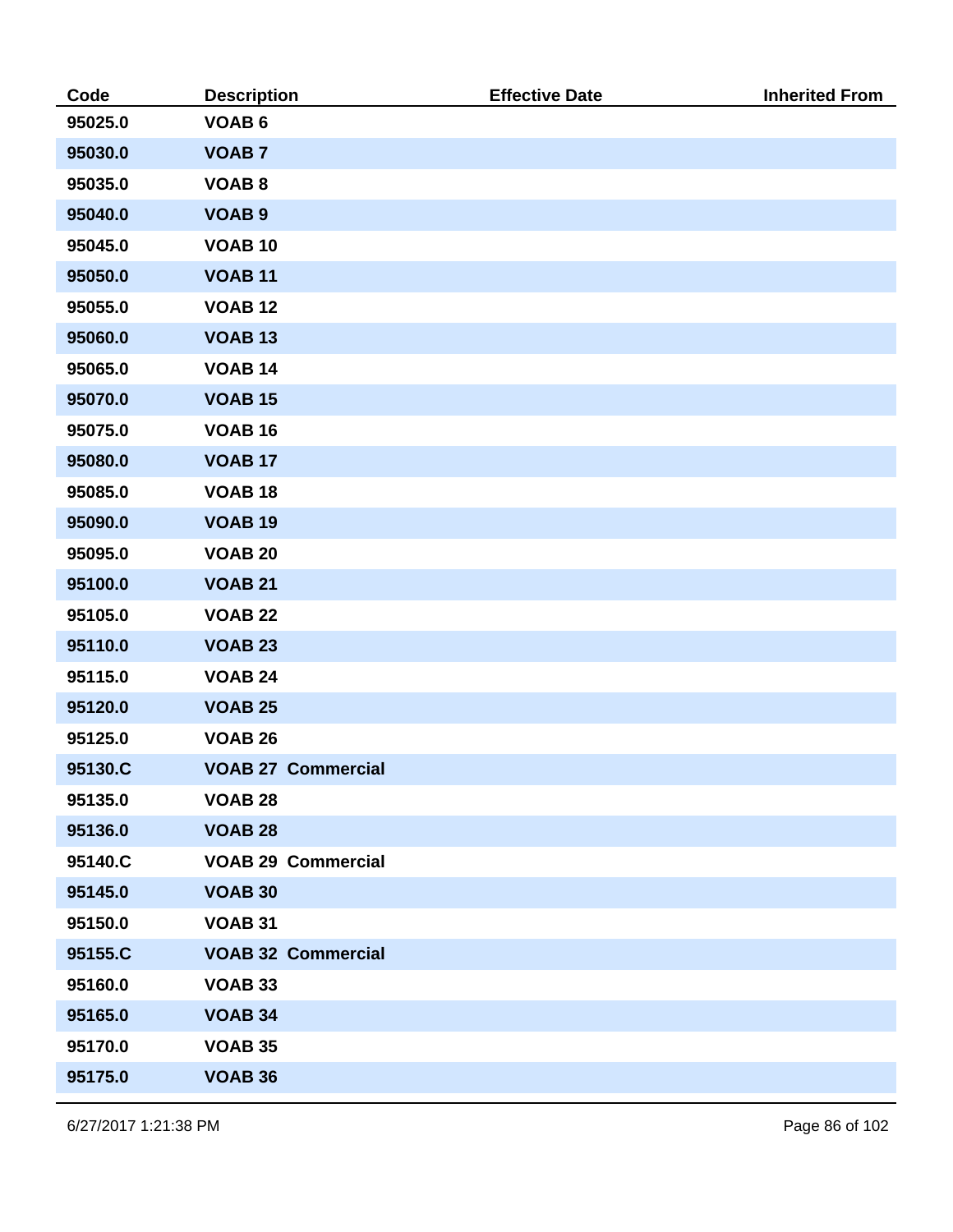| Code    | <b>Description</b>        | <b>Effective Date</b> | <b>Inherited From</b> |
|---------|---------------------------|-----------------------|-----------------------|
| 95180.0 | <b>VOAB 37</b>            |                       |                       |
| 95185.0 | <b>VOAB 38</b>            |                       |                       |
| 95190.0 | <b>VOAB 39</b>            |                       |                       |
| 95195.0 | <b>VOAB 40</b>            |                       |                       |
| 95195.C | <b>VOAB 40 Commercial</b> |                       |                       |
| 95200.0 | <b>VOAB 41</b>            |                       |                       |
| 95205.0 | <b>VOAB 42</b>            |                       |                       |
| 95210.0 | <b>VOAB 43</b>            |                       |                       |
| 95215.0 | <b>VOAB 44</b>            |                       |                       |
| 95220.0 | <b>VOAB 45</b>            |                       |                       |
| 95225.0 | <b>VOAB 46</b>            |                       |                       |
| 95230.0 | <b>VOAB 47</b>            |                       |                       |
| 95235.0 | <b>VOAB 48</b>            |                       |                       |
| 95240.0 | <b>VOAB 49</b>            |                       |                       |
| 95245.0 | <b>VOAB 50</b>            |                       |                       |
| 95250.0 | <b>VOAB 51</b>            |                       |                       |
| 95255.0 | <b>VOAB 52</b>            |                       |                       |
| 95260.0 | <b>VOAB 53</b>            |                       |                       |
| 95265.0 | <b>VOAB 54</b>            |                       |                       |
| 95270.0 | <b>VOAB 55</b>            |                       |                       |
| 95275.0 | <b>VOAB 56</b>            |                       |                       |
| 95280.0 | <b>VOAB 57</b>            |                       |                       |
| 95285.0 | <b>VOAB 58</b>            |                       |                       |
| 95290.0 | <b>VOAB 59</b>            |                       |                       |
| 95295.0 | <b>VOAB 60</b>            |                       |                       |
| 95300.0 | <b>VOAB 61</b>            |                       |                       |
| 95305.0 | <b>VOAB 62</b>            |                       |                       |
| 95310.0 | <b>VOAB 63</b>            |                       |                       |
| 95315.0 | <b>VOAB 64</b>            |                       |                       |
| 95320.0 | <b>VOAB 65</b>            |                       |                       |
| 95325.0 | <b>VOAB 66</b>            |                       |                       |
| 95330.0 | <b>VOAB 67</b>            |                       |                       |

6/27/2017 1:21:38 PM Page 87 of 102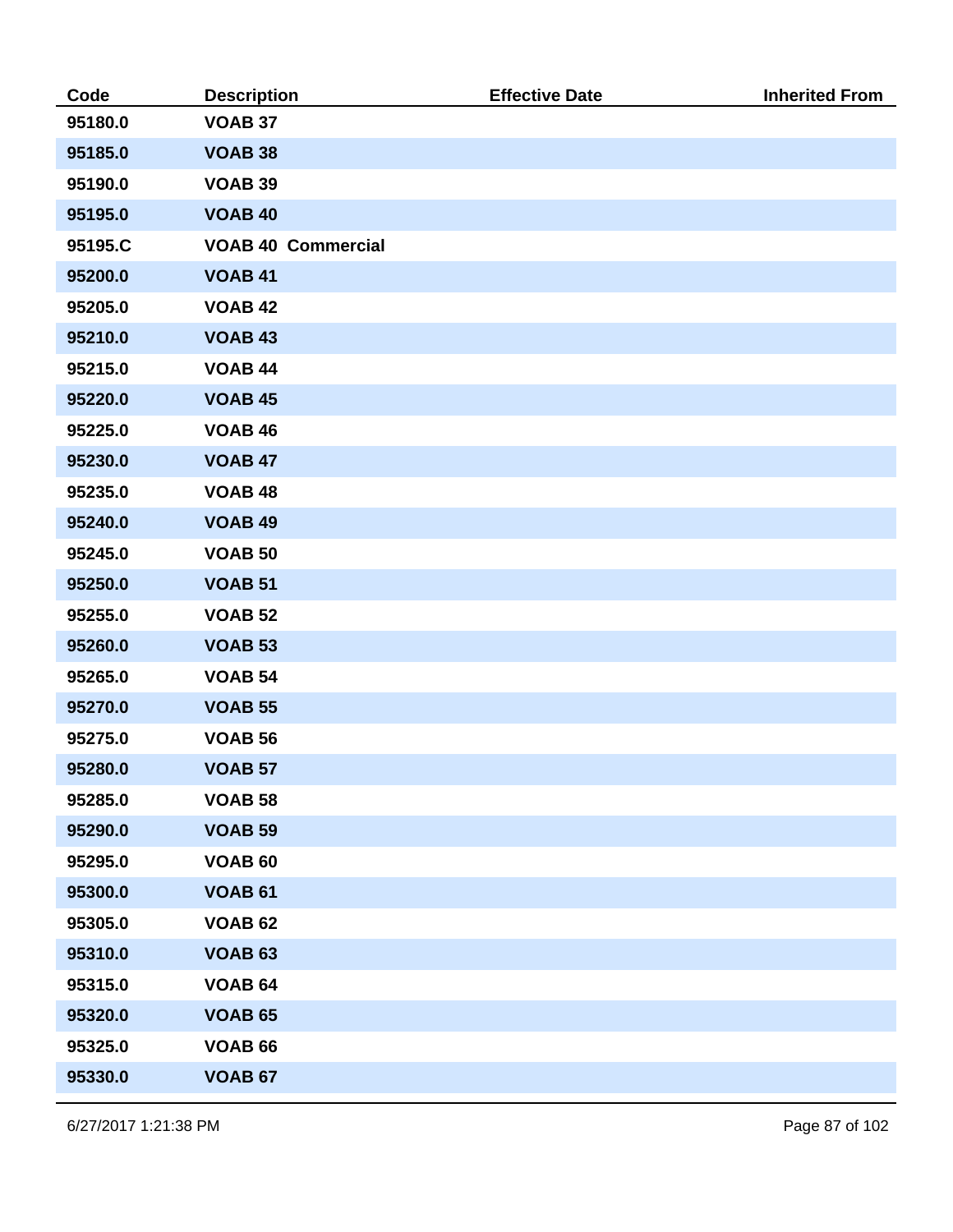| Code    | <b>Description</b>         | <b>Effective Date</b> | <b>Inherited From</b> |
|---------|----------------------------|-----------------------|-----------------------|
| 95335.0 | <b>VOAB 68</b>             |                       |                       |
| 95340.0 | <b>VOAB 69</b>             |                       |                       |
| 95345.0 | <b>VOAB 70</b>             |                       |                       |
| 95350.0 | <b>VOAB 71</b>             |                       |                       |
| 95355.C | <b>VOAB 72 Commercial</b>  |                       |                       |
| 95360.0 | <b>VOAB 73</b>             |                       |                       |
| 95365.0 | <b>VOAB 74</b>             |                       |                       |
| 95370.0 | <b>VOAB 75</b>             |                       |                       |
| 95375.0 | <b>VOAB 76</b>             |                       |                       |
| 95380.0 | <b>VOAB 77</b>             |                       |                       |
| 95385.0 | <b>VOAB 78</b>             |                       |                       |
| 95390.0 | <b>VOAB 79</b>             |                       |                       |
| 95395.0 | <b>VOAB 80</b>             |                       |                       |
| 95400.0 | <b>VOAB 81</b>             |                       |                       |
| 95405.0 | <b>VOAB 82</b>             |                       |                       |
| 95415.0 | <b>VOAB 84</b>             |                       |                       |
| 95420.0 | <b>VOAB 85</b>             |                       |                       |
| 95425.0 | <b>VOAB 86</b>             |                       |                       |
| 95430.0 | <b>VOAB 87</b>             |                       |                       |
| 95445.C | <b>VOAB 90 Commercial</b>  |                       |                       |
| 95450.C | <b>VOAB 91 Commercial</b>  |                       |                       |
| 95455.0 | <b>VOAB 92</b>             |                       |                       |
| 95460.0 | <b>VOAB 93</b>             |                       |                       |
| 95461.0 | <b>VOAB 93</b>             |                       |                       |
| 95470.C | <b>VOAB 95 Commercial</b>  |                       |                       |
| 95480.0 | <b>VOAB 97</b>             |                       |                       |
| 95485.C | <b>VOAB 98 Commercial</b>  |                       |                       |
| 95490.0 | <b>VOAB 99</b>             |                       |                       |
| 95495.0 | <b>VOAB 100</b>            |                       |                       |
| 95500.C | <b>VOAB 101 Commercial</b> |                       |                       |
| 95505.0 | <b>VOAB 102</b>            |                       |                       |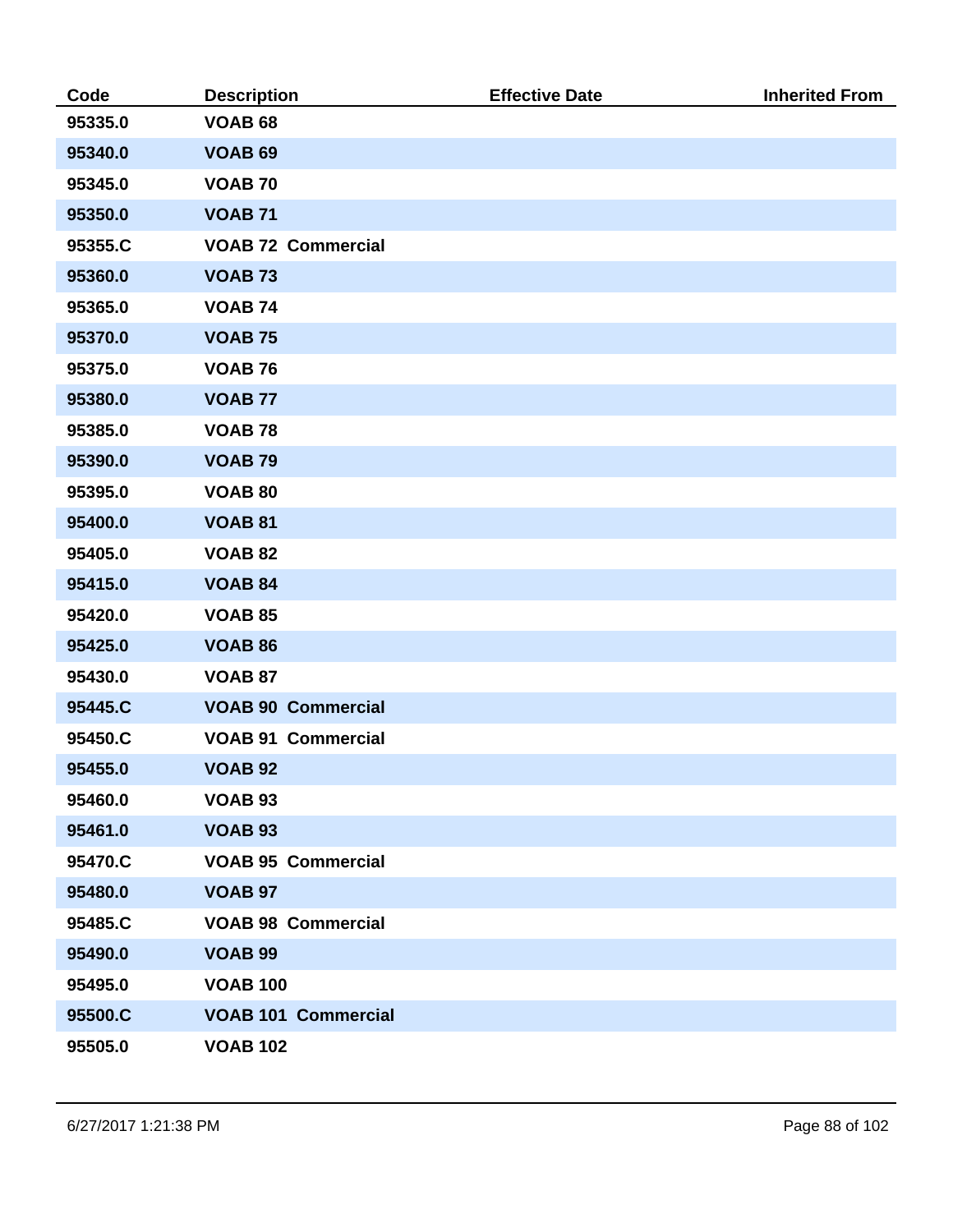| Code    | <b>Description</b>                      | <b>Effective Date</b> | <b>Inherited From</b> |
|---------|-----------------------------------------|-----------------------|-----------------------|
| 95565.0 | <b>DEL WEBB THE</b><br><b>WOODLANDS</b> |                       |                       |
| 96000.0 | VOCC <sub>1</sub>                       |                       |                       |
| 96005.0 | VOCC <sub>2</sub>                       |                       |                       |
| 96006.0 | VOCC <sub>2</sub>                       |                       |                       |
| 96010.0 | VOCC <sub>3</sub>                       |                       |                       |
| 96015.0 | VOCC 4                                  |                       |                       |
| 96015.1 | <b>VOCC 4 Golf</b>                      |                       |                       |
| 96016.0 | VOCC 4                                  |                       |                       |
| 96020.0 | VOCC <sub>5</sub>                       |                       |                       |
| 96025.0 | VOCC 6                                  |                       |                       |
| 96026.0 | VOCC 6                                  |                       |                       |
| 96027.0 | VOCC 6                                  |                       |                       |
| 96030.0 | VOCC <sub>7</sub>                       |                       |                       |
| 96035.0 | VOCC <sub>8</sub>                       |                       |                       |
| 96040.0 | VOCC <sub>9</sub>                       |                       |                       |
| 96040.1 | <b>VOCC 9 Golf</b>                      |                       |                       |
| 96045.0 | <b>VOCC 10</b>                          |                       |                       |
| 96050.0 | <b>VOCC 11</b>                          |                       |                       |
| 96055.0 | <b>VOCC 12</b>                          |                       |                       |
| 96060.0 | VOCC <sub>13</sub>                      |                       |                       |
| 96065.C | <b>VOCC 14 Commercial</b>               |                       |                       |
| 96070.C | <b>VOCC 15 Commercial</b>               |                       |                       |
| 96075.0 | <b>VOCC 16</b>                          |                       |                       |
| 96080.0 | <b>VOCC 17</b>                          |                       |                       |
| 96085.0 | <b>VOCC 18</b>                          |                       |                       |
| 96090.0 | VOCC 19                                 |                       |                       |
| 96095.0 | <b>VOCC 20</b>                          |                       |                       |
| 96100.0 | <b>VOCC 21</b>                          |                       |                       |
| 96105.0 | <b>VOCC 22</b>                          |                       |                       |
| 96105.1 | VOCC 22 Golf                            |                       |                       |
| 96110.0 | <b>VOCC 23</b>                          |                       |                       |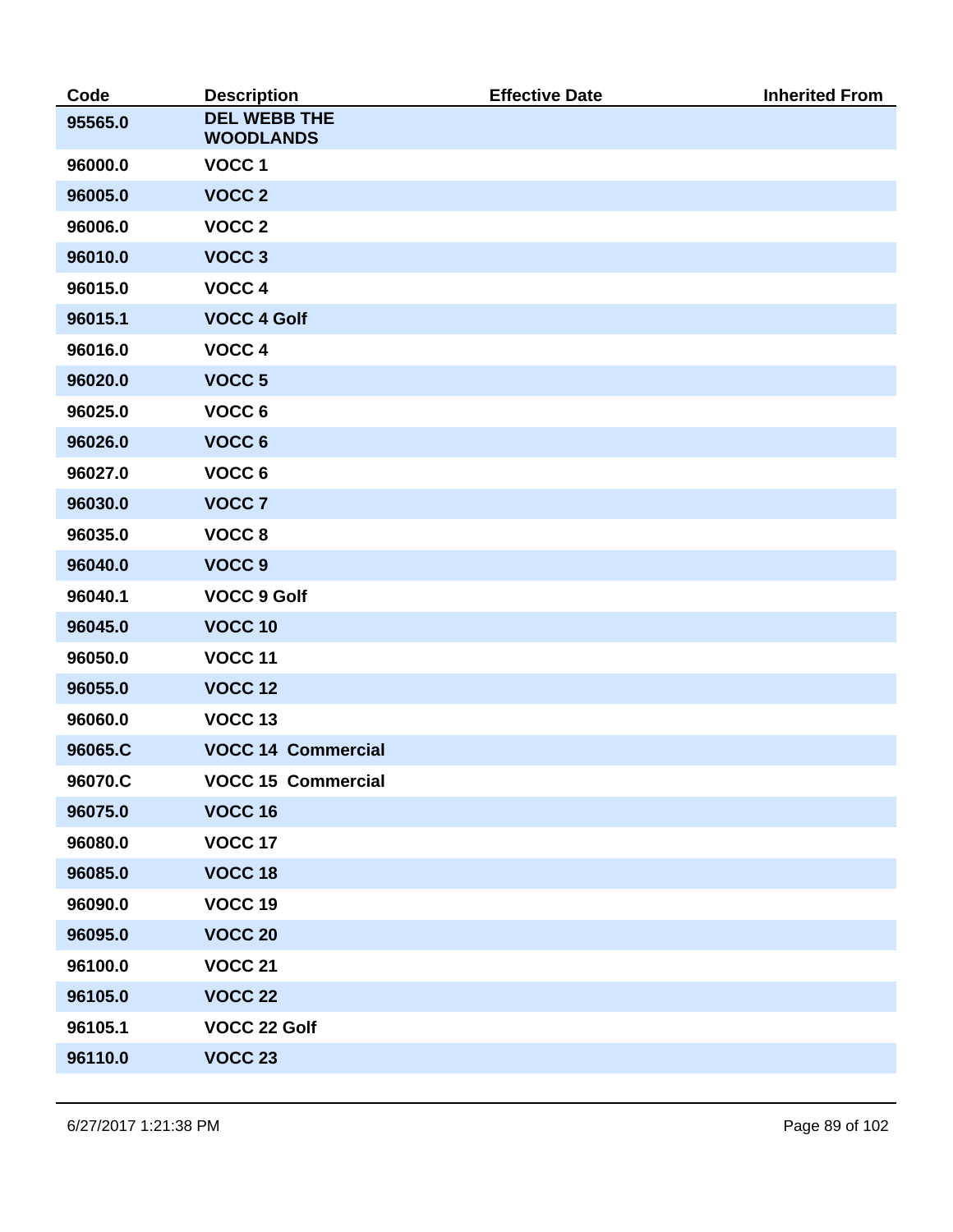| Code    | <b>Description</b>        | <b>Effective Date</b> | <b>Inherited From</b> |
|---------|---------------------------|-----------------------|-----------------------|
| 96115.0 | <b>VOCC 24</b>            |                       |                       |
| 96120.0 | <b>VOCC 25</b>            |                       |                       |
| 96125.0 | <b>VOCC 26</b>            |                       |                       |
| 96130.0 | <b>VOCC 27</b>            |                       |                       |
| 96130.1 | VOCC 27 Golf              |                       |                       |
| 96135.0 | <b>VOCC 28</b>            |                       |                       |
| 96140.0 | <b>VOCC 29</b>            |                       |                       |
| 96145.0 | <b>VOCC 30</b>            |                       |                       |
| 96145.1 | VOCC 30 Golf              |                       |                       |
| 96150.0 | <b>VOCC 31</b>            |                       |                       |
| 96155.0 | <b>VOCC 32</b>            |                       |                       |
| 96160.0 | VOCC 33                   |                       |                       |
| 96160.1 | VOCC 33 Golf              |                       |                       |
| 96161.0 | <b>VOCC 33</b>            |                       |                       |
| 96165.0 | VOCC 34                   |                       |                       |
| 96170.C | <b>VOCC 35 Commercial</b> |                       |                       |
| 96175.0 | VOCC 36                   |                       |                       |
| 96180.0 | VOCC 37                   |                       |                       |
| 96185.0 | VOCC 38                   |                       |                       |
| 96185.1 | <b>VOCC 38 Golf</b>       |                       |                       |
| 96190.0 | VOCC 39                   |                       |                       |
| 96195.0 | <b>VOCC 40</b>            |                       |                       |
| 96200.0 | <b>VOCC 41</b>            |                       |                       |
| 96205.0 | <b>VOCC 42</b>            |                       |                       |
| 96206.0 | <b>VOCC 42</b>            |                       |                       |
| 96210.0 | <b>VOCC 43</b>            |                       |                       |
| 96210.1 | VOCC 43 Golf              |                       |                       |
| 96215.0 | <b>VOCC 44</b>            |                       |                       |
| 96215.1 | VOCC 44 Golf              |                       |                       |
| 96220.0 | <b>VOCC 45</b>            |                       |                       |
| 96220.1 | VOCC 45 Golf              |                       |                       |
| 96225.0 | <b>VOCC 46</b>            |                       |                       |

6/27/2017 1:21:38 PM Page 90 of 102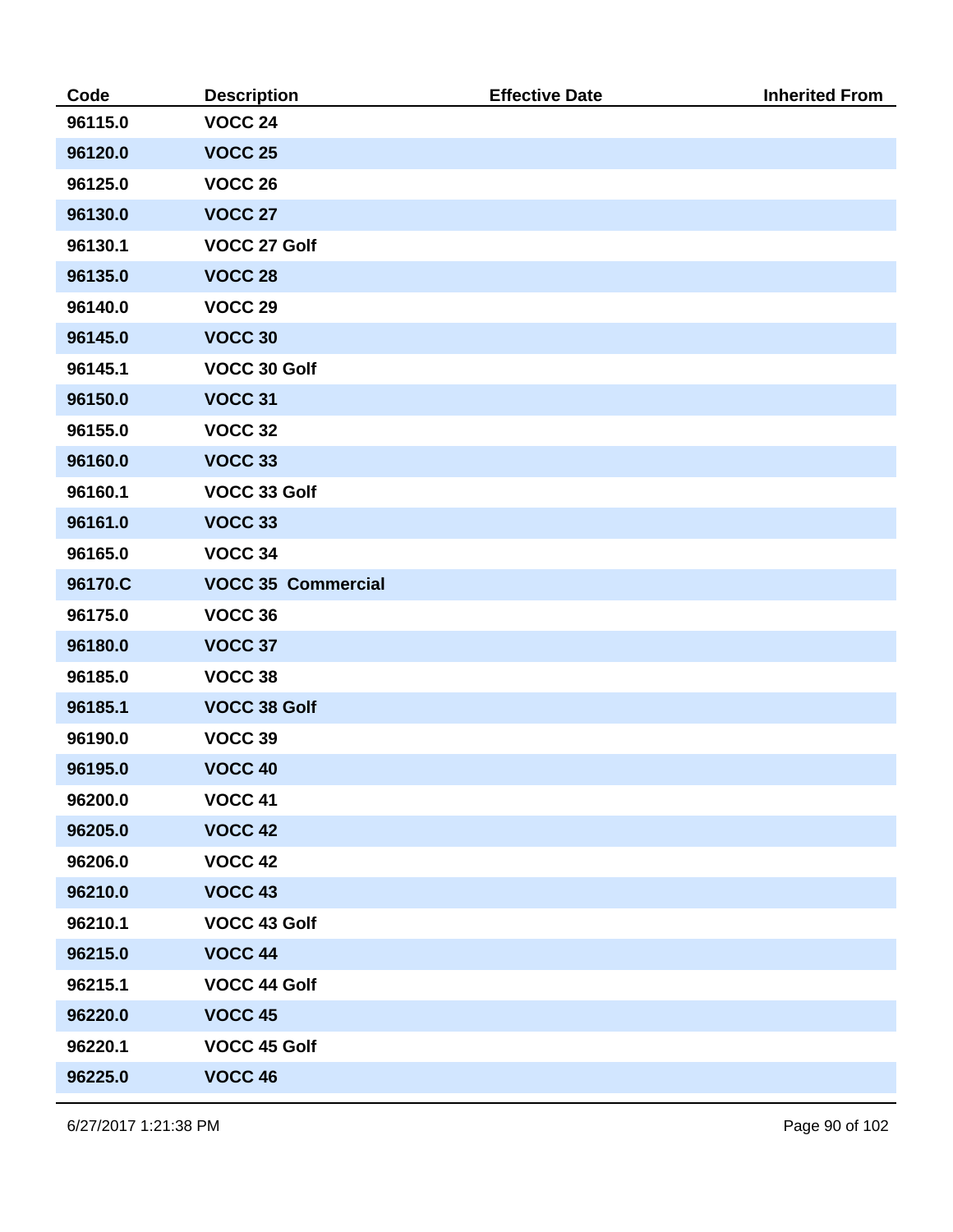| Code    | <b>Description</b>        | <b>Effective Date</b> | <b>Inherited From</b> |
|---------|---------------------------|-----------------------|-----------------------|
| 96225.1 | VOCC 46 Golf              |                       |                       |
| 96230.C | <b>VOCC 47 Commercial</b> |                       |                       |
| 96235.0 | <b>VOCC 48</b>            |                       |                       |
| 96235.1 | <b>VOCC 48 Golf</b>       |                       |                       |
| 96240.C | <b>VOCC 49 Commercial</b> |                       |                       |
| 96245.0 | <b>VOCC 50</b>            |                       |                       |
| 96250.0 | <b>VOCC 51</b>            |                       |                       |
| 96255.0 | <b>VOCC 52</b>            |                       |                       |
| 96260.C | <b>VOCC 53 Commercial</b> |                       |                       |
| 96265.0 | <b>VOCC 54</b>            |                       |                       |
| 96265.1 | VOCC 54 Golf              |                       |                       |
| 96271.0 | <b>VOCC 55</b>            |                       |                       |
| 96271.1 | VOCC 55 Golf              |                       |                       |
| 96275.0 | <b>VOCC 56</b>            |                       |                       |
| 96280.0 | <b>VOCC 57</b>            |                       |                       |
| 96280.1 | VOCC 57 Golf              |                       |                       |
| 96285.1 | <b>VOCC 58 Golf</b>       |                       |                       |
| 96290.0 | <b>VOCC 59</b>            |                       |                       |
| 96490.0 | VOCC 99                   |                       |                       |
| 97000.0 | <b>VOPC1</b>              |                       |                       |
| 97005.0 | <b>VOPC 2</b>             |                       |                       |
| 97010.0 | VOPC <sub>3</sub>         |                       |                       |
| 97015.0 | VOPC <sub>4</sub>         |                       |                       |
| 97020.0 | VOPC <sub>5</sub>         |                       |                       |
| 97021.0 | VOPC <sub>5</sub>         |                       |                       |
| 97022.0 | <b>VOIS 31</b>            |                       |                       |
| 97025.0 | VOPC <sub>6</sub>         |                       |                       |
| 97025.1 | <b>VOPC 6 Golf</b>        |                       |                       |
| 97030.0 | <b>VOPC 7</b>             |                       |                       |
| 97031.0 | <b>VOPC 7</b>             |                       |                       |
| 97040.0 | VOPC <sub>9</sub>         |                       |                       |
| 97045.0 | <b>VOPC 10</b>            |                       |                       |
|         |                           |                       |                       |

6/27/2017 1:21:38 PM Page 91 of 102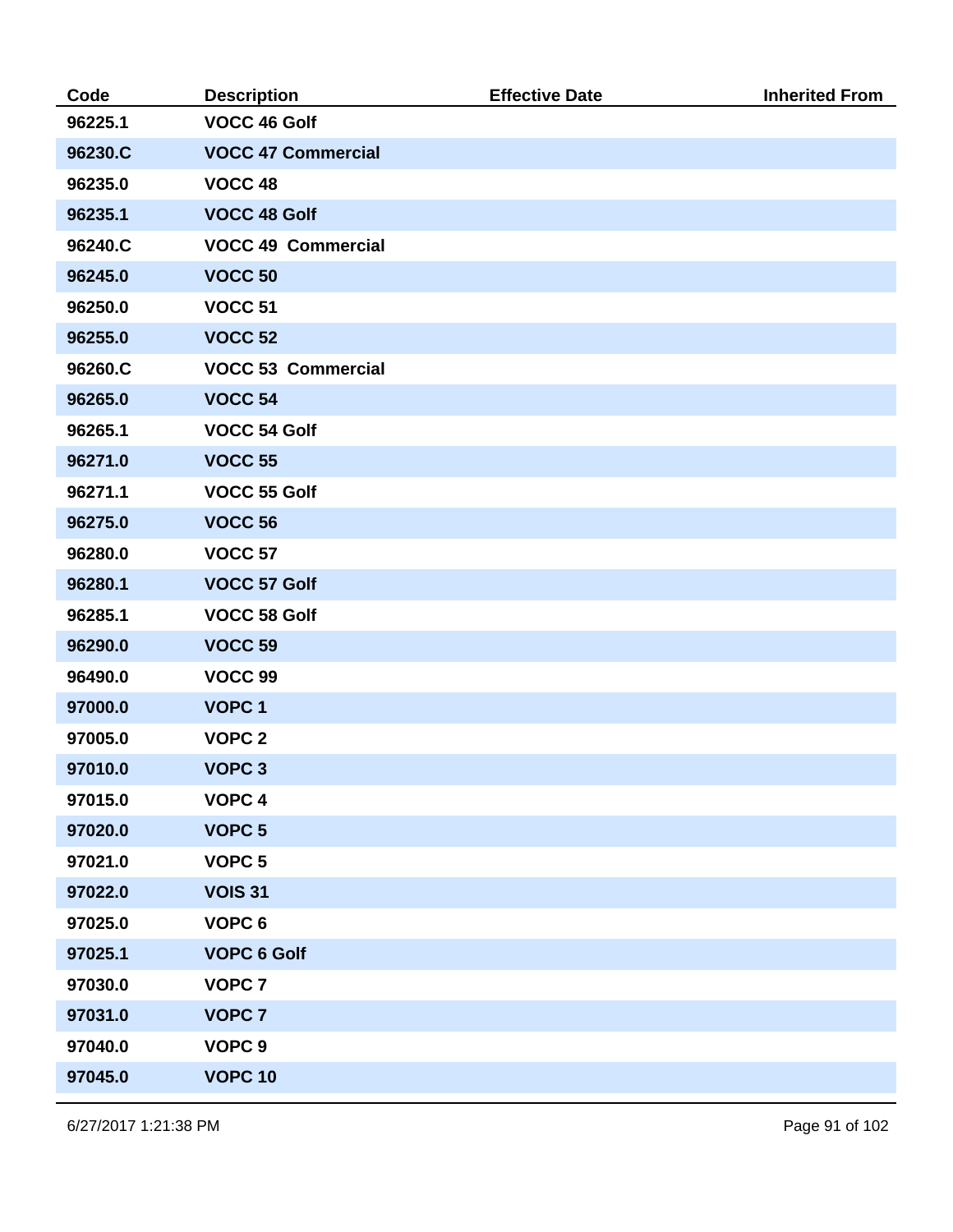| Code    | <b>Description</b>        | <b>Effective Date</b> | <b>Inherited From</b> |
|---------|---------------------------|-----------------------|-----------------------|
| 97050.0 | <b>VOPC 11</b>            |                       |                       |
| 97051.0 | <b>VOPC 11</b>            |                       |                       |
| 97052.0 | <b>VOPC 11</b>            |                       |                       |
| 97055.0 | <b>VOPC 12</b>            |                       |                       |
| 97065.0 | <b>VOPC 14</b>            |                       |                       |
| 97070.0 | <b>VOPC 15</b>            |                       |                       |
| 97075.0 | <b>VOPC 16</b>            |                       |                       |
| 97080.0 | <b>VOPC 17</b>            |                       |                       |
| 97085.0 | <b>VOPC 18</b>            |                       |                       |
| 97090.0 | <b>VOPC 19</b>            |                       |                       |
| 97095.0 | <b>VOPC 20</b>            |                       |                       |
| 97100.C | <b>VOPC 21 Commercial</b> |                       |                       |
| 97105.0 | <b>VOPC 22</b>            |                       |                       |
| 97105.1 | <b>VOPC 22 Golf</b>       |                       |                       |
| 97106.0 | <b>VOPC 22</b>            |                       |                       |
| 97107.1 | <b>VOPC 22 Golf</b>       |                       |                       |
| 97115.0 | <b>VOPC 24</b>            |                       |                       |
| 97115.2 | <b>VOPC 24 Waterfront</b> |                       |                       |
| 97115.C | <b>VOPC 24 Commercial</b> |                       |                       |
| 97120.2 | <b>VOPC 25 Waterfront</b> |                       |                       |
| 97125.2 | <b>VOPC 26 Waterfront</b> |                       |                       |
| 97130.C | <b>VOPC 27 Commercial</b> |                       |                       |
| 97135.0 | <b>VOPC 28</b>            |                       |                       |
| 97140.0 | <b>VOPC 29</b>            |                       |                       |
| 97145.0 | <b>VOPC 30</b>            |                       |                       |
| 97150.0 | <b>VOPC 31</b>            |                       |                       |
| 97155.0 | <b>VOPC 32</b>            |                       |                       |
| 97155.C | <b>VOPC 32 Commercial</b> |                       |                       |
| 97156.0 | <b>VOPC 32</b>            |                       |                       |
| 97160.0 | <b>VOPC 33</b>            |                       |                       |
| 97160.2 | <b>VOPC 33 Waterfront</b> |                       |                       |
| 97165.0 | <b>VOPC 34</b>            |                       |                       |
|         |                           |                       |                       |

6/27/2017 1:21:38 PM Page 92 of 102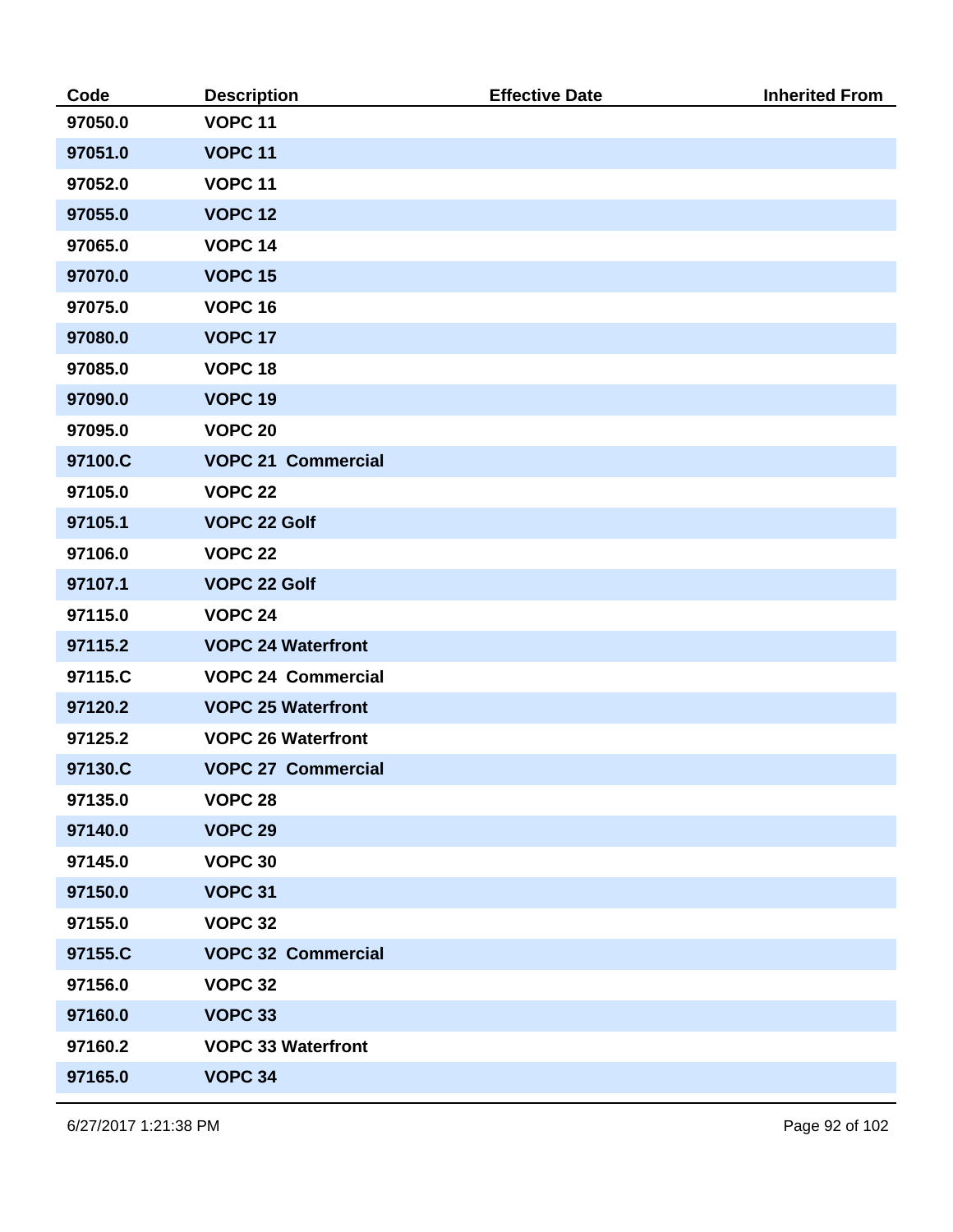| Code    | <b>Description</b>          | <b>Effective Date</b> | <b>Inherited From</b> |
|---------|-----------------------------|-----------------------|-----------------------|
| 97170.0 | <b>VOPC 35</b>              |                       |                       |
| 97175.0 | <b>VOPC 36</b>              |                       |                       |
| 97180.0 | <b>VOPC 37</b>              |                       |                       |
| 97185.0 | <b>VOPC 38</b>              |                       |                       |
| 97190.0 | <b>VOPC 39</b>              |                       |                       |
| 97195.0 | <b>VOPC 40</b>              |                       |                       |
| 97200.C | <b>VOPC 41 Commercial</b>   |                       |                       |
| 97205.0 | <b>VOPC 42</b>              |                       |                       |
| 97205.2 | <b>VOPC 42 Waterfront</b>   |                       |                       |
| 97206.0 | <b>VOPC 42</b>              |                       |                       |
| 97210.0 | <b>VOPC 43</b>              |                       |                       |
| 97210.2 | <b>VOPC 43 Waterfront</b>   |                       |                       |
| 97215.C | <b>VOPC 44 Commercial</b>   |                       |                       |
| 97220.0 | <b>VOPC 45</b>              |                       |                       |
| 97220.2 | <b>VOPC 45 Waterfront</b>   |                       |                       |
| 97225.0 | <b>VOPC 46</b>              |                       |                       |
| 97225.2 | <b>VOPC 46 Waterfront</b>   |                       |                       |
| 97485.C | <b>VOPC 98 Commercial</b>   |                       |                       |
| 98000.0 | <b>VOGM 1 &amp; 12</b>      |                       |                       |
| 98000.1 | <b>VOGM 1 &amp; 12 Golf</b> |                       |                       |
| 98005.0 | VOGM <sub>2</sub>           |                       |                       |
| 98005.1 | <b>VOGM 2 Golf</b>          |                       |                       |
| 98006.0 | VOGM <sub>2</sub>           |                       |                       |
| 98010.0 | VOGM <sub>3</sub>           |                       |                       |
| 98010.C | <b>VOGM 3 Commercial</b>    |                       |                       |
| 98011.0 | VOGM <sub>3</sub>           |                       |                       |
| 98012.0 | VOGM <sub>3</sub>           |                       |                       |
| 98015.0 | VOGM 4                      |                       |                       |
| 98020.0 | VOGM <sub>5</sub>           |                       |                       |
| 98025.0 | VOGM <sub>6</sub>           |                       |                       |
| 98025.1 | VOGM 6 & 2 GOLF             |                       |                       |
| 98030.0 | <b>VOGM7</b>                |                       |                       |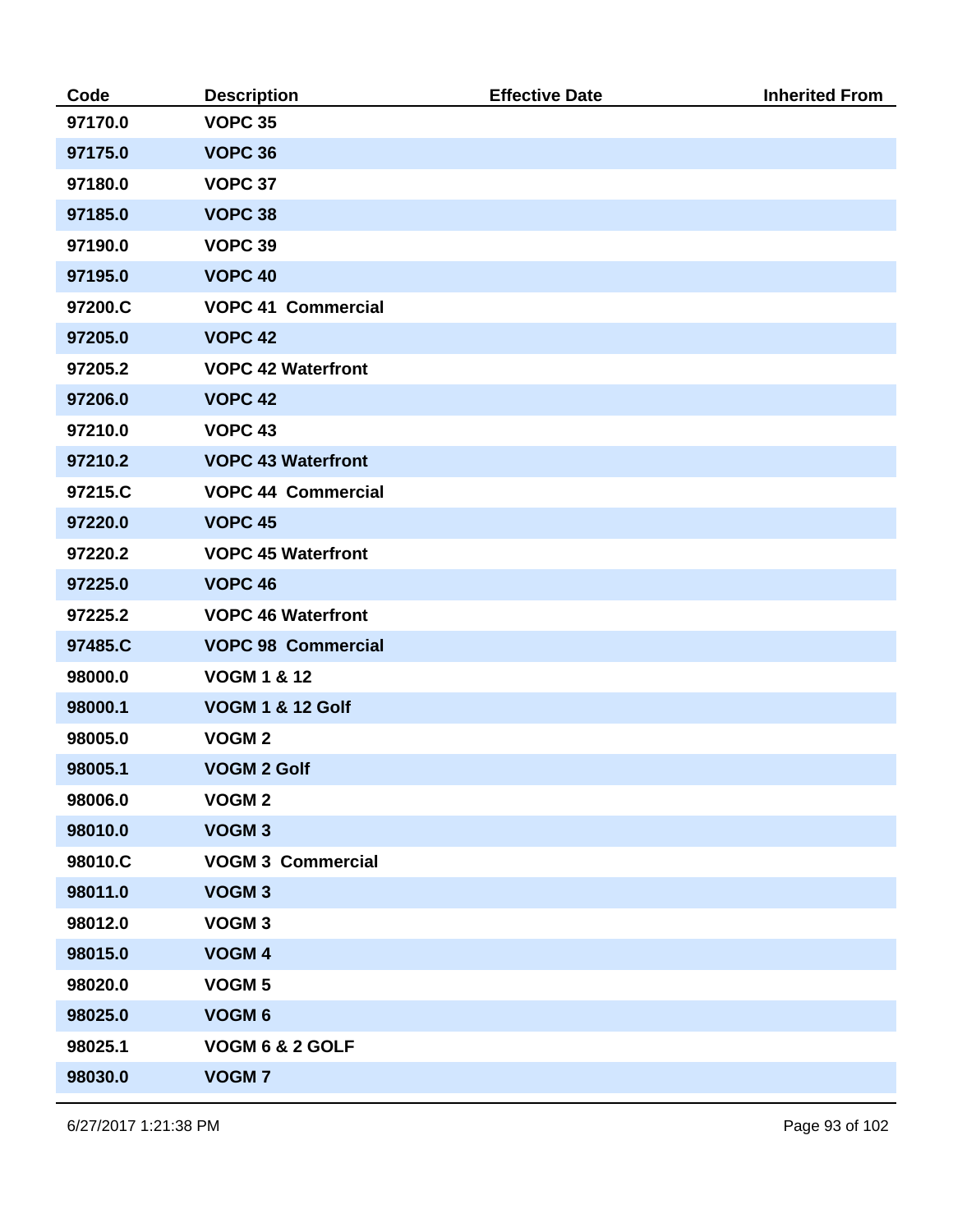| Code    | <b>Description</b>                             | <b>Effective Date</b> | <b>Inherited From</b> |
|---------|------------------------------------------------|-----------------------|-----------------------|
| 98030.1 | <b>VOGM 7 Golf</b>                             |                       |                       |
| 98035.0 | <b>VOGM8</b>                                   |                       |                       |
| 98040.0 | VOGM <sub>9</sub>                              |                       |                       |
| 98045.0 | <b>VOGM 10</b>                                 |                       |                       |
| 98050.0 | <b>VOGM 11</b>                                 |                       |                       |
| 98050.1 | VOGM 11 Golf                                   |                       |                       |
| 98060.0 | <b>VOGM 13</b>                                 |                       |                       |
| 98060.1 | VOGM 13 Golf                                   |                       |                       |
| 98065.0 | <b>VOGM 14</b>                                 |                       |                       |
| 98070.0 | <b>VOGM 15</b>                                 |                       |                       |
| 98070.1 | VOGM 15 Golf                                   |                       |                       |
| 98075.0 | <b>VOGM 16</b>                                 |                       |                       |
| 98075.1 | <b>VOGM 16 &amp; 37 Golf</b>                   |                       |                       |
| 98080.0 | <b>VOGM 17</b>                                 |                       |                       |
| 98080.1 | VOGM 17 Golf                                   |                       |                       |
| 98085.0 | <b>VOGM 18</b>                                 |                       |                       |
| 98090.0 | <b>VOGM 19</b>                                 |                       |                       |
| 98090.1 | VOGM 19 Golf                                   |                       |                       |
| 98095.0 | <b>VOGM 20</b>                                 |                       |                       |
| 98095.1 | VOGM 20 Golf                                   |                       |                       |
| 98096.0 | <b>VOGM 20</b>                                 |                       |                       |
| 98100.0 | <b>VOGM 21</b>                                 |                       |                       |
| 98110.0 | <b>VOGM 23</b>                                 |                       |                       |
| 98115.0 | <b>VOGM 24</b>                                 |                       |                       |
| 98116.0 | <b>GROGANS CREST AT</b><br><b>SILVER CREST</b> |                       |                       |
| 98120.0 | <b>VOGM 25</b>                                 |                       |                       |
| 98125.0 | <b>VOGM 26</b>                                 |                       |                       |
| 98130.0 | <b>VOGM 27</b>                                 |                       |                       |
| 98130.1 | VOGM 27 Golf                                   |                       |                       |
| 98135.0 | <b>VOGM 28</b>                                 |                       |                       |
| 98140.0 | <b>VOGM 29</b>                                 |                       |                       |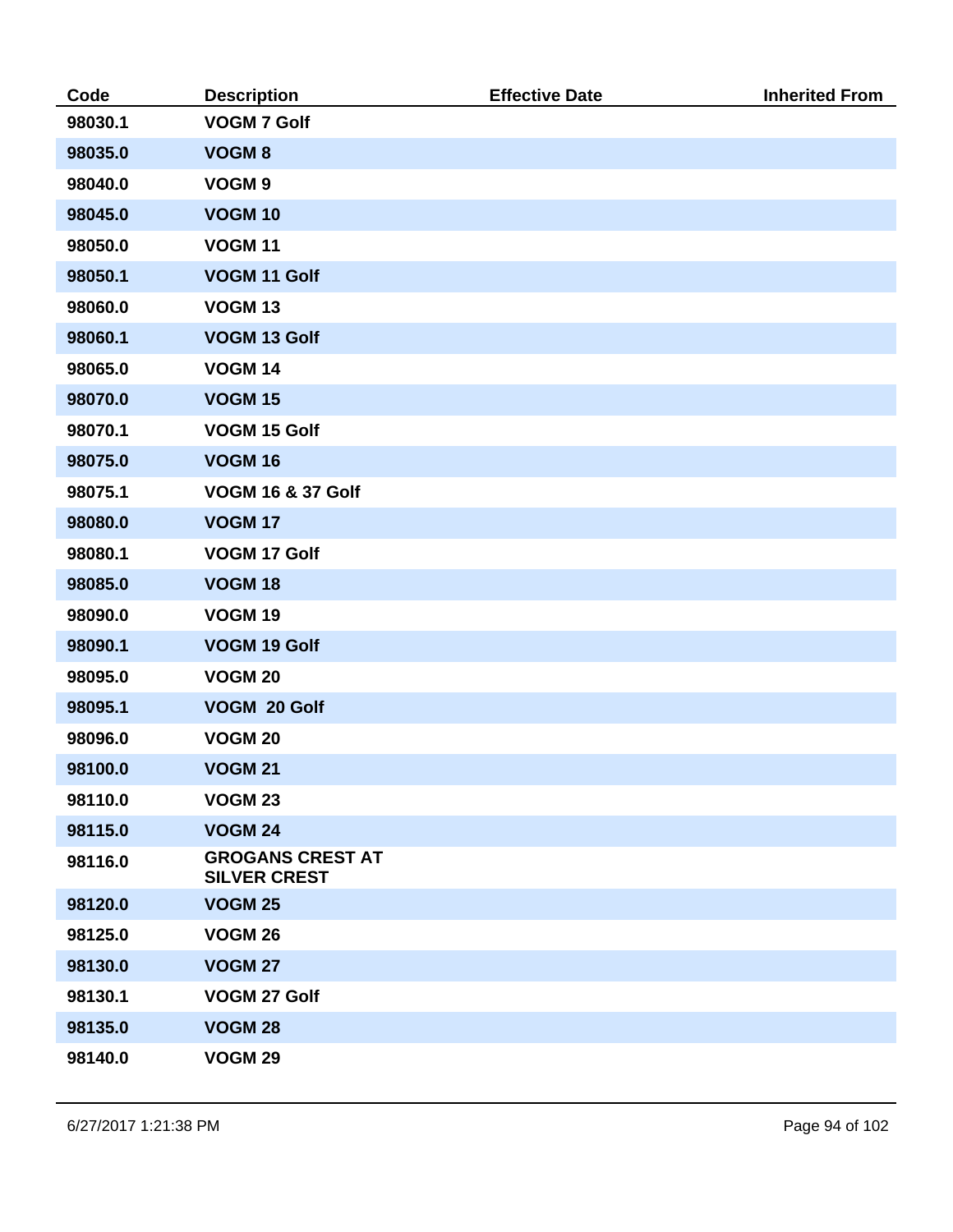| Code    | <b>Description</b>           | <b>Effective Date</b> | <b>Inherited From</b> |
|---------|------------------------------|-----------------------|-----------------------|
| 98145.0 | <b>VOGM 30 &amp; 31</b>      |                       |                       |
| 98145.1 | <b>VOGM 30 &amp; 31 Golf</b> |                       |                       |
| 98155.0 | <b>VOGM 32</b>               |                       |                       |
| 98155.1 | VOGM 32 Golf                 |                       |                       |
| 98160.0 | <b>VOGM 8 &amp; 33</b>       |                       |                       |
| 98165.C | <b>VOGM 34 Commercial</b>    |                       |                       |
| 98170.0 | <b>VOGM 35</b>               |                       |                       |
| 98170.1 | VOGM 35 Golf                 |                       |                       |
| 98185.0 | <b>VOGM 38</b>               |                       |                       |
| 98195.0 | <b>VOGM 40</b>               |                       |                       |
| 98195.1 | <b>VOGM 40 Golf</b>          |                       |                       |
| 98200.0 | <b>VOGM 41</b>               |                       |                       |
| 98205.0 | <b>VOGM 42</b>               |                       |                       |
| 98210.0 | <b>VOGM 43</b>               |                       |                       |
| 98215.0 | <b>VOGM 44</b>               |                       |                       |
| 98215.1 | VOGM 44 Golf                 |                       |                       |
| 98216.0 | <b>VOGM 44</b>               |                       |                       |
| 98220.0 | <b>VOGM 45</b>               |                       |                       |
| 98220.1 | <b>VOGM 45 Golf</b>          |                       |                       |
| 98225.0 | <b>VOGM 46</b>               |                       |                       |
| 98230.0 | <b>VOGM 47</b>               |                       |                       |
| 98235.0 | <b>VOGM 48</b>               |                       |                       |
| 98235.1 | <b>VOGM 48 Golf</b>          |                       |                       |
| 98236.0 | <b>VOGM 48</b>               |                       |                       |
| 98240.0 | <b>VOGM 49</b>               |                       |                       |
| 98240.1 | VOGM 49 Golf                 |                       |                       |
| 98245.C | <b>VOGM 50 Commercial</b>    |                       |                       |
| 98250.0 | <b>VOGM 51</b>               |                       |                       |
| 98255.C | <b>VOGM 52 Commercial</b>    |                       |                       |
| 98265.0 | <b>VOGM 54</b>               |                       |                       |
| 98265.1 | <b>VOGM 54 Golf</b>          |                       |                       |
| 98270.C | <b>VOGM 55 Commercial</b>    |                       |                       |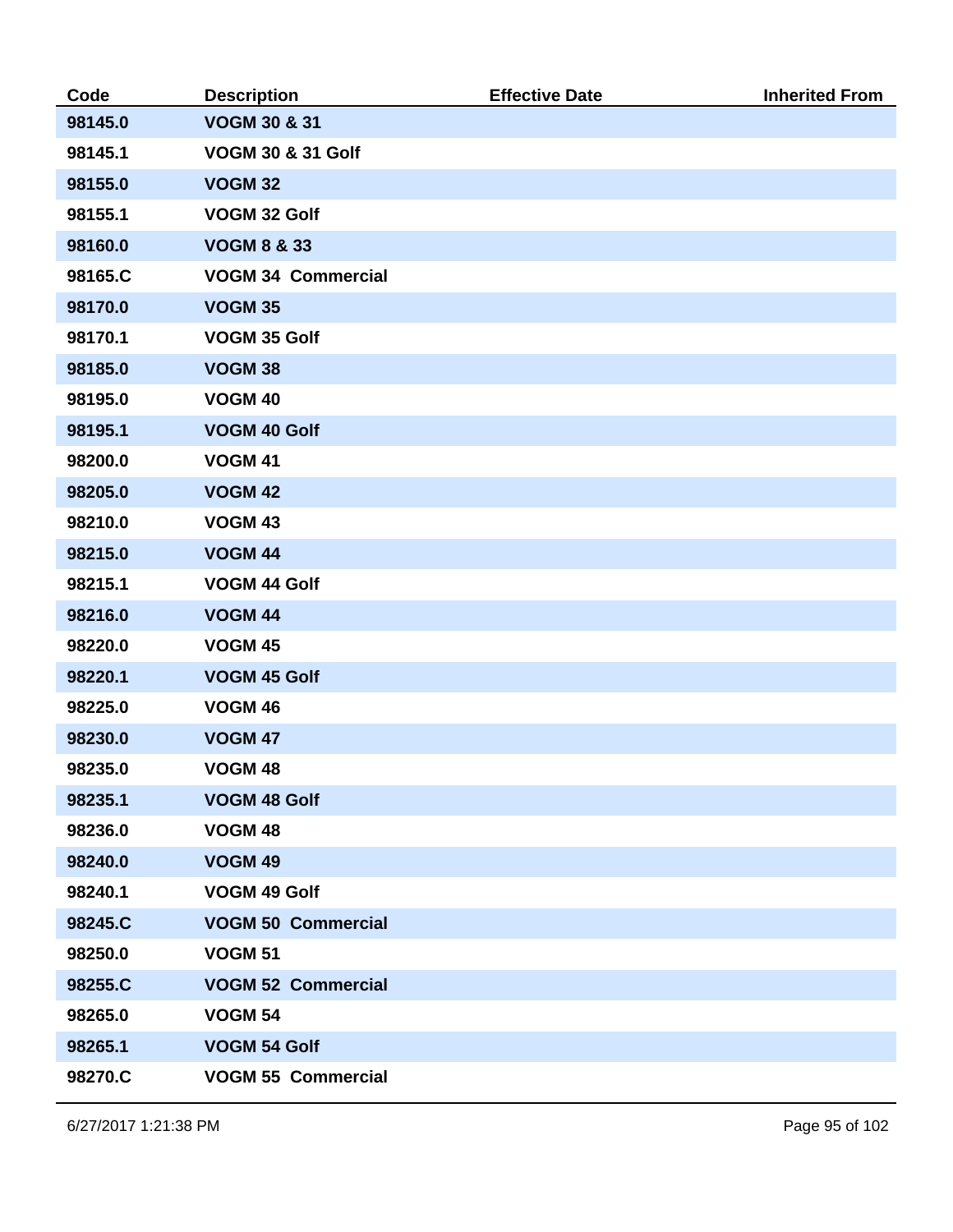| Code    | <b>Description</b>                             | <b>Effective Date</b> | <b>Inherited From</b> |
|---------|------------------------------------------------|-----------------------|-----------------------|
| 98280.C | <b>VOGM 57 Commercial</b>                      |                       |                       |
| 98285.0 | <b>VOGM 58</b>                                 |                       |                       |
| 98285.1 | <b>VOGM 58 Golf</b>                            |                       |                       |
| 98290.0 | <b>VOGM 59</b>                                 |                       |                       |
| 98295.0 | <b>VOGM 60</b>                                 |                       |                       |
| 98300.0 | <b>VOGM 61</b>                                 |                       |                       |
| 98305.0 | <b>VOGM 62</b>                                 |                       |                       |
| 98305.2 | <b>VOGM 62 - WF</b>                            |                       |                       |
| 98310.0 | <b>VOGM 63</b>                                 |                       |                       |
| 98315.0 | <b>VOGM 64</b>                                 |                       |                       |
| 98315.1 | <b>VOGM 64 Golf</b>                            |                       |                       |
| 98320.0 | <b>VOGM 65</b>                                 |                       |                       |
| 98325.0 | <b>VOGM 66</b>                                 |                       |                       |
| 98330.0 | <b>VOGM 67</b>                                 |                       |                       |
| 98335.0 | <b>VOGM 68</b>                                 |                       |                       |
| 98340.0 | <b>VOGM 69</b>                                 |                       |                       |
| 98341.0 | <b>Honeycomb Ridge</b>                         |                       |                       |
| 98345.0 | <b>VOGM 70</b>                                 |                       |                       |
| 98490.0 | <b>VOGM 99</b>                                 |                       |                       |
| 98491.0 | <b>VOGM LK HARRISON</b>                        |                       |                       |
| 98491.2 | <b>VOGM LAKE HARRISON</b><br><b>WF</b>         |                       |                       |
| 98492.0 | <b>VOGM LAKE HARRISON</b><br><b>DUPLEXES</b>   |                       |                       |
| 99015.0 | <b>Park Place Brownstones</b>                  |                       |                       |
| 99020.0 | <b>Wyngate Terrace at East</b><br><b>Shore</b> |                       |                       |
| 99025.0 | <b>WATERWAY VILLAGE</b>                        |                       |                       |
| 99030.0 | <b>WATERWAY LOFTS</b>                          |                       |                       |
| 99035.0 | <b>Remington Brownstones</b>                   |                       |                       |
| 99040.0 | <b>The Villas</b>                              |                       |                       |
| 99045.2 | <b>Oasis Point T/H Waterfront</b>              |                       |                       |
| 99046.0 | <b>Oasis Pointe T/H</b>                        |                       |                       |
| 99046.2 | <b>Oasis Pointe T/H WF</b>                     |                       |                       |

6/27/2017 1:21:38 PM Page 96 of 102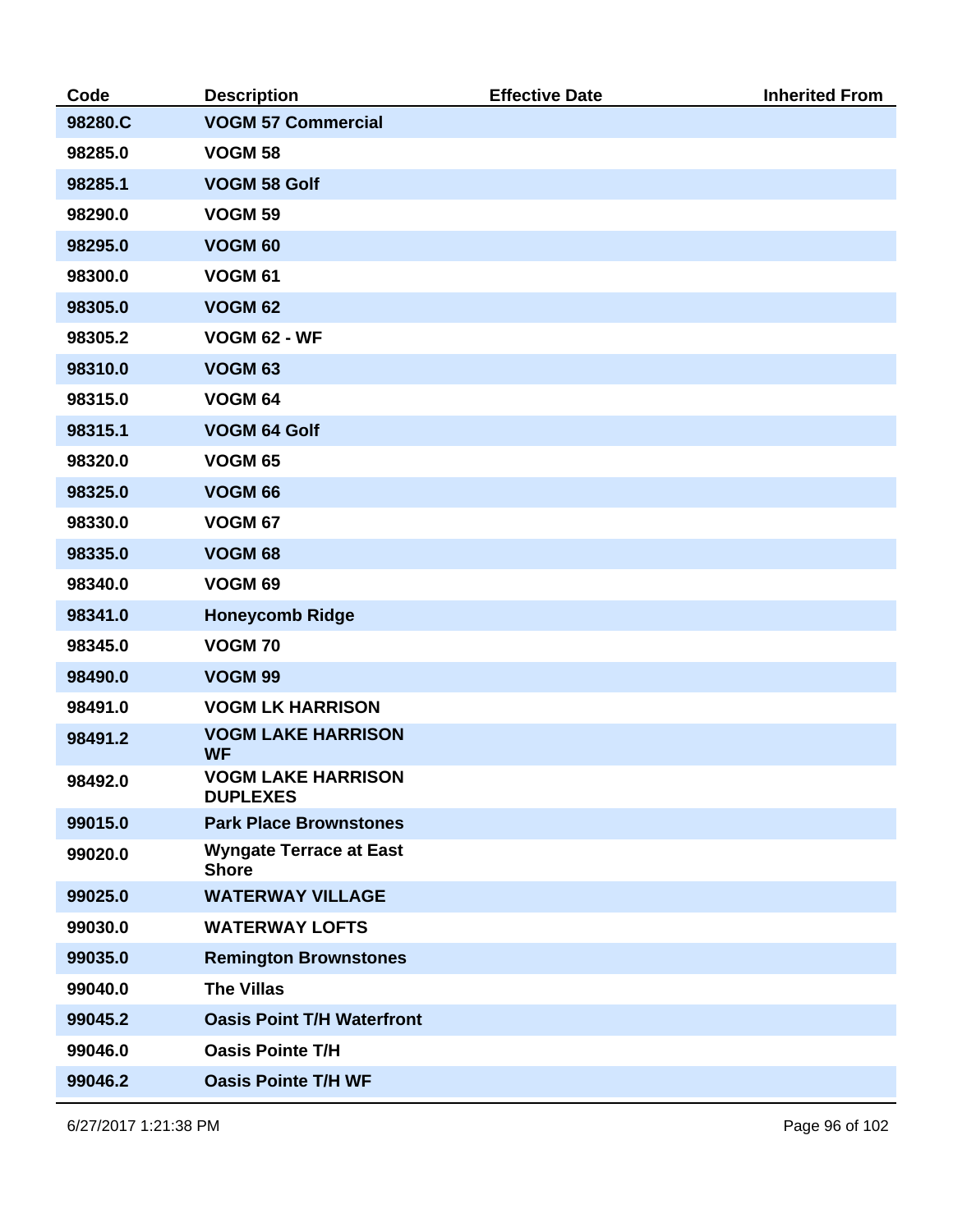| Code            | <b>Description</b>                                                                  | <b>Effective Date</b> | <b>Inherited From</b> |
|-----------------|-------------------------------------------------------------------------------------|-----------------------|-----------------------|
| 99050.0         | <b>Oasis Point Condo</b>                                                            |                       |                       |
| 99053.0         | LK WDLNDS E SHORE 2,<br><b>REPLAT#1, PART REPLAT</b><br><b>2&amp;1, RES A&amp;H</b> |                       |                       |
| A1.FM1097       | <b>Abstract Area 1 (Richards</b><br>FM 1097)                                        |                       |                       |
| A1.FM149        | <b>Abstract Area 1 (Richards</b><br><b>FM149)</b>                                   |                       |                       |
| A10.FM1488      | Abstract Area 10 (FM 1488<br>West of FM 2978(Fronts<br>FM1488))                     |                       |                       |
| <b>A11.HE</b>   | <b>Abstract Area 11 (Honea</b><br>Egypt)                                            |                       |                       |
| A13.2854N       | <b>Abstract Area 13 (North</b><br>FM 2854)                                          |                       |                       |
| A13.2854S       | <b>Abstract Area 13 (North</b><br>FM 2854)                                          |                       |                       |
| A14.SE2854      | <b>Abstract Area 14</b><br>(Southeast FM 2854)                                      |                       |                       |
| A15.FM1488      | Abstract Area 15 (FM 1488<br>East(Fronts FM 1488)                                   |                       |                       |
| <b>A17.C.WF</b> | <b>Abstract Area 17 (Lake</b><br><b>Influence Central Water</b><br>Front)           |                       |                       |
| A17.FM1097      | <b>Abstract Area 17 (Lake</b><br>Influence FM 1097)                                 |                       |                       |
| A17.FM149N      | <b>Abstract Area 17 (Lake</b><br>Influence FM 149 N)                                |                       |                       |
| A17.FM149S      | <b>Abstract Area 17 (Lake</b><br>Influence FM 149 S)                                |                       |                       |
| A17.IH45        | <b>Abstract Area 17 (Lake</b><br>Influence IH 45)                                   |                       |                       |
| <b>A17.NE</b>   | <b>Abstract Area 17 (Lake</b><br><b>Influence North East)</b>                       |                       |                       |
| A17.NE.WF       | <b>Abstract Area 17 (Lake</b><br><b>Influence North East Water</b><br>Front)        |                       |                       |
| <b>A17.NW</b>   | <b>Abstract Area 17 (Lake</b><br><b>Influence North West)</b>                       |                       |                       |
| A17.NW.WF       | <b>Abstract Area 17 (Lake</b><br><b>Influence North West</b><br><b>Water Front)</b> |                       |                       |
| <b>A17.S.WF</b> | <b>Abstract Area 17 (Lake</b><br><b>Influence South Water</b><br><b>Front</b>       |                       |                       |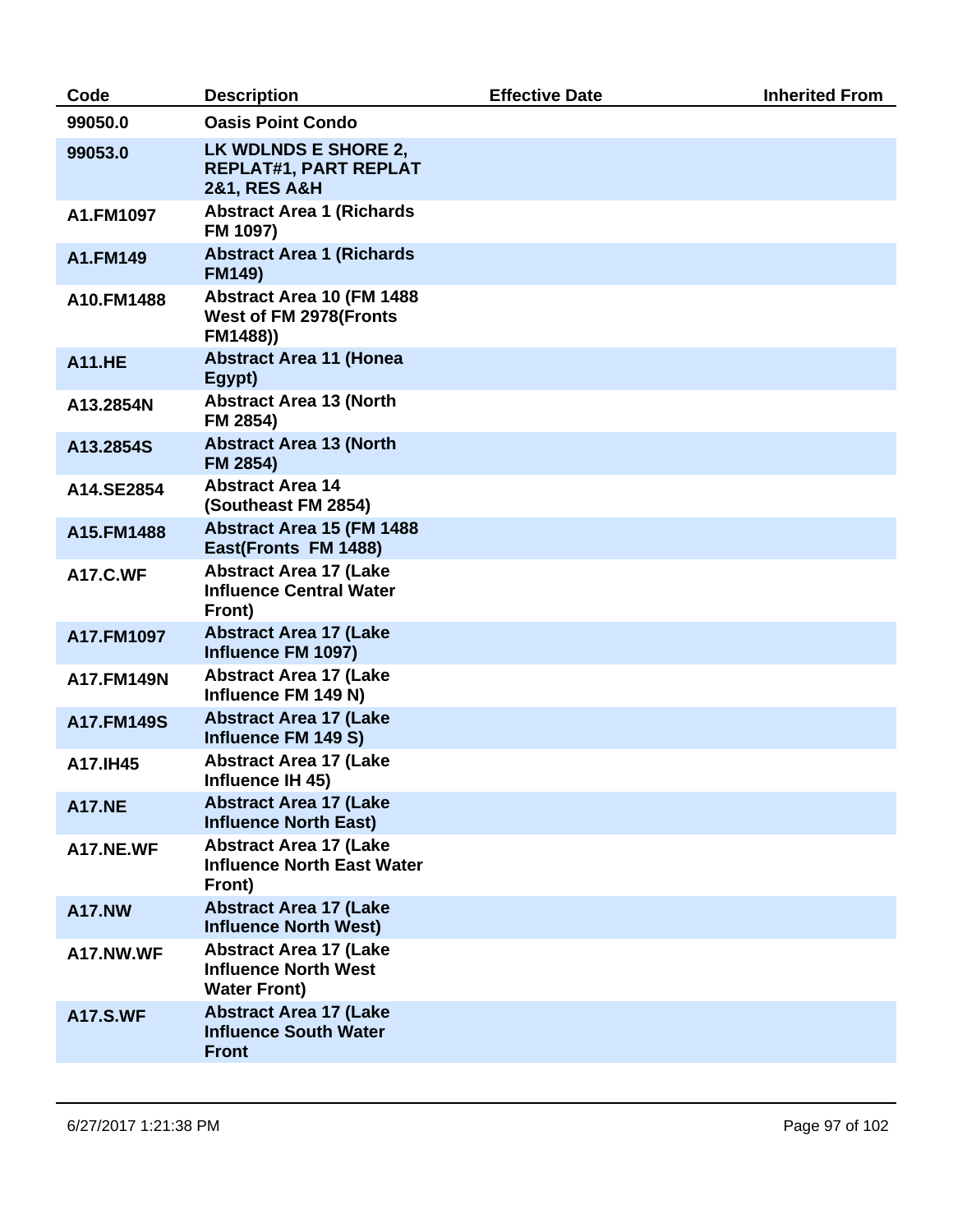| Code             | <b>Description</b>                                                                      | <b>Effective Date</b> | <b>Inherited From</b> |
|------------------|-----------------------------------------------------------------------------------------|-----------------------|-----------------------|
| A2.105W1         | <b>Abstract Area 2 (SH 105</b><br><b>Influence West of</b><br><b>Montgomery SH105W</b>  |                       |                       |
| A2.105W2         | <b>Abstract Area 2 (SH 105</b><br><b>Influence West of</b><br><b>Montgomery 105W2</b>   |                       |                       |
| <b>A2.FM149N</b> | <b>Abstract Area 2 (SH 105</b><br><b>Influence West of</b><br><b>Montgomery FM149N</b>  |                       |                       |
| <b>A2.FM149S</b> | <b>Abstract Area 2 (SH 105</b><br><b>Influence West of</b><br><b>Montgomery FM 149S</b> |                       |                       |
| A20.SH75         | <b>Abstract Area 20</b><br>(Northeast Conroe SH 75)                                     |                       |                       |
| A22.FM1314       | <b>Abstract Area 22</b><br>(Conroe(FM 1314))                                            |                       |                       |
| A22.FM2854       | <b>Abstract Area 22</b><br>(Conroe(FM 2854))                                            |                       |                       |
| A22.FM3083       | <b>Abstract Area 22</b><br>(Conroe(FM 3083))                                            |                       |                       |
| A22.SH105E       | <b>Abstract Area 22</b><br>(Conroe(SH 105E))                                            |                       |                       |
| A23.105E1        | <b>Abstract Area 23 (FM 105</b><br>East1 (East of Loop 336))                            |                       |                       |
| A23.105E2        | <b>Abstract Area 23 (FM 105</b><br>East2 (East of Loop 336))                            |                       |                       |
| A23.105E3        | <b>Abstract Area 23 (FM 105</b><br>East3 (East of Loop 336))                            |                       |                       |
| A26.SH242        | <b>Abstract Area 26 (South</b><br><b>Conroe East of IH 45 (SH</b><br>242))              |                       |                       |
| A27.FM1314       | Abstract Area 27 (FM 1314)                                                              |                       |                       |
| A28.FM1314       | Abstract Area 28 (FM 1314)                                                              |                       |                       |
| A3.FM149S        | <b>Abstract Area 3 (FM 149)</b><br><b>South of Montgomery</b><br>Fronts FM 149S)        |                       |                       |
| A3.FM2854        | <b>Abstract Area 3 (FM 149</b><br><b>South of Montgomery</b><br>Fronts FM 2854)         |                       |                       |
| A31.FM1485       | Abstract Area 31 (FM 1485)                                                              |                       |                       |
| A31.FM3083       | Abstract Area 31 (FM 3083)                                                              |                       |                       |
| A33.SH242        | <b>Abstract Area 33 (SH 242)</b>                                                        |                       |                       |
| A34.FM1485       | Abstract Area 34 (FM 1485)                                                              |                       |                       |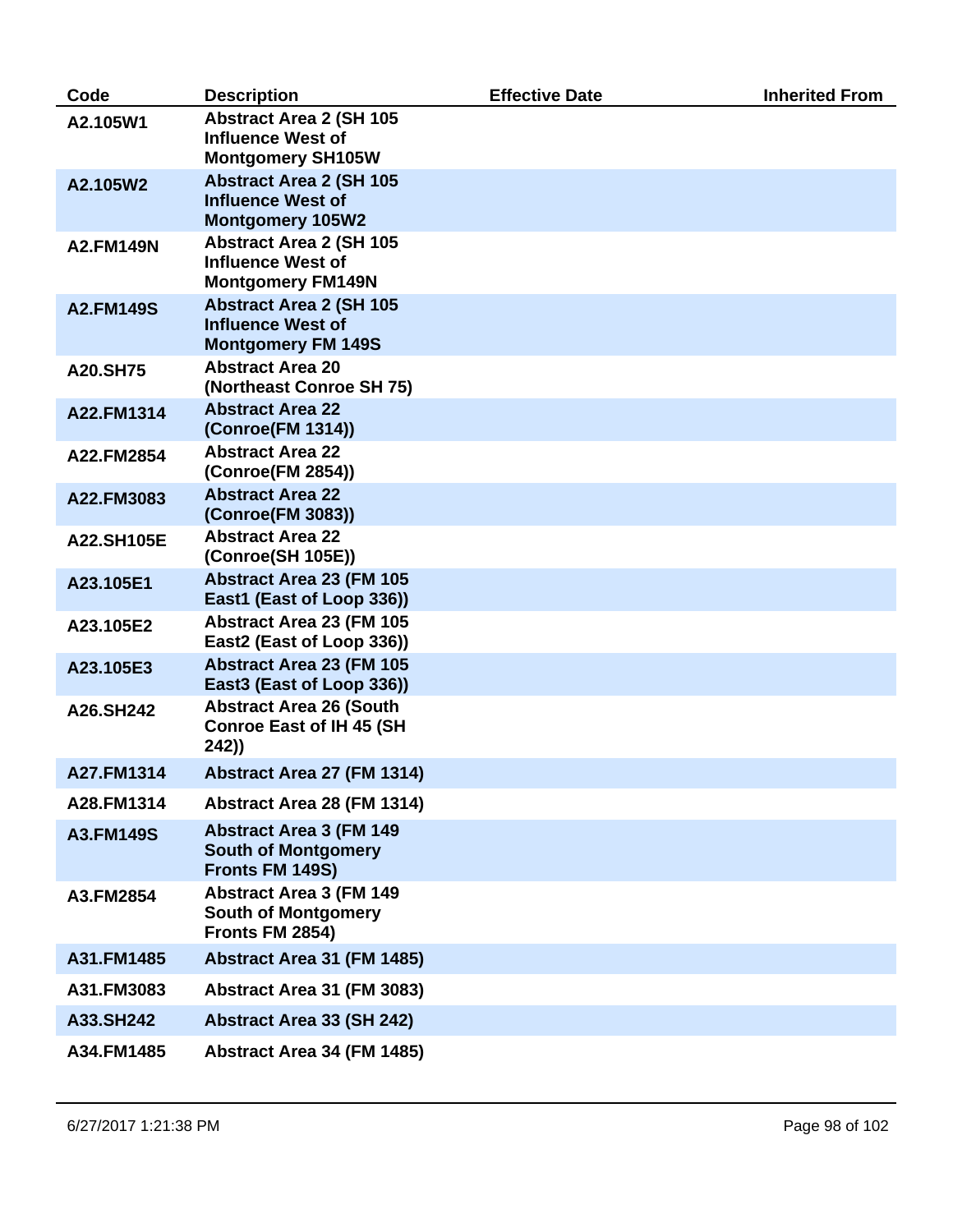| Code              | <b>Description</b>                                                                    | <b>Effective Date</b> | <b>Inherited From</b> |
|-------------------|---------------------------------------------------------------------------------------|-----------------------|-----------------------|
| A4.FM1488         | <b>Abstract Area 4 (FM 149/</b><br><b>Jackson Road Area Fronts</b><br>FM 1488)        |                       |                       |
| <b>A4.FM149N</b>  | <b>Abstract Area 4 (FM 149/</b><br><b>Jackson Road Area Fronts</b><br><b>FM 149N)</b> |                       |                       |
| <b>A4.FM149S</b>  | <b>Abstract Area 4 (FM 149/</b><br><b>Jackson Road Area Fronts</b><br><b>FM 149S)</b> |                       |                       |
| A6.FM1488         | <b>Abstract Area 6 (Magnolia</b><br>FM 1488)                                          |                       |                       |
| <b>A6.FM1488E</b> | <b>Abstract Area 6 (Magnolia</b><br><b>FM 1488E)</b>                                  |                       |                       |
| A6.FM149S         | <b>Abstract Area 6 (Magnolia</b><br><b>FM 149S)</b>                                   |                       |                       |
| <b>A6.FM1774N</b> | <b>Abstract Area 6 (Magnolia</b><br><b>FM 1774N)</b>                                  |                       |                       |
| A6.FM1774S        | <b>Abstract Area 6 (Magnolia</b><br><b>FM 1774S)</b>                                  |                       |                       |
| A9.FM2978         | <b>Abstract Area 9 (Southeast</b><br><b>Magnolia FM 2978)</b>                         |                       |                       |
| Abst-A1           | <b>Abstract Area 1 (Richards)</b>                                                     |                       |                       |
| Abst-A10          | <b>Abstract Area 10 (FM 1488</b><br><b>West of FM 2978)</b>                           |                       |                       |
| Abst-A11          | <b>Abstract Area 11 (Honea</b><br>Egypt)                                              |                       |                       |
| Abst-A12          | <b>Abstract Area 12</b><br>(Southwest FM 2854)                                        |                       |                       |
| Abst-A13          | <b>Abstract Area 13 (North</b><br>FM 2854)                                            |                       |                       |
| Abst-A14          | <b>Abstract Area 14</b><br>(Southeast FM 2854)                                        |                       |                       |
| Abst-A15N         | Abstract Area 15 (FM 1488<br>East(North of FM 1488))                                  |                       |                       |
| Abst-A15S         | <b>Abstract Area 15 (FM 1488</b><br>East(South of FM 1488))                           |                       |                       |
| Abst-A16          | <b>Abstract Area 16</b><br>(Woodlands)                                                |                       |                       |
| Abst-A17          | <b>Abstract Area 17 (Lake</b><br>Influence)                                           |                       |                       |
| Abst-A18A         | <b>Abstract Area 18</b><br>(Northeast (East of SH 75))                                |                       |                       |
| <b>Abst-A2</b>    | <b>Abstract Area 2 (SH 105</b><br><b>Influence West of</b><br><b>Montgomery</b> )     |                       |                       |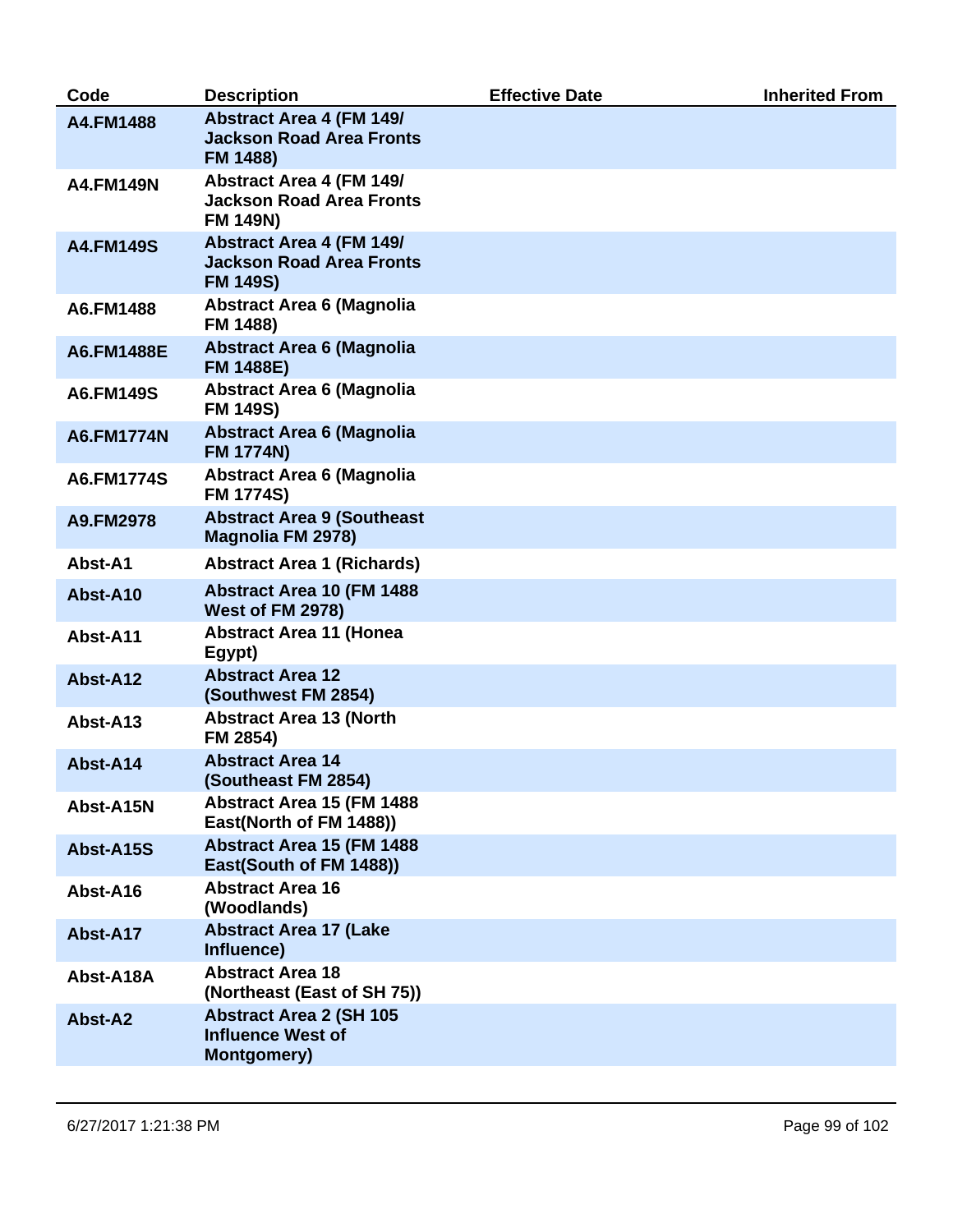| Code      | <b>Description</b>                                                              | <b>Effective Date</b> | <b>Inherited From</b> |
|-----------|---------------------------------------------------------------------------------|-----------------------|-----------------------|
| Abst-A20  | <b>Abstract Area 20</b><br>(Northeast Conroe)                                   |                       |                       |
| Abst-A21  | <b>Abstract Area 21 (SH 105</b><br><b>West (Loop to River))</b>                 |                       |                       |
| Abst-A22N | <b>Abstract Area 22</b><br>(Conroe(North OF SH 105))                            |                       |                       |
| Abst-A22S | <b>Abstract Area 22</b><br>(Conroe(South OF SH<br>105)                          |                       |                       |
| Abst-A23  | Abstract Area 23 (FM 105<br>East (East of Loop 336))                            |                       |                       |
| Abst-A24E | <b>Abstract Area 24 (IH 45)</b><br>Loop 336 to FM 1488(East<br>Side))           |                       |                       |
| Abst-A24W | <b>Abstract Area 24 (IH 45)</b><br>Loop 336 to FM 1488(West<br>Side))           |                       |                       |
| Abst-A25E | <b>Abstract Area 25 (IH 45</b><br>South of FM 1488(East<br>Side))               |                       |                       |
| Abst-A25W | <b>Abstract Area 25 (IH 45)</b><br>South of FM 1488(West<br>Side))              |                       |                       |
| Abst-A26A | <b>Abstract Area 26 (South</b><br><b>Conroe East of IH 45 (N of</b><br>Rayford) |                       |                       |
| Abst-A26B | <b>Abstract Area 26 (S)</b><br>Conroe E of IH 45 (S of<br>Rayford/Tamina)       |                       |                       |
| Abst-A27  | <b>Abstract Area 27 (FM 1314)</b><br>Loop 336 to SH 242)                        |                       |                       |
| Abst-A28  | Abstract Area 28 (FM 1314<br>SH 242 to IH 59)                                   |                       |                       |
| Abst-A29  | <b>Abstract Area 29 (River to</b><br><b>1314 South)</b>                         |                       |                       |
| Abst-A3   | <b>Abstract Area 3 (FM 149</b><br><b>South of Montgomery)</b>                   |                       |                       |
| Abst-A30  | <b>Abstract Area 30 (Porter)</b>                                                |                       |                       |
| Abst-A31  | Abstract Area 31 (FM 1485)<br>Loop to SH 242 and FM<br>1485)                    |                       |                       |
| Abst-A32  | Abstract Area 32 (FM 2090<br>Area)                                              |                       |                       |
| Abst-A33  | Abstract Area 33 (SH 242)                                                       |                       |                       |
| Abst-A34  | Abstract Area 34 (FM 1485)                                                      |                       |                       |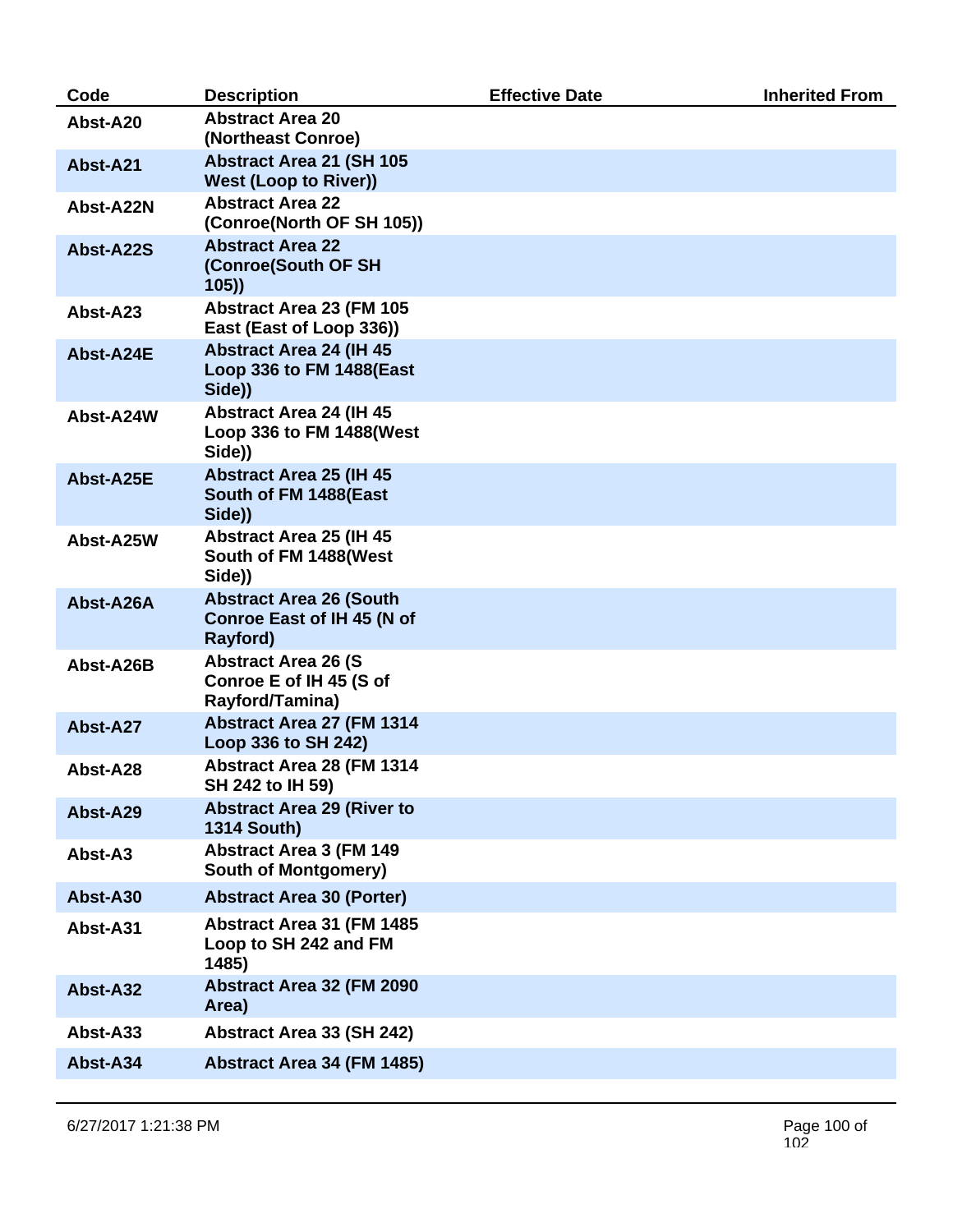| Code              | <b>Description</b>                                                 | <b>Effective Date</b> | <b>Inherited From</b> |
|-------------------|--------------------------------------------------------------------|-----------------------|-----------------------|
| Abst-A35          | <b>Abstract Area 35 (IH 59)</b><br>North (SH 242 to<br>Splendora)) |                       |                       |
| Abst-A36          | <b>Abstract Area 36 (IH 59)</b><br>North (FM 1314 to SH 242))      |                       |                       |
| Abst-A37          | <b>Abstract Area 37 (IH 59)</b><br>(South of FM 1314))             |                       |                       |
| Abst-A38          | <b>Abstract Area 38 (New</b><br><b>Caney East)</b>                 |                       |                       |
| Abst-A4           | <b>Abstract Area 4 (FM 149/</b><br><b>Jackson Road Area)</b>       |                       |                       |
| Abst-A5           | <b>Abstract Area 5 (Non FM</b><br>149)                             |                       |                       |
| Abst-A6           | <b>Abstract Area 6 (Magnolia)</b>                                  |                       |                       |
| Abst-A7           | <b>Abstract Area 7 (FM 249/</b><br><b>FM 1774)</b>                 |                       |                       |
| Abst-A8           | <b>Abstract Area 8 (South</b><br>Magnolia)                         |                       |                       |
| Abst-A9           | <b>Abstract Area 9 (Southeast</b><br><b>Magnolia)</b>              |                       |                       |
| ASCL.A23          | <b>CLEVELAND</b>                                                   |                       |                       |
| <b>ASSP.A23</b>   | <b>WEST HWY 59 /NORTH FM</b><br>2090                               |                       |                       |
| ASSP.A32          | <b>WEST HWY 59/SOUTH FM</b><br>2090                                |                       |                       |
| <b>ASSP.A35</b>   | <b>EAST HWY 59</b>                                                 |                       |                       |
| <b>ASWI.A18</b>   | Area 18 (Willis - East of<br><b>IH45)</b>                          |                       |                       |
| ASWI.A18N         | Area 18 (WILLIS-East of IH<br>45)                                  |                       |                       |
| <b>ASWI.A19</b>   | Area 19 (West of I45)                                              |                       |                       |
| ASWI.A19N         | Area 19 NORTH (West of<br><b>IH45)</b>                             |                       |                       |
| ASWI.FM830        | <b>Market Area 19 (Willis</b><br>Fronts FM 830)                    |                       |                       |
| ASWI.IH45         | <b>Abstract Area 18</b><br>(Northeast IH45)                        |                       |                       |
| ASWI.IH45A        | <b>Abstract Area 20</b><br>(Northeast Conroe IH 45)                |                       |                       |
| <b>ASWI.SH75</b>  | <b>Abstract Area 18</b><br>(Northeast SH75)                        |                       |                       |
| <b>ASWI.SH75A</b> | <b>Abstract Area 19 (Willis</b><br>Fronts SH 75)                   |                       |                       |
| <b>ASWI.SH75B</b> | <b>Abstract Area 19 (Willis</b><br>Fronts SH 75)                   |                       |                       |